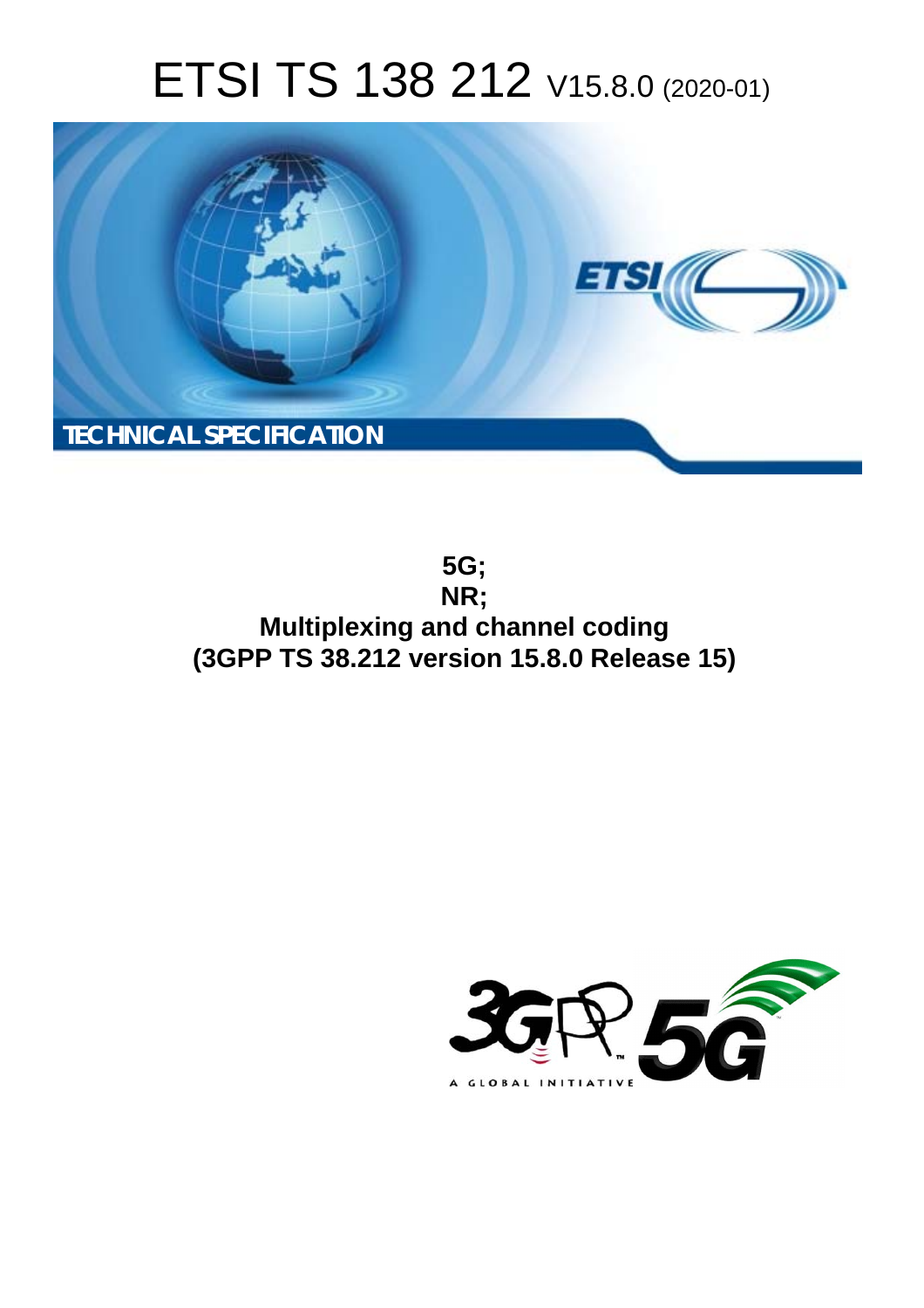Reference

RTS/TSGR-0138212vf80

Keywords

5G

### *ETSI*

### 650 Route des Lucioles F-06921 Sophia Antipolis Cedex - FRANCE

Tel.: +33 4 92 94 42 00 Fax: +33 4 93 65 47 16

Siret N° 348 623 562 00017 - NAF 742 C Association à but non lucratif enregistrée à la Sous-Préfecture de Grasse (06) N° 7803/88

### *Important notice*

The present document can be downloaded from: <http://www.etsi.org/standards-search>

The present document may be made available in electronic versions and/or in print. The content of any electronic and/or print versions of the present document shall not be modified without the prior written authorization of ETSI. In case of any existing or perceived difference in contents between such versions and/or in print, the prevailing version of an ETSI deliverable is the one made publicly available in PDF format at [www.etsi.org/deliver.](http://www.etsi.org/deliver)

Users of the present document should be aware that the document may be subject to revision or change of status. Information on the current status of this and other ETSI documents is available at <https://portal.etsi.org/TB/ETSIDeliverableStatus.aspx>

If you find errors in the present document, please send your comment to one of the following services: <https://portal.etsi.org/People/CommiteeSupportStaff.aspx>

### *Copyright Notification*

No part may be reproduced or utilized in any form or by any means, electronic or mechanical, including photocopying and microfilm except as authorized by written permission of ETSI. The content of the PDF version shall not be modified without the written authorization of ETSI. The copyright and the foregoing restriction extend to reproduction in all media.

> © ETSI 2020. All rights reserved.

**DECT™**, **PLUGTESTS™**, **UMTS™** and the ETSI logo are trademarks of ETSI registered for the benefit of its Members. **3GPP™** and **LTE™** are trademarks of ETSI registered for the benefit of its Members and of the 3GPP Organizational Partners. **oneM2M™** logo is a trademark of ETSI registered for the benefit of its Members and of the oneM2M Partners. **GSM®** and the GSM logo are trademarks registered and owned by the GSM Association.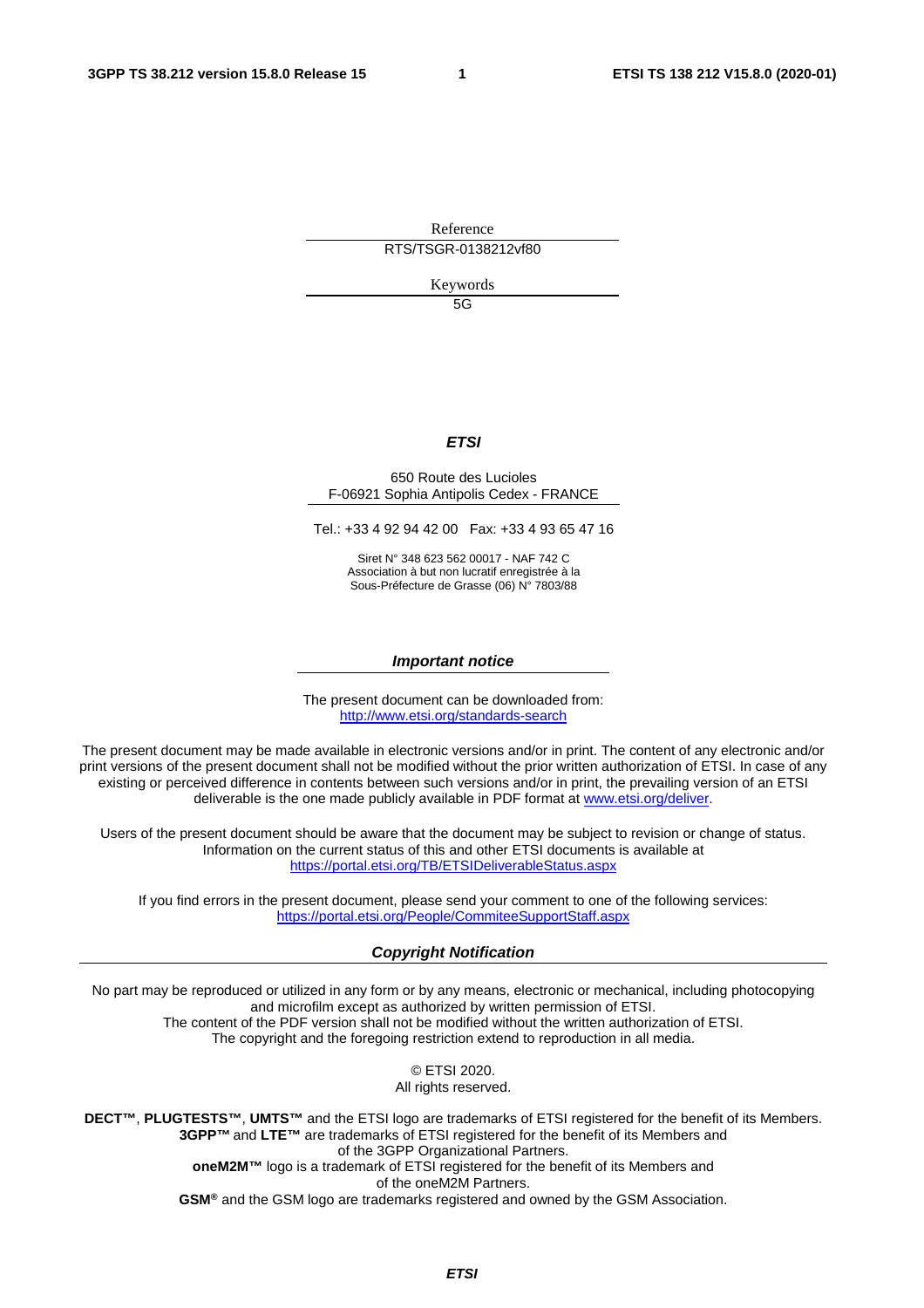## Intellectual Property Rights

### Essential patents

IPRs essential or potentially essential to normative deliverables may have been declared to ETSI. The information pertaining to these essential IPRs, if any, is publicly available for **ETSI members and non-members**, and can be found in ETSI SR 000 314: *"Intellectual Property Rights (IPRs); Essential, or potentially Essential, IPRs notified to ETSI in respect of ETSI standards"*, which is available from the ETSI Secretariat. Latest updates are available on the ETSI Web server [\(https://ipr.etsi.org/](https://ipr.etsi.org/)).

Pursuant to the ETSI IPR Policy, no investigation, including IPR searches, has been carried out by ETSI. No guarantee can be given as to the existence of other IPRs not referenced in ETSI SR 000 314 (or the updates on the ETSI Web server) which are, or may be, or may become, essential to the present document.

### **Trademarks**

The present document may include trademarks and/or tradenames which are asserted and/or registered by their owners. ETSI claims no ownership of these except for any which are indicated as being the property of ETSI, and conveys no right to use or reproduce any trademark and/or tradename. Mention of those trademarks in the present document does not constitute an endorsement by ETSI of products, services or organizations associated with those trademarks.

## Legal Notice

This Technical Specification (TS) has been produced by ETSI 3rd Generation Partnership Project (3GPP).

The present document may refer to technical specifications or reports using their 3GPP identities. These shall be interpreted as being references to the corresponding ETSI deliverables.

The cross reference between 3GPP and ETSI identities can be found under<http://webapp.etsi.org/key/queryform.asp>.

## Modal verbs terminology

In the present document "**shall**", "**shall not**", "**should**", "**should not**", "**may**", "**need not**", "**will**", "**will not**", "**can**" and "**cannot**" are to be interpreted as described in clause 3.2 of the [ETSI Drafting Rules](https://portal.etsi.org/Services/editHelp!/Howtostart/ETSIDraftingRules.aspx) (Verbal forms for the expression of provisions).

"**must**" and "**must not**" are **NOT** allowed in ETSI deliverables except when used in direct citation.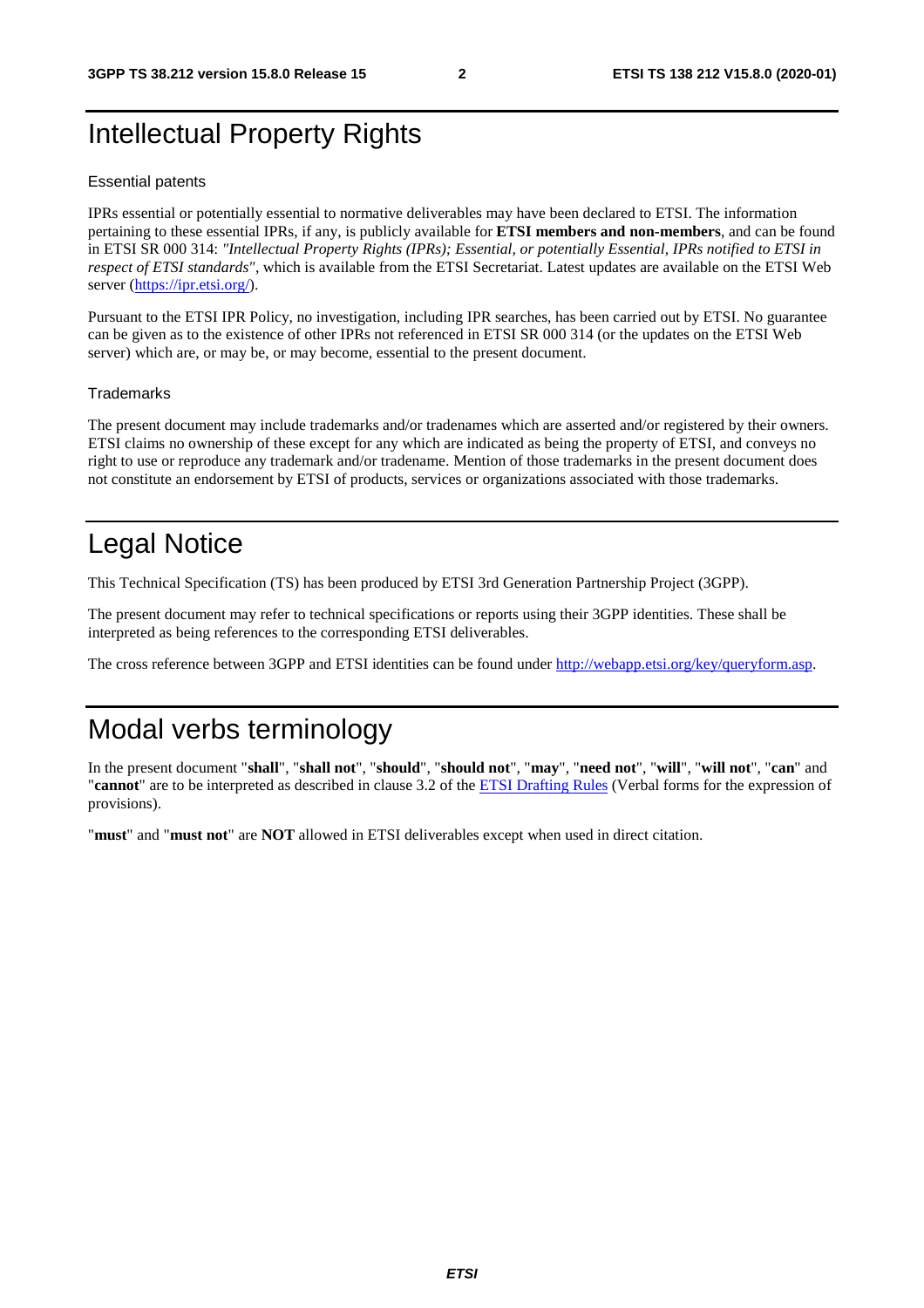$\mathbf{3}$ 

## Contents

| 1         |                      |    |
|-----------|----------------------|----|
| 2         |                      |    |
| 3         |                      |    |
| 3.1       |                      |    |
| 3.2       |                      |    |
| 3.3       |                      |    |
| 4         |                      |    |
| 4.1       |                      |    |
| 4.2       |                      |    |
|           |                      |    |
| 5         |                      |    |
| 5.1       |                      |    |
| 5.2       |                      |    |
| 5.2.1     |                      |    |
| 5.2.2     |                      |    |
| 5.3       |                      |    |
| 5.3.1     |                      |    |
| 5.3.1.1   |                      |    |
| 5.3.1.2   |                      |    |
| 5.3.2     |                      |    |
| 5.3.3     |                      |    |
| 5.3.3.1   |                      |    |
| 5.3.3.2   |                      |    |
| 5.3.3.3   |                      |    |
| 5.4       |                      |    |
| 5.4.1     |                      |    |
| 5.4.1.1   |                      |    |
| 5.4.1.2   |                      |    |
| 5.4.1.3   |                      |    |
| 5.4.2     |                      |    |
| 5.4.2.1   | <b>Bit selection</b> | 29 |
| 5.4.2.2   |                      |    |
| 5.4.3     |                      |    |
| 5.5       |                      |    |
| 6         |                      |    |
| 6.1       |                      |    |
| 6.2       |                      |    |
| 6.2.1     |                      |    |
| 6.2.2     |                      |    |
| 6.2.3     |                      |    |
| 6.2.4     |                      |    |
| 6.2.5     |                      |    |
| 6.2.6     |                      |    |
| 6.2.7     |                      |    |
| 6.3       |                      |    |
| 6.3.1     |                      |    |
| 6.3.1.1   |                      |    |
| 6.3.1.1.1 |                      |    |
| 6.3.1.1.2 |                      |    |
|           |                      |    |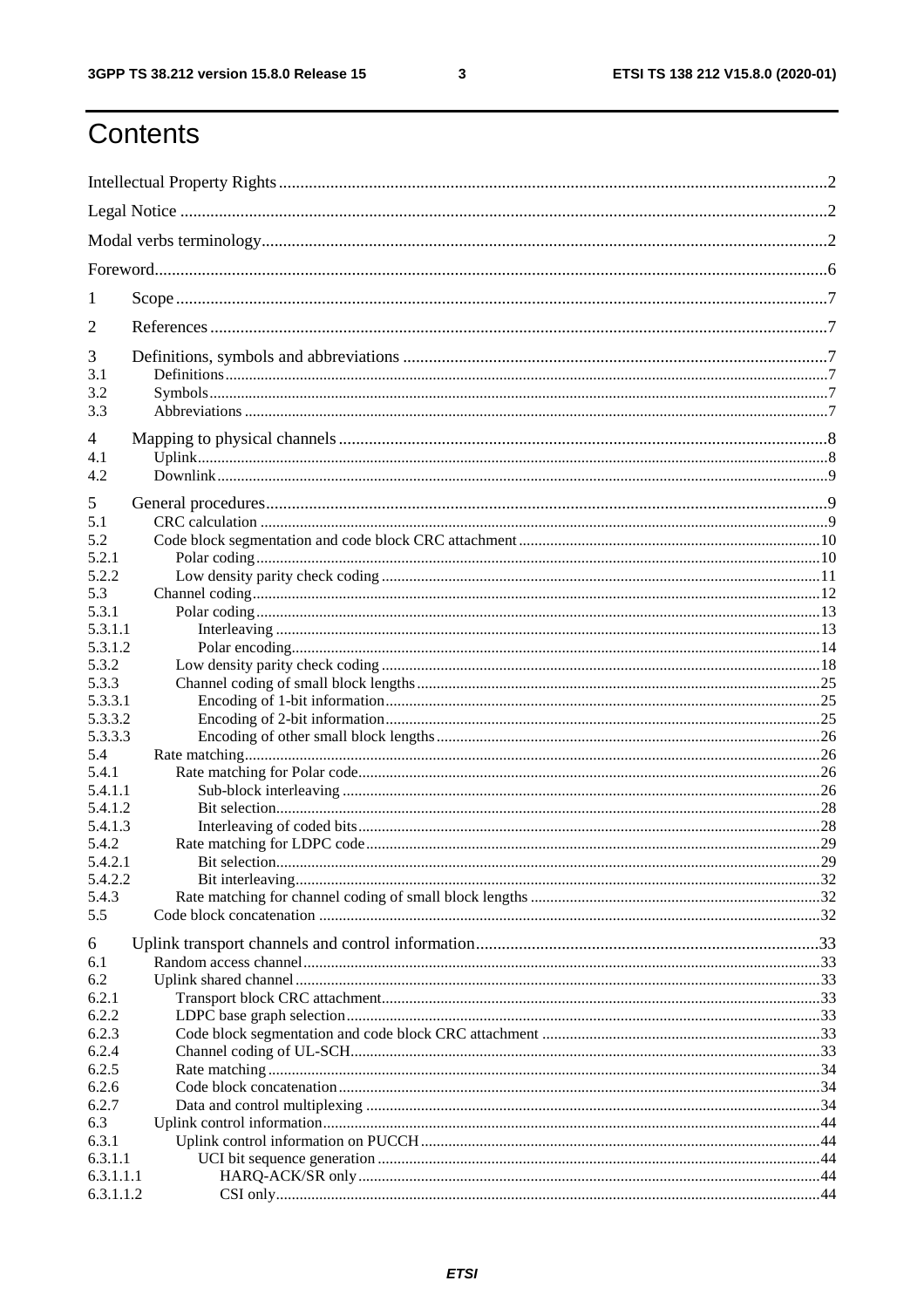| 6.3.1.1.3   |  |
|-------------|--|
|             |  |
| 6.3.1.2     |  |
| 6.3.1.2.1   |  |
| 6.3.1.2.2   |  |
| 6.3.1.3     |  |
| 6.3.1.3.1   |  |
| 6.3.1.3.2   |  |
| 6.3.1.4     |  |
| 6.3.1.4.1   |  |
| 6.3.1.4.2   |  |
| 6.3.1.5     |  |
| 6.3.1.6     |  |
| 6.3.2       |  |
| 6.3.2.1     |  |
| 6.3.2.1.1   |  |
| 6.3.2.1.2   |  |
| 6.3.2.2     |  |
| 6.3.2.2.1   |  |
|             |  |
| 6.3.2.2.2   |  |
| 6.3.2.3     |  |
| 6.3.2.3.1   |  |
| 6.3.2.3.2   |  |
| 6.3.2.4     |  |
| 6.3.2.4.1   |  |
| 6.3.2.4.1.1 |  |
| 6.3.2.4.1.2 |  |
| 6.3.2.4.1.3 |  |
| 6.3.2.4.2   |  |
| 6.3.2.4.2.1 |  |
| 6.3.2.4.2.2 |  |
| 6.3.2.4.2.3 |  |
| 6.3.2.5     |  |
| 6.3.2.6     |  |
|             |  |
| 7           |  |
| 7.1         |  |
| 7.1.1       |  |
| 7.1.2       |  |
| 7.1.3       |  |
| 7.1.4       |  |
| 7.1.5       |  |
| 7.2         |  |
| 7.2.1       |  |
| 7.2.2       |  |
|             |  |
| 7.2.3       |  |
| 7.2.4       |  |
| 7.2.5       |  |
| 7.2.6       |  |
| 7.3         |  |
| 7.3.1       |  |
| 7.3.1.0     |  |
| 7.3.1.1     |  |
| 7.3.1.1.1   |  |
| 7.3.1.1.2   |  |
| 7.3.1.2     |  |
| 7.3.1.2.1   |  |
| 7.3.1.2.2   |  |
| 7.3.1.3     |  |
| 7.3.1.3.1   |  |
| 7.3.1.3.2   |  |
| 7.3.1.3.3   |  |
|             |  |
| 7.3.1.3.4   |  |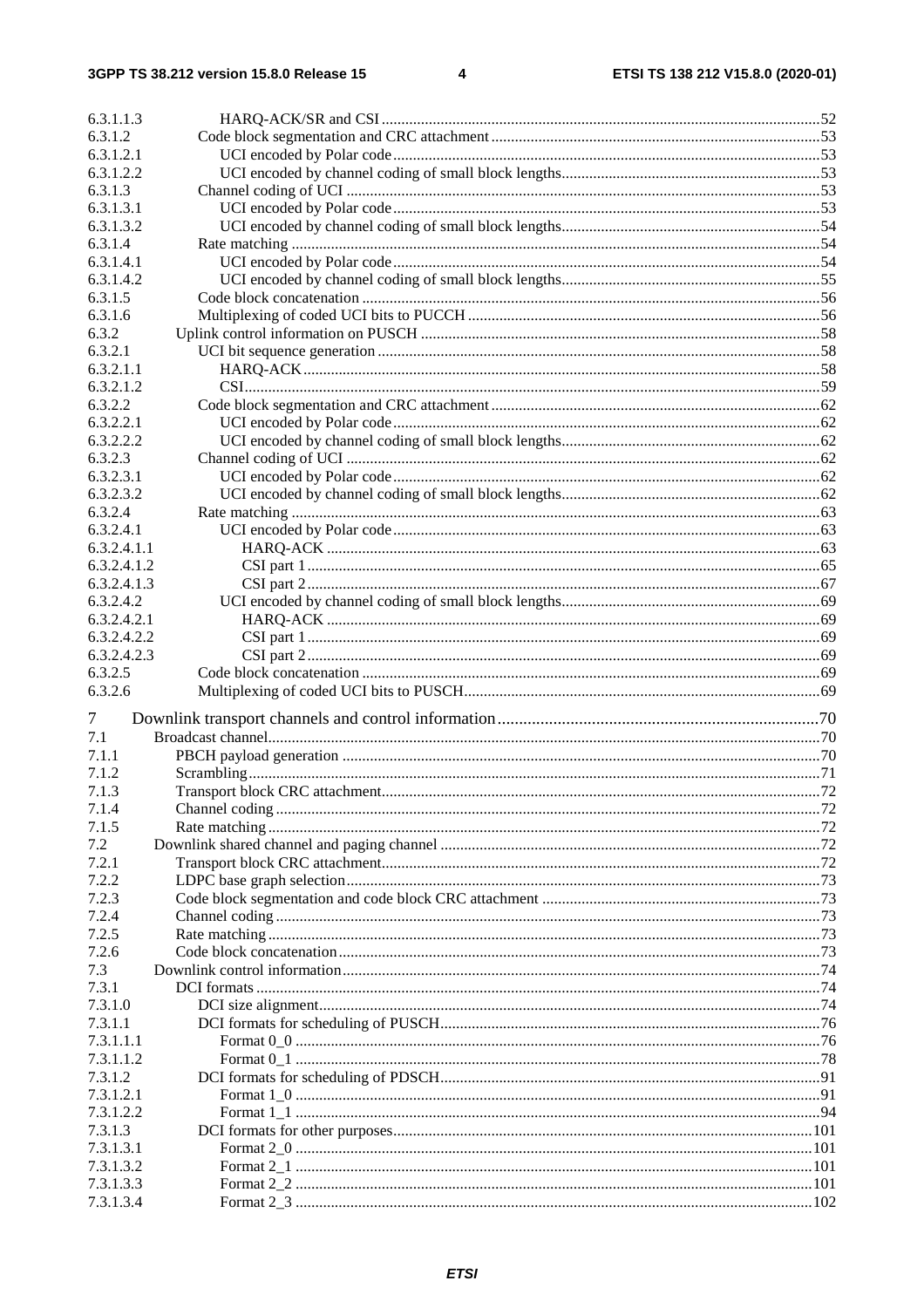| 7.3.4 |  |  |
|-------|--|--|
| 7.3.3 |  |  |
|       |  |  |
|       |  |  |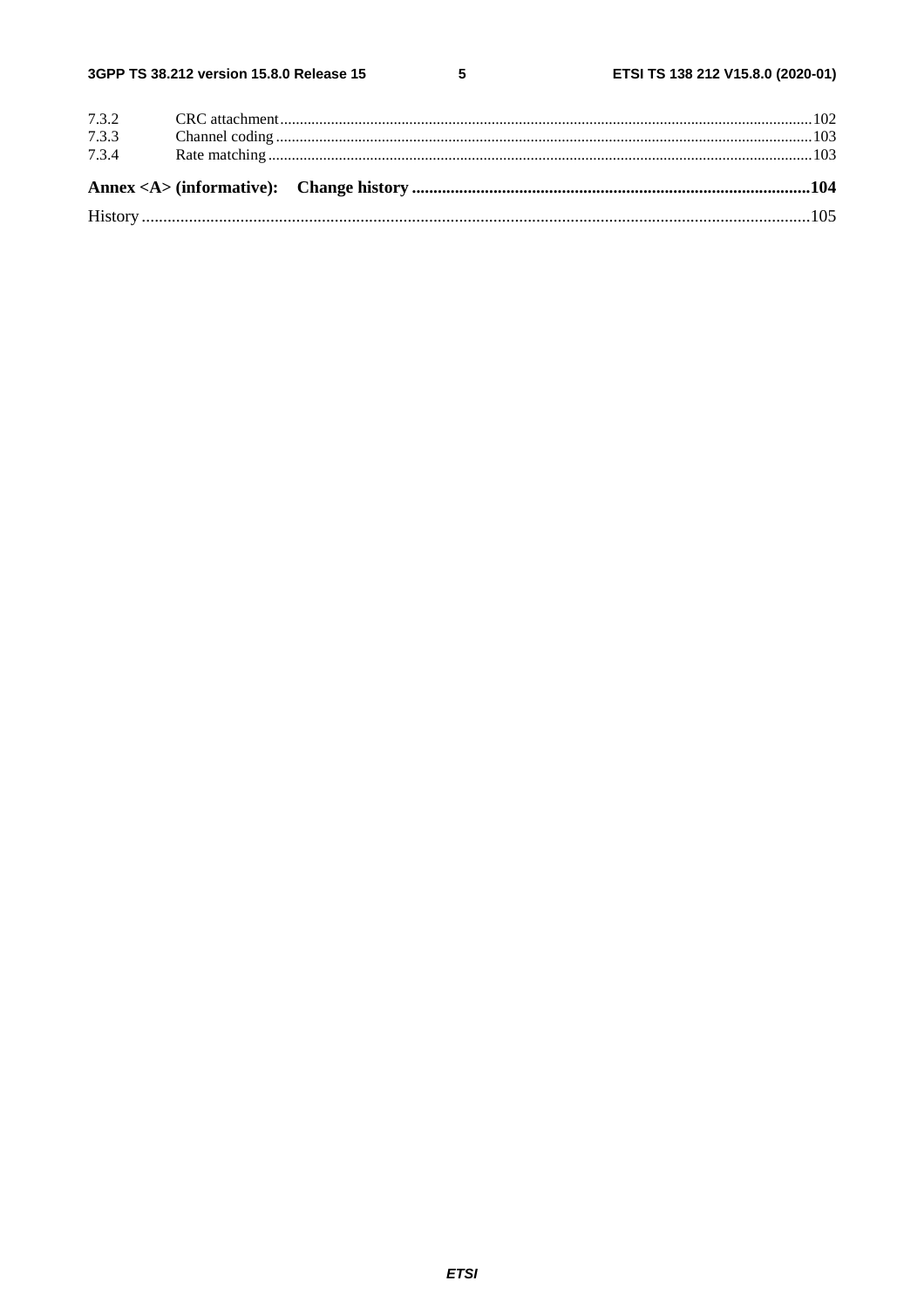## Foreword

This Technical Specification has been produced by the 3rd Generation Partnership Project (3GPP).

The contents of the present document are subject to continuing work within the TSG and may change following formal TSG approval. Should the TSG modify the contents of the present document, it will be re-released by the TSG with an identifying change of release date and an increase in version number as follows:

Version x.y.z

where:

- x the first digit:
	- 1 presented to TSG for information;
	- 2 presented to TSG for approval;
	- 3 or greater indicates TSG approved document under change control.
- y the second digit is incremented for all changes of substance, i.e. technical enhancements, corrections, updates, etc.
- z the third digit is incremented when editorial only changes have been incorporated in the document.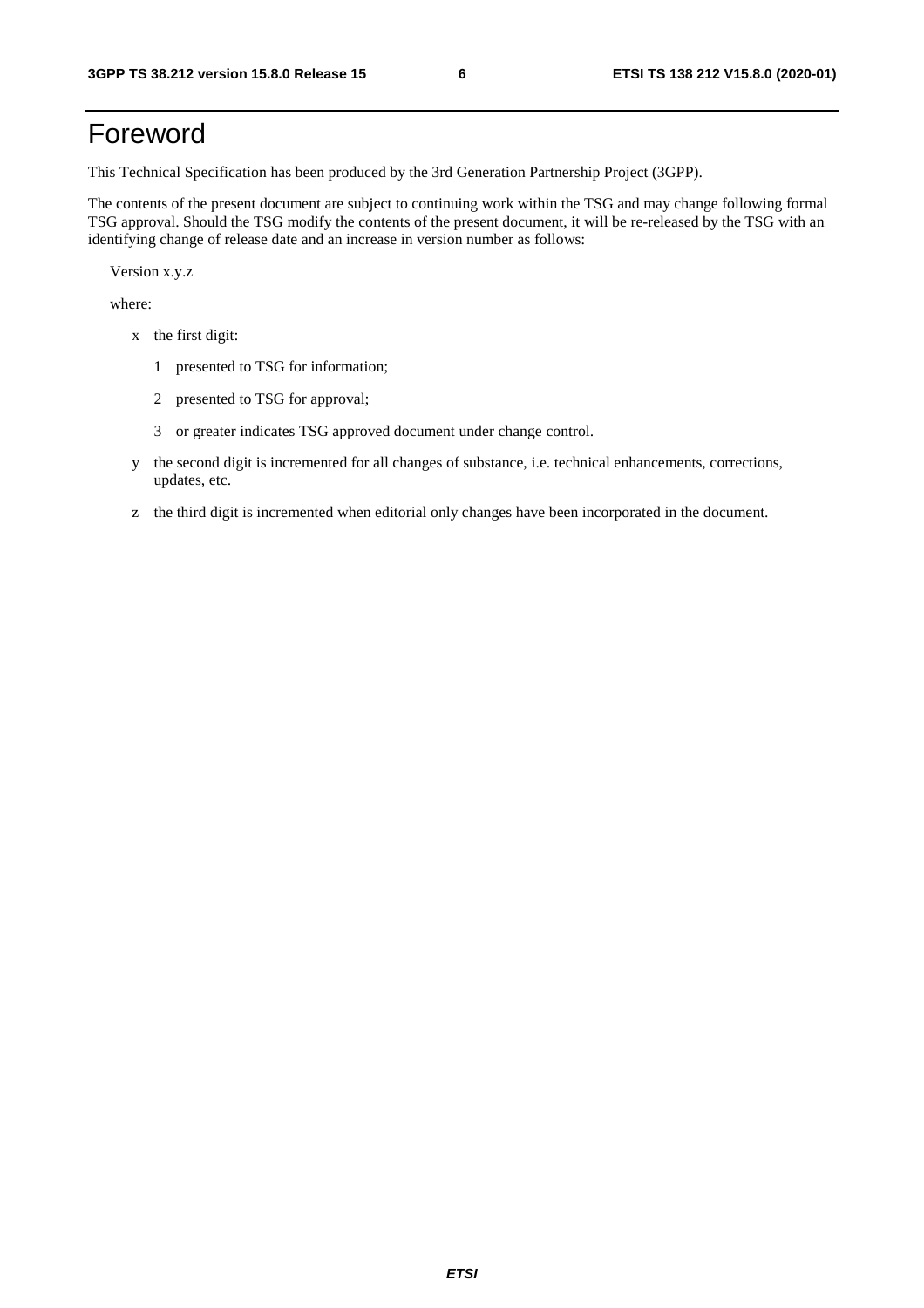## 1 Scope

The present document specifies the coding, multiplexing and mapping to physical channels for 5G NR.

## 2 References

The following documents contain provisions which, through reference in this text, constitute provisions of the present document.

- References are either specific (identified by date of publication, edition number, version number, etc.) or non-specific.
- For a specific reference, subsequent revisions do not apply.
- For a non-specific reference, the latest version applies. In the case of a reference to a 3GPP document (including a GSM document), a non-specific reference implicitly refers to the latest version of that document *in the same Release as the present document*.
- [1] 3GPP TR 21.905: "Vocabulary for 3GPP Specifications".
- [2] 3GPP TS 38.201: "NR; Physical Layer General Description"
- [3] 3GPP TS 38.202: "NR; Services provided by the physical layer"
- [4] 3GPP TS 38.211: "NR; Physical channels and modulation"
- [5] 3GPP TS 38.213: "NR; Physical layer procedures for control"
- [6] 3GPP TS 38.214: "NR; Physical layer procedures for data"
- [7] 3GPP TS 38.215: "NR; Physical layer measurements"
- [8] 3GPP TS 38.321: "NR; Medium Access Control (MAC) protocol specification"
- [9] 3GPP TS 38.331: "NR; Radio Resource Control (RRC) protocol specification"

## 3 Definitions, symbols and abbreviations

### 3.1 Definitions

For the purposes of the present document, the terms and definitions given in 3GPP TR 21.905 [1] and the following apply. A term defined in the present document takes precedence over the definition of the same term, if any, in 3GPP TR 21.905 [1].

## 3.2 Symbols

For the purposes of the present document, the following symbols apply:

### 3.3 Abbreviations

For the purposes of the present document, the abbreviations given in 3GPP TR 21.905 [1] and the following apply. An abbreviation defined in the present document takes precedence over the definition of the same abbreviation, if any, in 3GPP TR 21.905 [1].

| <b>BCH</b>       | Broadcast channel |
|------------------|-------------------|
| CBG <sup>-</sup> | Code block group  |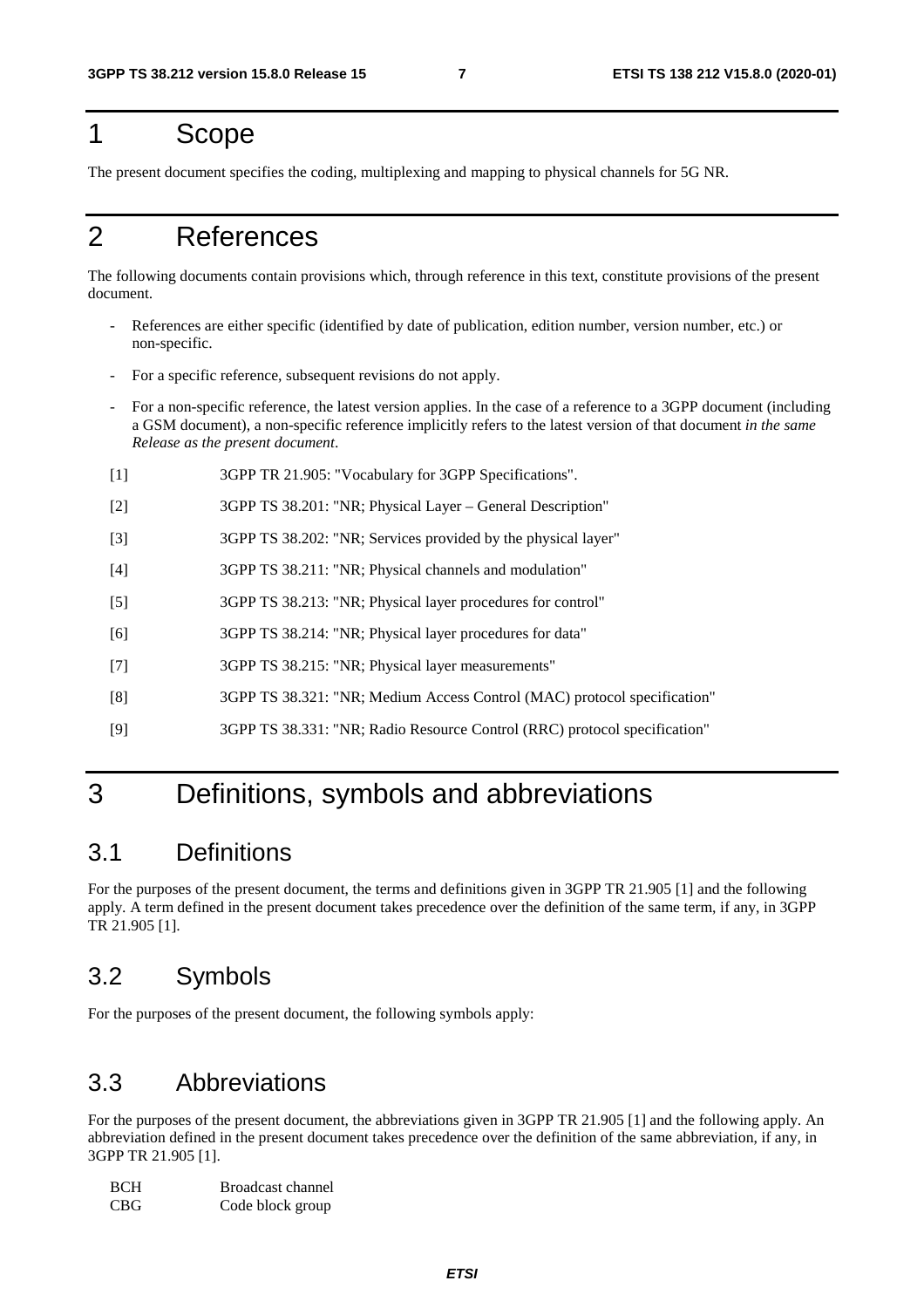| <b>CBGTI</b>   | Code block group transmission information       |
|----------------|-------------------------------------------------|
| <b>CORESET</b> | Control resource set                            |
| <b>CQI</b>     | Channel quality indicator                       |
| <b>CRC</b>     | Cyclic redundancy check                         |
| <b>CRI</b>     | CSI-RS resource indicator                       |
| <b>CSI</b>     | Channel state information                       |
| <b>CSI-RS</b>  | CSI reference signal                            |
| DAI            | Downlink assignment index                       |
| DCI            | Downlink control information                    |
| DL             | Downlink                                        |
| DL-SCH         | Downlink shared channel                         |
| DMRS           | Dedicated demodulation reference signal         |
| <b>HARQ</b>    | Hybrid automatic repeat request                 |
| HARQ-ACK       | Hybrid automatic repeat request acknowledgement |
| LDPC           | Low density parity check                        |
| LI             | Layer indicator                                 |
| <b>MCS</b>     | Modulation and coding scheme                    |
| OFDM           | Orthogonal frequency division multiplex         |
| <b>PBCH</b>    | Physical broadcast channel                      |
| <b>PCH</b>     | Paging channel                                  |
| <b>PDCCH</b>   | Physical downlink control channel               |
| PDSCH          | Physical downlink shared channel                |
| PMI            | Precoding matrix indicator                      |
| <b>PRB</b>     | Physical resource block                         |
| <b>PRACH</b>   | Physical random access channel                  |
| <b>PTRS</b>    | Phase-tracking reference signal                 |
| <b>PUCCH</b>   | Physical uplink control channel                 |
| <b>PUSCH</b>   | Physical uplink shared channel                  |
| <b>RACH</b>    | Random access channel                           |
| RI             | Rank indicator                                  |
| RSRP           | Reference signal received power                 |
| <b>SFN</b>     | System frame number                             |
| SR             | Scheduling request                              |
| SRS            | Sounding reference signal                       |
| SS             | Synchronisation signal                          |
| <b>SUL</b>     | Supplementary uplink                            |
| TPC            | Transmit power control                          |
| TrCH           | Transport channel                               |
| <b>UCI</b>     | Uplink control information                      |
| UE             | User equipment                                  |
| UL             | Uplink                                          |
| UL-SCH         | Uplink shared channel                           |
| <b>VRB</b>     | Virtual resource block                          |
| ZP CSI-RS      | Zero power CSI-RS                               |

## 4 Mapping to physical channels

## 4.1 Uplink

Table 4.1-1 specifies the mapping of the uplink transport channels to their corresponding physical channels. Table 4.1-2 specifies the mapping of the uplink control channel information to its corresponding physical channel.

### **Table 4.1-1**

| <b>TrCH</b> | <b>Physical Channel</b> |
|-------------|-------------------------|
| UL-SCH      | <b>PUSCH</b>            |
| <b>RACH</b> | <b>PRACH</b>            |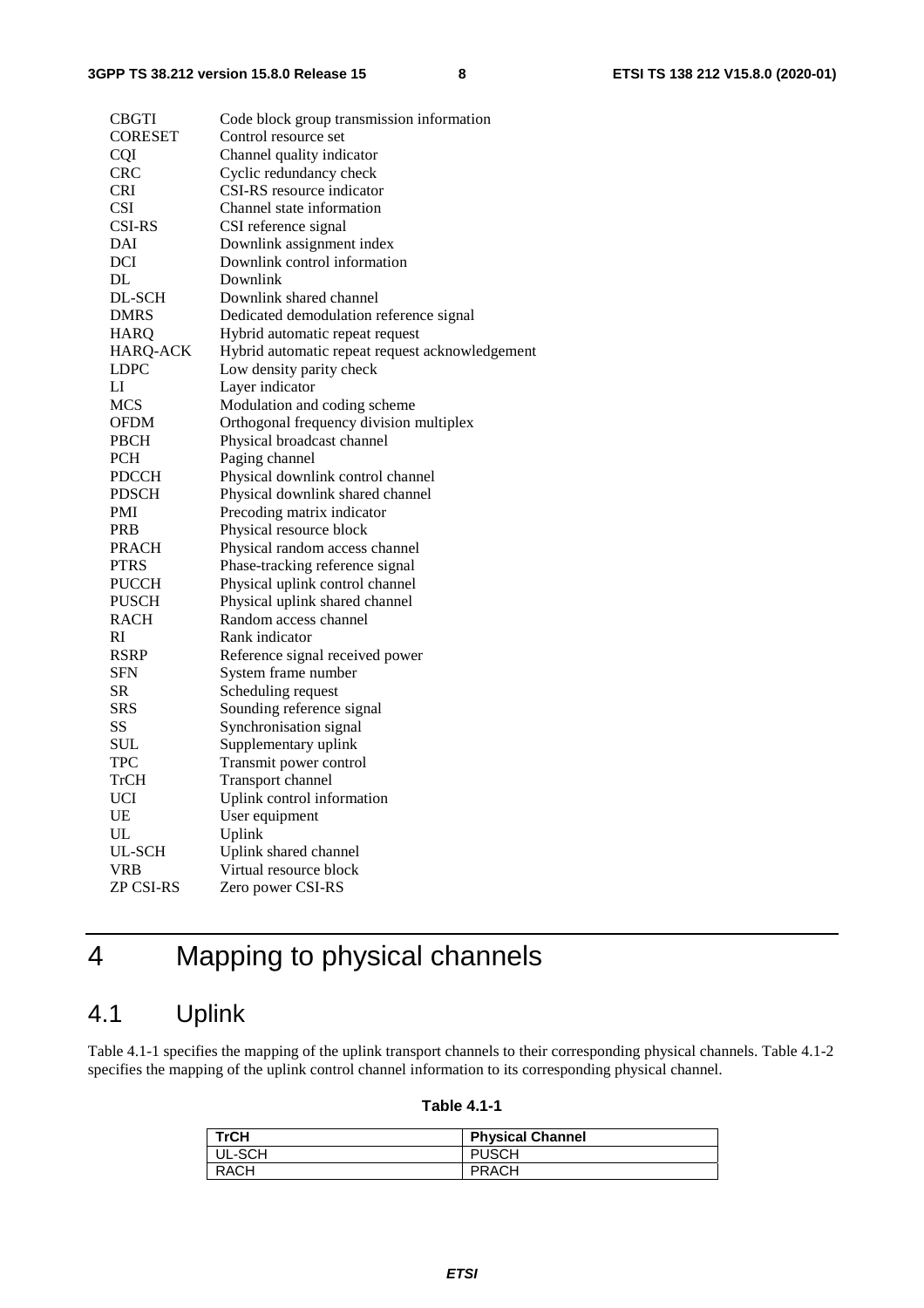| Table 4.1-2 |  |  |
|-------------|--|--|
|-------------|--|--|

| <b>Control information</b> | <b>Physical Channel</b> |
|----------------------------|-------------------------|
| UCI                        | PUCCH, PUSCH            |

### 4.2 Downlink

Table 4.2-1 specifies the mapping of the downlink transport channels to their corresponding physical channels. Table 4.2-2 specifies the mapping of the downlink control channel information to its corresponding physical channel.

| <b>Table 4.2-1</b> |  |
|--------------------|--|
|--------------------|--|

| TrCH          | <b>Physical Channel</b> |
|---------------|-------------------------|
| <b>DL-SCH</b> | <b>PDSCH</b>            |
| всн           | <b>PBCH</b>             |
| ח∩ס<br>ר -    | <b>PDSCH</b>            |

| <b>Control information</b> | <b>Physical Channel</b> |
|----------------------------|-------------------------|
| I DCI                      | <b>DDCCU</b>            |

## 5 General procedures

Data and control streams from/to MAC layer are encoded /decoded to offer transport and control services over the radio transmission link. Channel coding scheme is a combination of error detection, error correcting, rate matching, interleaving and transport channel or control information mapping onto/splitting from physical channels.

### 5.1 CRC calculation

Denote the input bits to the CRC computation by  $a_0$ ,  $a_1$ ,  $a_2$ ,  $a_3$ ,...,  $a_{A-1}$ , and the parity bits by  $p_0$ ,  $p_1$ ,  $p_2$ ,  $p_3$ ,...,  $p_{L-1}$ , where *A* is the size of the input sequence and *L* is the number of parity bits. The parity bits are generated by one of the following cyclic generator polynomials:

- $g_{\text{CRC24A}}(D) = [D^{24} + D^{23} + D^{18} + D^{17} + D^{14} + D^{11} + D^{10} + D^7 + D^6 + D^5 + D^4 + D^3 + D + 1]$  for a CRC length  $L = 24;$
- $g_{\text{CRC24B}}(D) = [D^{24} + D^{23} + D^6 + D^5 + D + 1]$  for a CRC length  $L = 24$ ;
- $g_{\text{CRC24C}}(D) = [D^{24} + D^{23} + D^{21} + D^{20} + D^{17} + D^{15} + D^{13} + D^{12} + D^8 + D^4 + D^2 + D + 1]$  for a CRC length  $L = 24$ ;
- $g_{\text{CRC16}}(D) = [D^{16} + D^{12} + D^5 + 1]$  for a CRC length  $L = 16$ ;
- $g_{\text{CRC11}}(D) = [D^{11} + D^{10} + D^9 + D^5 + 1]$  for a CRC length  $L=11$ ;
- $g_{\text{CRC6}}(D) = [D^6 + D^5 + 1]$  for a CRC length  $L = 6$ .

The encoding is performed in a systematic form, which means that in GF(2), the polynomial:

$$
a_0 D^{A+L-1} + a_1 D^{A+L-2} + \dots + a_{A-1} D^L + p_0 D^{L-1} + p_1 D^{L-2} + \dots + p_{L-2} D^1 + p_{L-1}
$$

yields a remainder equal to 0 when divided by the corresponding CRC generator polynomial.

The bits after CRC attachment are denoted by  $b_0$ ,  $b_1$ ,  $b_2$ ,  $b_3$ ,...,  $b_{B-1}$ , where  $B = A + L$ . The relation between  $a_k$  and  $b_k$ is: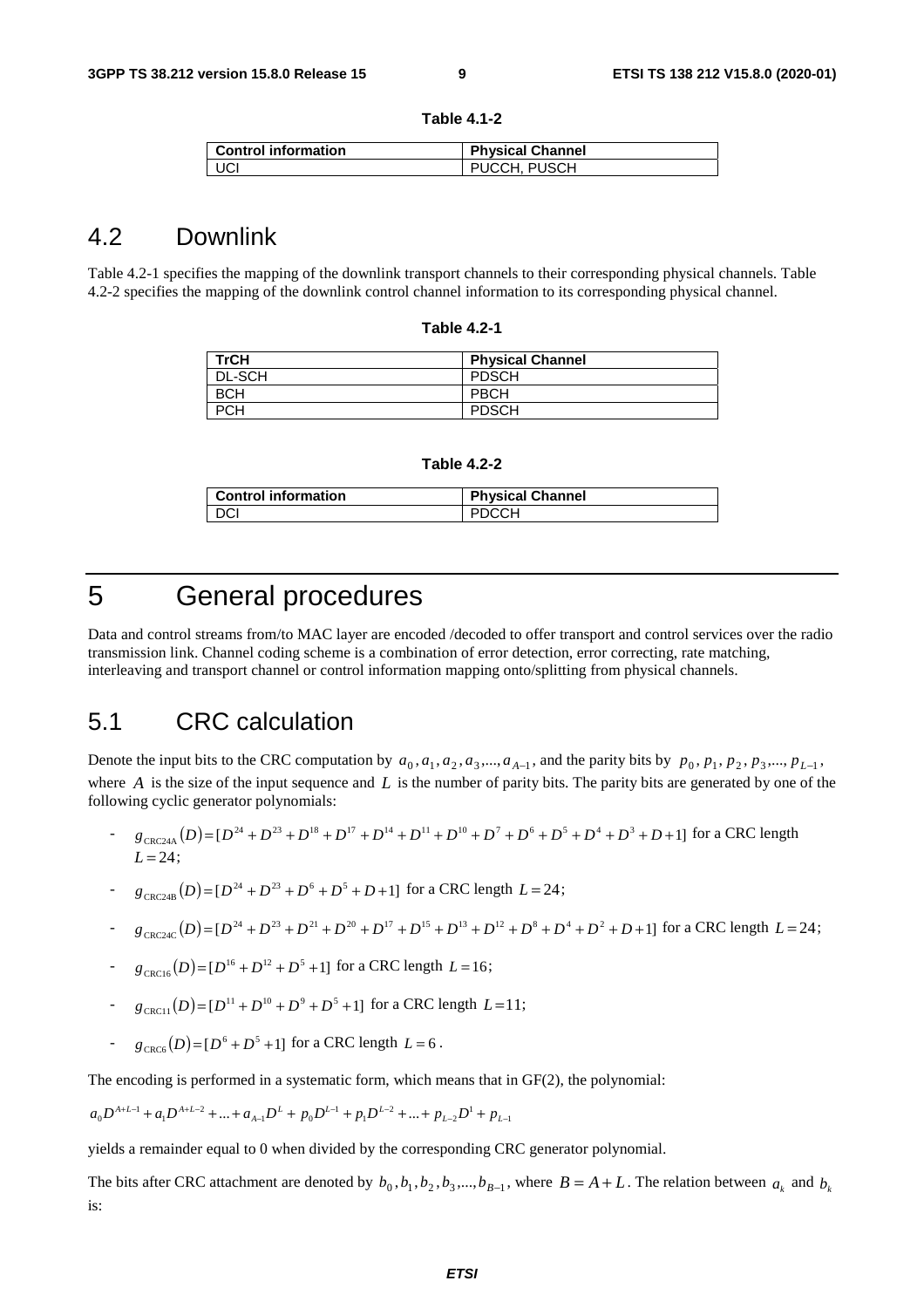$b_k = a_k$  for  $k = 0,1,2,..., A-1$ 

 $b_k = p_{k-A}$  for  $k = A, A+1, A+2,..., A+L-1$ .

### 5.2 Code block segmentation and code block CRC attachment

### 5.2.1 Polar coding

The input bit sequence to the code block segmentation is denoted by  $a_0, a_1, a_2, a_3, \ldots, a_{A-1}$ , where  $A > 0$ .

if  $I_{seg} = 1$ 

Number of code blocks:  $C = 2$ ;

else

Number of code blocks: *C* =1

end if

 $A' = \left[ A/C \right] \cdot C;$ 

for  $i = 0$  to  $A'-A-1$ 

 $a'_{i} = 0$ ;

end for

for  $i = A'-A$  to  $A'-1$ 

 $a'_{i} = a_{i-(A'-A)};$ 

end for

 $s = 0$ ;

for  $r = 0$  to  $C - 1$ 

for  $k = 0$  to  $A'/C-1$ 

 $c_{ik} = a'$ ;

```
s = s + 1;
```
end for

The sequence  $c_{r0}, c_{r1}, c_{r2}, c_{r3}, \ldots, c_{r(A'/C-1)}$  is used to calculate the CRC parity bits  $p_{r0}, p_{r1}, p_{r2}, \ldots, p_{r(L-1)}$  according to Subclause 5.1 with a generator polynomial of length *L* .

for  $k = A'/C$  to  $A'/C + L - 1$ 

$$
c_{rk} = p_{r(k-A'/C)};
$$

end for

end for

The value of *A* is no larger than 1706.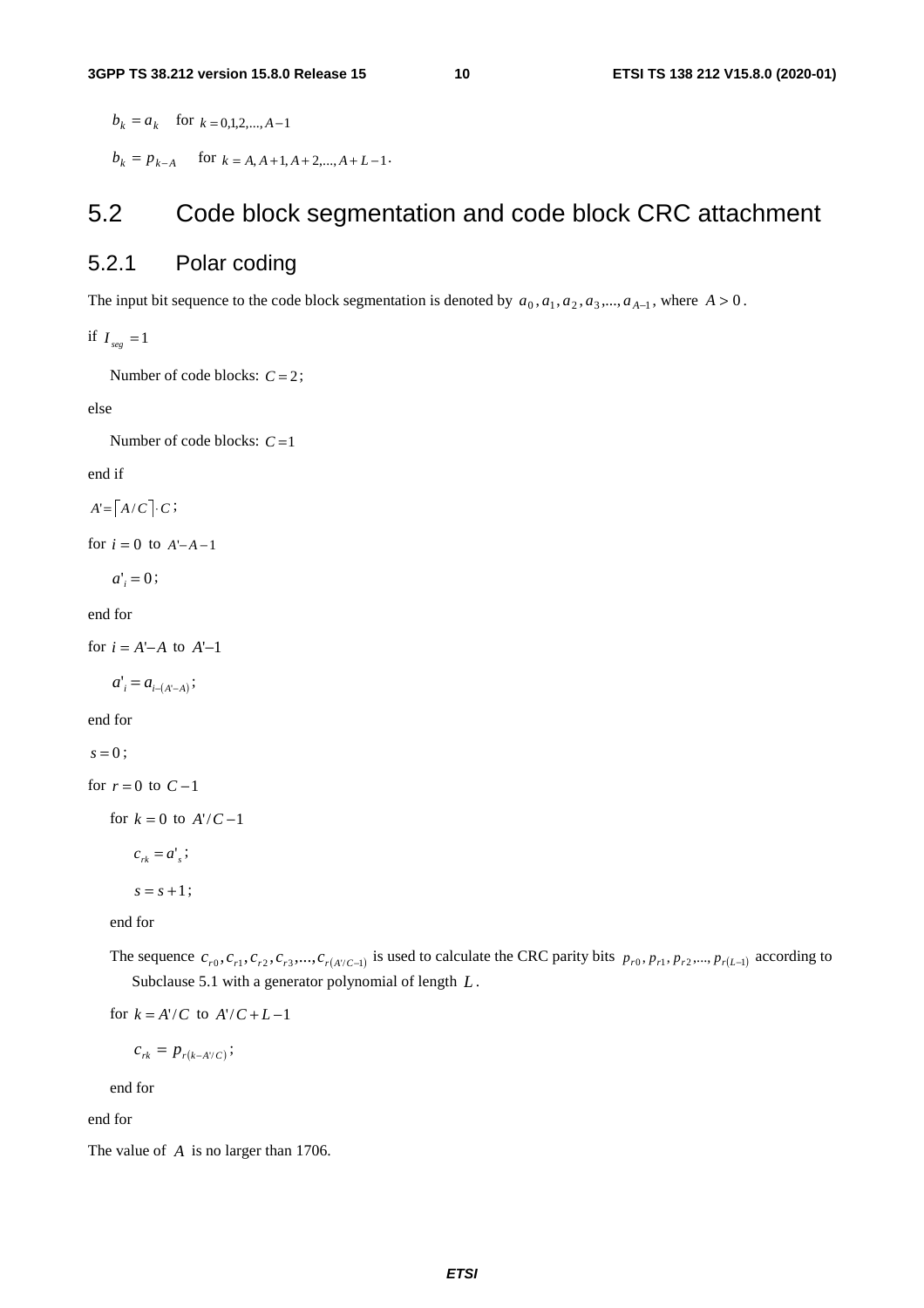### 5.2.2 Low density parity check coding

The input bit sequence to the code block segmentation is denoted by  $b_0, b_1, b_2, b_3, ..., b_{B-1}$ , where  $B > 0$ . If *B* is larger than the maximum code block size  $K<sub>cb</sub>$ , segmentation of the input bit sequence is performed and an additional CRC sequence of  $L = 24$  bits is attached to each code block.

For LDPC base graph 1, the maximum code block size is:

- 
$$
K_{cb} = 8448
$$
.

For LDPC base graph 2, the maximum code block size is:

 $K_{\text{cb}} = 3840.$ 

Total number of code blocks *C* is determined by:

if  $B \leq K_{ch}$ 

 $L = 0$ 

Number of code blocks:  $C = 1$ 

$$
B'=B
$$

else

 $L = 24$ 

Number of code blocks:  $C = \left[ B/(K_{ch} - L) \right]$ .

$$
B'=B+C\cdot L
$$

end if

The bits output from code block segmentation are denoted by  $c_{r0}, c_{r1}, c_{r2}, c_{r3},..., c_{r(K_r-1)}$ , where  $0 \le r < C$  is the code block number, and  $K_r = K$  is the number of bits for the code block number *r*.

The number of bits *K* in each code block is calculated as:

 $K' = B'/C$ ;

For LDPC base graph 1,

 $K_b = 22$ .

For LDPC base graph 2,

if  $B > 640$ 

$$
K_b = 10;
$$

elseif *B* > 560

 $K_b = 9$ ;

elseif  $B > 192$ 

 $K_b = 8$ ;

else

 $K_b = 6$ ;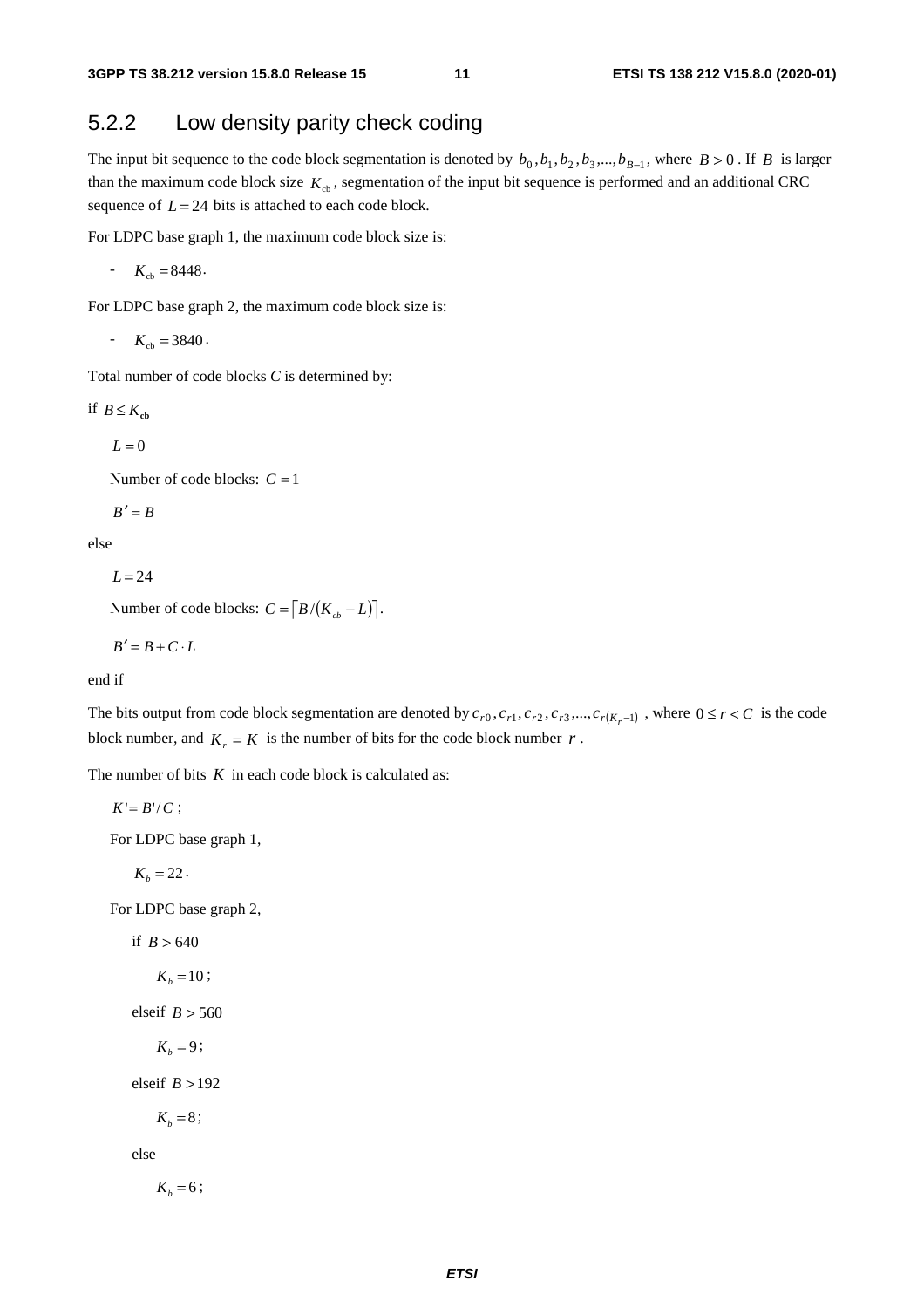end if

find the minimum value of *Z* in all sets of lifting sizes in Table 5.3.2-1, denoted as  $Z_c$ , such that  $K_b \cdot Z_c \geq K'$ , and set  $K = 22Z_c$  for LDPC base graph 1 and  $K = 10Z_c$  for LDPC base graph 2;

The bit sequence  $c_{rk}$  is calculated as:

$$
s = 0;
$$
  
for  $r = 0$  to  $C-1$   
for  $k = 0$  to  $K'-L-1$   
 $c_{rk} = b_s$ ,  
 $s = s+1$ ;

end for

if  $C > 1$ 

The sequence  $c_{r0}, c_{r1}, c_{r2}, c_{r3},..., c_{r(K-L-1)}$  is used to calculate the CRC parity bits  $p_{r0}, p_{r1}, p_{r2},..., p_{r(L-1)}$ according to Subclause 5.1 with the generator polynomial  $g_{CRC24B}(D)$ .

for 
$$
k = K'-L
$$
 to  $K'-1$   

$$
c_{rk} = p_{r(k+L-K')};
$$

end for

end if

for  $k = K'$  to  $K - 1$  -- Insertion of filler bits

$$
c_{rk} = ;
$$

end for

end for

## 5.3 Channel coding

Usage of coding scheme for the different types of TrCH is shown in table 5.3-1. Usage of coding scheme for the different control information types is shown in table 5.3-2.

### **Table 5.3-1: Usage of channel coding scheme for TrCHs**

| <b>TrCH</b>   | <b>Coding scheme</b> |
|---------------|----------------------|
| UL-SCH        |                      |
| <b>DL-SCH</b> | LDPC.                |
| <b>PCH</b>    |                      |
|               | Polar code           |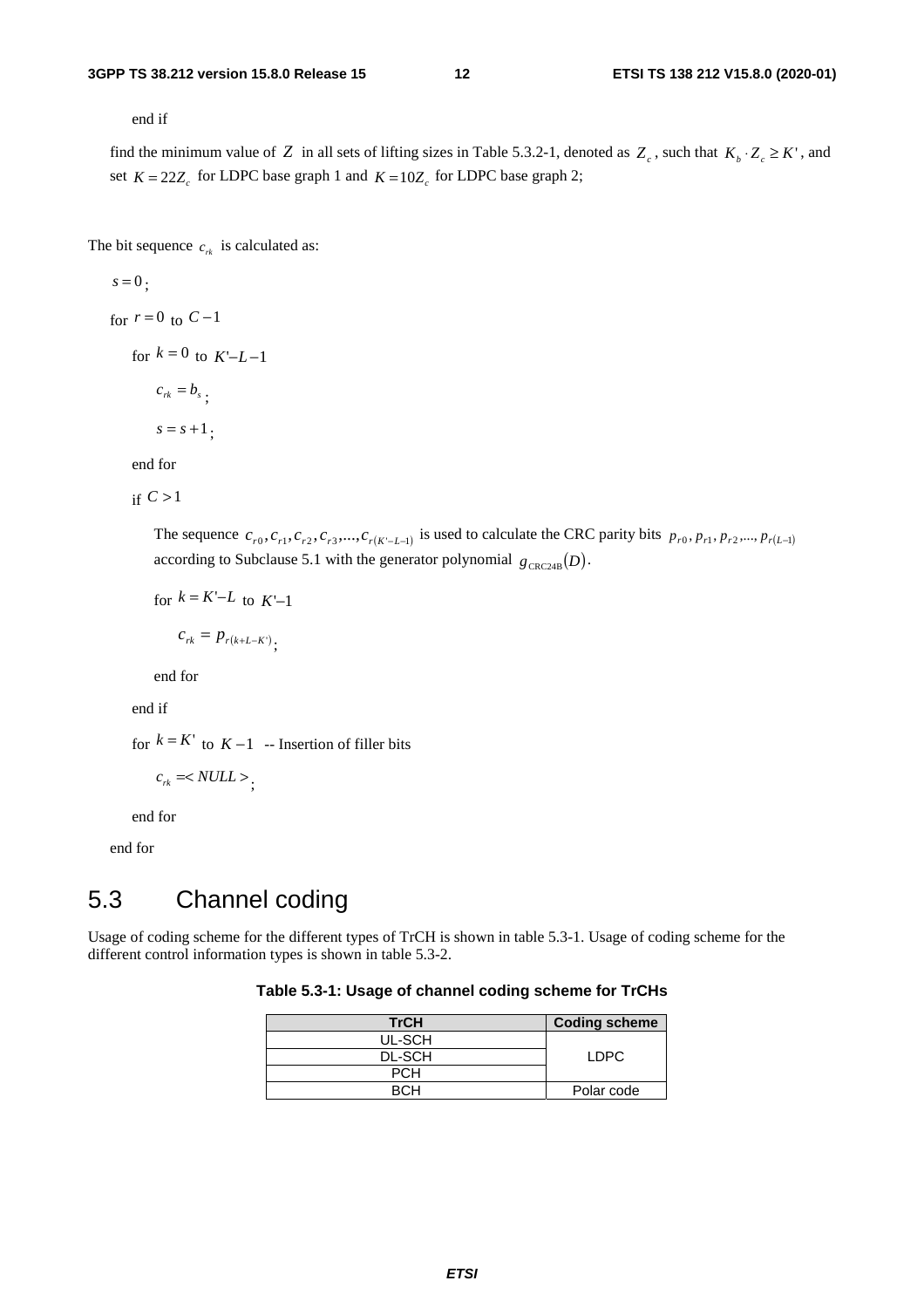| <b>Control Information</b> | <b>Coding scheme</b> |
|----------------------------|----------------------|
| ירוח                       | Polar code           |
| TICI                       | Block code           |
|                            | Polar code           |

**Table 5.3-2: Usage of channel coding scheme for control information** 

### 5.3.1 Polar coding

The bit sequence input for a given code block to channel coding is denoted by  $c_0, c_1, c_2, c_3, ..., c_{K-1}$ , where *K* is the number of bits to encode. After encoding the bits are denoted by  $d_0, d_1, d_2, ..., d_{N-1}$ , where  $N = 2^n$  and the value of *n* is determined by the following:

Denote by *E* the rate matching output sequence length as given in Subclause 5.4.1;

If  $E \leq (9/8) \cdot 2^{(\lceil \log_2 E \rceil - 1)}$  and  $K/E < 9/16$ 

$$
n_1 = \lceil \log_2 E \rceil - 1;
$$

else

$$
n_1 = \lceil \log_2 E \rceil;
$$

end if

$$
R_{\min} = 1/8;
$$
  
\n
$$
n_2 = \lceil \log_2(K/R_{\min}) \rceil;
$$
  
\n
$$
n = \max \{ \min \{ n_1, n_2, n_{\max} \}, n_{\min} \}
$$
  
\nwhere  $n_{\min} = 5$ .

UE is not expected to be configured with  $K + n_{PC} > E$ , where  $n_{PC}$  is the number of parity check bits defined in Subclause 5.3.1.2.

### 5.3.1.1 Interleaving

The bit sequence  $c_0, c_1, c_2, c_3, ..., c_{K-1}$  is interleaved into bit sequence  $c'_{0}, c'_{1}, c'_{2}, c'_{3}, ..., c'_{K-1}$  as follows:

$$
c'_{k} = c_{\Pi(k)}, \ k = 0, 1, \dots, K - 1
$$

where the interleaving pattern  $\Pi(k)$  is given by the following:

$$
\text{if } I_{\mu} = 0
$$

$$
\Pi(k) = k, \ k = 0, 1, \dots, K - 1
$$

else

$$
k = 0;
$$
  
for  $m = 0$  to  $K_L^{\max} - 1$   
if  $\Pi_L^{\max}(m) \ge K_L^{\max} - K$   

$$
\Pi(k) = \Pi_L^{\max}(m) - (K_L^{\max} - K);
$$
  

$$
k = k + 1;
$$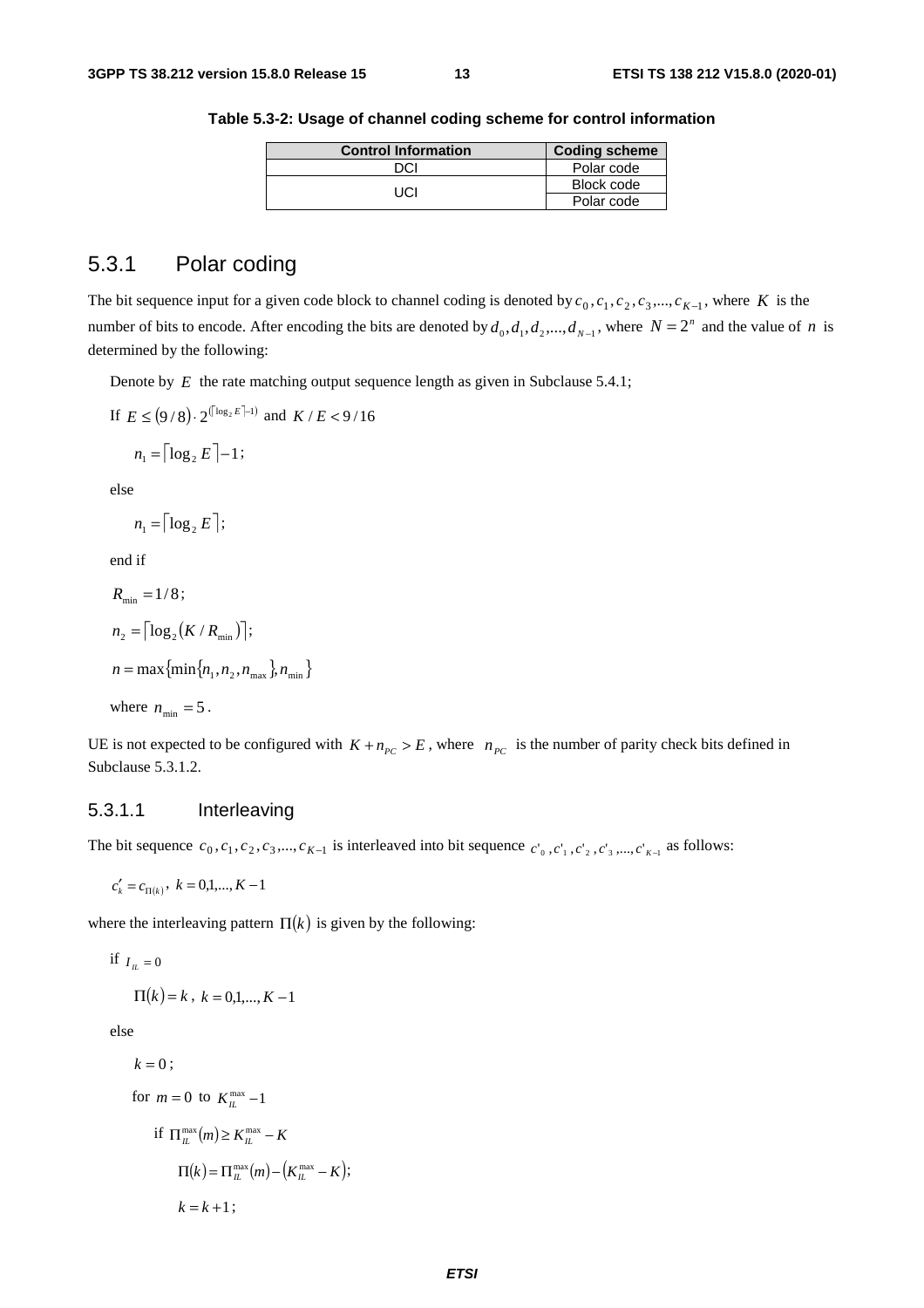end if

end for

end if

where  $\prod_{\mu}^{\text{max}}(m)$  is given by Table 5.3.1.1-1 and  $K_{\mu}^{\text{max}} = 164$ .

| $\boldsymbol{m}$ | $\Pi_{\scriptscriptstyle H}^{\scriptscriptstyle\rm max}(m)$ | $\boldsymbol{m}$ | $\Pi_{IL}^{\max}(m)$ | $\boldsymbol{m}$ | $\Pi_{IL}^{\max}(m)$ | $\boldsymbol{m}$ | $\Pi^{\max}_{IL}(m)$ | $\boldsymbol{m}$ | $\Pi_{IL}^{\max}(m)$ | $\boldsymbol{m}$ | $\Pi^{\max}_{IL}(m)$ |
|------------------|-------------------------------------------------------------|------------------|----------------------|------------------|----------------------|------------------|----------------------|------------------|----------------------|------------------|----------------------|
| $\mathbf{0}$     | 0                                                           | 28               | 67                   | 56               | 122                  | 84               | 68                   | 112              | 33                   | 140              | 38                   |
| $\mathbf{1}$     | 2                                                           | 29               | 69                   | 57               | 123                  | 85               | 73                   | 113              | 36                   | 141              | 144                  |
| $\overline{2}$   | $\overline{4}$                                              | 30               | 70                   | 58               | 126                  | 86               | 78                   | 114              | 44                   | 142              | 39                   |
| 3                | 7                                                           | 31               | 71                   | 59               | 127                  | 87               | 84                   | 115              | 47                   | 143              | 145                  |
| 4                | 9                                                           | 32               | 72                   | 60               | 129                  | 88               | 90                   | 116              | 64                   | 144              | 40                   |
| 5                | 14                                                          | 33               | 76                   | 61               | 132                  | 89               | 92                   | 117              | 74                   | 145              | 146                  |
| 6                | 19                                                          | 34               | 77                   | 62               | 134                  | 90               | 94                   | 118              | 79                   | 146              | 41                   |
| $\overline{7}$   | 20                                                          | 35               | 81                   | 63               | 138                  | 91               | 96                   | 119              | 85                   | 147              | 147                  |
| 8                | 24                                                          | 36               | 82                   | 64               | 139                  | 92               | 99                   | 120              | 97                   | 148              | 148                  |
| 9                | 25                                                          | 37               | 83                   | 65               | 140                  | 93               | 102                  | 121              | 100                  | 149              | 149                  |
| 10               | 26                                                          | 38               | 87                   | 66               | 1                    | 94               | 105                  | 122              | 103                  | 150              | 150                  |
| 11               | 28                                                          | 39               | 88                   | 67               | 3                    | 95               | 107                  | 123              | 117                  | 151              | 151                  |
| 12               | 31                                                          | 40               | 89                   | 68               | 5                    | 96               | 109                  | 124              | 125                  | 152              | 152                  |
| 13               | 34                                                          | 41               | 91                   | 69               | 8                    | 97               | 112                  | 125              | 131                  | 153              | 153                  |
| 14               | 42                                                          | 42               | 93                   | 70               | 10                   | 98               | 114                  | 126              | 136                  | 154              | 154                  |
| 15               | 45                                                          | 43               | 95                   | 71               | 15                   | 99               | 116                  | 127              | 142                  | 155              | 155                  |
| 16               | 49                                                          | 44               | 98                   | 72               | 21                   | 100              | 121                  | 128              | 12                   | 156              | 156                  |
| 17               | 50                                                          | 45               | 101                  | 73               | 27                   | 101              | 124                  | 129              | 17                   | 157              | 157                  |
| 18               | 51                                                          | 46               | 104                  | 74               | 29                   | 102              | 128                  | 130              | 23                   | 158              | 158                  |
| 19               | 53                                                          | 47               | 106                  | 75               | 32                   | 103              | 130                  | 131              | 37                   | 159              | 159                  |
| 20               | 54                                                          | 48               | 108                  | 76               | 35                   | 104              | 133                  | 132              | 48                   | 160              | 160                  |
| 21               | 56                                                          | 49               | 110                  | 77               | 43                   | 105              | 135                  | 133              | 75                   | 161              | 161                  |
| 22               | 58                                                          | 50               | 111                  | 78               | 46                   | 106              | 141                  | 134              | 80                   | 162              | 162                  |
| 23               | 59                                                          | 51               | 113                  | 79               | 52                   | 107              | 6                    | 135              | 86                   | 163              | 163                  |
| 24               | 61                                                          | 52               | 115                  | 80               | 55                   | 108              | 11                   | 136              | 137                  |                  |                      |
| 25               | 62                                                          | 53               | 118                  | 81               | 57                   | 109              | 16                   | 137              | 143                  |                  |                      |
| 26               | 65                                                          | 54               | 119                  | 82               | 60                   | 110              | 22                   | 138              | 13                   |                  |                      |
| 27               | 66                                                          | 55               | 120                  | 83               | 63                   | 111              | 30                   | 139              | 18                   |                  |                      |

**Table 5.3.1.1-1: Interleaving pattern**  $\prod_{\mu}^{\max}(m)$ 

### 5.3.1.2 Polar encoding

The Polar sequence  $\mathbf{Q}_0^{N_{\text{max}}-1} = \{Q_0^{N_{\text{max}}}, Q_1^{N_{\text{max}}}, \dots, Q_{N_{\text{max}}-1}^{N_{\text{max}}} \}$  is given by Table 5.3.1.2-1, where  $0 \le Q_i^{N_{\text{max}}} \le N_{\text{max}} - 1$  denotes a bit index before Polar encoding for  $i = 0, 1, ..., N_{max} - 1$  and  $N_{max} = 1024$ . The Polar sequence  $\mathbf{Q}_0^{N_{max}-1}$  is in ascending order of reliability  $W(Q_0^{N_{\max}})$  <  $W(Q_1^{N_{\max}})$  < ... <  $W(Q_{N_{\max}-1}^{N_{\max}})$ , where  $W(Q_i^{N_{\max}})$  denotes the reliability of bit index  $Q_i^{N_{\max}}$ .

For any code block encoded to *N* bits, a same Polar sequence  $\mathbf{Q}_0^{N-1} = \{Q_0^N, Q_1^N, Q_2^N, ..., Q_{N-1}^N\}$  is used. The Polar sequence  $Q_0^{N-1}$  is a subset of Polar sequence  $Q_0^{N_{\max}-1}$  with all elements  $Q_i^{N_{\max}}$  of values less than *N*, ordered in ascending order of reliability  $W(Q_0^N) < W(Q_1^N) < W(Q_2^N) < ... < W(Q_{N-1}^N)$ .

Denote  $\overline{\mathbf{Q}}_I^N$  as a set of bit indices in Polar sequence  $\mathbf{Q}_0^{N-1}$ , and  $\overline{\mathbf{Q}}_F^N$  as the set of other bit indices in Polar sequence  $\mathbf{Q}_0^{N-1}$ , where  $\overline{\mathbf{Q}}_l^N$  and  $\overline{\mathbf{Q}}_F^N$  are given in Subclause 5.4.1.1,  $\left|\overline{\mathbf{Q}}_l^N\right| = K + n_{PC}$ ,  $\left|\overline{\mathbf{Q}}_F^N\right| = N - \left|\overline{\mathbf{Q}}_l^N\right|$ , and  $n_{PC}$  is the number of parity check bits.

Denote  $\mathbf{G}_N = (\mathbf{G}_2)^{\otimes n}$  $\mathbf{G}_N = (\mathbf{G}_2)^{\otimes n}$  as the *n*-th Kronecker power of matrix  $\mathbf{G}_2$ , where  $\mathbf{G}_2 = \begin{bmatrix} 1 & 0 \\ 1 & 1 \end{bmatrix}$ . ب<br>ا └<br>│

For a bit index *j* with  $j = 0,1,...,N-1$ , denote  $g_j$  as the *j*-th row of  $G_N$  and  $w(g_j)$  as the row weight of  $g_j$ , where  $w(\mathbf{g}_j)$  is the number of ones in  $\mathbf{g}_j$ . Denote the set of bit indices for parity check bits as  $\mathbf{Q}_{PC}^N$ , where  $|\mathbf{Q}_{PC}^N| = n_{PC}$ . A number of  $(n_{PC} - n_{PC}^{wm})$  parity check bits are placed in the  $(n_{PC} - n_{PC}^{wm})$  least reliable bit indices in  $\overline{Q}^N_i$ . A number of *n*<sup>*wm*</sup></sup> other parity check bits are placed in the bit indices of minimum row weight in  $\tilde{Q}_I^N$ , where  $\tilde{Q}_I^N$  denotes the  $\left(\overline{\mathbf{Q}}_I^N\right) - n_{PC}$  most reliable bit indices in  $\overline{\mathbf{Q}}_I^N$ ; if there are more than  $n_{PC}^{wm}$  bit indices of the same minimum row weight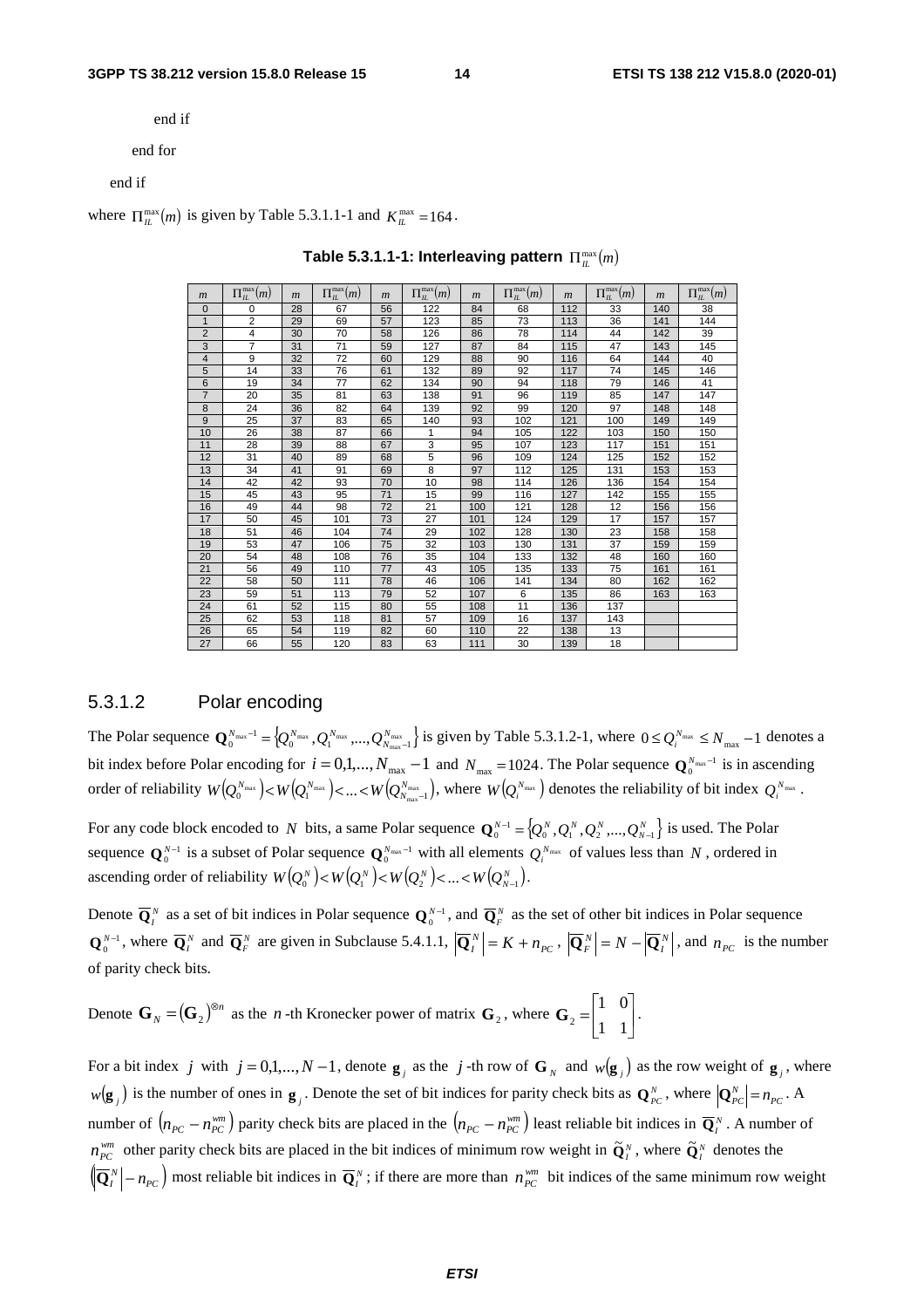in  $\tilde{Q}^N_i$ , the  $n_{PC}^{wm}$  other parity check bits are placed in the  $n_{PC}^{wm}$  bit indices of the highest reliability and the minimum row weight in  $\tilde{\mathbf{Q}}_I^N$ .

Generate  $\mathbf{u} = [u_0 u_1 u_2 ... u_{N-1}]$  according to the following:

 $k = 0;$ if  $n_{PC} > 0$  $y_0 = 0$ ;  $y_1 = 0$ ;  $y_2 = 0$ ;  $y_3 = 0$ ;  $y_4 = 0$ ; for  $n = 0$  to  $N-1$  $y_t = y_0$ ;  $y_0 = y_1$ ;  $y_1 = y_2$ ;  $y_2 = y_3$ ;  $y_3 = y_4$ ;  $y_4 = y_t$ ; if  $n \in \overline{\mathbf{Q}}_I^N$ if  $n \in \mathbf{Q}_{PC}^N$  $u_n = y_0;$ else  $u_n = c_k$ ;  $k = k + 1$ ;  $y_0 = y_0 \oplus u_n$ ; end if else  $u_n = 0$ ; end if end for else for  $n = 0$  to  $N-1$ if  $n \in \overline{\mathbf{Q}}_I^N$  $u_n = c_k$ ;  $k = k + 1$ ; else  $u_n = 0$ ; end if end for end if

The output after encoding  $\mathbf{d} = [d_0 \, d_1 \, d_2 \dots d_{N-1}]$  is obtained by  $\mathbf{d} = \mathbf{u} \mathbf{G}_N$ . The encoding is performed in GF(2).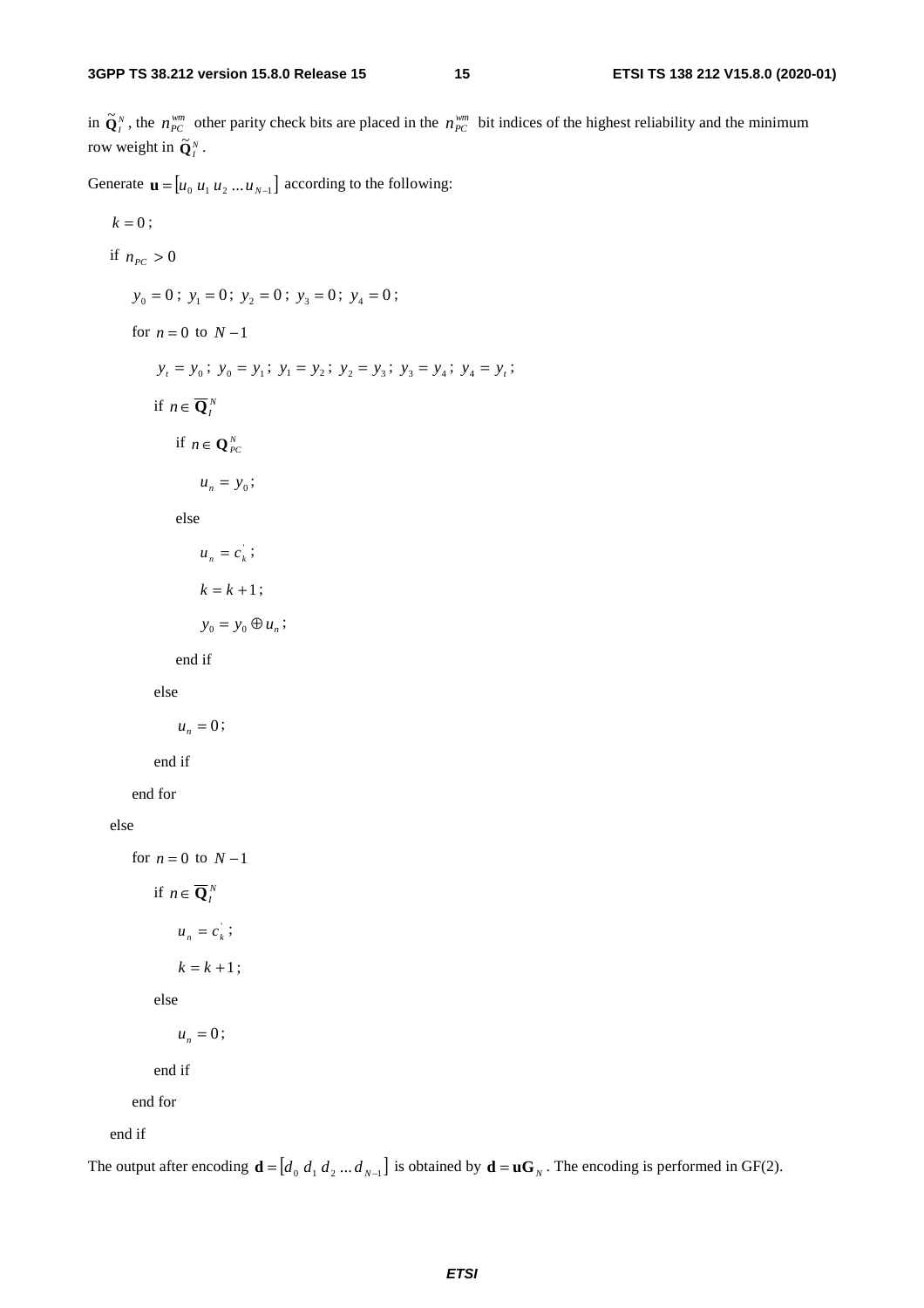Table 5.3.1.2-1: Polar sequence  $\mathbf{Q}_0^{N_\text{max}-1}$  and its corresponding reliability  $W\!\!\left(\!\mathcal{Q}_i^{N_\text{max}}\right)$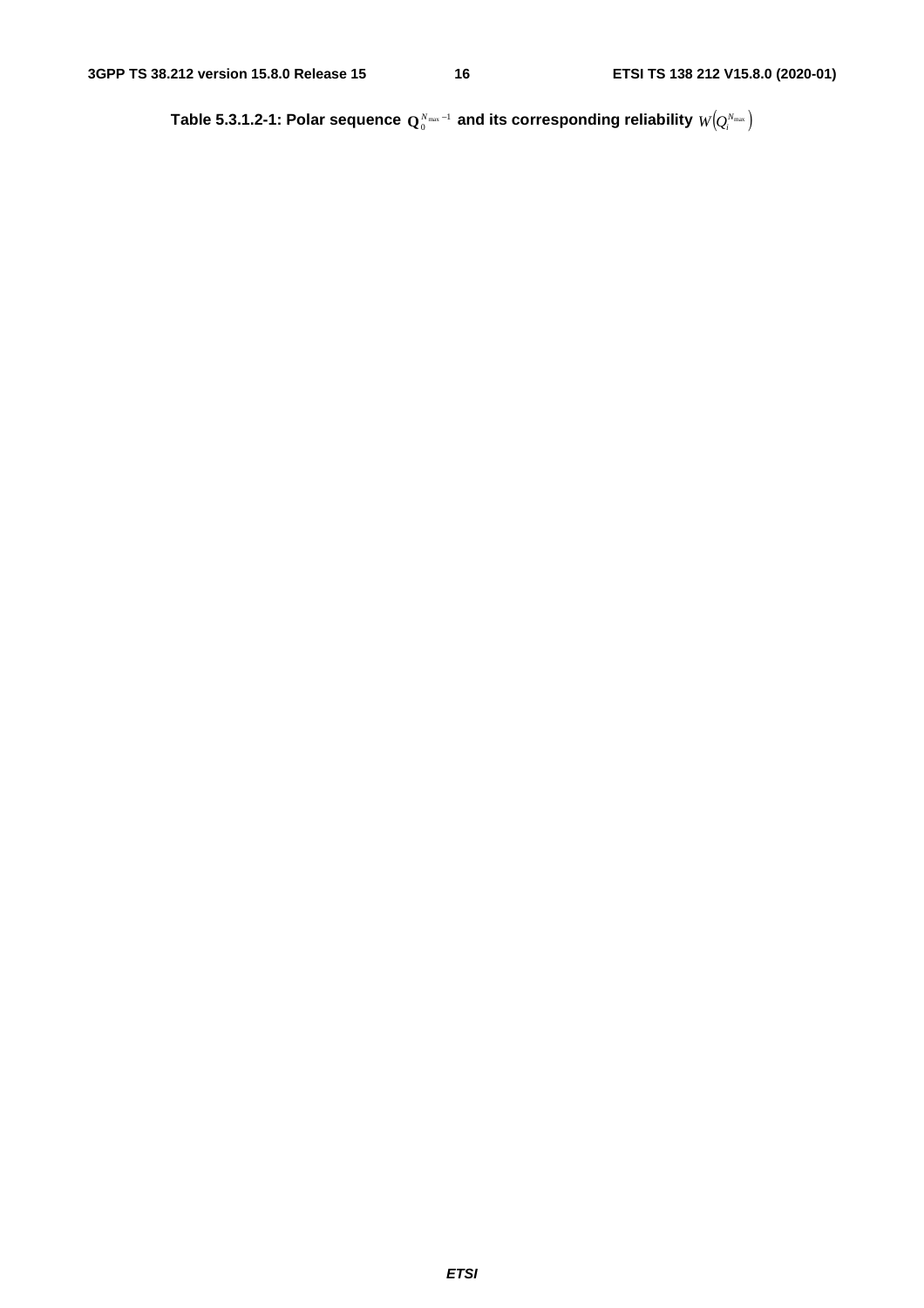### **3GPP TS 38.212 version 15.8.0 Release 15 17 ETSI TS 138 212 V15.8.0 (2020-01)**

| $W\left(Q_i^{N_{\max}}\right)$    | $Q_i^{N_{\max}}$ | $W\big(Q_i^{N_{\max}}$ | $Q_i^{N_{\max}}$ | $W\big(Q_i^{N_{\max}}$ | $Q_i^{N_{\max}}$ | $W\left(Q_i^{\overline{N_{\max}}}\right)$ | $Q_i^{N_{\max}}$ | $W\overline{\left( \mathcal{Q}_{i}^{N_{\max}}\right) }$ | $Q_i^{N_{\max}}$ | $W\big(Q_i^{N_{\max}}$ | $Q_i^{N_{\max}}$ | $W\left(Q_i^{N_{\max}}\right)$ | $Q_i^{N_{\max}}$ | $W\overline{\left( \mathcal{Q}_{i}^{N_{\max }}\right) }$ | $Q_i^{N_{\max}}$ |
|-----------------------------------|------------------|------------------------|------------------|------------------------|------------------|-------------------------------------------|------------------|---------------------------------------------------------|------------------|------------------------|------------------|--------------------------------|------------------|----------------------------------------------------------|------------------|
| $\mathbf{0}$                      | 0                | 128                    | 518              | 256                    | 94               | 384                                       | 214              | 512                                                     | 364              | 640                    | 414              | 768                            | 819              | 896                                                      | 966              |
| $\overline{1}$                    | 1                | 129                    | 54               | 257                    | 204              | 385                                       | 309              | 513                                                     | 654              | 641                    | 223              | 769                            | 814              | 897                                                      | 755              |
| $\overline{2}$                    | $\overline{2}$   | 130                    | 83               | 258                    | 298              | 386                                       | 188              | 514                                                     | 659              | 642                    | 663              | 770                            | 439              | 898                                                      | 859              |
| 3                                 | 4                | 131                    | 57               | 259                    | 400              | 387                                       | 449              | 515                                                     | 335              | 643                    | 692              | 771                            | 929              | 899                                                      | 940              |
| $\overline{4}$                    | 8                | 132                    | 521              | 260                    | 608              | 388                                       | 217              | 516                                                     | 480              | 644                    | 835              | 772                            | 490              | 900                                                      | 830              |
| 5                                 | 16               | 133                    | 112              | 261                    | 352              | 389                                       | 408              | 517                                                     | 315              | 645                    | 619              | 773                            | 623              | 901                                                      | 911              |
| $6\phantom{1}6$<br>$\overline{7}$ | 32               | 134                    | 135              | 262                    | 325              | 390                                       | 609              | 518                                                     | 221              | 646                    | 472              | 774                            | 671              | 902                                                      | 871              |
| 8                                 | 3<br>5           | 135<br>136             | 78<br>289        | 263<br>264             | 533<br>155       | 391<br>392                                | 596<br>551       | 519<br>520                                              | 370<br>613       | 647<br>648             | 455<br>796       | 775<br>776                     | 739<br>916       | 903<br>904                                               | 639<br>888       |
| 9                                 | 64               | 137                    | 194              | 265                    | 210              | 393                                       | 650              | 521                                                     | 422              | 649                    | 809              | 777                            | 463              | 905                                                      | 479              |
| 10                                | 9                | 138                    | 85               | 266                    | 305              | 394                                       | 229              | 522                                                     | 425              | 650                    | 714              | 778                            | 843              | 906                                                      | 946              |
| 11                                | 6                | 139                    | 276              | 267                    | 547              | 395                                       | 159              | 523                                                     | 451              | 651                    | 721              | 779                            | 381              | 907                                                      | 750              |
| 12                                | 17               | 140                    | 522              | 268                    | 300              | 396                                       | 420              | 524                                                     | 614              | 652                    | 837              | 780                            | 497              | 908                                                      | 969              |
| 13                                | 10               | 141                    | 58               | 269                    | 109              | 397                                       | $\overline{310}$ | 525                                                     | 543              | 653                    | 716              | 781                            | 930              | 909                                                      | 508              |
| 14                                | 18               | 142                    | 168              | 270                    | 184              | 398                                       | 541              | 526                                                     | 235              | 654                    | 864              | 782                            | 821              | 910                                                      | 861              |
| 15                                | 128              | 143                    | 139              | 271                    | 534              | 399                                       | 773              | 527                                                     | 412              | 655                    | 810              | 783                            | 726              | 911                                                      | 757              |
| 16                                | 12               | 144                    | 99               | 272                    | 537              | 400                                       | 610              | 528                                                     | 343              | 656                    | 606              | 784                            | 961              | 912                                                      | 970              |
| 17<br>18                          | 33<br>65         | 145<br>146             | 86<br>60         | 273<br>274             | 115<br>167       | 401<br>402                                | 657<br>333       | 529<br>530                                              | 372<br>775       | 657<br>658             | 912<br>722       | 785<br>786                     | 872<br>492       | 913<br>914                                               | 919<br>875       |
| 19                                | 20               | 147                    | 280              | 275                    | 225              | 403                                       | 119              | 531                                                     | 317              | 659                    | 696              | 787                            | 631              | 915                                                      | 862              |
| 20                                | 256              | 148                    | 89               | 276                    | 326              | 404                                       | 600              | 532                                                     | 222              | 660                    | 377              | 788                            | 729              | 916                                                      | 758              |
| 21                                | 34               | 149                    | 290              | 277                    | 306              | 405                                       | 339              | 533                                                     | 426              | 661                    | 435              | 789                            | 700              | 917                                                      | 948              |
| 22                                | 24               | 150                    | 529              | 278                    | 772              | 406                                       | 218              | 534                                                     | 453              | 662                    | 817              | 790                            | 443              | 918                                                      | 977              |
| 23                                | 36               | 151                    | 524              | 279                    | 157              | 407                                       | 368              | 535                                                     | 237              | 663                    | 319              | 791                            | 741              | 919                                                      | 923              |
| 24                                | $\overline{7}$   | 152                    | 196              | 280                    | 656              | 408                                       | 652              | 536                                                     | 559              | 664                    | 621              | 792                            | 845              | 920                                                      | 972              |
| 25                                | 129              | 153                    | 141              | 281                    | 329              | 409                                       | 230              | 537                                                     | 833              | 665                    | 812              | 793                            | 920              | 921                                                      | 761              |
| 26<br>27                          | 66<br>512        | 154<br>155             | 101<br>147       | 282<br>283             | 110<br>117       | 410<br>411                                | 391<br>313       | 538<br>539                                              | 804<br>712       | 666<br>667             | 484<br>430       | 794<br>795                     | 382<br>822       | 922<br>923                                               | 877<br>952       |
| 28                                | 11               | 156                    | 176              | 284                    | 212              | 412                                       | 450              | 540                                                     | 834              | 668                    | 838              | 796                            | 851              | 924                                                      | 495              |
| 29                                | 40               | 157                    | 142              | 285                    | 171              | 413                                       | 542              | 541                                                     | 661              | 669                    | 667              | 797                            | 730              | 925                                                      | 703              |
| 30                                | 68               | 158                    | 530              | 286                    | 776              | 414                                       | 334              | 542                                                     | 808              | 670                    | 488              | 798                            | 498              | 926                                                      | 935              |
| 31                                | 130              | 159                    | 321              | 287                    | 330              | 415                                       | 233              | 543                                                     | 779              | 671                    | 239              | 799                            | 880              | 927                                                      | 978              |
| 32                                | 19               | 160                    | 31               | 288                    | 226              | 416                                       | 555              | 544                                                     | 617              | 672                    | 378              | 800                            | 742              | 928                                                      | 883              |
| 33                                | 13               | 161                    | 200              | 289                    | 549              | 417                                       | 774              | 545                                                     | 604              | 673                    | 459              | 801                            | 445              | 929                                                      | 762              |
| 34                                | 48               | 162                    | 90               | 290                    | 538              | 418                                       | 175              | 546                                                     | 433              | 674                    | 622              | 802                            | 471              | 930                                                      | 503              |
| 35<br>36                          | 14<br>72         | 163<br>164             | 545<br>292       | 291<br>292             | 387<br>308       | 419<br>420                                | 123<br>658       | 547<br>548                                              | 720<br>816       | 675<br>676             | 627<br>437       | 803<br>804                     | 635<br>932       | 931<br>932                                               | 925<br>878       |
| 37                                | 257              | 165                    | 322              | 293                    | 216              | 421                                       | 612              | 549                                                     | 836              | 677                    | 380              | 805                            | 687              | 933                                                      | 735              |
| 38                                | $\overline{21}$  | 166                    | 532              | 294                    | 416              | 422                                       | 341              | 550                                                     | 347              | 678                    | 818              | 806                            | 903              | 934                                                      | 993              |
| 39                                | 132              | 167                    | 263              | 295                    | 271              | 423                                       | 777              | 551                                                     | 897              | 679                    | 461              | 807                            | 825              | 935                                                      | 885              |
| 40                                | 35               | 168                    | 149              | 296                    | 279              | 424                                       | 220              | 552                                                     | 243              | 680                    | 496              | 808                            | 500              | 936                                                      | 939              |
| 41                                | 258              | 169                    | 102              | 297                    | 158              | 425                                       | 314              | 553                                                     | 662              | 681                    | 669              | 809                            | 846              | 937                                                      | 994              |
| 42                                | 26               | 170                    | 105              | 298                    | 337              | 426                                       | 424              | 554                                                     | 454              | 682                    | 679              | 810                            | 745              | 938                                                      | 980              |
| 43                                | 513              | $171$                  | 304              | 299                    | 550              | 427                                       | 395              | 555                                                     | 318              | 683                    | 724              | 811                            | 826              | 939                                                      | 926              |
| 44<br>45                          | 80<br>37         | 172<br>173             | 296<br>163       | 300<br>301             | 672<br>118       | 428<br>429                                | 673<br>583       | 556<br>557                                              | 675<br>618       | 684<br>685             | 841<br>629       | 812<br>813                     | 732<br>446       | 940<br>941                                               | 764<br>941       |
| 46                                | 25               | 174                    | 92               | 302                    | 332              | 430                                       | 355              | 558                                                     | 898              | 686                    | 351              | 814                            | 962              | 942                                                      | 967              |
| 47                                | 22               | 175                    | 47               | 303                    | 579              | 431                                       | 287              | 559                                                     | 781              | 687                    | 467              | 815                            | 936              | 943                                                      | 886              |
| 48                                | 136              | 176                    | 267              | 304                    | 540              | 432                                       | 183              | 560                                                     | 376              | 688                    | 438              | 816                            | 475              | 944                                                      | 831              |
| 49                                | 260              | 177                    | 385              | 305                    | 389              | 433                                       | 234              | 561                                                     | 428              | 689                    | 737              | 817                            | 853              | 945                                                      | 947              |
| 50                                | 264              | 178                    | 546              | 306                    | 173              | 434                                       | 125              | 562                                                     | 665              | 690                    | 251              | 818                            | 867              | 946                                                      | 507              |
| 51                                | 38               | 179                    | 324              | 307                    | 121              | 435                                       | 557              | 563                                                     | 736              | 691                    | 462              | 819                            | 637              | 947                                                      | 889              |
| 52                                | 514<br>96        | 180                    | 208              | 308<br>309             | 553<br>199       | 436                                       | 660              | 564                                                     | 567<br>840       | 692                    | 442<br>441       | 820                            | 907<br>487       | 948<br>949                                               | 984<br>751       |
| 53<br>54                          | 67               | 181<br>182             | 386<br>150       | 310                    | 784              | 437<br>438                                | 616<br>342       | 565<br>566                                              | 625              | 693<br>694             | 469              | 821<br>822                     | 695              | 950                                                      | 942              |
| 55                                | 41               | 183                    | 153              | 311                    | 179              | 439                                       | 316              | 567                                                     | 238              | 695                    | 247              | 823                            | 746              | 951                                                      | 996              |
| 56                                | 144              | 184                    | 165              | 312                    | 228              | 440                                       | 241              | 568                                                     | 359              | 696                    | 683              | 824                            | 828              | 952                                                      | 971              |
| 57                                | 28               | 185                    | 106              | 313                    | 338              | 441                                       | 778              | 569                                                     | 457              | 697                    | 842              | 825                            | 753              | 953                                                      | 890              |
| 58                                | 69               | 186                    | 55               | 314                    | 312              | 442                                       | 563              | 570                                                     | 399              | 698                    | 738              | 826                            | 854              | 954                                                      | 509              |
| 59                                | 42               | 187                    | 328              | 315                    | 704              | 443                                       | 345              | 571                                                     | 787              | 699                    | 899              | 827                            | 857              | 955                                                      | 949              |
| 60                                | 516              | 188                    | 536              | 316                    | 390              | 444                                       | 452              | 572                                                     | 591              | 700                    | 670              | 828                            | 504              | 956                                                      | 973              |
| 61<br>62                          | 49<br>74         | 189<br>190             | 577<br>548       | 317<br>318             | 174<br>554       | 445<br>446                                | 397<br>403       | 573<br>574                                              | 678<br>434       | 701<br>702             | 783<br>849       | 829<br>830                     | 799<br>255       | 957<br>958                                               | 1000<br>892      |
| 63                                | 272              | 191                    | 113              | 319                    | 581              | 447                                       | 207              | 575                                                     | 677              | 703                    | 820              | 831                            | 964              | 959                                                      | 950              |
| 64                                | 160              | 192                    | 154              | 320                    | 393              | 448                                       | 674              | 576                                                     | 349              | 704                    | 728              | 832                            | 909              | 960                                                      | 863              |
| 65                                | 520              | 193                    | 79               | 321                    | 283              | 449                                       | 558              | 577                                                     | 245              | 705                    | 928              | 833                            | 719              | 961                                                      | 759              |
| 66                                | 288              | 194                    | 269              | 322                    | 122              | 450                                       | 785              | 578                                                     | 458              | 706                    | 791              | 834                            | 477              | 962                                                      | 1008             |
| 67                                | 528              | 195                    | 108              | 323                    | 448              | 451                                       | 432              | 579                                                     | 666              | 707                    | 367              | 835                            | 915              | 963                                                      | 510              |
| 68                                | 192              | 196                    | 578              | 324                    | 353              | 452                                       | 357              | 580                                                     | 620              | 708                    | 901              | 836                            | 638              | 964                                                      | 979              |
| 69<br>70                          | 544<br>70        | 197<br>198             | 224<br>166       | 325<br>326             | 561<br>203       | 453<br>454                                | 187<br>236       | 581<br>582                                              | 363<br>127       | 709<br>710             | 630<br>685       | 837<br>838                     | 748<br>944       | 965<br>966                                               | 953<br>763       |
| 71                                | 44               | 199                    | 519              | 327                    | 63               | 455                                       | 664              | 583                                                     | 191              | 711                    | 844              | 839                            | 869              | 967                                                      | 974              |
| 72                                | 131              | 200                    | 552              | 328                    | 340              | 456                                       | 624              | 584                                                     | 782              | 712                    | 633              | 840                            | 491              | 968                                                      | 954              |
| 73                                | 81               | 201                    | 195              | 329                    | 394              | 457                                       | 587              | 585                                                     | 407              | 713                    | 711              | 841                            | 699              | 969                                                      | 879              |
| 74                                | 50               | 202                    | 270              | 330                    | 527              | 458                                       | 780              | 586                                                     | 436              | 714                    | 253              | 842                            | 754              | 970                                                      | 981              |
| 75                                | 73               | 203                    | 641              | 331                    | 582              | 459                                       | 705              | 587                                                     | 626              | 715                    | 691              | 843                            | 858              | 971                                                      | 982              |
| 76                                | 15               | 204                    | 523              | 332                    | 556              | 460                                       | 126              | 588                                                     | 571              | 716                    | 824              | 844                            | 478              | 972                                                      | 927              |
| 77<br>78                          | 320              | 205<br>206             | 275              | 333<br>334             | 181<br>295       | 461<br>462                                | 242<br>565       | 589<br>590                                              | 465<br>681       | 717<br>718             | 902<br>686       | 845                            | 968<br>383       | 973<br>974                                               | 995              |
| 79                                | 133<br>52        | 207                    | 580<br>291       | 335                    | 285              | 463                                       | 398              | 591                                                     | 246              | 719                    | 740              | 846<br>847                     | 910              | 975                                                      | 765<br>956       |
| 80                                | 23               | 208                    | 59               | 336                    | 232              | 464                                       | 346              | 592                                                     | 707              | 720                    | 850              | 848                            | 815              | 976                                                      | 887              |
| 81                                | 134              | 209                    | 169              | 337                    | 124              | 465                                       | 456              | 593                                                     | 350              | 721                    | 375              | 849                            | 976              | 977                                                      | 985              |
| 82                                | 384              | 210                    | 560              | 338                    | 205              | 466                                       | 358              | 594                                                     | 599              | 722                    | 444              | 850                            | 870              | 978                                                      | 997              |
| 83                                | 76               | 211                    | 114              | 339                    | 182              | 467                                       | 405              | 595                                                     | 668              | 723                    | 470              | 851                            | 917              | 979                                                      | 986              |
| 84                                | 137              | 212                    | 277              | 340                    | 643              | 468                                       | 303              | 596                                                     | 790              | 724                    | 483              | 852                            | 727              | 980                                                      | 943              |
| 85                                | 82               | 213                    | 156              | 341                    | 562              | 469                                       | 569              | 597                                                     | 460              | 725                    | 415              | 853                            | 493              | 981                                                      | 891              |
| 86<br>87                          | 56<br>27         | 214<br>215             | 87<br>197        | 342<br>343             | 286<br>585       | 470<br>471                                | 244<br>595       | 598<br>599                                              | 249<br>682       | 726<br>727             | 485<br>905       | 854<br>855                     | 873<br>701       | 982<br>983                                               | 998<br>766       |
|                                   |                  |                        |                  |                        |                  |                                           |                  |                                                         |                  |                        |                  |                                |                  |                                                          |                  |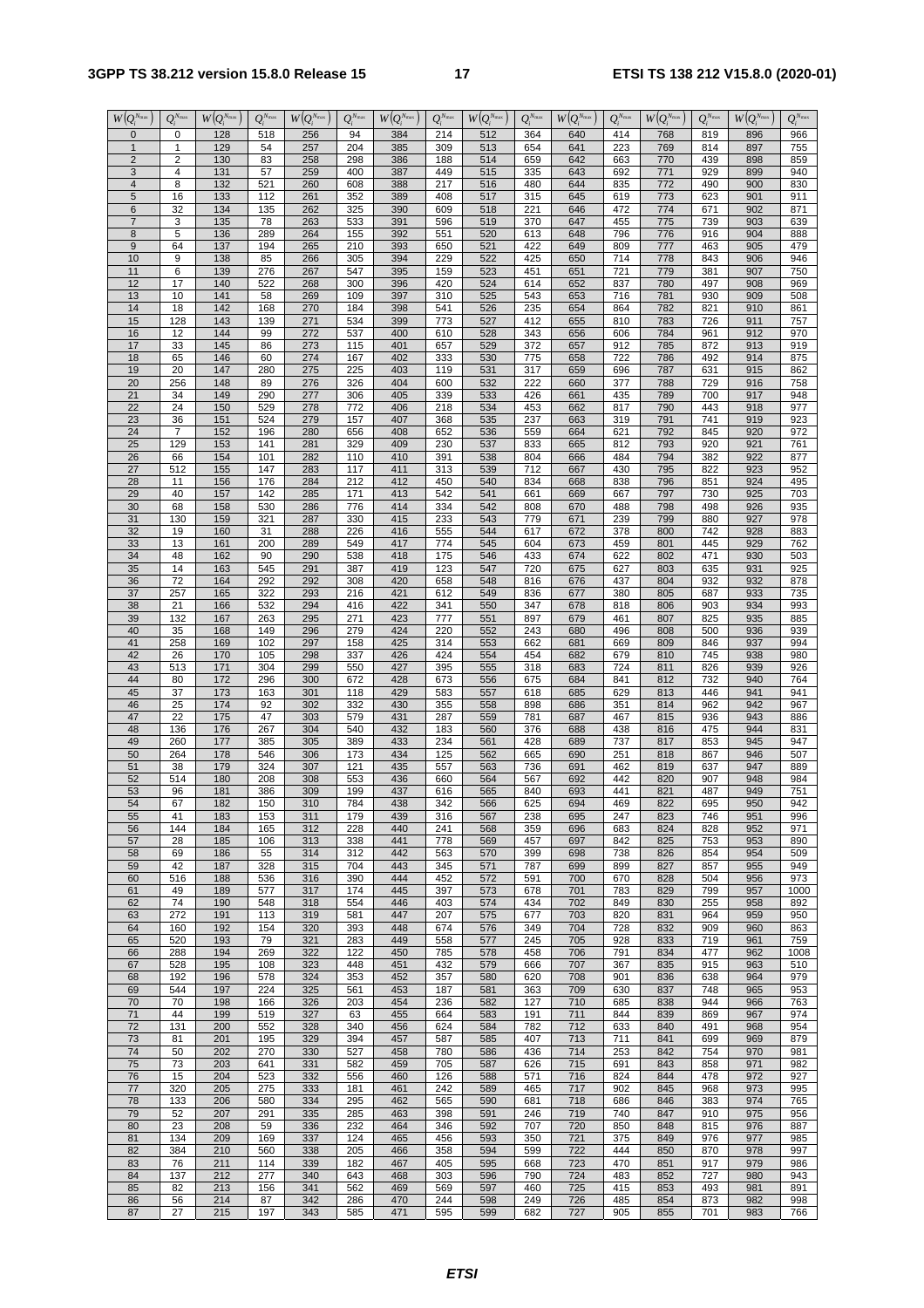| 88  | 97  | 216 | 116 | 344 | 299 | 472 | 189 | 600 | 573 | 728 | 795 | 856 | 931 | 984  | 511  |
|-----|-----|-----|-----|-----|-----|-----|-----|-----|-----|-----|-----|-----|-----|------|------|
| 89  | 39  | 217 | 170 | 345 | 354 | 473 | 566 | 601 | 411 | 729 | 473 | 857 | 756 | 985  | 988  |
| 90  | 259 | 218 | 61  | 346 | 211 | 474 | 676 | 602 | 803 | 730 | 634 | 858 | 860 | 986  | 1001 |
| 91  | 84  | 219 | 531 | 347 | 401 | 475 | 361 | 603 | 789 | 731 | 744 | 859 | 499 | 987  | 951  |
| 92  | 138 | 220 | 525 | 348 | 185 | 476 | 706 | 604 | 709 | 732 | 852 | 860 | 731 | 988  | 1002 |
| 93  | 145 | 221 | 642 | 349 | 396 | 477 | 589 | 605 | 365 | 733 | 960 | 861 | 823 | 989  | 893  |
| 94  | 261 | 222 | 281 | 350 | 344 | 478 | 215 | 606 | 440 | 734 | 865 | 862 | 922 | 990  | 975  |
| 95  | 29  | 223 | 278 | 351 | 586 | 479 | 786 | 607 | 628 | 735 | 693 | 863 | 874 | 991  | 894  |
| 96  | 43  | 224 | 526 | 352 | 645 | 480 | 647 | 608 | 689 | 736 | 797 | 864 | 918 | 992  | 1009 |
| 97  | 98  | 225 | 177 | 353 | 593 | 481 | 348 | 609 | 374 | 737 | 906 | 865 | 502 | 993  | 955  |
| 98  | 515 | 226 | 293 | 354 | 535 | 482 | 419 | 610 | 423 | 738 | 715 | 866 | 933 | 994  | 1004 |
| 99  | 88  | 227 | 388 | 355 | 240 | 483 | 406 | 611 | 466 | 739 | 807 | 867 | 743 | 995  | 1010 |
| 100 | 140 | 228 | 91  | 356 | 206 | 484 | 464 | 612 | 793 | 740 | 474 | 868 | 760 | 996  | 957  |
| 101 | 30  | 229 | 584 | 357 | 95  | 485 | 680 | 613 | 250 | 741 | 636 | 869 | 881 | 997  | 983  |
| 102 | 146 | 230 | 769 | 358 | 327 | 486 | 801 | 614 | 371 | 742 | 694 | 870 | 494 | 998  | 958  |
| 103 | 71  | 231 | 198 | 359 | 564 | 487 | 362 | 615 | 481 | 743 | 254 | 871 | 702 | 999  | 987  |
| 104 | 262 | 232 | 172 | 360 | 800 | 488 | 590 | 616 | 574 | 744 | 717 | 872 | 921 | 1000 | 1012 |
| 105 | 265 | 233 | 120 | 361 | 402 | 489 | 409 | 617 | 413 | 745 | 575 | 873 | 501 | 1001 | 999  |
| 106 | 161 | 234 | 201 | 362 | 356 | 490 | 570 | 618 | 603 | 746 | 913 | 874 | 876 | 1002 | 1016 |
| 107 | 576 | 235 | 336 | 363 | 307 | 491 | 788 | 619 | 366 | 747 | 798 | 875 | 847 | 1003 | 767  |
| 108 | 45  | 236 | 62  | 364 | 301 | 492 | 597 | 620 | 468 | 748 | 811 | 876 | 992 | 1004 | 989  |
| 109 | 100 | 237 | 282 | 365 | 417 | 493 | 572 | 621 | 655 | 749 | 379 | 877 | 447 | 1005 | 1003 |
| 110 | 640 | 238 | 143 | 366 | 213 | 494 | 219 | 622 | 900 | 750 | 697 | 878 | 733 | 1006 | 990  |
| 111 | 51  | 239 | 103 | 367 | 568 | 495 | 311 | 623 | 805 | 751 | 431 | 879 | 827 | 1007 | 1005 |
| 112 | 148 | 240 | 178 | 368 | 832 | 496 | 708 | 624 | 615 | 752 | 607 | 880 | 934 | 1008 | 959  |
| 113 | 46  | 241 | 294 | 369 | 588 | 497 | 598 | 625 | 684 | 753 | 489 | 881 | 882 | 1009 | 1011 |
| 114 | 75  | 242 | 93  | 370 | 186 | 498 | 601 | 626 | 710 | 754 | 866 | 882 | 937 | 1010 | 1013 |
| 115 | 266 | 243 | 644 | 371 | 646 | 499 | 651 | 627 | 429 | 755 | 723 | 883 | 963 | 1011 | 895  |
| 116 | 273 | 244 | 202 | 372 | 404 | 500 | 421 | 628 | 794 | 756 | 486 | 884 | 747 | 1012 | 1006 |
| 117 | 517 | 245 | 592 | 373 | 227 | 501 | 792 | 629 | 252 | 757 | 908 | 885 | 505 | 1013 | 1014 |
| 118 | 104 | 246 | 323 | 374 | 896 | 502 | 802 | 630 | 373 | 758 | 718 | 886 | 855 | 1014 | 1017 |
| 119 | 162 | 247 | 392 | 375 | 594 | 503 | 611 | 631 | 605 | 759 | 813 | 887 | 924 | 1015 | 1018 |
| 120 | 53  | 248 | 297 | 376 | 418 | 504 | 602 | 632 | 848 | 760 | 476 | 888 | 734 | 1016 | 991  |
| 121 | 193 | 249 | 770 | 377 | 302 | 505 | 410 | 633 | 690 | 761 | 856 | 889 | 829 | 1017 | 1020 |
| 122 | 152 | 250 | 107 | 378 | 649 | 506 | 231 | 634 | 713 | 762 | 839 | 890 | 965 | 1018 | 1007 |
| 123 | 77  | 251 | 180 | 379 | 771 | 507 | 688 | 635 | 632 | 763 | 725 | 891 | 938 | 1019 | 1015 |
| 124 | 164 | 252 | 151 | 380 | 360 | 508 | 653 | 636 | 482 | 764 | 698 | 892 | 884 | 1020 | 1019 |
| 125 | 768 | 253 | 209 | 381 | 539 | 509 | 248 | 637 | 806 | 765 | 914 | 893 | 506 | 1021 | 1021 |
| 126 | 268 | 254 | 284 | 382 | 111 | 510 | 369 | 638 | 427 | 766 | 752 | 894 | 749 | 1022 | 1022 |
| 127 | 274 | 255 | 648 | 383 | 331 | 511 | 190 | 639 | 904 | 767 | 868 | 895 | 945 | 1023 | 1023 |

### 5.3.2 Low density parity check coding

The bit sequence input for a given code block to channel coding is denoted by  $c_0$ ,  $c_1$ ,  $c_2$ ,  $c_3$ ,...,  $c_{K-1}$ , where *K* is the number of bits to encode as defined in Subclause 5.2.2. After encoding the bits are denoted by  $d_0, d_1, d_2, ..., d_{N-1}$ , where  $N = 66 Z_c$  for LDPC base graph 1 and  $N = 50 Z_c$  for LDPC base graph 2, and the value of  $Z_c$  is given in Subclause 5.2.2.

For a code block encoded by LDPC, the following encoding procedure applies:

- 1) Find the set with index  $i_{LS}$  in Table 5.3.2-1 which contains  $Z_c$ .
- 2) for  $k = 2Z_c$  to  $K 1$

if  $c_k \neq NULL$ 

 $d_{k-2z} = c_k$ ;

else

 $c_k = 0$ ;

$$
d_{\scriptscriptstyle k-2Z_c}=<\mathit{NULL}>;
$$

end if

end for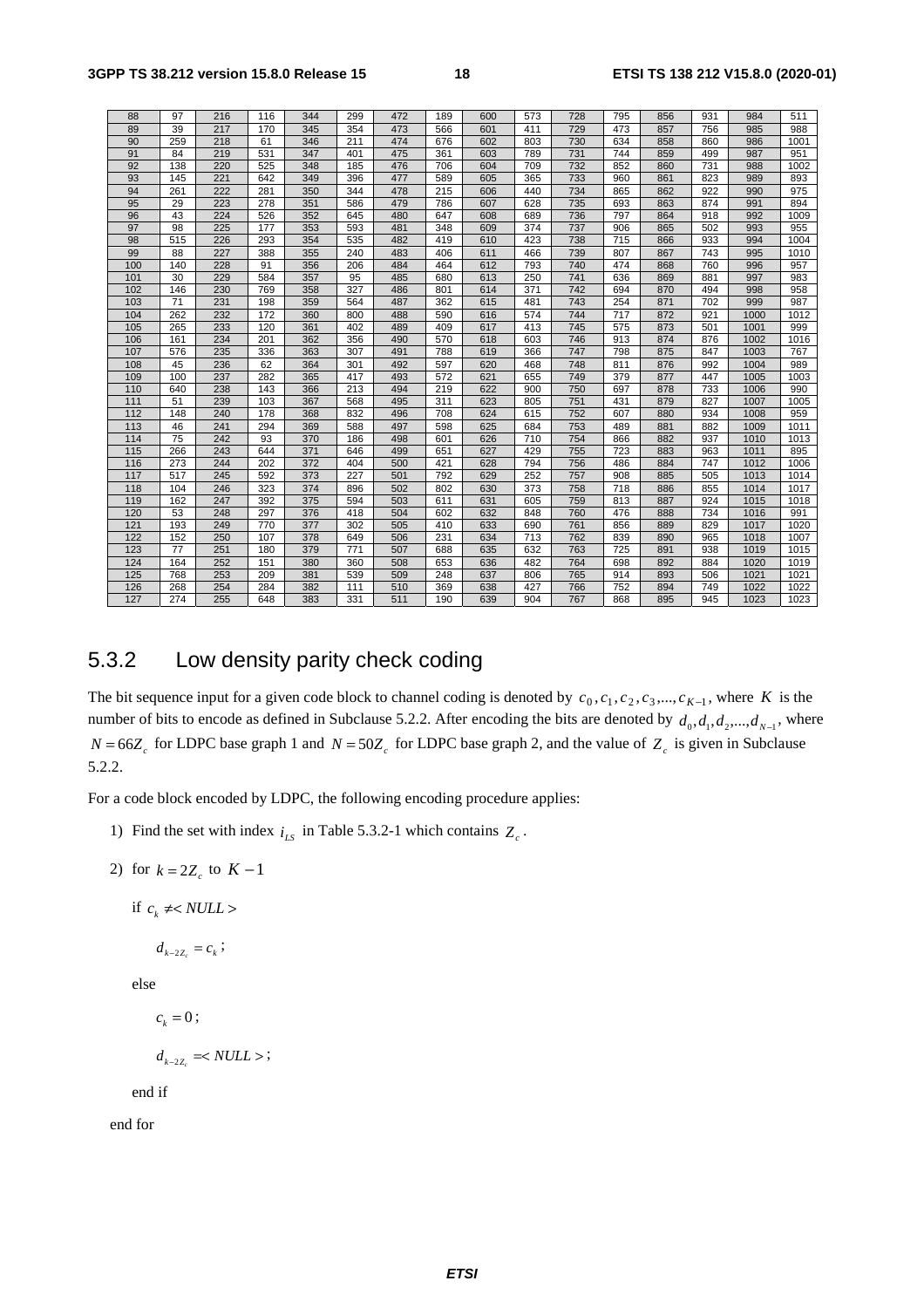3) Generate  $N + 2Z_c - K$  parity bits  $\mathbf{w} = [w_0, w_1, w_2, ..., w_{N+2Z_c - K-1}]^T$  such that  $\mathbf{H} \times \begin{bmatrix} \mathbf{c} \\ \mathbf{w} \end{bmatrix} = \mathbf{0}$  $\mathbf{H} \times \begin{bmatrix} \mathbf{c} \\ \mathbf{w} \end{bmatrix} = \mathbf{0}$ , where

 $\mathbf{c} = [c_0, c_1, c_2, ..., c_{K-1}]^T$ ; **0** is a column vector of all elements equal to 0. The encoding is performed in GF(2).

For LDPC base graph 1, a matrix of  $H_{BG}$  has 46 rows with row indices  $i = 0,1,2,...,45$  and 68 columns with column indices  $j = 0,1,2,...,67$ . For LDPC base graph 2, a matrix of  $H_{BG}$  has 42 rows with row indices  $i = 0,1,2,...,41$  and 52 columns with column indices  $j = 0,1,2,...,51$ . The elements in  $\mathbf{H}_{BG}$  with row and column indices given in Table 5.3.2-2 (for LDPC base graph 1) and Table 5.3.2-3 (for LDPC base graph 2) are of value 1, and all other elements in  $H_{BG}$  are of value 0.

The matrix **H** is obtained by replacing each element of  $H_{BG}$  with a  $Z_c \times Z_c$  matrix, according to the following:

- Each element of value 0 in  $H_{BG}$  is replaced by an all zero matrix **0** of size  $Z_c \times Z_c$ ;
- Each element of value 1 in  $H_{BG}$  is replaced by a circular permutation matrix  $I(P_i)$  of size  $Z_c \times Z_c$ , where *i* and *j* are the row and column indices of the element, and  $I(P_{i,j})$  is obtained by circularly shifting the identity matrix **I** of size  $Z_c \times Z_c$  to the right  $P_{i,j}$  times. The value of  $P_{i,j}$  is given by  $P_{i,j} = \text{mod}(V_{i,j}, Z_c)$ . The value of  $V_{i,j}$  is given by Tables 5.3.2-2 and 5.3.2-3 according to the set index  $i_{LS}$  and LDPC base graph.
- 4) for  $k = K$  to  $N + 2Z_c 1$

 $d_{k-2z} = w_{k-k}$ ;

end for

| Set index $(i_{LS})$ | Set of lifting sizes $(Z)$           |
|----------------------|--------------------------------------|
|                      | $\{2, 4, 8, 16, 32, 64, 128, 256\}$  |
|                      | $\{3, 6, 12, 24, 48, 96, 192, 384\}$ |
|                      | {5, 10, 20, 40, 80, 160, 320}        |
|                      | $\{7, 14, 28, 56, 112, 224\}$        |
|                      | $\{9, 18, 36, 72, 144, 288\}$        |
|                      | $\{11, 22, 44, 88, 176, 352\}$       |
| 6                    | {13, 26, 52, 104, 208}               |
|                      | {15, 30, 60, 120, 240}               |

**Table 5.3.2-1: Sets of LDPC lifting size** *Z*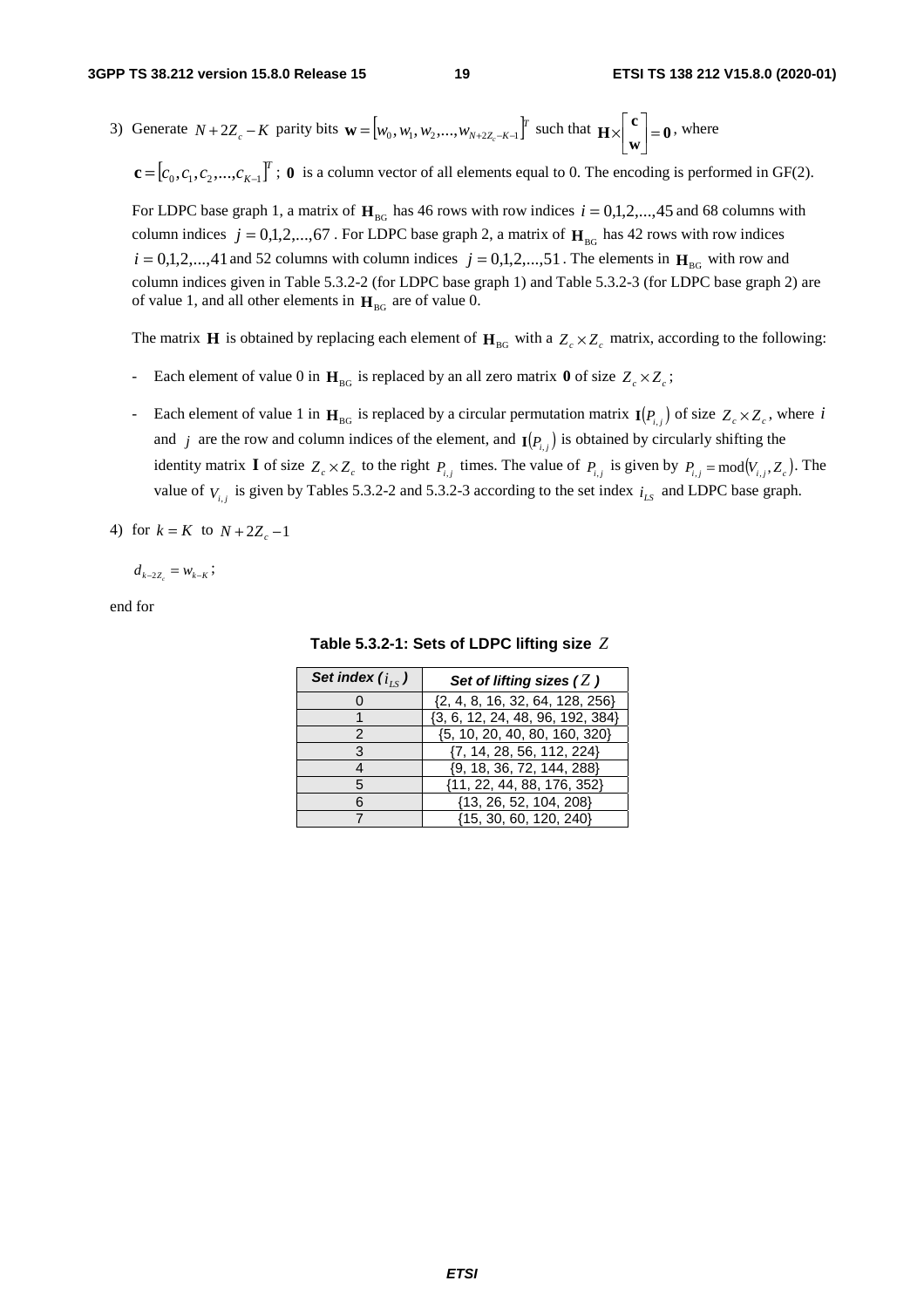Table 5.3.2-2: LDPC base graph 1 (  $\mathbf{H}_{\text{BG}}$  ) and its parity check matrices (  $V_{i,j}$  )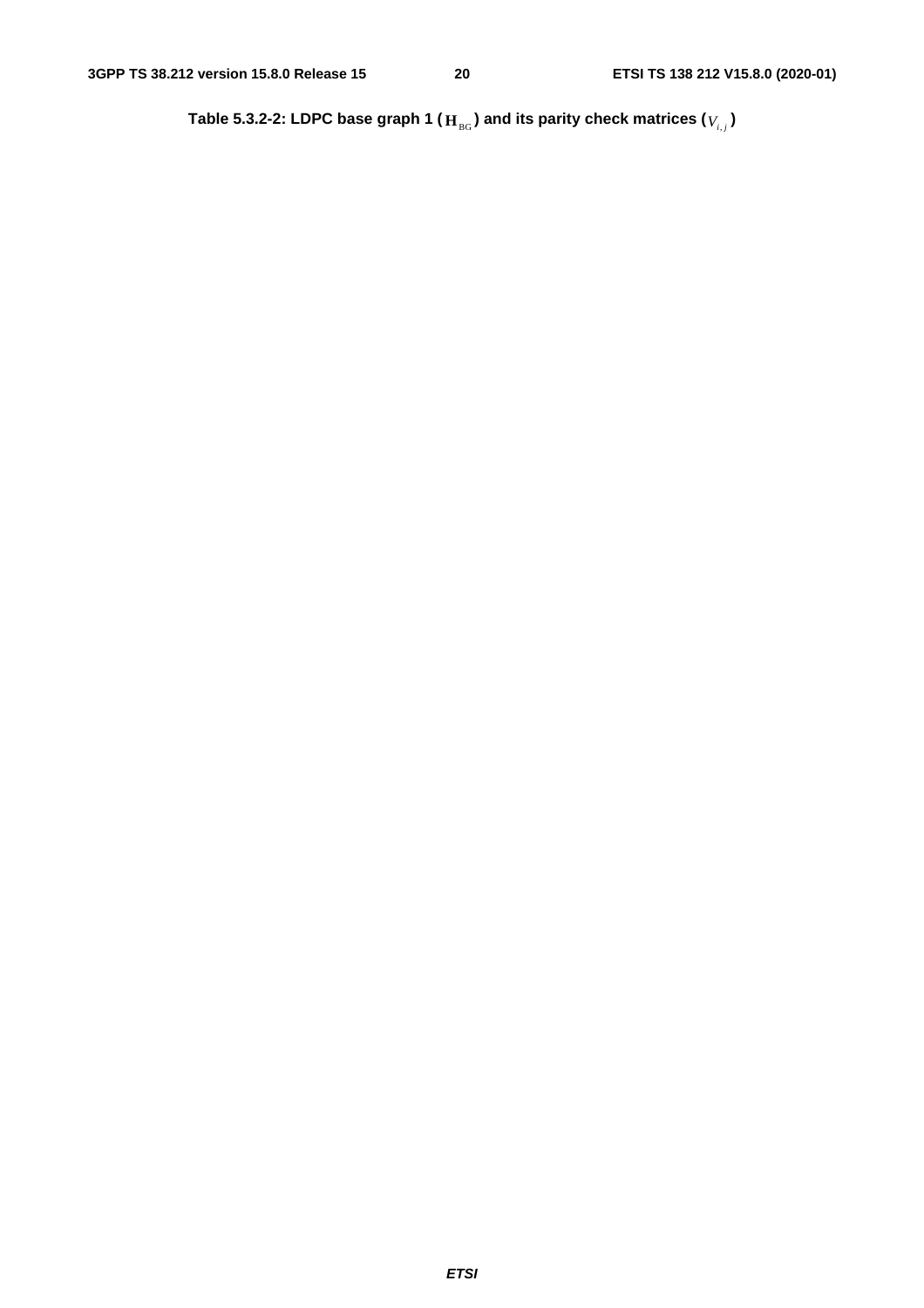|                | $\mathbf{H}_{\scriptscriptstyle{\text{BG}}}$ |                  |                     |                        | $V_{i,j}$          |                         |                     |                              |                  |              | $\mathbf{H}_{\scriptscriptstyle{\text{BG}}}$ |                     |                         |                    | $V_{i,j}$           |                    |                    |                    |                   |
|----------------|----------------------------------------------|------------------|---------------------|------------------------|--------------------|-------------------------|---------------------|------------------------------|------------------|--------------|----------------------------------------------|---------------------|-------------------------|--------------------|---------------------|--------------------|--------------------|--------------------|-------------------|
| Row<br>index   | Column<br>index                              |                  |                     |                        | Set index $i_{LS}$ |                         |                     |                              |                  | Row<br>index | Column<br>index                              |                     |                         |                    | Set index $i_{LS}$  |                    |                    |                    |                   |
| i              |                                              | $\mathbf{0}$     | $\overline{1}$      | $\overline{2}$         | 3                  | $\overline{\mathbf{4}}$ | 5                   | 6                            | $\overline{7}$   | $\dot{l}$    |                                              | $\mathbf{0}$        | $\mathbf{1}$            | $\overline{2}$     | 3                   | 4                  | 5                  | $6\phantom{1}6$    | $\overline{7}$    |
|                | $\mathbf{0}$                                 | 250              | 307                 | 73                     | 223                | 211                     | 294                 | 0                            | 135              |              | $\mathbf{1}$                                 | 96                  | $\overline{\mathbf{c}}$ | 290                | 120                 | 0                  | 348                | 6                  | 138               |
|                | $\mathbf{1}$<br>$\overline{2}$               | 69<br>226        | 19<br>50            | 15<br>103              | 16<br>94           | 198<br>188              | 118<br>167          | 0<br>0                       | 227<br>126       |              | 10<br>13                                     | 65<br>63            | 210<br>318              | 60<br>130          | 131<br>209          | 183<br>108         | 15<br>81           | 81<br>182          | 220<br>173        |
|                | 3                                            | 159              | 369                 | 49                     | 91                 | 186                     | 330                 | 0                            | 134              | 15           | 18                                           | 75                  | 55                      | 184                | 209                 | 68                 | 176                | 53                 | 142               |
|                | 5                                            | 100              | 181                 | 240                    | 74<br>10           | 219                     | 207                 | 0<br>0                       | 84               |              | 25                                           | 179                 | 269                     | 51                 | 81                  | 64                 | 113                | 46                 | 49                |
|                | 6<br>9                                       | 10<br>59         | 216<br>317          | 39<br>15               | $\mathbf 0$        | $\overline{4}$<br>29    | 165<br>243          | 0                            | 83<br>53         |              | 37<br>$\mathbf{1}$                           | 0<br>64             | 0<br>13                 | 0<br>69            | 0<br>154            | 0<br>270           | 0<br>190           | 0<br>88            | 0<br>78           |
|                | 10                                           | 229              | 288                 | 162                    | 205                | 144                     | 250                 | 0                            | 225              |              | $\overline{3}$                               | 49                  | 338                     | 140                | 164                 | 13                 | 293                | 198                | 152               |
| 0              | 11<br>12                                     | 110<br>191       | 109<br>17           | 215<br>164             | 216<br>21          | 116<br>216              | $\mathbf{1}$<br>339 | 0<br>0                       | 205<br>128       | 16           | 11<br>20                                     | 49<br>51            | 57<br>289               | 45<br>115          | 43<br>189           | 99<br>54           | 332<br>331         | 160<br>122         | 84<br>5           |
|                | 13                                           | 9                | 357                 | 133                    | 215                | 115                     | 201                 | 0                            | 75               |              | 22                                           | 154                 | 57                      | 300                | 101                 | 0                  | 114                | 182                | 205               |
|                | 15<br>16                                     | 195<br>23        | 215<br>106          | 298<br>110             | 14<br>70           | 233<br>144              | 53<br>347           | 0<br>0                       | 135<br>217       |              | 38<br>$\mathbf 0$                            | 0<br>$\overline{7}$ | 0<br>260                | 0<br>257           | 0<br>56             | 0<br>153           | 0<br>110           | 0<br>91            | 0<br>183          |
|                | 18                                           | 190              | 242                 | 113                    | 141                | 95                      | 304                 | 0                            | 220              |              | 14                                           | 164                 | 303                     | 147                | 110                 | 137                | 228                | 184                | 112               |
|                | 19                                           | 35               | 180                 | 16                     | 198                | 216                     | 167                 | 0                            | 90               | 17           | 16                                           | 59                  | 81                      | 128                | 200                 | 0                  | 247                | 30                 | 106               |
|                | 20<br>21                                     | 239<br>31        | 330<br>346          | 189<br>32              | 104<br>81          | 73<br>261               | 47<br>188           | 0<br>$\overline{0}$          | 105<br>137       |              | 17<br>21                                     | $\mathbf{1}$<br>144 | 358<br>375              | 51<br>228          | 63<br>4             | 0<br>162           | 116<br>190         | 3<br>155           | 219<br>129        |
|                | 22                                           | $\mathbf{1}$     | $\mathbf{1}$        | $\mathbf{1}$           | 1                  | 1                       | 1                   | 0                            | 1                |              | 39                                           | $\mathbf 0$         | 0                       | 0                  | 0                   | 0                  | 0                  | $\mathbf 0$        | $\mathbf 0$       |
|                | 23<br>$\pmb{0}$                              | $\mathbf 0$<br>2 | 0<br>76             | $\mathbf 0$<br>303     | 0<br>141           | $\mathbf 0$<br>179      | 0<br>77             | 0<br>22                      | $\pmb{0}$<br>96  |              | $\mathbf{1}$<br>12                           | 42<br>233           | 130<br>163              | 260<br>294         | 199<br>110          | 161<br>151         | 47<br>286          | $\mathbf{1}$<br>41 | 183<br>215        |
|                | $\overline{2}$                               | 239              | 76                  | 294                    | 45                 | 162                     | 225                 | 11                           | 236              | 18           | 13                                           | 8                   | 280                     | 291                | 200                 | 0                  | 246                | 167                | 180               |
|                | 3<br>$\overline{\mathbf{4}}$                 | 117              | 73                  | 27                     | 151                | 223                     | 96                  | 124                          | 136              |              | 18                                           | 155                 | 132                     | 141                | 143                 | 241                | 181                | 68                 | 143               |
|                | 5                                            | 124<br>71        | 288<br>144          | 261<br>161             | 46<br>119          | 256<br>160              | 338<br>268          | 0<br>10                      | 221<br>128       |              | 19<br>40                                     | 147<br>$\mathbf 0$  | 4<br>0                  | 295<br>0           | 186<br>0            | 144<br>0           | 73<br>0            | 148<br>0           | 14<br>$\mathbf 0$ |
|                | $\overline{7}$                               | 222              | 331                 | 133                    | 157                | 76                      | 112                 | 0                            | 92               |              | $\pmb{0}$                                    | 60                  | 145                     | 64                 | 8                   | $\mathbf 0$        | 87                 | 12                 | 179               |
|                | $\bf 8$<br>9                                 | 104<br>173       | 331<br>178          | 4<br>80                | 133<br>87          | 202<br>117              | 302<br>50           | 0<br>$\overline{\mathbf{c}}$ | 172<br>56        |              | $\mathbf{1}$<br>$\overline{7}$               | 73<br>72            | 213<br>344              | 181<br>101         | 6<br>103            | 0<br>118           | 110<br>147         | 6<br>166           | 108<br>159        |
|                | 11                                           | 220              | 295                 | 129                    | 206                | 109                     | 167                 | 16                           | 11               | 19           | 8                                            | 127                 | 242                     | 270                | 198                 | 144                | 258                | 184                | 138               |
| 1              | 12<br>14                                     | 102<br>109       | 342<br>217          | 300<br>76              | 93<br>79           | 15<br>72                | 253<br>334          | 60<br>0                      | 189<br>95        |              | 10<br>41                                     | 224<br>0            | 197<br>0                | 41<br>0            | 8<br>0              | 0<br>0             | 204<br>0           | 191<br>0           | 196<br>0          |
|                | 15                                           | 132              | 99                  | 266                    | 9                  | 152                     | 242                 | 6                            | 85               |              | $\pmb{0}$                                    | 151                 | 187                     | 301                | 105                 | 265                | 89                 | 6                  | 77                |
|                | 16                                           | 142              | 354                 | 72                     | 118                | 158                     | 257                 | 30                           | 153              |              | $\overline{3}$                               | 186                 | 206                     | 162                | 210                 | 81                 | 65                 | 12                 | 187               |
|                | 17<br>19                                     | 155<br>255       | 114<br>331          | 83<br>260              | 194<br>31          | 147<br>156              | 133<br>9            | 0<br>168                     | 87<br>163        | 20           | 9<br>11                                      | 217<br>47           | 264<br>341              | 40<br>130          | 121<br>214          | 90<br>144          | 155<br>244         | 15<br>5            | 203<br>167        |
|                | 21                                           | 28               | 112                 | 301                    | 187                | 119                     | 302                 | 31                           | 216              |              | $\overline{22}$                              | 160                 | 59                      | 10                 | 183                 | 228                | 30                 | 30                 | 130               |
|                | 22<br>23                                     | 0<br>$\mathbf 0$ | 0<br>$\mathsf 0$    | $\pmb{0}$<br>$\pmb{0}$ | 0<br>0             | 0<br>$\mathbf 0$        | 0<br>0              | 105<br>0                     | 0<br>0           |              | 42<br>$\mathbf{1}$                           | 0<br>249            | 0<br>205                | 0<br>79            | 0<br>192            | 0<br>64            | 0<br>162           | 0<br>6             | 0<br>197          |
|                | 24                                           | $\mathbf 0$      | 0                   | $\pmb{0}$              | $\mathbf 0$        | $\mathsf 0$             | 0                   | 0                            | 0                |              | 5                                            | 121                 | 102                     | 175                | 131                 | 46                 | 264                | 86                 | 122               |
|                | $\overline{0}$                               | 106              | 205                 | 68                     | 207                | 258                     | 226                 | 132                          | 189              | 21           | 16                                           | 109                 | 328                     | 132                | 220                 | 266                | 346                | 96                 | 215               |
|                | $\mathbf{1}$<br>$\overline{2}$               | 111<br>185       | 250<br>328          | $\overline{7}$<br>80   | 203<br>31          | 167<br>220              | 35<br>213           | 37<br>21                     | 4<br>225         |              | 20<br>21                                     | 131<br>171          | 213<br>97               | 283<br>103         | 50<br>106           | 9<br>18            | 143<br>109         | 42<br>199          | 65<br>216         |
|                | $\overline{4}$                               | 63               | 332                 | 280                    | 176                | 133                     | 302                 | 180                          | 151              |              | 43                                           | 0                   | 0                       | 0                  | 0                   | 0                  | 0                  | 0                  | 0                 |
|                | 5<br>6                                       | 117<br>93        | 256<br>161          | 38<br>227              | 180<br>186         | 243<br>202              | 111<br>265          | $\overline{4}$<br>149        | 236<br>117       |              | $\pmb{0}$<br>12                              | 64<br>142           | 30<br>11                | 177<br>20          | 53<br>0             | 72<br>189          | 280<br>157         | 44<br>58           | 25<br>47          |
|                | $\overline{7}$                               | 229              | 267                 | 202                    | 95                 | 218                     | 128                 | 48                           | 179              | 22           | 13                                           | 188                 | 233                     | 55                 | 3                   | 72                 | 236                | 130                | 126               |
|                | 8<br>9                                       | 177<br>95        | 160<br>63           | 200<br>71              | 153<br>177         | 63<br>0                 | 237<br>294          | 38<br>122                    | 92<br>24         |              | 17<br>44                                     | 158<br>0            | 22<br>0                 | 316<br>$\mathbf 0$ | 148<br>0            | 257<br>0           | 113<br>$\mathbf 0$ | 131<br>$\mathbf 0$ | 178<br>$\pmb{0}$  |
| $\overline{2}$ | 10                                           | 39               | 129                 | 106                    | 70                 | 3                       | 127                 | 195                          | 68               |              | $\overline{1}$                               | 156                 | 24                      | 249                | 88                  | 180                | 18                 | 45                 | 185               |
|                | 13                                           | 142              | 200                 | 295                    | 77                 | 74                      | 110                 | 155                          | 6                |              | $\overline{2}$                               | 147                 | 89                      | 50                 | 203                 | $\mathbf 0$        | 6                  | 18                 | 127               |
|                | 14<br>15                                     | 225<br>225       | 88<br>53            | 283<br>301             | 214<br>77          | 229<br>$\pmb{0}$        | 286<br>125          | 28<br>85                     | 101<br>33        | 23           | 10<br>18                                     | 170<br>152          | 61<br>27                | 133<br>105         | 168<br>122          | 0<br>165           | 181<br>304         | 132<br>100         | 117<br>199        |
|                | 17                                           | 245              | 131                 | 184                    | 198                | 216                     | 131                 | 47                           | 96               |              | 45                                           | 0                   | 0                       | 0                  | 0                   | 0                  | 0                  | 0                  | 0                 |
|                | 18<br>19                                     | 205<br>251       | 240<br>205          | 246<br>230             | 117<br>223         | 269<br>200              | 163<br>210          | 179<br>42                    | 125<br>67        |              | $\mathbf 0$<br>3                             | 112<br>86           | 298<br>158              | 289<br>280         | 49<br>157           | 236<br>199         | 38<br>170          | 9<br>125           | 32<br>178         |
|                | 20                                           | 117              | 13                  | 276                    | 90                 | 234                     | 7                   | 66                           | 230              | 24           | $\overline{4}$                               | 236                 | 235                     | 110                | 64                  | 0                  | 249                | 191                | $\overline{c}$    |
|                | 24<br>25                                     | 0<br>$\mathbf 0$ | 0<br>0              | 0<br>0                 | 0<br>$\mathbf 0$   | 0<br>0                  | 0<br>0              | 0<br>0                       | 0<br>$\mathbf 0$ |              | 11<br>22                                     | 116<br>222          | 339<br>234              | 187<br>281         | 193<br>124          | 266<br>0           | 288<br>194         | 28<br>6            | 156<br>58         |
|                | $\mathbf 0$                                  | 121              | 276                 | 220                    | 201                | 187                     | 97                  | 4                            | 128              |              | 46                                           | 0                   | 0                       | 0                  | 0                   | 0                  | 0                  | 0                  | 0                 |
|                | $\mathbf{1}$<br>3                            | 89<br>84         | 87<br>$\mathbf 0$   | 208<br>30              | 18<br>165          | 145<br>166              | 94<br>49            | 6<br>33                      | 23<br>162        |              | $\mathbf{1}$<br>6                            | 23<br>136           | 72<br>17                | 172<br>295         | $\mathbf{1}$<br>166 | 205<br>0           | 279<br>255         | 4<br>74            | 27<br>141         |
|                | $\overline{\mathbf{4}}$                      | 20               | 275                 | 197                    | 5                  | 108                     | 279                 | 113                          | 220              | 25           | $\overline{7}$                               | 116                 | 383                     | 96                 | 65                  | 0                  | 111                | 16                 | 11                |
|                | 6<br>$\overline{7}$                          | 150              | 199                 | 61                     | 45                 | 82                      | 139                 | 49                           | 43               |              | 14<br>47                                     | 182<br>$\mathbf 0$  | 312                     | 46<br>$\mathbf 0$  | 81                  | 183<br>$\mathbf 0$ | 54<br>$\mathbf 0$  | 28                 | 181               |
|                | 8                                            | 131<br>243       | 153<br>56           | 175<br>79              | 142<br>16          | 132<br>197              | 166<br>91           | 21<br>6                      | 186<br>96        |              | $\pmb{0}$                                    | 195                 | 0<br>71                 | 270                | 0<br>107            | 0                  | 325                | 0<br>21            | 0<br>163          |
|                | 10                                           | 136              | 132                 | 281                    | 34                 | 41                      | 106                 | 151                          | 1                |              | $\overline{c}$                               | 243                 | 81                      | 110                | 176                 | 0                  | 326                | 142                | 131               |
| 3              | 11<br>12                                     | 86<br>246        | 305<br>231          | 303<br>253             | 155<br>213         | 162<br>57               | 246<br>345          | 83<br>154                    | 216<br>22        | 26           | $\overline{4}$<br>15                         | 215<br>61           | 76<br>136               | 318<br>67          | 212<br>127          | $\mathbf 0$<br>277 | 226<br>99          | 192<br>197         | 169<br>98         |
|                | 13                                           | 219              | 341                 | 164                    | 147                | 36                      | 269                 | 87                           | 24               |              | 48                                           | 0                   | 0                       | 0                  | 0                   | 0                  | 0                  | 0                  | 0                 |
|                | 14<br>16                                     | 211<br>240       | 212<br>304          | 53<br>44               | 69<br>96           | 115<br>242              | 185<br>249          | 5<br>92                      | 167<br>200       |              | $\mathbf{1}$<br>$\,6$                        | 25<br>104           | 194<br>194              | 210<br>29          | 208<br>141          | 45<br>36           | 91<br>326          | 98<br>140          | 165<br>232        |
|                | 17                                           | 76               | 300                 | 28                     | 74                 | 165                     | 215                 | 173                          | 32               | 27           | 8                                            | 194                 | 101                     | 304                | 174                 | 72                 | 268                | 22                 | 9                 |
|                | 18<br>20                                     | 244              | 271                 | 77                     | 99                 | 0                       | 143                 | 120                          | 235              |              | 49<br>$\mathbf 0$                            | 0<br>128            | 0<br>222                | 0                  | 0                   | 0<br>275           | 0                  | 0<br>4             | 0<br>32           |
|                | 21                                           | 144<br>12        | 39<br>357           | 319<br>68              | 30<br>158          | 113<br>108              | 121<br>121          | 2<br>142                     | 172<br>219       |              | $\overline{4}$                               | 165                 | 19                      | 11<br>293          | 146<br>153          | 0                  | 102<br>1           | 1                  | 43                |
|                | 22                                           | $\mathbf{1}$     | $\mathbf{1}$        | 1                      | 1                  | $\mathbf{1}$            | 1                   | 0                            | $\mathbf{1}$     | 28           | 19                                           | 181                 | 244                     | 50                 | 217                 | 155                | 40                 | 40                 | 200               |
|                | 25<br>$\mathbf 0$                            | 0<br>157         | $\mathbf{0}$<br>332 | 0<br>233               | 0<br>170           | 0<br>246                | 0<br>42             | 0<br>24                      | 0<br>64          |              | 21<br>50                                     | 63<br>0             | 274<br>0                | 234<br>0           | 114<br>0            | 62<br>0            | 167<br>0           | 93<br>0            | 205<br>0          |
| 4              | $\mathbf{1}$                                 | 102              | 181                 | 205                    | 10                 | 235                     | 256                 | 204                          | 211              |              | $\mathbf{1}$                                 | 86                  | 252                     | 27                 | 150                 | 0                  | 273                | 92                 | 232               |
|                | 26<br>$\mathbf 0$                            | 0<br>205         | 0<br>195            | 0<br>83                | 0<br>164           | 0<br>261                | 0<br>219            | 0<br>185                     | 0<br>2           | 29           | 14<br>18                                     | 236<br>84           | 5<br>147                | 308<br>117         | 11<br>53            | 180<br>0           | 104<br>243         | 136<br>106         | 32<br>118         |
|                | $\mathbf{1}$                                 | 236              | 14                  | 292                    | 59                 | 181                     | 130                 | 100                          | 171              |              | 25                                           | 6                   | 78                      | 29                 | 68                  | 42                 | 107                | 6                  | 103               |
| 5              | 3                                            | 194              | 115                 | 50                     | 86                 | 72                      | 251                 | 24                           | 47               |              | 51                                           | $\mathbf 0$         | 0                       | 0                  | 0                   | 0                  | $\mathbf 0$        | 0                  | 0                 |
|                | 12<br>16                                     | 231<br>28        | 166<br>241          | 318<br>201             | 80<br>182          | 283<br>254              | 322<br>295          | 65<br>207                    | 143<br>210       | 30           | $\mathbf 0$<br>10                            | 216<br>73           | 159<br>229              | 91<br>23           | 34<br>130           | 0<br>90            | 171<br>16          | 2<br>88            | 170<br>199        |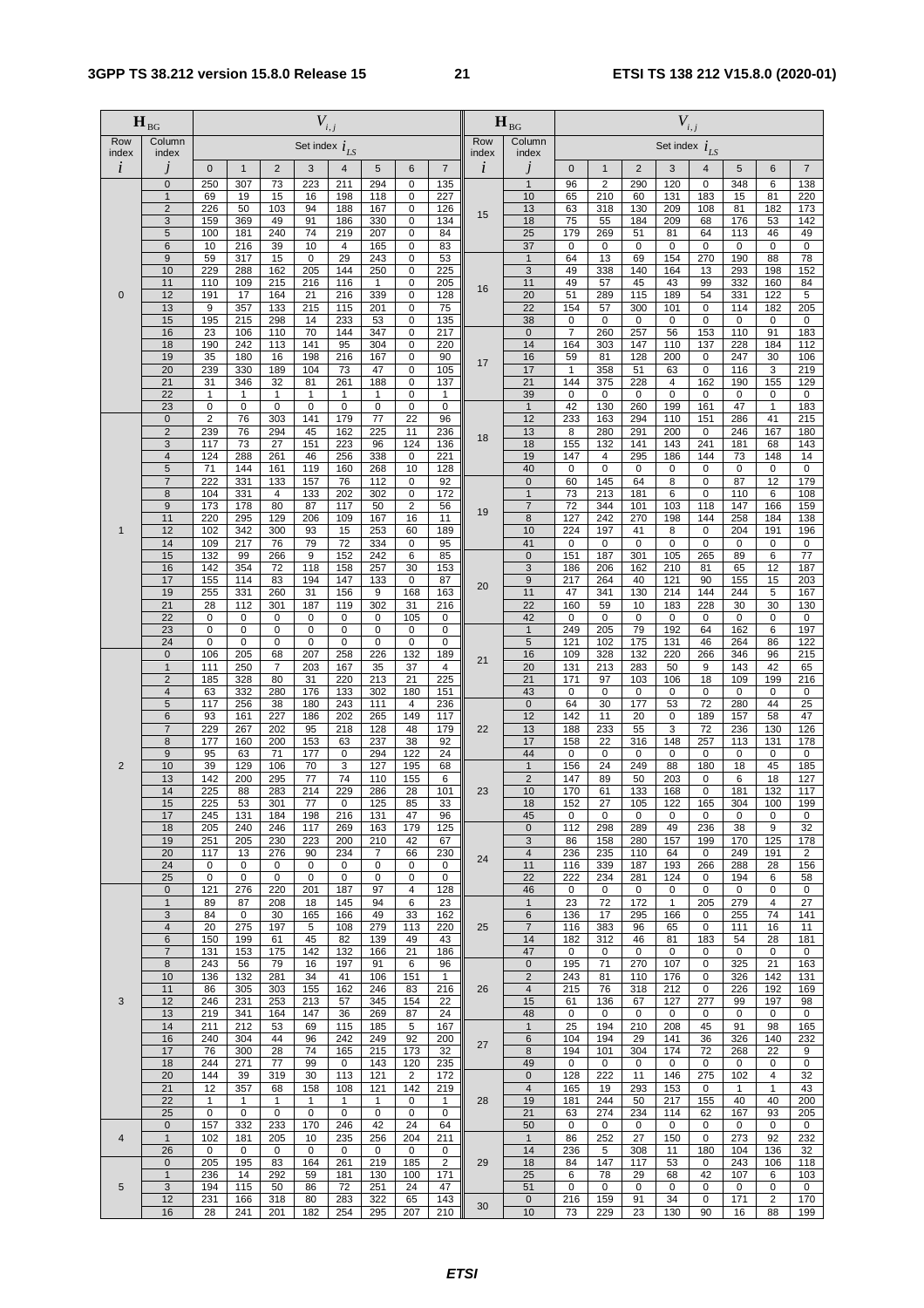### **3GPP TS 38.212 version 15.8.0 Release 15 22 ETSI TS 138 212 V15.8.0 (2020-01)**

|                | 21                      | 123            | 51           | 267        | 130            | 79           | 258         | 161          | 180         |    | 13                | 120         | 260       | 105         | 210         | 252         | 95          | 112                 | 26          |
|----------------|-------------------------|----------------|--------------|------------|----------------|--------------|-------------|--------------|-------------|----|-------------------|-------------|-----------|-------------|-------------|-------------|-------------|---------------------|-------------|
|                | 22                      | 115            | 157          | 279        | 153            | 144          | 283         | 72           | 180         |    | 24                | 9           | 90        | 135         | 123         | 173         | 212         | 20                  | 105         |
|                | 27                      | 0              | 0            | 0          | $\mathbf 0$    | 0            | $\mathbf 0$ | 0            | $\mathbf 0$ |    | 52                | 0           | 0         | 0           | 0           | 0           | 0           | 0                   | 0           |
|                | 0                       | 183            | 278          | 289        | 158            | 80           | 294         | 6            | 199         |    | $\mathbf{1}$      | 95          | 100       | 222         | 175         | 144         | 101         | $\overline{4}$      | 73          |
|                | 6                       | 22             | 257          | 21         | 119            | 144          | 73          | 27           | 22          |    | $\overline{7}$    | 177         | 215       | 308         | 49          | 144         | 297         | 49                  | 149         |
|                | 10                      | 28             | $\mathbf{1}$ | 293        | 113            | 169          | 330         | 163          | 23          | 31 | 22                | 172         | 258       | 66          | 177         | 166         | 279         | 125                 | 175         |
|                | 11                      | 67             | 351          | 13         | 21             | 90           | 99          | 50           | 100         |    | 25                | 61          | 256       | 162         | 128         | 19          | 222         | 194                 | 108         |
| 6              | 13                      | 244            | 92           | 232        | 63             | 59           | 172         | 48           | 92          |    | 53                | 0           | 0         | $\mathbf 0$ | 0           | 0           | 0           | 0                   | $\pmb{0}$   |
|                | 17                      | 11             | 253          | 302        | 51             | 177          | 150         | 24           | 207         |    | $\mathbf 0$       | 221         | 102       | 210         | 192         | 0           | 351         | 6                   | 103         |
|                | 18                      | 157            | 18           | 138        | 136            | 151          | 284         | 38           | 52          |    | 12                | 112         | 201       | 22          | 209         | 211         | 265         | 126                 | 110         |
|                | 20                      | 211            | 225          | 235        | 116            | 108          | 305         | 91           | 13          | 32 | 14                | 199         | 175       | 271         | 58          | 36          | 338         | 63                  | 151         |
|                | 28                      | 0              | 0            | 0          | 0              | 0            | 0           | 0            | 0           |    | 24                | 121         | 287       | 217         | 30          | 162         | 83          | 20                  | 211         |
|                | 0                       | 220            | 9            | 12         | 17             | 169          | 3           | 145          | 77          |    | 54                | 0           | 0         | 0           | 0           | 0           | 0           | $\mathbf 0$         | $\mathbf 0$ |
|                | $\mathbf{1}$            | 44             | 62           | 88         | 76             | 189          | 103         | 88           | 146         |    | $\mathbf{1}$      | 2           | 323       | 170         | 114         | 0           | 56          | 10                  | 199         |
|                | 4                       | 159            | 316          | 207        | 104            | 154          | 224         | 112          | 209         |    | $\overline{2}$    | 187         | 8         | 20          | 49          | 0           | 304         | 30                  | 132         |
| $\overline{7}$ | $\overline{7}$          | 31             | 333          | 50         | 100            | 184          | 297         | 153          | 32          | 33 | 11                | 41          | 361       | 140         | 161         | 76          | 141         | 6                   | 172         |
|                | 8                       | 167            | 290          | 25         | 150            | 104          | 215         | 159          | 166         |    | 21                | 211         | 105       | 33          | 137         | 18          | 101         | 92                  | 65          |
|                | 14                      | 104            | 114          | 76         | 158            | 164          | 39          | 76           | 18          |    | 55                | 0           | 0         | 0           | 0           | 0           | 0           | 0                   | 0           |
|                | 29                      | 0              | 0            | 0          | 0              | $\mathbf 0$  | 0           | 0            | 0           |    | 0                 | 127         | 230       | 187         | 82          | 197         | 60          | $\overline{4}$      | 161         |
|                | 0                       | 112            | 307          | 295        | 33             | 54           | 348         | 172          | 181         |    | $\overline{7}$    | 167         | 148       | 296         | 186         | 0           | 320         | 153                 | 237         |
|                | $\mathbf{1}$            | 4              | 179          | 133        | 95             | 0            | 75          | 2            | 105         | 34 | 15                | 164         | 202       | 5           | 68          | 108         | 112         | 197                 | 142         |
|                | 3                       | $\overline{7}$ | 165          | 130        | 4              | 252          | 22          | 131          | 141         |    | 17                | 159         | 312       | 44          | 150         | 0           | 54          | 155                 | 180         |
|                | 12                      | 211            | 18           | 231        | 217            | 41           | 312         | 141          | 223         |    | 56                | 0           | 0         | 0           | 0           | 0           | 0           | $\mathbf 0$         | 0           |
| 8              | 16                      | 102            | 39           | 296        | 204            | 98           | 224         | 96           | 177         |    | $\mathbf{1}$      | 161         | 320       | 207         | 192         | 199         | 100         | 4                   | 231         |
|                | 19                      | 164            | 224          | 110        | 39             | 46           | 17          | 99           | 145         |    | 6                 | 197         | 335       | 158         | 173         | 278         | 210         | 45                  | 174         |
|                | 21                      | 109            | 368          | 269        | 58             | 15           | 59          | 101          | 199         | 35 | 12                | 207         | 2         | 55          | 26          | 0           | 195         | 168                 | 145         |
|                | 22                      | 241            | 67           | 245        | 44             | 230          | 314         | 35           | 153         |    | 22                | 103         | 266       | 285         | 187         | 205         | 268         | 185                 | 100         |
|                | 24                      | 90             | 170          | 154        | 201            | 54           | 244         | 116          | 38          |    | 57                | $\mathbf 0$ | 0         | $\mathbf 0$ | $\mathbf 0$ | $\mathbf 0$ | 0           | 0                   | $\mathsf 0$ |
|                | 30                      | 0              | 0            | 0          | 0              | 0            | 0           | 0            | 0           |    | 0                 | 37          | 210       | 259         | 222         | 216         | 135         | 6                   | 11          |
|                | 0                       | 103            | 366          | 189        | 9              | 162          | 156         | 6            | 169         |    | 14                | 105         | 313       | 179         | 157         | 16          | 15          | 200                 | 207         |
|                | $\mathbf{1}$            | 182            | 232          | 244        | 37             | 159          | 88          | 10           | 12          | 36 | 15                | 51          | 297       | 178         | 0           | 0           | 35          | 177                 | 42          |
|                | 10                      | 109            | 321          | 36         | 213            | 93           | 293         | 145          | 206         |    | 18                | 120         | 21        | 160         | 6           | 0           | 188         | 43                  | 100         |
|                | 11                      | 21             | 133          | 286        | 105            | 134          | 111         | 53           | 221         |    | 58                | 0           | 0         | 0           | 0           | $\mathbf 0$ | 0           | $\mathbf 0$         | 0           |
| 9              | 13                      | 142            | 57           | 151        | 89             | 45           | 92          | 201          | 17          |    | $\mathbf{1}$      | 198         | 269       | 298         | 81          | 72          | 319         | 82                  | 59          |
|                | 17                      | 14             | 303          | 267        | 185            | 132          | 152         | 4            | 212         | 37 | 13                | 220         | 82        | 15          | 195         | 144         | 236         | 2                   | 204         |
|                | 18                      | 61             | 63           | 135        | 109            | 76           | 23          | 164          | 92          |    | 23                | 122         | 115       | 115         | 138         | $\mathbf 0$ | 85          | 135                 | 161         |
|                | 20                      | 216            | 82           | 209        | 218            | 209          | 337         | 173          | 205         |    | 59                | 0           | 0         | 0           | 0           | 0           | 0           | 0                   | 0           |
|                | 31                      | 0              | 0            | 0          | 0              | 0            | 0           | 0            | 0           |    | 0                 | 167         | 185       | 151         | 123         | 190         | 164         | 91                  | 121         |
|                | $\mathbf{1}$            | 98             | 101          | 14         | 82             | 178          | 175         | 126          | 116         |    | 9                 | 151         | 177       | 179         | 90          | $\mathbf 0$ | 196         | 64                  | 90          |
|                | $\overline{\mathbf{c}}$ | 149            | 339          | 80         | 165            | $\mathbf{1}$ | 253         | 77           | 151         | 38 | 10                | 157         | 289       | 64          | 73          | 0           | 209         | 198                 | 26          |
|                | 4                       | 167            | 274          | 211        | 174            | 28           | 27          | 156          | 70          |    | 12                | 163         | 214       | 181         | 10          | 0           | 246         | 100                 | 140         |
| 10             | 7<br>8                  | 160            | 111          | 75         | 19             | 267          | 231         | 16           | 230         |    | 60                | 0           | $\pmb{0}$ | $\mathbf 0$ | 0           | $\mathbf 0$ | $\mathbf 0$ | 0<br>$\overline{4}$ | 0           |
|                | 14                      | 49<br>58       | 383<br>354   | 161<br>311 | 194<br>103     | 234<br>201   | 49<br>267   | 12<br>70     | 115<br>84   |    | $\mathbf{1}$<br>3 | 173<br>139  | 258<br>93 | 102<br>77   | 12<br>77    | 153<br>0    | 236<br>264  | 28                  | 115<br>188  |
|                | 32                      | 0              | 0            | 0          | $\mathbf 0$    | 0            | $\pmb{0}$   | 0            | 0           | 39 | $\overline{7}$    | 149         | 346       | 192         | 49          | 165         | 37          | 109                 | 168         |
|                | 0                       | 77             | 48           | 16         | 52             | 55           | 25          | 184          | 45          |    | 19                | 0           | 297       | 208         | 114         | 117         | 272         | 188                 | 52          |
|                | $\mathbf{1}$            | 41             | 102          | 147        | 11             | 23           | 322         | 194          | 115         |    | 61                | 0           | 0         | 0           | 0           | 0           | 0           | 0                   | 0           |
|                | 12                      | 83             | 8            | 290        | $\overline{2}$ | 274          | 200         | 123          | 134         |    | $\pmb{0}$         | 157         | 175       | 32          | 67          | 216         | 304         | 10                  | 4           |
|                | 16                      | 182            | 47           | 289        | 35             | 181          | 351         | 16           | 1           |    | 8                 | 137         | 37        | 80          | 45          | 144         | 237         | 84                  | 103         |
| 11             | 21                      | 78             | 188          | 177        | 32             | 273          | 166         | 104          | 152         | 40 | 17                | 149         | 312       | 197         | 96          | 2           | 135         | 12                  | 30          |
|                | 22                      | 252            | 334          | 43         | 84             | 39           | 338         | 109          | 165         |    | 62                | $\mathbf 0$ | 0         | 0           | $\mathsf 0$ | 0           | 0           | 0                   | 0           |
|                | 23                      | 22             | 115          | 280        | 201            | 26           | 192         | 124          | 107         |    | $\mathbf{1}$      | 167         | 52        | 154         | 23          | 0           | 123         | 2                   | 53          |
|                | 33                      | 0              | 0            | 0          | 0              | 0            | 0           | 0            | 0           |    | 3                 | 173         | 314       | 47          | 215         | 0           | 77          | 75                  | 189         |
|                | $\mathbf 0$             | 160            | 77           | 229        | 142            | 225          | 123         | 6            | 186         | 41 | 9                 | 139         | 139       | 124         | 60          | $\mathbf 0$ | 25          | 142                 | 215         |
|                | $\mathbf{1}$            | 42             | 186          | 235        | 175            | 162          | 217         | 20           | 215         |    | 18                | 151         | 288       | 207         | 167         | 183         | 272         | 128                 | 24          |
|                | 10                      | 21             | 174          | 169        | 136            | 244          | 142         | 203          | 124         |    | 63                | 0           | 0         | 0           | 0           | 0           | 0           | 0                   | 0           |
| 12             | 11                      | 32             | 232          | 48         | 3              | 151          | 110         | 153          | 180         |    | 0                 | 149         | 113       | 226         | 114         | 27          | 288         | 163                 | 222         |
|                | 13                      | 234            | 50           | 105        | 28             | 238          | 176         | 104          | 98          |    | 4                 | 157         | 14        | 65          | 91          | 0           | 83          | 10                  | 170         |
|                | 18                      | 7              | 74           | 52         | 182            | 243          | 76          | 207          | 80          | 42 | 24                | 137         | 218       | 126         | 78          | 35          | 17          | 162                 | 71          |
|                | 34                      | 0              | 0            | 0          | 0              | 0            | 0           | 0            | 0           |    | 64                | 0           | 0         | 0           | 0           | 0           | 0           | 0                   | 0           |
|                | $\pmb{0}$               | 177            | 313          | 39         | 81             | 231          | 311         | 52           | 220         |    | $\mathbf{1}$      | 151         | 113       | 228         | 206         | 52          | 210         | $\mathbf{1}$        | 22          |
|                | 3                       | 248            | 177          | 302        | 56             | 0            | 251         | 147          | 185         |    | 16                | 163         | 132       | 69          | 22          | 243         | 3           | 163                 | 127         |
|                | $\overline{7}$          | 151            | 266          | 303        | 72             | 216          | 265         | $\mathbf{1}$ | 154         | 43 | 18                | 173         | 114       | 176         | 134         | 0           | 53          | 99                  | 49          |
| 13             | 20                      | 185            | 115          | 160        | 217            | 47           | 94          | 16           | 178         |    | 25                | 139         | 168       | 102         | 161         | 270         | 167         | 98                  | 125         |
|                | 23                      | 62             | 370          | 37         | 78             | 36           | 81          | 46           | 150         |    | 65                | 0           | 0         | 0           | 0           | 0           | 0           | 0                   | 0           |
|                | 35                      | 0              | 0            | 0          | 0              | 0            | 0           | 0            | 0           |    | $\mathbf 0$       | 139         | 80        | 234         | 84          | 18          | 79          | 4                   | 191         |
|                | $\mathbf 0$             | 206            | 142          | 78         | 14             | 0            | 22          | $\mathbf{1}$ | 124         |    | $\overline{7}$    | 157         | 78        | 227         | 4           | 0           | 244         | 6                   | 211         |
|                | 12                      | 55             | 248          | 299        | 175            | 186          | 322         | 202          | 144         | 44 | 9                 | 163         | 163       | 259         | 9           | 0           | 293         | 142                 | 187         |
|                | 15                      | 206            | 137          | 54         | 211            | 253          | 277         | 118          | 182         |    | 22                | 173         | 274       | 260         | 12          | 57          | 272         | 3                   | 148         |
| 14             | 16                      | 127            | 89           | 61         | 191            | 16           | 156         | 130          | 95          |    | 66                | $\mathbf 0$ | 0         | 0           | 0           | 0           | 0           | 0                   | 0           |
|                | 17                      | 16             | 347          | 179        | 51             | 0            | 66          | $\mathbf{1}$ | 72          |    | $\mathbf{1}$      | 149         | 135       | 101         | 184         | 168         | 82          | 181                 | 177         |
|                | 21                      | 229            | 12           | 258        | 43             | 79           | 78          | 2            | 76          |    | 6                 | 151         | 149       | 228         | 121         | 0           | 67          | 45                  | 114         |
|                |                         |                |              |            |                |              | 0           | 0            | 0           | 45 | 10                | 167         | 15        | 126         | 29          | 144         | 235         | 153                 | 93          |
|                | 36                      | 0              | 0            | 0          | 0              | 0            |             |              |             |    |                   |             |           |             |             |             |             |                     |             |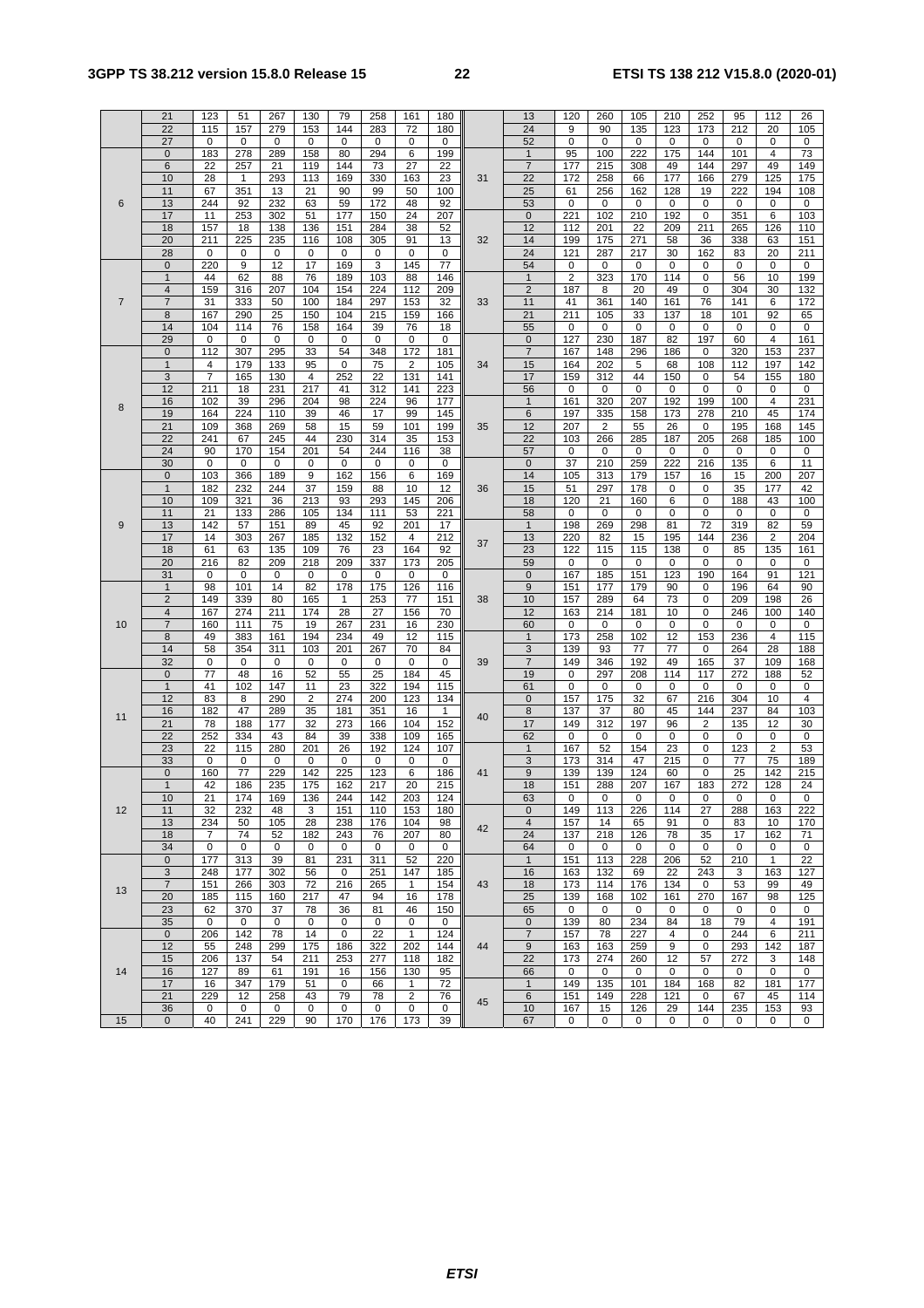Table 5.3.2-3: LDPC base graph 2 (  $\mathbf{H}_{\text{BG}}$  ) and its parity check matrices (  $V_{i,j}$  )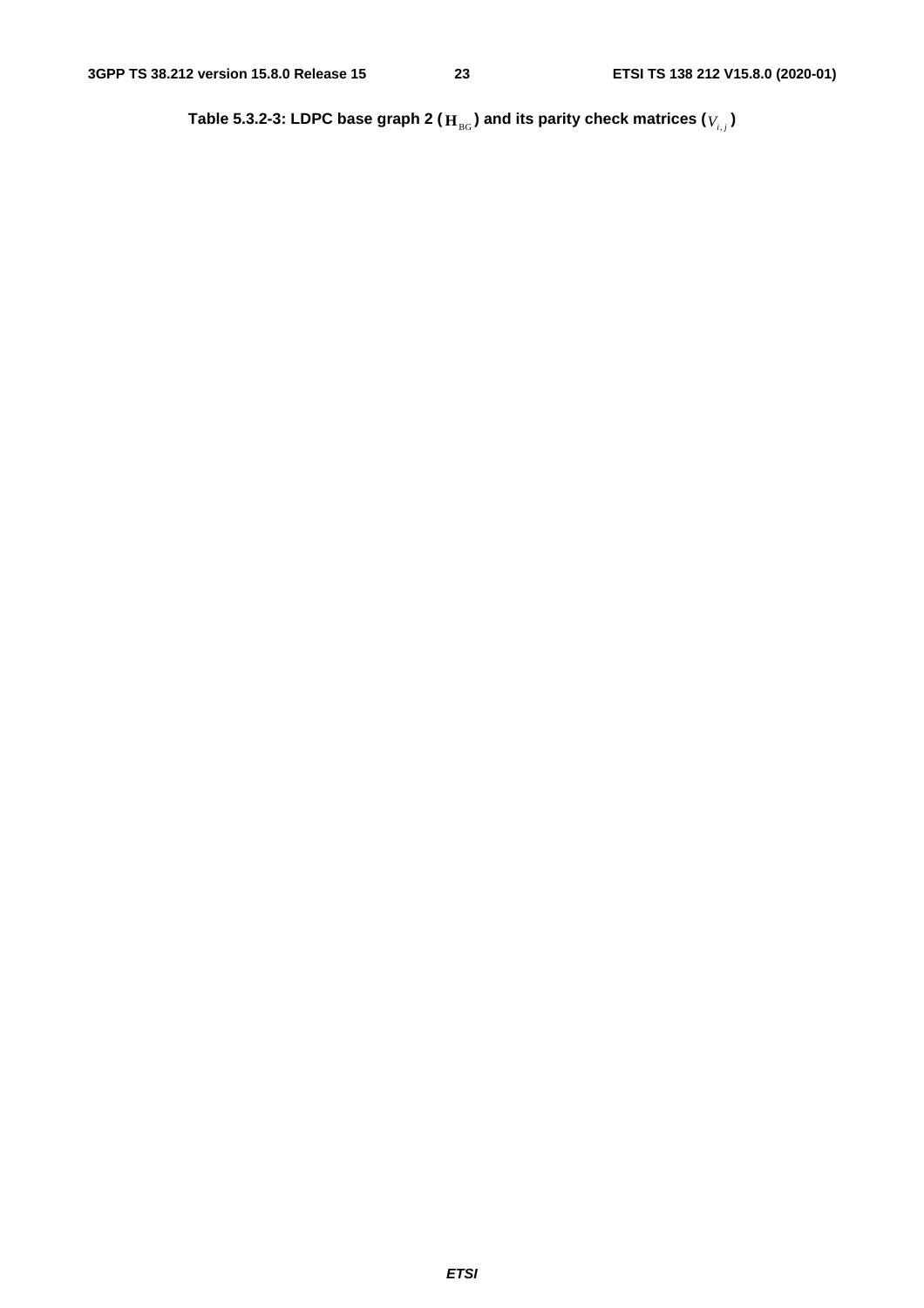|             | $\mathbf{H}_{\text{BG}}$                |                             |                             |                                  | $V_{i,j}$           |                   |                             |                              |                            |            | $\mathbf{H}_{\scriptscriptstyle{\text{BG}}}$ |                    |                  |                               | $V_{i,j}$          |                     |                        |                    |                        |
|-------------|-----------------------------------------|-----------------------------|-----------------------------|----------------------------------|---------------------|-------------------|-----------------------------|------------------------------|----------------------------|------------|----------------------------------------------|--------------------|------------------|-------------------------------|--------------------|---------------------|------------------------|--------------------|------------------------|
| Row         | Column                                  |                             |                             |                                  | Set index $i_{LS}$  |                   |                             |                              |                            | Row        | Column                                       |                    |                  |                               | Set index $i_{LS}$ |                     |                        |                    |                        |
| index<br>i  | index<br>J                              | $\overline{0}$              | $\mathbf{1}$                | $\overline{2}$                   | 3                   | 4                 | 5                           | 6                            | $\overline{7}$             | index<br>i | index<br>Ĵ                                   | $\overline{0}$     | $\mathbf{1}$     | $\overline{2}$                | 3                  | 4                   | 5                      | 6                  | $\overline{7}$         |
|             | $\mathbf{0}$                            | 9                           | 174                         | $\pmb{0}$                        | $\overline{72}$     | 3                 | 156                         | 143                          | 145                        | 16         | 26                                           | $\mathbf 0$        | $\pmb{0}$        | $\mathbf 0$                   | $\pmb{0}$          | 0                   | $\mathbf 0$            | $\mathbf 0$        | $\mathbf 0$            |
|             | $\mathbf{1}$<br>$\overline{2}$          | 117<br>204                  | 97<br>166                   | $\pmb{0}$<br>$\pmb{0}$           | 110<br>23           | 26<br>53          | 143<br>14                   | 19<br>176                    | 131<br>71                  |            | $\overline{1}$<br>5                          | 254<br>124         | 158<br>23        | $\mathbf 0$<br>24             | 48<br>132          | 120<br>43           | 134<br>23              | 57<br>201          | 196<br>173             |
| 0           | 3                                       | 26                          | 66                          | $\pmb{0}$                        | 181                 | 35                | 3                           | 165                          | 21                         | 17         | 11                                           | 114                | 9                | 109                           | 206                | 65                  | 62                     | 142                | 195                    |
|             | 6<br>9                                  | 189<br>205                  | 71<br>172                   | $\overline{0}$<br>$\pmb{0}$      | 95<br>8             | 115<br>127        | 40<br>123                   | 196<br>13                    | 23<br>112                  |            | 12<br>27                                     | 64<br>$\mathbf 0$  | 6<br>0           | 18<br>$\mathbf 0$             | 2<br>$\mathbf 0$   | 42<br>$\mathbf 0$   | 163<br>$\mathbf 0$     | 35<br>0            | 218<br>$\mathbf 0$     |
|             | 10                                      | $\mathbf 0$                 | $\pmb{0}$                   | $\pmb{0}$                        | 1                   | 0                 | $\pmb{0}$                   | $\pmb{0}$                    | $\mathbf{1}$               |            | $\pmb{0}$                                    | 220                | 186              | 0                             | 68                 | 17                  | 173                    | 129                | 128                    |
|             | 11<br>$\pmb{0}$                         | $\mathbf 0$<br>167          | $\mathsf 0$<br>27           | $\pmb{0}$<br>137                 | $\pmb{0}$<br>53     | 0<br>19           | $\pmb{0}$<br>17             | 0<br>18                      | $\mathbf 0$<br>142         | 18         | 6<br>$\overline{7}$                          | 194<br>50          | 6<br>46          | 18<br>86                      | 16<br>156          | 106<br>142          | 31<br>22               | 203<br>140         | 211<br>210             |
|             | $\mathbf{3}$                            | 166                         | 36                          | 124                              | 156                 | 94                | 65                          | 27                           | 174                        |            | 28                                           | $\pmb{0}$          | $\pmb{0}$        | 0                             | 0                  | 0                   | $\pmb{0}$              | $\mathbf 0$        | 0                      |
|             | $\overline{\mathbf{4}}$<br>5            | 253<br>125                  | 48<br>92                    | $\pmb{0}$<br>$\mathbf 0$         | 115<br>156          | 104<br>66         | 63<br>$\mathbf{1}$          | 3<br>102                     | 183<br>27                  |            | 0<br>$\mathbf{1}$                            | 87<br>20           | 58<br>42         | $\mathbf 0$<br>158            | 35<br>138          | 79<br>28            | 13<br>135              | 110<br>124         | 39<br>84               |
| $\mathbf 1$ | 6                                       | 226                         | 31                          | 88                               | 115                 | 84                | 55                          | 185                          | 96                         | 19         | 10                                           | 185                | 156              | 154                           | 86                 | 41                  | 145                    | 52                 | 88                     |
|             | $\overline{7}$<br>8                     | 156<br>224                  | 187<br>185                  | $\pmb{0}$<br>$\mathbf 0$         | 200<br>29           | 98<br>69          | 37<br>171                   | 17<br>14                     | 23<br>9                    |            | 29<br>$\mathbf{1}$                           | $\mathbf 0$<br>26  | 0<br>76          | $\mathbf 0$<br>$\mathbf 0$    | 0<br>6             | 0<br>$\overline{2}$ | 0<br>128               | $\mathbf 0$<br>196 | 0<br>117               |
|             | 9                                       | 252                         | 3                           | 55                               | 31                  | 50                | 133                         | 180                          | 167                        | 20         | 4                                            | 105                | 61               | 148                           | 20                 | 103                 | 52                     | 35                 | 227                    |
|             | 11<br>12                                | $\mathbf 0$<br>$\mathbf 0$  | $\overline{0}$<br>$\pmb{0}$ | $\overline{0}$<br>$\mathbf 0$    | $\mathbf 0$<br>0    | 0<br>0            | $\pmb{0}$<br>$\mathbf 0$    | 0<br>$\pmb{0}$               | $\mathbf 0$<br>$\mathbf 0$ |            | 11<br>30                                     | 29<br>$\mathbf 0$  | 153<br>$\pmb{0}$ | 104<br>$\mathbf 0$            | 141<br>0           | 78<br>$\mathbf 0$   | 173<br>$\mathbf 0$     | 114<br>$\mathbf 0$ | 6<br>$\mathsf 0$       |
|             | $\mathbf 0$                             | 81                          | 25                          | 20                               | 152                 | 95                | 98                          | 126                          | 74                         |            | 0                                            | 76                 | 157              | 0                             | 80                 | 91                  | 156                    | 10                 | 238                    |
|             | $\mathbf{1}$                            | 114                         | 114                         | 94                               | 131                 | 106               | 168                         | 163                          | 31                         | 21         | 8                                            | 42                 | 175              | 17                            | 43                 | 75                  | 166                    | 122                | 13                     |
|             | 3<br>4                                  | 44<br>52                    | 117<br>110                  | 99<br>9                          | 46<br>191           | 92<br>110         | 107<br>82                   | 47<br>183                    | 3<br>53                    |            | 13<br>31                                     | 210<br>0           | 67<br>$\pmb{0}$  | 33<br>0                       | 81<br>0            | 81<br>0             | 40<br>0                | 23<br>0            | 11<br>$\mathbf 0$      |
| 2           | 8                                       | 240                         | 114                         | 108                              | 91                  | 111               | 142                         | 132                          | 155                        |            | $\mathbf{1}$                                 | 222                | 20               | $\mathbf 0$                   | 49                 | 54                  | 18                     | 202                | 195                    |
|             | 10<br>12                                | $\mathbf{1}$<br>$\mathbf 0$ | $\mathbf{1}$<br>$\mathsf 0$ | $\mathbf{1}$<br>$\mathbf 0$      | 0<br>0              | $\mathbf{1}$<br>0 | $\mathbf{1}$<br>$\mathbf 0$ | 1<br>0                       | $\mathbf 0$<br>0           | 22         | $\overline{2}$<br>32                         | 63<br>0            | 52<br>0          | $\overline{4}$<br>$\mathbf 0$ | $\mathbf{1}$<br>0  | 132<br>0            | 163<br>0               | 126<br>0           | 44<br>0                |
|             | 13                                      | $\mathbf 0$                 | $\pmb{0}$                   | $\pmb{0}$                        | $\mathbf 0$         | 0                 | $\mathbf 0$                 | 0                            | $\pmb{0}$                  |            | 0                                            | 23                 | 106              | $\mathbf 0$                   | 156                | 68                  | 110                    | 52                 | 5                      |
|             | $\mathbf{1}$<br>$\overline{\mathbf{c}}$ | 8<br>58                     | 136<br>175                  | 38<br>15                         | 185<br>6            | 120<br>121        | 53<br>174                   | 36<br>48                     | 239<br>171                 | 23         | 3<br>5                                       | 235<br>238         | 86<br>95         | 75<br>158                     | 54<br>134          | 115<br>56           | 132<br>150             | 170<br>13          | 94<br>111              |
|             | $\overline{4}$                          | 158                         | 113                         | 102                              | 36                  | 22                | 174                         | 18                           | 95                         |            | 33                                           | $\mathbf 0$        | $\pmb{0}$        | $\mathbf 0$                   | 0                  | 0                   | $\pmb{0}$              | $\mathbf 0$        | $\pmb{0}$              |
|             | 5<br>6                                  | 104<br>209                  | 72<br>123                   | 146<br>12                        | 124<br>124          | 4<br>73           | 127<br>17                   | 111<br>203                   | 110<br>159                 |            | $\mathbf{1}$<br>$\overline{c}$               | 46<br>139          | 182<br>153       | $\mathbf 0$<br>69             | 153<br>88          | 30<br>42            | 113<br>108             | 113<br>161         | 81<br>19               |
| 3           | $\overline{7}$                          | 54                          | 118                         | 57                               | 110                 | 49                | 89                          | 3                            | 199                        | 24         | 9                                            | 8                  | 64               | 87                            | 63                 | 101                 | 61                     | 88                 | 130                    |
|             | 8                                       | 18                          | 28                          | 53                               | 156                 | 128               | 17                          | 191                          | 43                         |            | 34                                           | $\pmb{0}$          | $\pmb{0}$        | 0                             | 0                  | 0                   | $\pmb{0}$              | 0                  | 0                      |
|             | 9<br>10                                 | 128<br>$\mathbf 0$          | 186<br>$\mathsf 0$          | 46<br>$\pmb{0}$                  | 133<br>$\mathbf{1}$ | 79<br>0           | 105<br>$\mathbf 0$          | 160<br>0                     | 75<br>$\mathbf{1}$         | 25         | $\mathbf 0$<br>5                             | 228<br>156         | 45<br>21         | 0<br>65                       | 211<br>94          | 128<br>63           | 72<br>136              | 197<br>194         | 66<br>95               |
|             | 13                                      | $\pmb{0}$                   | $\mathsf 0$                 | $\pmb{0}$                        | $\pmb{0}$           | 0                 | $\overline{0}$              | $\overline{0}$               | $\pmb{0}$                  |            | 35                                           | 0                  | $\pmb{0}$        | $\mathbf 0$                   | $\mathbf 0$        | 0                   | 0                      | $\mathbf 0$        | $\pmb{0}$              |
|             | $\mathbf 0$<br>$\mathbf{1}$             | 179<br>214                  | 72<br>74                    | $\pmb{0}$<br>136                 | 200<br>16           | 42<br>24          | 86<br>67                    | 43<br>27                     | 29<br>140                  |            | $\overline{c}$<br>$\overline{7}$             | 29<br>143          | 67<br>137        | 0<br>100                      | 90<br>6            | 142<br>28           | 36<br>38               | 164<br>172         | 146<br>66              |
| 4           | 11                                      | 71                          | 29                          | 157                              | 101                 | 51                | 83                          | 117                          | 180                        | 26         | 12                                           | 160                | 55               | 13                            | 221                | 100                 | 53                     | 49                 | 190                    |
|             | 14<br>$\mathbf 0$                       | $\mathsf 0$<br>231          | 0<br>10                     | $\pmb{0}$<br>$\pmb{0}$           | 0<br>185            | 0<br>40           | $\pmb{0}$<br>79             | 0<br>136                     | 0<br>121                   |            | 13<br>36                                     | 122<br>0           | 85<br>0          | 7<br>0                        | 6<br>0             | 133<br>$\mathbf 0$  | 145<br>$\mathbf 0$     | 161<br>$\mathbf 0$ | 86<br>$\mathsf 0$      |
|             | $\mathbf{1}$                            | 41                          | 44                          | 131                              | 138                 | 140               | 84                          | 49                           | 41                         |            | $\pmb{0}$                                    | 8                  | 103              | $\mathbf 0$                   | 27                 | 13                  | 42                     | 168                | 64                     |
| 5           | 5<br>$\overline{7}$                     | 194<br>159                  | 121<br>80                   | 142<br>141                       | 170<br>219          | 84<br>137         | 35<br>103                   | 36<br>132                    | 169<br>88                  | 27         | 6<br>37                                      | 151<br>0           | 50<br>$\pmb{0}$  | 32<br>$\mathbf 0$             | 118<br>$\mathsf 0$ | 10<br>$\mathbf 0$   | 104<br>$\mathbf 0$     | 193<br>$\mathbf 0$ | 181<br>$\mathbf 0$     |
|             | 11                                      | 103                         | 48                          | 64                               | 193                 | 71                | 60                          | 62                           | 207                        |            | $\mathbf{1}$                                 | 98                 | 70               | $\mathbf 0$                   | 216                | 106                 | 64                     | 14                 | $\overline{7}$         |
|             | 15<br>$\mathbf 0$                       | 0<br>155                    | 0<br>129                    | $\pmb{0}$<br>$\pmb{0}$           | 0<br>123            | 0<br>109          | 0<br>47                     | 0<br>$\overline{\mathbf{7}}$ | 0<br>137                   | 28         | $\overline{2}$<br>5                          | 101<br>135         | 111<br>168       | 126<br>110                    | 212<br>193         | 77<br>43            | $\overline{24}$<br>149 | 186<br>46          | $\overline{144}$<br>16 |
|             | 5                                       | 228                         | 92                          | 124                              | 55                  | 87                | 154                         | 34                           | 72                         |            | 38                                           | 0                  | 0                | $\mathbf 0$                   | 0                  | 0                   | 0                      | 0                  | 0                      |
| 6           | $\overline{7}$<br>9                     | 45<br>28                    | 100                         | 99                               | 31<br>222           | 107               | 10                          | 198                          | 172<br>124                 | 29         | 0                                            | 18<br>28           | 110<br>17        | 0                             | 108<br>61          | 133                 | 139                    | 50                 | $\overline{25}$        |
|             | 11                                      | 158                         | 49<br>184                   | 45<br>148                        | 209                 | 133<br>139        | 155<br>29                   | 168<br>12                    | 56                         |            | 4<br>39                                      | $\Omega$           | $\Omega$         | 154<br>$\Omega$               | $\Omega$           | 25<br>$\Omega$      | 161<br>$\Omega$        | 27<br>$\Omega$     | 57<br>$\Omega$         |
|             | 16                                      | 0                           | 0                           | 0                                | 0                   | 0                 | 0                           | 0                            | 0                          |            | 2                                            | 71                 | 120              | 0                             | 106                | 87                  | 84                     | 70                 | 37                     |
|             | $\mathbf{1}$<br>5                       | 129<br>147                  | 80<br>186                   | 0<br>45                          | 103<br>13           | 97<br>135         | 48<br>125                   | 163<br>78                    | 86<br>186                  | 30         | 5<br>7                                       | 240<br>9           | 154<br>52        | 35<br>51                      | 44<br>185          | 56<br>104           | 173<br>93              | 17<br>50           | 139<br>221             |
| 7           | $\overline{7}$                          | 140                         | 16                          | 148                              | 105                 | 35                | 24                          | 143                          | 87                         |            | 9                                            | 84                 | 56               | 134                           | 176                | 70                  | 29                     | 6                  | 17                     |
|             | 11<br>13                                | 3<br>116                    | 102<br>143                  | 96<br>78                         | 150<br>181          | 108<br>65         | 47<br>55                    | 107<br>58                    | 172<br>154                 |            | 40<br>$\mathbf{1}$                           | 0<br>106           | 0<br>3           | 0<br>0                        | 0<br>147           | 0<br>80             | 0<br>117               | 0<br>115           | $\mathbf 0$<br>201     |
|             | 17                                      | 0                           | 0                           | 0                                | 0                   | 0                 | 0                           | 0                            | 0                          | 31         | 13                                           | $\mathbf{1}$       | 170              | 20                            | 182                | 139                 | 148                    | 189                | 46                     |
|             | $\mathbf 0$<br>$\mathbf{1}$             | 142<br>94                   | 118<br>70                   | $\mathbf 0$<br>65                | 147<br>43           | 70<br>69          | 53<br>31                    | 101<br>177                   | 176<br>169                 |            | 41<br>$\pmb{0}$                              | $\mathbf 0$<br>242 | 0<br>84          | 0<br>0                        | 0<br>108           | 0<br>32             | 0<br>116               | 0<br>110           | 0<br>179               |
| 8           | 12                                      | 230                         | 152                         | 87                               | 152                 | 88                | 161                         | 22                           | 225                        | 32         | 5                                            | 44                 | 8                | 20                            | 21                 | 89                  | 73                     | 0                  | 14                     |
|             | 18<br>$\mathbf{1}$                      | 0<br>203                    | 0<br>28                     | 0<br>$\pmb{0}$                   | 0<br>$\overline{2}$ | 0<br>97           | 0<br>104                    | 0<br>186                     | 0<br>167                   |            | 12<br>42                                     | 166<br>0           | 17<br>0          | 122<br>0                      | 110<br>0           | 71<br>0             | 142<br>0               | 163<br>0           | 116<br>0               |
|             | 8                                       | 205                         | 132                         | 97                               | 30                  | 40                | 142                         | 27                           | 238                        |            | $\overline{c}$                               | 132                | 165              | 0                             | 71                 | 135                 | 105                    | 163                | 46                     |
| 9           | 10<br>11                                | 61<br>247                   | 185<br>178                  | 51<br>85                         | 184<br>83           | 24<br>49          | 99<br>64                    | 205<br>81                    | 48<br>68                   | 33         | $\overline{7}$<br>10                         | 164<br>235         | 179<br>124       | 88<br>13                      | 12<br>109          | 6<br>$\overline{c}$ | 137<br>29              | 173<br>179         | $\overline{2}$<br>106  |
|             | 19                                      | 0                           | 0                           | 0                                | 0                   | 0                 | 0                           | 0                            | 0                          |            | 43                                           | 0                  | 0                | 0                             | 0                  | 0                   | 0                      | 0                  | 0                      |
|             | $\pmb{0}$<br>$\mathbf{1}$               | 11<br>185                   | 59                          | $\pmb{0}$<br>17                  | 174<br>150          | 46                | 111<br>25                   | 125                          | 38                         |            | $\overline{0}$<br>12                         | 147                | 173              | 0                             | 29                 | 37<br>25            | 11<br>41               | 197                | 184                    |
| 10          | 6                                       | 0                           | 104<br>22                   | 156                              | 8                   | 41<br>101         | 174                         | 60<br>177                    | 217<br>208                 | 34         | 13                                           | 85<br>36           | 177<br>12        | 19<br>78                      | 201<br>69          | 114                 | 162                    | 191<br>193         | 135<br>141             |
|             | $\overline{\mathfrak{c}}$               | 117                         | 52                          | 20                               | 56                  | 96                | 23                          | 51                           | 232                        |            | 44                                           | 0                  | 0                | 0                             | 0                  | 0                   | 0                      | 0                  | 0                      |
|             | 20<br>$\mathbf 0$                       | 0<br>11                     | 0<br>32                     | 0<br>$\pmb{0}$                   | 0<br>99             | 0<br>28           | $\mathbf 0$<br>91           | 0<br>39                      | 0<br>178                   |            | $\mathbf{1}$<br>5                            | 57<br>40           | 77<br>184        | 0<br>157                      | 91<br>165          | 60<br>137           | 126<br>152             | 157<br>167         | 85<br>225              |
|             | $\overline{7}$                          | 236                         | 92                          | 7                                | 138                 | 30                | 175                         | 29                           | 214                        | 35         | 11                                           | 63                 | 18               | 6                             | 55                 | 93                  | 172                    | 181                | 175                    |
| 11          | 9<br>13                                 | 210<br>56                   | 174<br>154                  | $\overline{4}$<br>$\overline{2}$ | 110<br>99           | 116<br>64         | 24<br>141                   | 35<br>8                      | 168<br>51                  |            | 45<br>$\pmb{0}$                              | 0<br>140           | 0<br>25          | 0<br>0                        | 0<br>$\mathbf{1}$  | 0<br>121            | 0<br>73                | 0<br>197           | 0<br>178               |
|             | 21                                      | 0                           | 0                           | 0                                | 0                   | 0                 | $\mathbf 0$                 | 0                            | 0                          | 36         | $\overline{c}$                               | 38                 | 151              | 63                            | 175                | 129                 | 154                    | 167                | 112                    |
|             | $\mathbf{1}$<br>3                       | 63<br>111                   | 39<br>93                    | $\pmb{0}$<br>113                 | 46<br>217           | 33<br>122         | 122<br>11                   | 18<br>155                    | 124<br>122                 |            | $\overline{7}$<br>46                         | 154<br>0           | 170<br>0         | 82<br>0                       | 83<br>0            | 26<br>0             | 129<br>0               | 179<br>0           | 106<br>0               |
| 12          | 11                                      | 14                          | 11                          | 48                               | 109                 | 131               | $\overline{4}$              | 49                           | 72                         |            | 10                                           | 219                | 37               | 0                             | 40                 | 97                  | 167                    | 181                | 154                    |
|             | 22<br>$\mathbf 0$                       | 0<br>83                     | 0<br>49                     | $\pmb{0}$<br>0                   | 0<br>37             | 0<br>76           | $\pmb{0}$<br>29             | 0<br>32                      | 0<br>48                    | 37         | 13<br>47                                     | 151<br>0           | 31<br>0          | 144<br>0                      | 12<br>0            | 56<br>0             | 38<br>0                | 193<br>0           | 114<br>0               |
| 13          | $\mathbf{1}$                            | 2                           | 125                         | 112                              | 113                 | 37                | 91                          | 53                           | 57                         |            | $\mathbf{1}$                                 | 31                 | 84               | 0                             | 37                 | $\mathbf{1}$        | 112                    | 157                | 42                     |
|             | 8                                       | 38                          | 35                          | 102                              | 143                 | 62                | 27                          | 95                           | 167                        | 38         | 5                                            | 66                 | 151              | 93                            | 97                 | 70                  | 7                      | 173                | 41                     |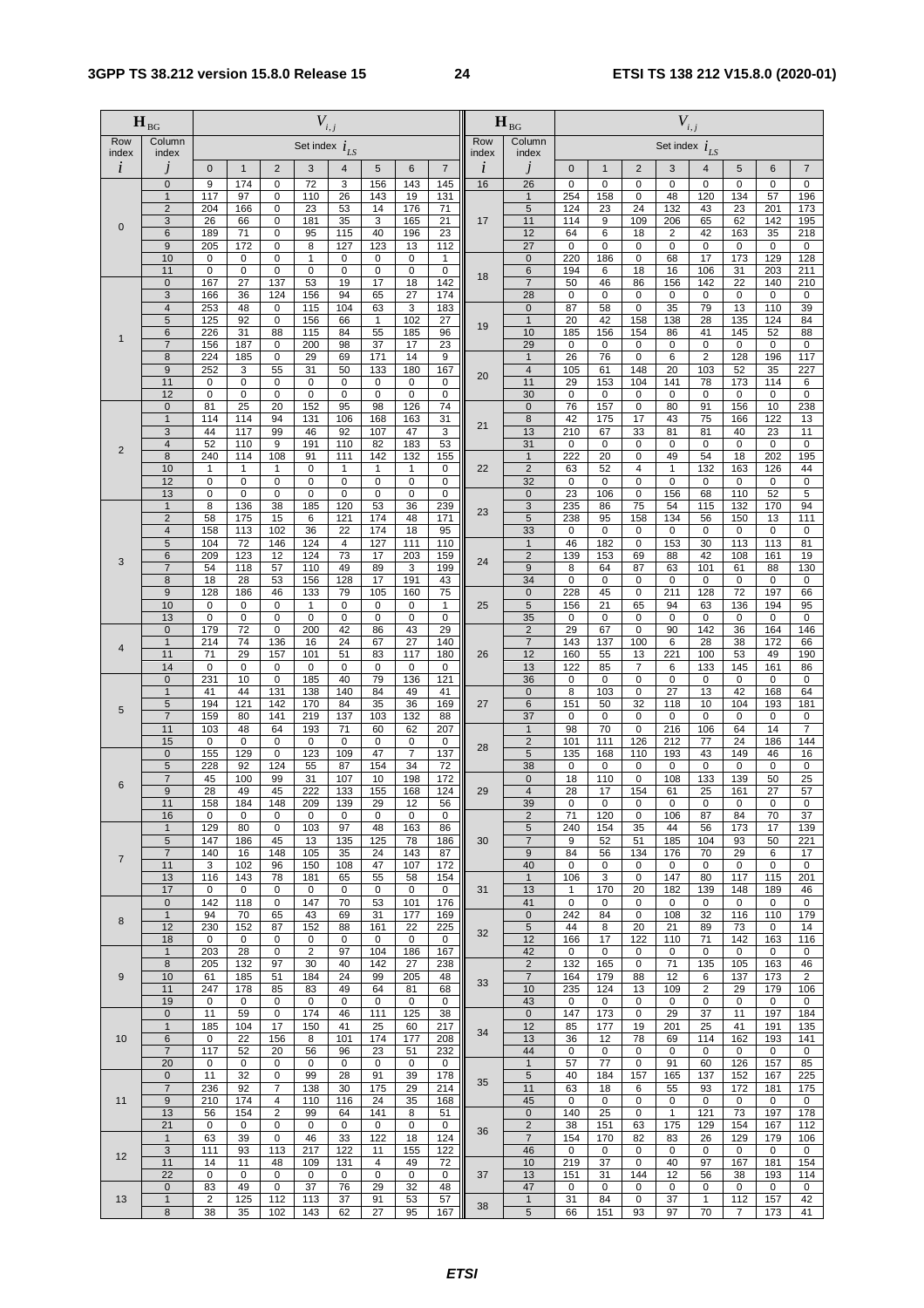|    | 13 | 222      | 166      | 26  | 140 | 47       | 127      | 186 | 219      |    | 11              | 38       | 190 | 19       | 46  |     | 19  | 191 | 105      |
|----|----|----------|----------|-----|-----|----------|----------|-----|----------|----|-----------------|----------|-----|----------|-----|-----|-----|-----|----------|
|    | 23 |          | $\Omega$ | 0   | 0   | $\Omega$ | $\Omega$ |     | 0        |    | 48              | 0        | 0   |          |     |     |     |     | 0        |
|    |    | 115      | 19       | 0   | 36  | 143      | 11       | 91  | 82       |    | $\mathbf 0$     | 239      | 93  | $\Omega$ | 106 | 119 | 109 | 181 | 167      |
|    | 6  | 145      | 118      | 138 | 95  | 51       | 145      | 20  | 232      | 39 |                 | 172      | 132 | 24       | 181 | 32  | 6   | 157 | 45       |
| 14 | 11 | 3        | 21       | 57  | 40  | 130      | 8        | 52  | 204      |    | 12              | 34       | 57  | 138      | 154 | 142 | 105 | 173 | 189      |
|    | 13 | 232      | 163      | 27  | 116 | 97       | 166      | 109 | 162      |    | 49              | $\Omega$ | 0   |          |     |     |     |     | $\Omega$ |
|    | 24 |          | 0        | 0   |     | $\Omega$ |          |     | $\Omega$ |    | $\Omega$        | $\Omega$ | 103 |          | 98  | 6   | 160 | 193 | 78       |
|    |    | 51       | 68       | 0   | 116 | 139      | 137      | 74  | 38       | 40 | 10 <sup>°</sup> | 75       | 107 | 36       | 35  | 73  | 156 | 163 | 67       |
| 15 | 10 | 175      | 63       | 73  | 200 | 96       | 103      | 108 | 217      |    | 13              | 120      | 163 | 143      | 36  | 102 | 82  | 179 | 180      |
|    | 11 | 213      | 81       | 99  | 110 | 128      | 40       | 102 | 157      | Ш  | 50              | 0        | 0   |          |     | 0   |     |     | $\Omega$ |
|    | 25 | $\Omega$ | $\Omega$ | 0   | 0   | 0        | $\Omega$ |     | $\Omega$ |    |                 | 129      | 147 |          | 120 | 48  | 132 | 191 | 53       |
|    |    | 203      | 87       | 0   | 75  | 48       | 78       | 125 | 170      | 41 | 5               | 229      |     | 2        | 101 | 47  | 6   | 197 | 215      |
| 16 | 9  | 142      | 177      | 79  | 158 | 9        | 158      | 31  | 23       |    | 11              | 118      | 60  | 55       | 81  | 19  | 8   | 167 | 230      |
|    | 11 | 8        | 135      | 111 | 134 | 28       | 17       | 54  | 175      |    | 51              | $\Omega$ | 0   |          |     |     |     |     | $\Omega$ |
|    | 12 | 242      | 64       | 143 | 97  | 8        | 165      | 76  | 202      | Ш  |                 |          |     |          |     |     |     |     |          |

### 5.3.3 Channel coding of small block lengths

The bit sequence input for a given code block to channel coding is denoted by  $c_0$ ,  $c_1$ ,  $c_2$ ,  $c_3$ ,...,  $c_{K-1}$ , where *K* is the number of bits to encode. After encoding the bits are denoted by  $d_0, d_1, d_2, ..., d_{N-1}$ .

### 5.3.3.1 Encoding of 1-bit information

For  $K = 1$ , the code block is encoded according to Table 5.3.3.1-1, where  $N = Q_m$  and  $Q_m$  is the modulation order for the code block.

| $Q_{m}$ | <b>Encoded bits</b> $d_0, d_1, d_2, , d_{N-1}$ |
|---------|------------------------------------------------|
|         | $[c_0]$                                        |
| 2       | $[c_0 y]$                                      |
|         | $[c_0 y x x]$                                  |
| հ       | $[c_0$ y x x x x $]$                           |
|         | $[c_0 y x x x x x x]$                          |

### **Table 5.3.3.1-1: Encoding of 1-bit information**

The "x" and "y" in Table 5.3.3.1-1 are placeholders for Subclause 6.3.1.1 of [4, TS 38.211] to scramble the information bits in a way that maximizes the Euclidean distance of the modulation symbols carrying the information bits.

### 5.3.3.2 Encoding of 2-bit information

For  $K = 2$ , the code block is encoded according to Table 5.3.3-2, where  $c_2 = (c_0 + c_1) \mod 2$ ,  $N = 3Q_m$ , and  $Q_m$  is the modulation order for the code block.

|   | <b>Encoded bits</b> $d_0, d_1, d_2, , d_{N-1}$ |
|---|------------------------------------------------|
|   | $[c_0 c_1 c_2]$                                |
|   | $[c_0 c_1 c_2 c_0 c_1 c_2]$                    |
|   | $[c_0 c_1 X X C_2 c_0 X X C_1 c_2 X X]$        |
| 6 |                                                |
| 8 |                                                |

### **Table 5.3.3.2-1: Encoding of 2-bit information**

The "x" in Table 5.3.3.2-1 are placeholders for Subclause 6.3.1.1 of [4, TS 38.211] to scramble the information bits in a way that maximizes the Euclidean distance of the modulation symbols carrying the information bits.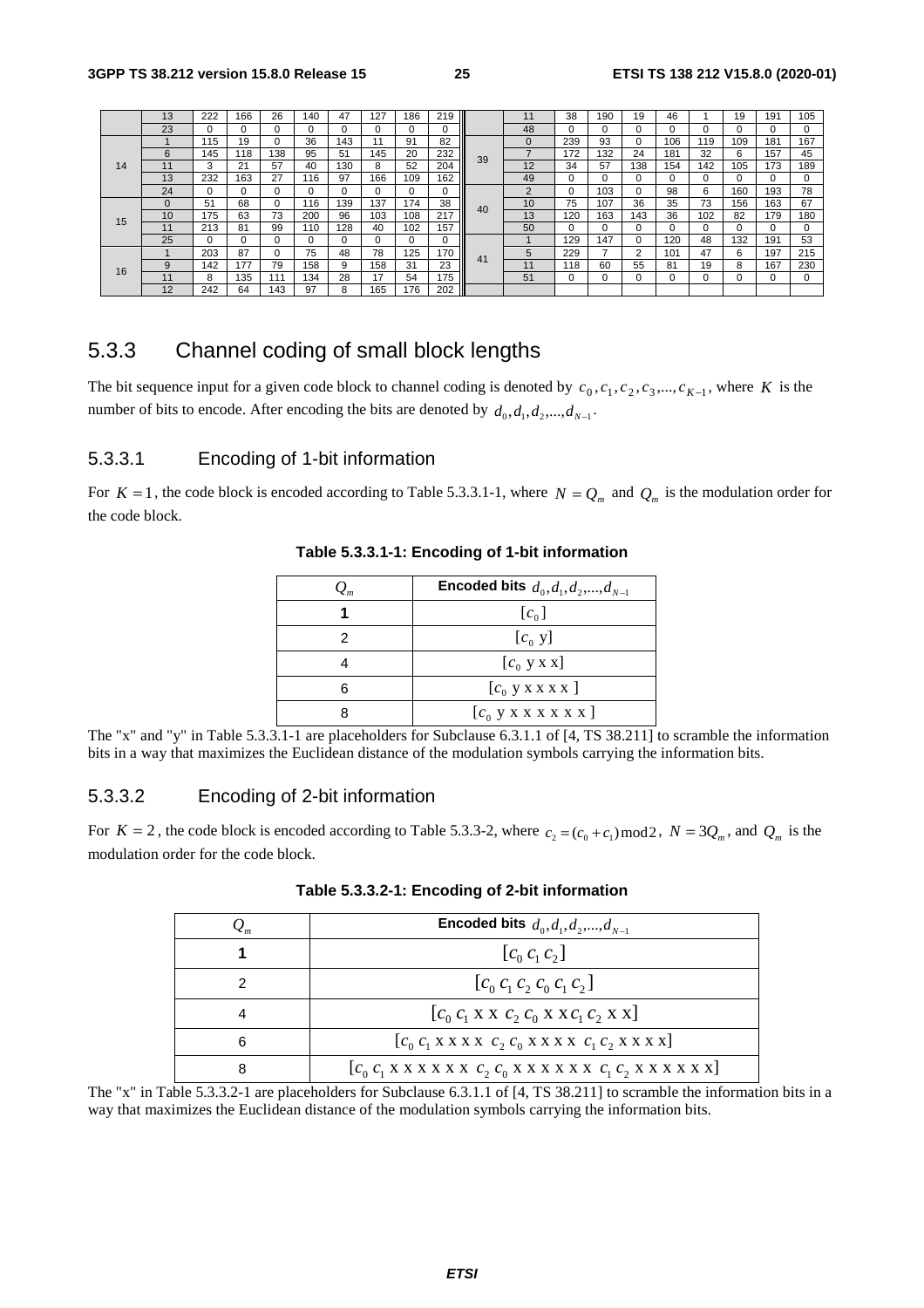### 5.3.3.3 Encoding of other small block lengths

For  $3 \leq K \leq 11$ , the code block is encoded by  $d_i = \left(\sum_{k=1}^{K-1} c_k \cdot M_{ik}\right) \mod 2$  $= \left( \sum_{k=0}^{K-1} c_k \cdot M_{i,k} \right)$  $\overline{a}$ represents the basis sequences as defined in Table 5.3.3.3-1. = *K*  $d_i = \left(\sum_{k=0}^{n} c_k \cdot M_{i,k}\right) \text{mod} 2$ , where  $i = 0, 1, \dots, N-1$ ,  $N = 32$ , and  $M_{i,k}$ <br>ble 5.3.3.3-1.

| i              | $\mathsf{M}_{\mathsf{i},\mathsf{0}}$ | $\mathsf{M}_{\mathsf{i},\mathsf{1}}$ | $M_{i,2}$ | $M_{i,3}$      | $\mathsf{M}_{\mathsf{i},4}$ | $M_{i,5}$ | $M_{i,6}$      | $M_{i,7}$      | $M_{i,8}$ | $M_{i,9}$    | $\mathsf{M}_{\mathsf{i},\mathsf{1}\mathsf{0}}$ |
|----------------|--------------------------------------|--------------------------------------|-----------|----------------|-----------------------------|-----------|----------------|----------------|-----------|--------------|------------------------------------------------|
| 0              | 1                                    | 1                                    | 0         | 0              | 0                           | 0         | 0              | 0              | 0         | 0            | 1                                              |
| 1              | 1                                    | 1                                    | 1         | 0              | 0                           | 0         | 0              | 0              | 0         | 1            | 1                                              |
| $\overline{2}$ | 1                                    | 0                                    | 0         | 1              | 0                           | 0         | 1              | 0              | 1         | 1            | 1                                              |
| 3              | 1                                    | 0                                    | 1         | 1              | 0                           | 0         | 0              | 0              | 1         | 0            | 1                                              |
| 4              | 1                                    | 1                                    | 1         | 1              | 0                           | 0         | 0              | 1              | 0         | 0            | $\mathbf 1$                                    |
| 5              | 1                                    | $\overline{1}$                       | 0         | $\overline{0}$ | 1                           | 0         | $\mathbf{1}$   | 1              | 1         | 0            | $\overline{1}$                                 |
| 6              | 1                                    | 0                                    | 1         | 0              | 1                           | 0         | 1              | 0              | 1         | 1            | 1                                              |
| $\overline{7}$ | 1                                    | 0                                    | 0         | 1              | 1                           | 0         | 0              | 1              | 1         | 0            | 1                                              |
| 8              | 1                                    | 1                                    | 0         | 1              | 1                           | 0         | 0              | 1              | 0         | 1            | 1                                              |
| 9              | 1                                    | 0                                    | 1         | $\mathbf{1}$   | $\mathbf{1}$                | 0         | 1              | 0              | 0         | $\mathbf{1}$ | $\mathbf{1}$                                   |
| 10             | 1                                    | 0                                    | 1         | 0              | 0                           | 1         | 1              | 1              | 0         | 1            | 1                                              |
| 11             | 1                                    | 1                                    | 1         | 0              | 0                           | 1         | 1              | 0              | 1         | 0            | 1                                              |
| 12             | 1                                    | 0                                    | $\Omega$  | 1              | 0                           | 1         | $\overline{0}$ | 1              | 1         | 1            | 1                                              |
| 13             | 1                                    | 1                                    | 0         | $\mathbf{1}$   | 0                           | 1         | 0              | 1              | 0         | 1            | $\mathbf{1}$                                   |
| 14             | 1                                    | 0                                    | 0         | 0              | 1                           | 1         | 0              | 1              | 0         | 0            | 1                                              |
| 15             | 1                                    | 1                                    | 0         | 0              | 1                           | 1         | 1              | 1              | 0         | 1            | 1                                              |
| 16             | 1                                    | 1                                    | 1         | 0              | 1                           | 1         | 1              | 0              | 0         | 1            | 0                                              |
| 17             | 1                                    | 0                                    | 0         | 1              | $\mathbf{1}$                | 1         | 0              | 0              | 1         | 0            | 0                                              |
| 18             | 1                                    | 1                                    | 0         | 1              | 1                           | 1         | 1              | 1              | 0         | 0            | 0                                              |
| 19             | 1                                    | 0                                    | 0         | 0              | 0                           | 1         | 1              | 0              | 0         | 0            | 0                                              |
| 20             | 1                                    | 0                                    | 1         | 0              | 0                           | 0         | 1              | 0              | 0         | 0            | $\mathbf{1}$                                   |
| 21             | 1                                    | 1                                    | 0         | 1              | 0                           | 0         | 0              | 0              | 0         | 1            | 1                                              |
| 22             | 1                                    | 0                                    | 0         | 0              | 1                           | 0         | 0              | 1              | 1         | 0            | 1                                              |
| 23             | 1                                    | 1                                    | 1         | 0              | 1                           | $\Omega$  | 0              | 0              | 1         | 1            | 1                                              |
| 24             | 1                                    | 1                                    | 1         | 1              | 1                           | 0         | 1              | 1              | 1         | 1            | 0                                              |
| 25             | 1                                    | 1                                    | 0         | 0              | 0                           | 1         | 1              | 1              | 0         | 0            | 1                                              |
| 26             | 1                                    | 0                                    | 1         | 1              | 0                           | 1         | 0              | 0              | 1         | 1            | 0                                              |
| 27             | 1                                    | 1                                    | 1         | 1              | 0                           | 1         | 0              | 1              | 1         | 1            | 0                                              |
| 28             | 1                                    | 0                                    | 1         | 0              | 1                           | 1         | 1              | 0              | 1         | 0            | 0                                              |
| 29             | 1                                    | 0                                    | 1         | 1              | 1                           | 1         | 1              | 1              | 1         | 0            | 0                                              |
| 30             | 1                                    | 1                                    | 1         | 1              | 1                           | 1         | 1              | 1              | 1         | 1            | 1                                              |
| 31             | 1                                    | $\overline{0}$                       | $\Omega$  | $\overline{0}$ | 0                           | 0         | $\overline{0}$ | $\overline{0}$ | $\Omega$  | 0            | $\overline{0}$                                 |

**Table 5.3.3.3-1: Basis sequences for (32,** *K* **) code** 

## 5.4 Rate matching

### 5.4.1 Rate matching for Polar code

The rate matching for Polar code is defined per coded block and consists of sub-block interleaving, bit collection, and bit interleaving. The input bit sequence to rate matching is  $d_0, d_1, d_2, ..., d_{N-1}$ . The output bit sequence after rate matching is denoted as  $f_0, f_1, f_2, ..., f_{E-1}$ .

### 5.4.1.1 Sub-block interleaving

The bits input to the sub-block interleaver are the coded bits  $d_0, d_1, d_2, ..., d_{N-1}$ . The coded bits  $d_0, d_1, d_2, ..., d_{N-1}$  are divided into 32 sub-blocks. The bits output from the sub-block interleaver are denoted as  $y_0, y_1, y_2, ..., y_{N-1}$ , generated as follows: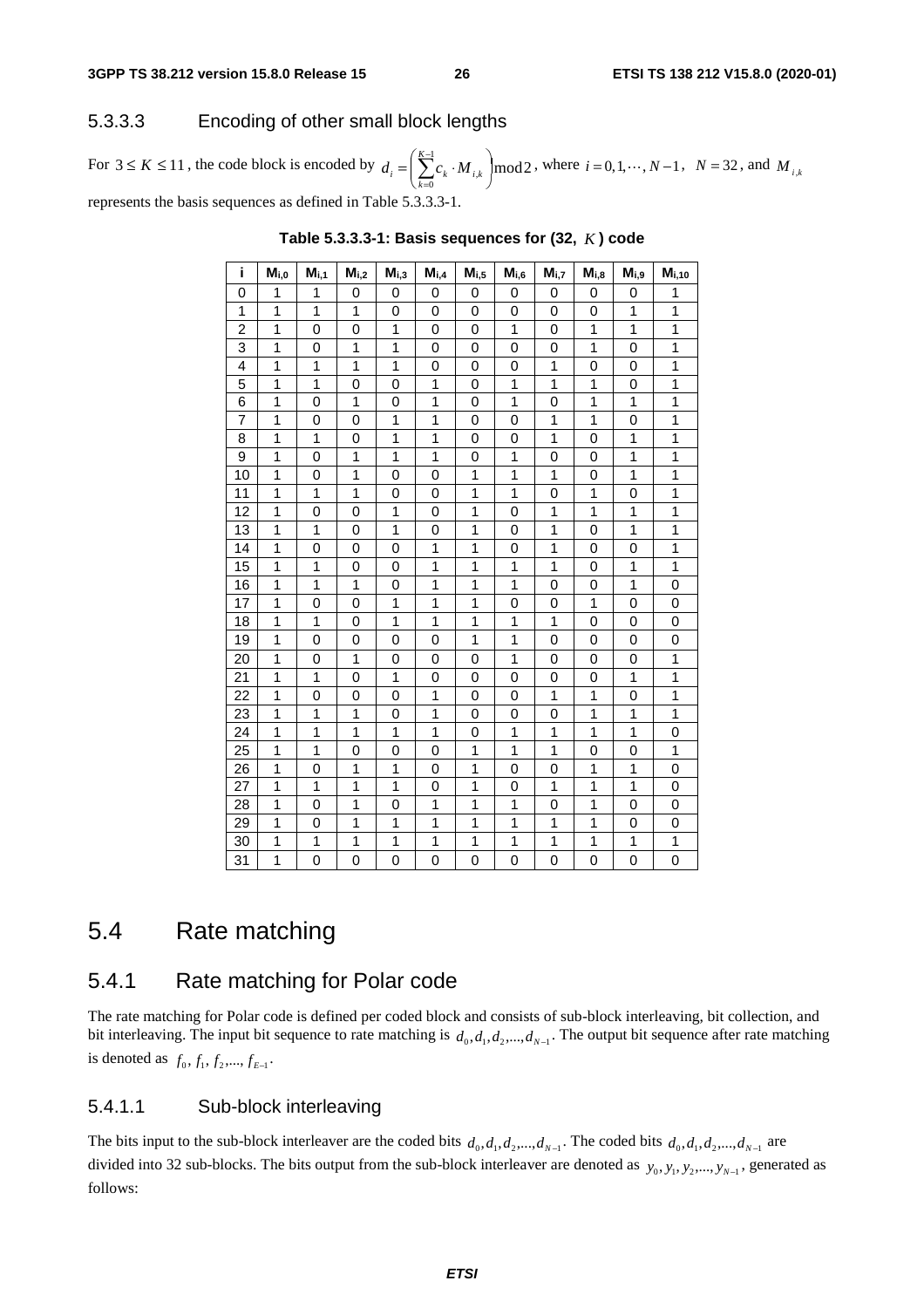for  $n = 0$  to  $N - 1$  $i = | 32n/N |;$  $J(n) = P(i) \times (N/32) + \text{mod}(n, N/32)$ ;  $y_n = d_{J(n)};$ 

end for

where the sub-block interleaver pattern  $P(i)$  is given by Table 5.4.1.1-1.

|  |            | $\mathbf{r}$ |                | DI                       |                                |                      |                      |                                |                |                      |               |    |               |                      |
|--|------------|--------------|----------------|--------------------------|--------------------------------|----------------------|----------------------|--------------------------------|----------------|----------------------|---------------|----|---------------|----------------------|
|  |            |              |                |                          | 10<br>$\overline{\phantom{a}}$ | $\overline{A}$<br>ιu | AC<br>10             | 12<br>$\overline{\phantom{a}}$ | 20             | 14                   | 24            | 24 | 28            | $\sim$<br><u> 41</u> |
|  |            |              |                | 16                       | 13                             | 18                   | $\rightarrow$<br>. . | 20                             | 21             | $\sim$<br><u>__</u>  | 25            | 25 | 29            | 29                   |
|  | $\epsilon$ | $\sim$       | 10             |                          | 14                             |                      | 40<br>10             | 12<br>د١                       | $\Omega$<br>22 | $\overline{ }$<br>15 | 26            | 26 | 30            | 30                   |
|  |            |              | $\overline{A}$ | $\overline{\phantom{a}}$ | 15                             | 19                   | 19                   | $\sim$<br>. I                  | 23             | $\sim$<br>دے         | $\sim$<br>ا ک | 28 | $\Omega$<br>ັ | $\sim$               |

Table 5.4.1.1-1: Sub-block interleaver pattern  $P(i)$ 

The sets of bit indices  $\overline{Q}^N$  and  $\overline{Q}^N$  are determined as follows, where *K*,  $n_{PC}$ , and  $Q_0^{N-1}$  are defined in Subclause 5.3.1

 $\overline{\mathbf{Q}}_{F, \text{tmp}}^{N} = \emptyset$ 

if  $E < N$ 

if  $K/E \le 7/16$  -- puncturing

for  $n = 0$  to  $N - E - 1$ 

 ${\bf \overline{Q}}_{F,\,tmp}^{N} = {\bf \overline{Q}}_{F,\,tmp}^{N} \bigcup \{J(n)\};$ 

end for

if  $E \geq 3N/4$ 

$$
\overline{\mathbf{Q}}_{F,tmp}^{N} = \overline{\mathbf{Q}}_{F,tmp}^{N} \cup \{0,1,\ldots,\lceil 3N/4 - E/2 \rceil - 1\};
$$

else

$$
\overline{\mathbf{Q}}_{F,tmp}^{N} = \overline{\mathbf{Q}}_{F,tmp}^{N} \cup \{0,1,\ldots,\left\lceil 9N/16 - E/4 \right\rceil - 1\};
$$

end if

else -- shortening

for  $n = E$  to  $N - 1$ 

$$
\overline{\mathbf{Q}}_{F, \text{tmp}}^{N} = \overline{\mathbf{Q}}_{F, \text{tmp}}^{N} \cup \{J(n)\};
$$

end for

end if

end if

$$
\overline{\mathbf{Q}}_{I,tmp}^{N} = \mathbf{Q}_{0}^{N-1} \setminus \overline{\mathbf{Q}}_{F,tmp}^{N};
$$

 $\overline{\mathbf{Q}}_I^N$  comprises  $(K + n_{PC})$  most reliable bit indices in  $\overline{\mathbf{Q}}_{I,imp}^N$ ;

 $\overline{\mathbf{Q}}_F^N = \mathbf{Q}_0^{N-1} \setminus \overline{\mathbf{Q}}_I^N$ ;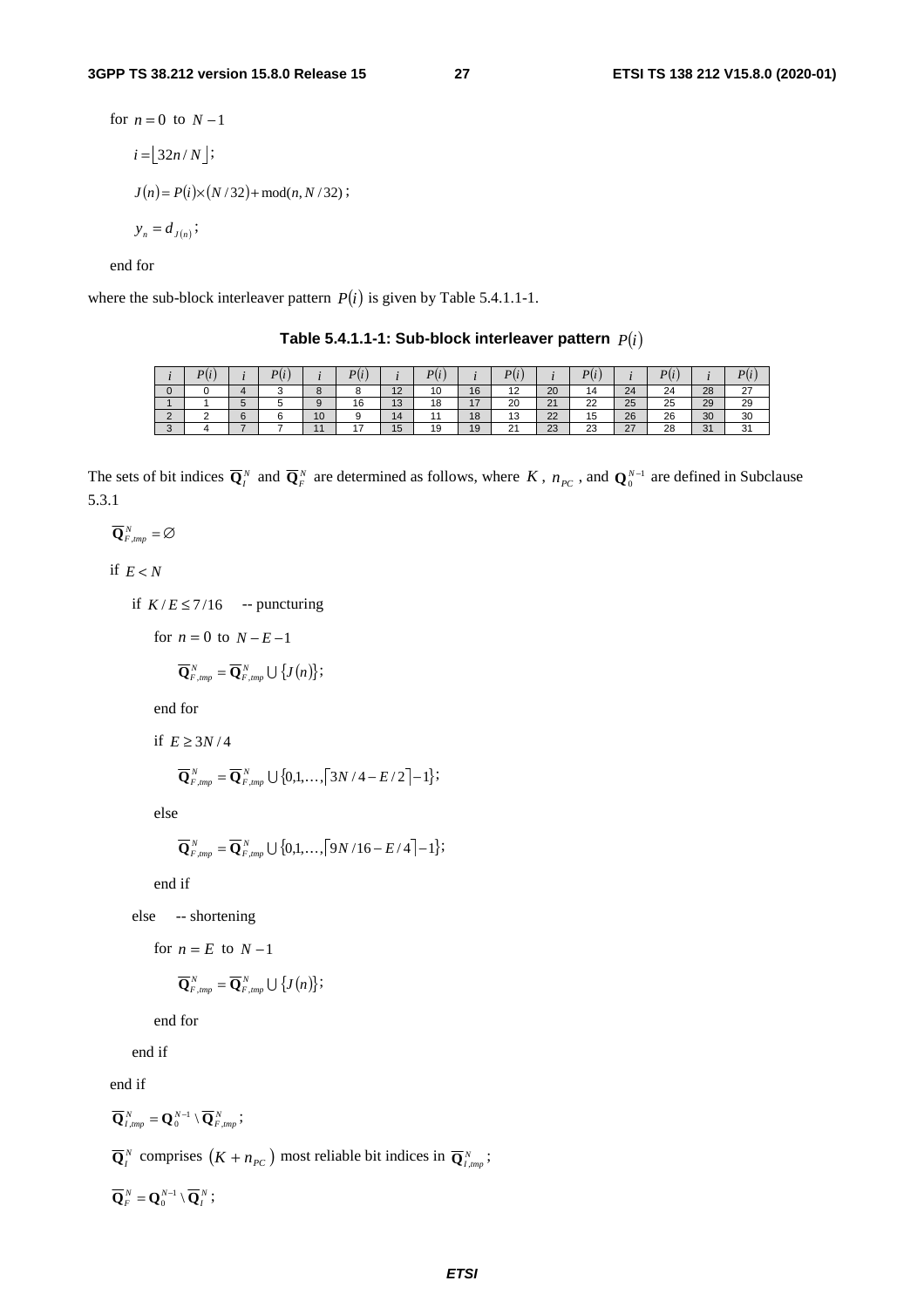### 5.4.1.2 Bit selection

The bit sequence after the sub-block interleaver  $y_0, y_1, y_2, ..., y_{N-1}$  from Subclause 5.4.1.1 is written into a circular buffer of length *N* .

Denoting by *E* the rate matching output sequence length, the bit selection output bit sequence  $e_k$ ,  $k = 0,1,2,...,E-1$ , is generated as follows:

if 
$$
E \ge N
$$
 -- repetition  
for  $k = 0$  to  $E - 1$   
 $e_k = y_{\text{mod}(k,N)}$ ;  
end for

else

if  $K/E \le 7/16$  -- puncturing

for 
$$
k = 0
$$
 to  $E-1$ 

$$
e_k = y_{k+N-E} ;
$$

end for

```
else -- shortening
```
for  $k = 0$  to  $E-1$ 

 $e_k = y_k$ ;

end for

end if

end if

### 5.4.1.3 Interleaving of coded bits

The bit sequence  $e_0, e_1, e_2, \dots, e_{E-1}$  is interleaved into bit sequence  $f_0, f_1, f_2, \dots, f_{E-1}$ , as follows:

If  $I_{BL} = 1$ 

Denote *T* as the smallest integer such that  $T(T+1)/2 \geq E$ ;

```
k = 0;for i = 0 to T-1for j = 0 to T - 1 - iif k < Ev_{i,i} = e_k;else 
v_{ij} =< NULL >;
```
end if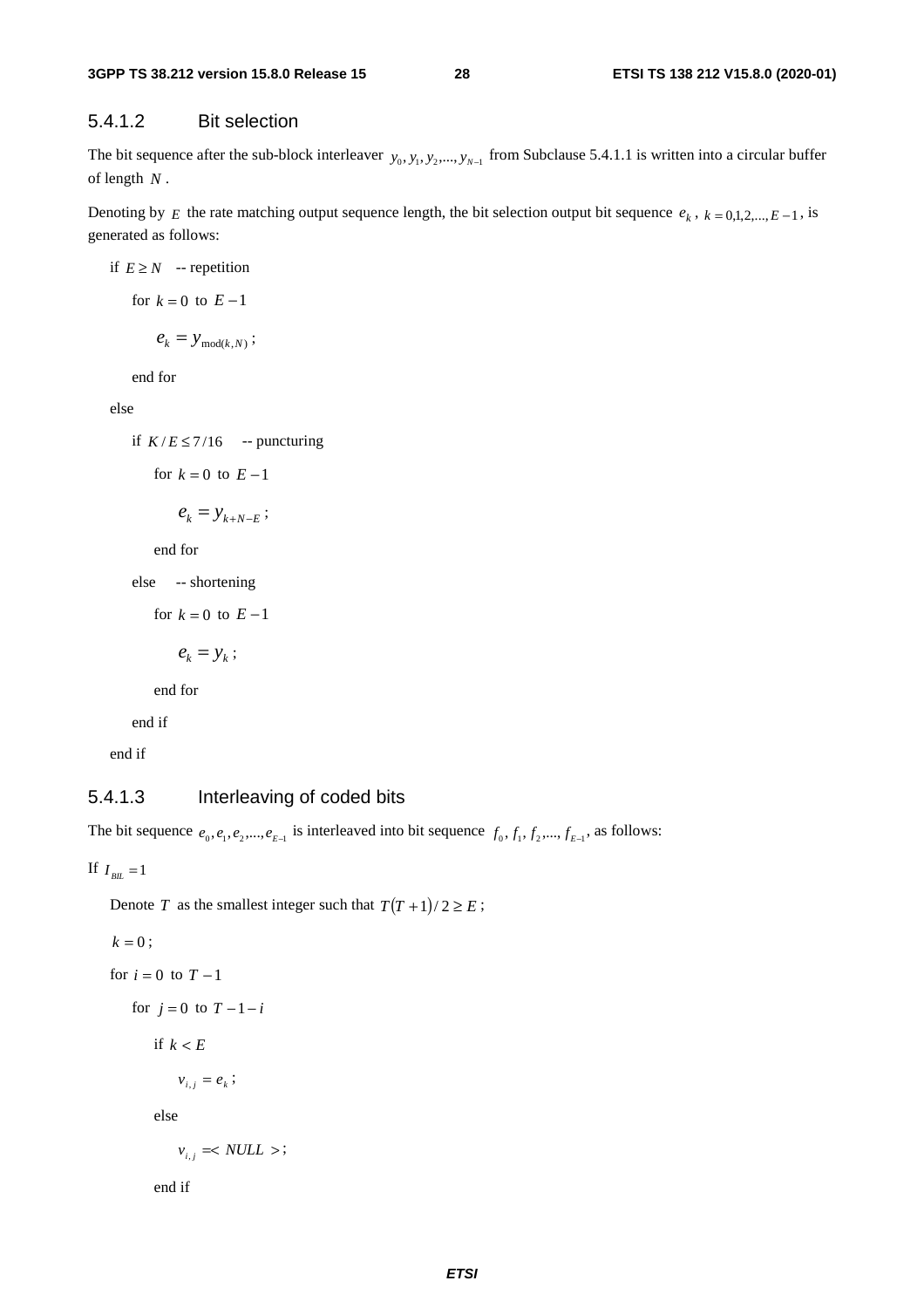$k = k + 1$ ; end for end for  $k = 0$  ; for  $j = 0$  to  $T - 1$ for  $i = 0$  to  $T - 1 - j$ if  $v_{i,i} \neq NULL$  $f_k = v_{i,i}$ ;  $k = k + 1$ end if end for

end for

### else

for  $i = 0$  to  $E - 1$ 

 $f_i = e_i;$ 

end for

end if

The value of *E* is no larger than 8192.

### 5.4.2 Rate matching for LDPC code

The rate matching for LDPC code is defined per coded block and consists of bit selection and bit interleaving. The input bit sequence to rate matching is  $d_0, d_1, d_2, ..., d_{N-1}$ . The output bit sequence after rate matching is denoted as

 $f_0, f_1, f_2, \ldots, f_{E-1}$ .

### 5.4.2.1 Bit selection

The bit sequence after encoding  $d_0, d_1, d_2, ..., d_{N-1}$  from Subclause 5.3.2 is written into a circular buffer of length  $N_{cb}$  for the *r* -th coded block, where *N* is defined in Subclause 5.3.2.

For the *r* -th code block, let  $N_{cb} = N$  if  $I_{LBRM} = 0$  and  $N_{cb} = \min(N, N_{ref})$  otherwise, where  $N_{ref} = \frac{I_{B3LBRM}}{C \cdot R_{LBRM}}$ LBRM  $N_{\text{ref}} = \left| \frac{TBS_{\text{LBRM}}}{C \cdot R_{\text{LRRM}}} \right|,$ 

 $R_{\text{LBRM}} = 2/3$ ,  $TBS_{\text{LBRM}}$  is determined according to Subclause 6.1.4.2 in [6, TS 38.214] for UL-SCH and Subclause 5.1.3.2 in [6, TS 38.214] for DL-SCH/PCH, assuming the following:

- maximum number of layers for one TB for UL-SCH is given by  $X$ , where
	- if the higher layer parameter *maxMIMO-Layers* of *PUSCH-ServingCellConfig* of the serving cell is configured, X is given by that parameter
	- elseif the higher layer parameter *maxRank* of *pusch-Config* of the serving cell is configured, X is given by the maximum value of *maxRank* across all BWPs of the serving cell
	- otherwise, X is given by the maximum number of layers for PUSCH supported by the UE for the serving cell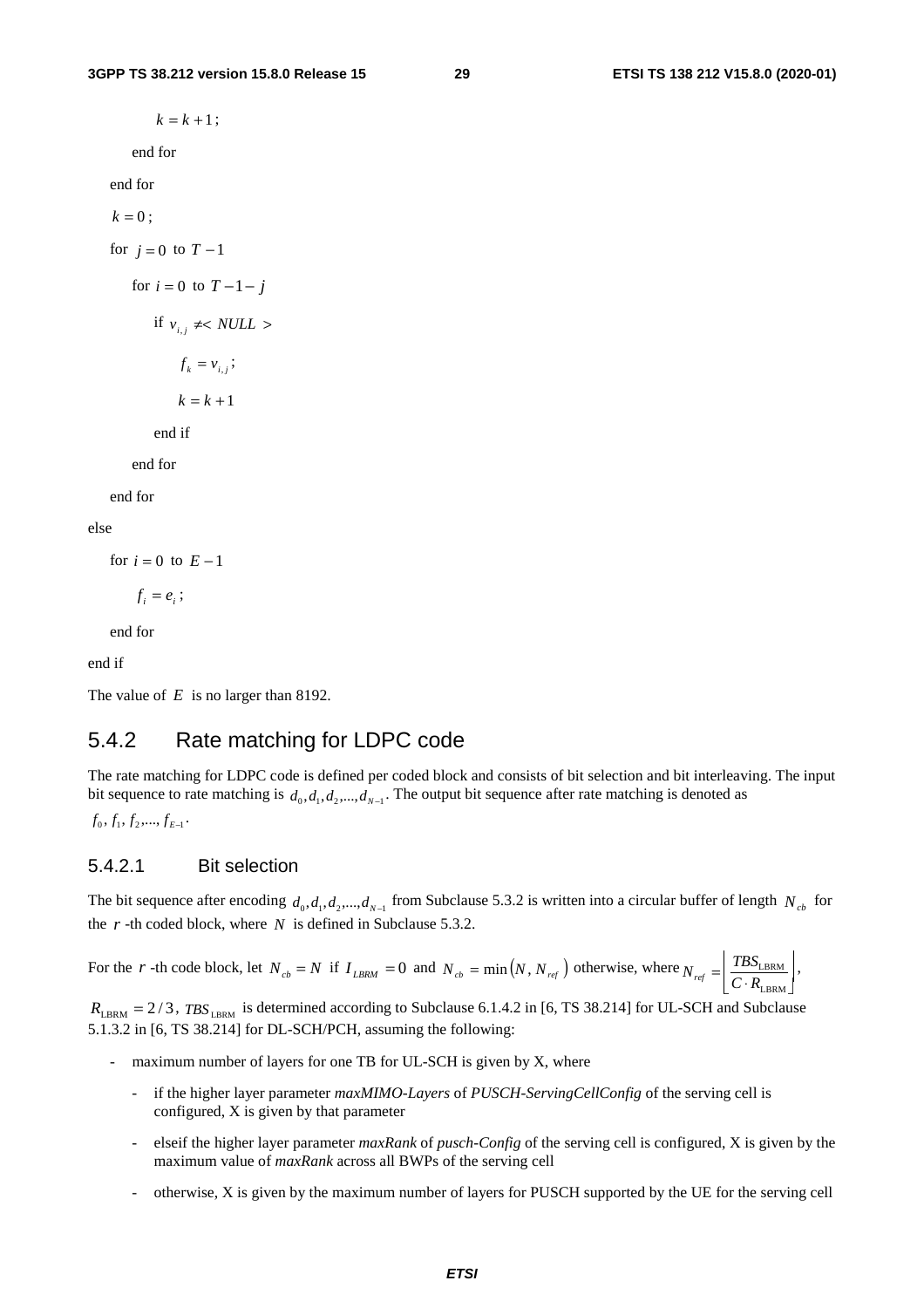- maximum number of layers for one TB for DL-SCH/PCH is given by the minimum of  $X$  and  $4$ , where
	- if the higher layer parameter *maxMIMO-Layers* of *PDSCH-ServingCellConfig* of the serving cell is configured, X is given by that parameter
	- otherwise, X is given by the maximum number of layers for PDSCH supported by the UE for the serving cell
- if the higher layer parameter *mcs-Table* given by a *pdsch-Config* for at least one DL BWP of the serving cell is set to 'qam256', maximum modulation order  $Q_m = 8$  is assumed for DL-SCH; otherwise a maximum modulation order  $Q_m = 6$  is assumed for DL-SCH;
- if the higher layer parameter *mcs-Table* or *mcs-TableTransformPrecoder* given by a *pusch-Config* or *configuredGrantConfig* for at least one UL BWP of the serving cell is set to 'qam256', maximum modulation order  $Q_m = 8$  is assumed for UL-SCH; otherwise a maximum modulation order  $Q_m = 6$  is assumed for UL-SCH
- maximum coding rate of 948/1024;
- $n_{PRB} = n_{PRB, LBRM}$  is given by Table 5.4.2.1-1, where the value of  $n_{PRB, LBRM}$  for DL-SCH is determined according to the initial downlink bandwidth part if there is no other downlink bandwidth part configured to the UE;
- $N_{RF} = 156 \cdot n_{PRB}$
- *C* is the number of code blocks of the transport block determined according to Subclause 5.2.2.

| Maximum number of PRBs across all configured DL BWPs and UL BWPs of a carrier for DL-<br>SCH and UL-SCH, respectively |     |  |  |  |
|-----------------------------------------------------------------------------------------------------------------------|-----|--|--|--|
| Less than 33                                                                                                          | 32  |  |  |  |
| 33 to 66                                                                                                              | 66  |  |  |  |
| 67 to 107                                                                                                             | 107 |  |  |  |
| 108 to 135                                                                                                            | 135 |  |  |  |
| 136 to 162                                                                                                            | 162 |  |  |  |
| 163 to 217                                                                                                            | 217 |  |  |  |
| Larger than 217                                                                                                       | 273 |  |  |  |

|  |  |  |  |  | Table 5.4.2.1-1: Value of $n_{PRB, LBRM}$ |
|--|--|--|--|--|-------------------------------------------|
|--|--|--|--|--|-------------------------------------------|

Denoting by  $E_r$  the rate matching output sequence length for the *r* -th coded block, where the value of  $E_r$  is determined as follows:

Set  $j=0$ 

for  $r = 0$  to  $C - 1$ 

if the *r* -th coded block is not scheduled for transmission as indicated by CBGTI according to Subclause 5.1.7.2 for DL-SCH and 6.1.5.2 for UL-SCH in [6, TS 38.214]

$$
E_{r}=0\;;
$$

else

if 
$$
j \le C'
$$
-mod $(G/(N_L \cdot Q_m), C')$ -1  

$$
E_r = N_L \cdot Q_m \cdot \left( \frac{G}{N_L \cdot Q_m \cdot C'} \right);
$$

else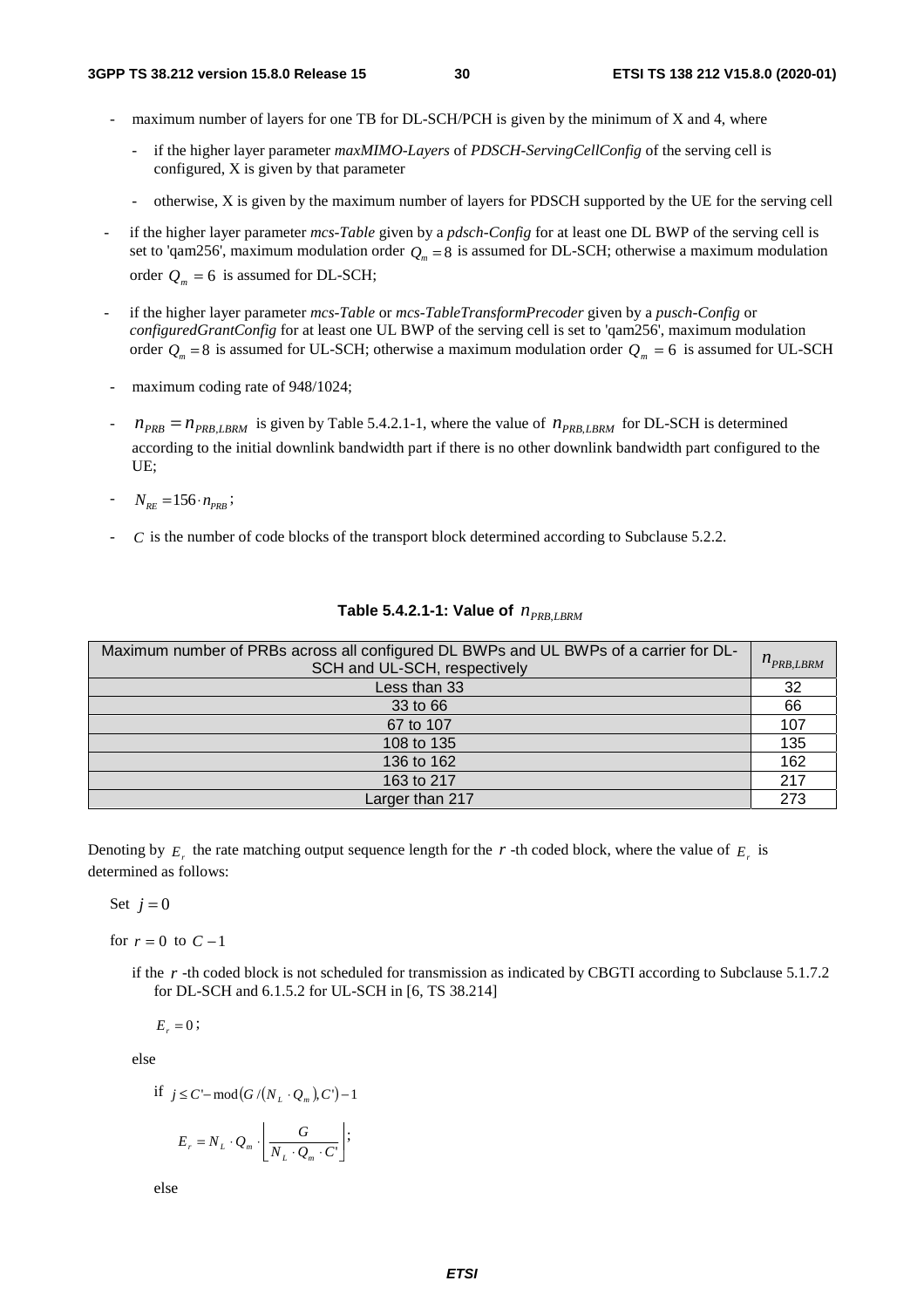$$
E_r = N_L \cdot Q_m \cdot \left[ \frac{G}{N_L \cdot Q_m \cdot C'} \right];
$$

end if

$$
j=j+1;
$$

end if

end for

### where

- $N_L$  is the number of transmission layers that the transport block is mapped onto;
- $Q_m$  is the modulation order;
- *G* is the total number of coded bits available for transmission of the transport block;
- $C = C$  if CBGTI is not present in the DCI scheduling the transport block and  $C'$  is the number of scheduled code blocks of the transport block if CBGTI is present in the DCI scheduling the transport block.

Denote by  $rv_{id}$  the redundancy version number for this transmission ( $rv_{id} = 0, 1, 2$  or 3), the rate matching output bit sequence  $e_k$ ,  $k = 0,1,2,...,E-1$ , is generated as follows, where  $k_0$  is given by Table 5.4.2.1-2 according to the value of  $rv_{id}$  and LDPC base graph:

 $k = 0$  :

 $j = 0$ ;

while  $k < E$ 

if  $d_{(k_0+j) \text{mod } N_{ck}} \neq NULL$ 

$$
e_{\scriptscriptstyle k}=d_{(\scriptscriptstyle k_0+j)\text{mod}\,N_{\scriptscriptstyle cb}}\,;
$$

$$
k = k + 1;
$$

end if

 $j = j + 1;$ 

end while

| $rv_{id}$ | $k_0$                                     |                                |  |  |  |  |
|-----------|-------------------------------------------|--------------------------------|--|--|--|--|
|           | LDPC base graph 1                         | LDPC base graph 2              |  |  |  |  |
|           |                                           |                                |  |  |  |  |
|           | $17N_{cb}$<br>$Z_c$<br>$\overline{66Z_c}$ | $13N_{cb}$<br>$50Z_c$          |  |  |  |  |
| 2         | $\frac{33N_{cb}}{66Z_c}\Bigg  Z_c$        | $25N_{cb}$<br>$Z_c$<br>$50Z_c$ |  |  |  |  |
| 3         | $56N_{cb}$<br>$ Z_c $<br>$\overline{66Z}$ | $43N_{cb}$<br>50Z              |  |  |  |  |

**Table 5.4.2.1-2: Starting position of different redundancy versions,**  $k_0$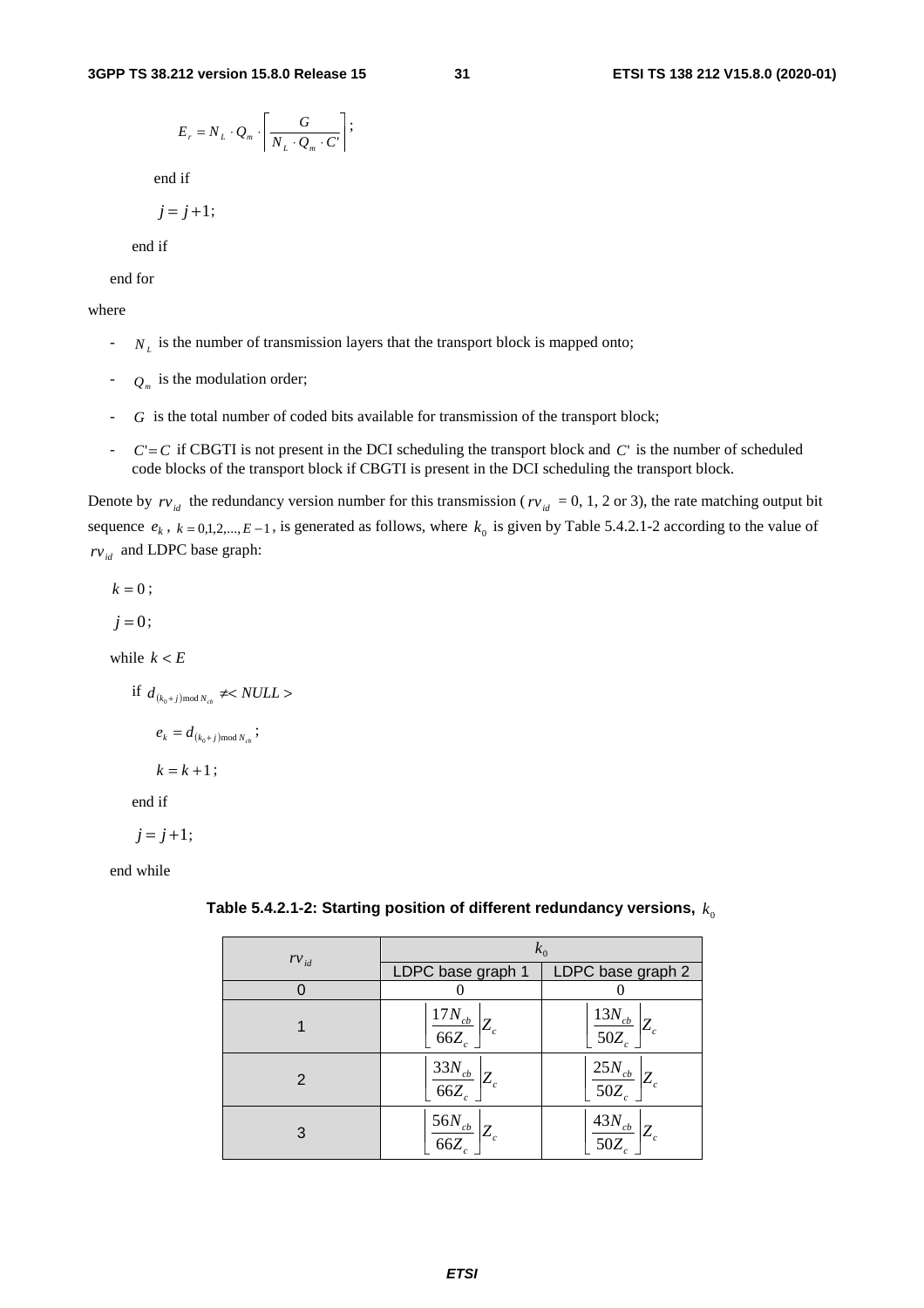### 5.4.2.2 Bit interleaving

The bit sequence  $e_0, e_1, e_2, \dots, e_{E-1}$  is interleaved to bit sequence  $f_0, f_1, f_2, \dots, f_{E-1}$ , according to the following, where the value of  $Q_m$  is the modulation order.

for  $j = 0$  to  $E/Q_m - 1$ for  $i = 0$  to  $Q_m - 1$  $f_{i+j \cdot Q_m} = e_{i \cdot E/Q_m + j}$ ; end for

end for

### 5.4.3 Rate matching for channel coding of small block lengths

The input bit sequence to rate matching is  $d_0, d_1, d_2, ..., d_{N-1}$ . The output bit sequence after rate matching is denoted as  $f_0, f_1, f_2, \ldots, f_{E-1}$ , where *E* is the rate matching output sequence length. The bit sequence  $f_0, f_1, f_2, \ldots, f_{E-1}$  is obtained by the following:

for  $k = 0$  to  $E - 1$ 

$$
f_k = d_{k \bmod N};
$$

end for

## 5.5 Code block concatenation

The input bit sequence for the code block concatenation block are the sequences  $f_{rk}$ , for  $r = 0, ..., C-1$  and  $k = 0,..., E_r - 1$ , where  $E_r$  is the number of rate matched bits for the r -th code block. The output bit sequence from the code block concatenation block is the sequence  $g_k$  for  $k = 0,...,G-1$ .

The code block concatenation consists of sequentially concatenating the rate matching outputs for the different code blocks. Therefore,

Set  $k = 0$  and  $r = 0$ while  $r < C$ Set  $j = 0$ while  $j < E_r$  $g_k = f_{ri}$  $k = k + 1$  $j = j + 1$ end while  $r = r + 1$ end while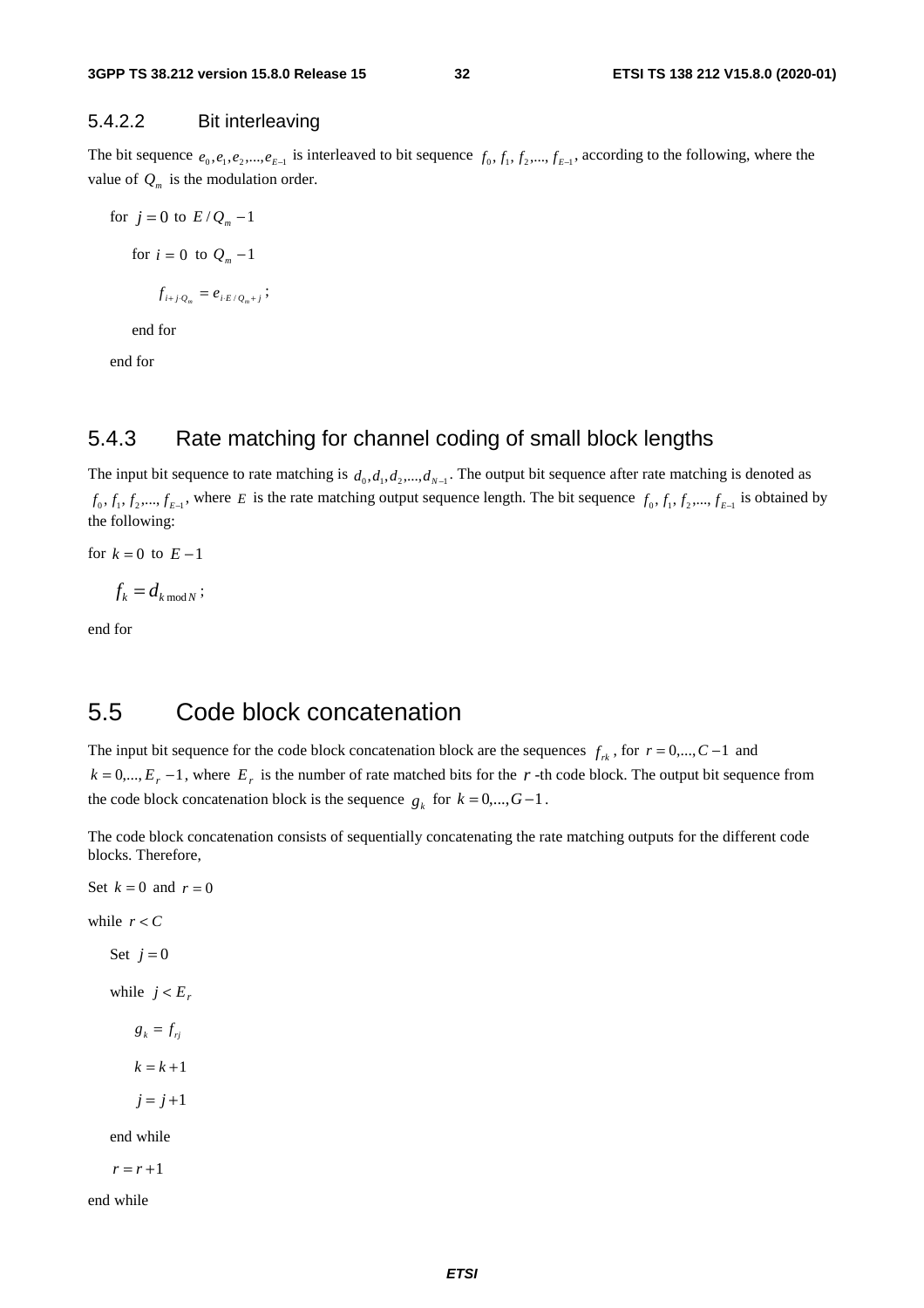## 6 Uplink transport channels and control information

### 6.1 Random access channel

The sequence index for the random access channel is received from higher layers and is processed according to [4, TS 38.211].

### 6.2 Uplink shared channel

### 6.2.1 Transport block CRC attachment

Error detection is provided on each UL-SCH transport block through a Cyclic Redundancy Check (CRC).

The entire transport block is used to calculate the CRC parity bits. Denote the bits in a transport block delivered to layer 1 by  $a_0, a_1, a_2, a_3, \ldots, a_{A-1}$ , and the parity bits by  $p_0, p_1, p_2, p_3, \ldots, p_{L-1}$ , where *A* is the payload size and *L* is the number of parity bits. The lowest order information bit  $a_0$  is mapped to the most significant bit of the transport block as defined in Subclause 6.1.1 of [TS38.321].

The parity bits are computed and attached to the UL-SCH transport block according to Subclause 5.1, by setting *L* to 24 bits and using the generator polynomial  $g_{CRC24A}(D)$  if  $A > 3824$ ; and by setting *L* to 16 bits and using the generator polynomial  $g_{\text{CRC16}}(D)$  otherwise.

The bits after CRC attachment are denoted by  $b_0$ ,  $b_1$ ,  $b_2$ ,  $b_3$ ,...,  $b_{B-1}$ , where  $B = A + L$ .

### 6.2.2 LDPC base graph selection

For initial transmission of a transport block with coding rate *R* indicated by the MCS index according to Subclause 6.1.4.1 in [6, TS 38.214] and subsequent re-transmission of the same transport block, each code block of the transport block is encoded with either LDPC base graph 1 or 2 according to the following:

- if  $A \le 292$ , or if  $A \le 3824$  and  $R \le 0.67$ , or if  $R \le 0.25$ , LDPC base graph 2 is used;
- otherwise, LDPC base graph 1 is used,

where *A* is the payload size as described in Subclause 6.2.1.

### 6.2.3 Code block segmentation and code block CRC attachment

The bits input to the code block segmentation are denoted by  $b_0, b_1, b_2, b_3, ..., b_{B-1}$  where *B* is the number of bits in the transport block (including CRC).

Code block segmentation and code block CRC attachment are performed according to Subclause 5.2.2.

The bits after code block segmentation are denoted by  $c_{r0}, c_{r1}, c_{r2}, c_{r3},..., c_{r(K_r-1)}$ , where *r* is the code block number and  $K<sub>r</sub>$  is the number of bits for code block number  $r$  according to Subclause 5.2.2.

### 6.2.4 Channel coding of UL-SCH

Code blocks are delivered to the channel coding block. The bits in a code block are denoted by

 $c_{r0}, c_{r1}, c_{r2}, c_{r3},..., c_{r(K_r-1)}$ , where *r* is the code block number, and  $K_r$  is the number of bits in code block number *r*. The total number of code blocks is denoted by *C* and each code block is individually LDPC encoded according to Subclause 5.3.2.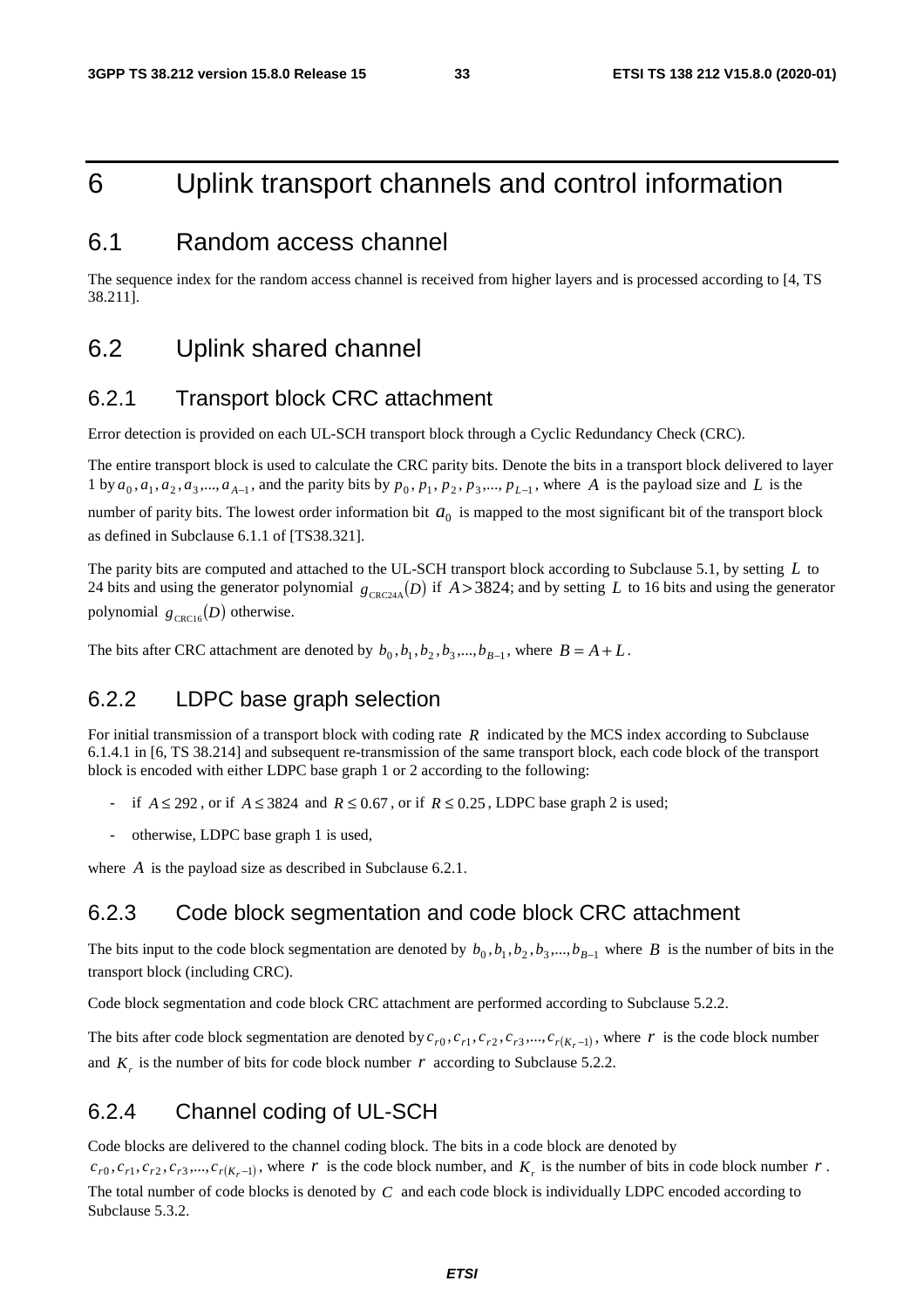After encoding the bits are denoted by  $d_{r0}, d_{r1}, d_{r2}, d_{r3},..., d_{r(N-1)}$ , where the values of  $N_r$  is given in Subclause 5.3.2.

### 6.2.5 Rate matching

Coded bits for each code block, denoted as  $d_{r0}, d_{r1}, d_{r2}, d_{r3},..., d_{r(N-1)}$ , are delivered to the rate match block, where *r* is the code block number, and  $N<sub>r</sub>$  is the number of encoded bits in code block number  $r$ . The total number of code blocks is denoted by *C* and each code block is individually rate matched according to Subclause 5.4.2 by setting  $I_{LBRM}$  =1 if higher layer parameter *rateMatching* is set to *limitedBufferRM* and by setting  $I_{LBRM}$  =0 otherwise.

After rate matching, the bits are denoted by  $f_{r0}, f_{r1}, f_{r2}, f_{r3},..., f_{r(E-1)}$ , where  $E_r$  is the number of rate matched bits for code block number *r* .

### 6.2.6 Code block concatenation

The input bit sequence for the code block concatenation block are the sequences  $f_{r0}, f_{r1}, f_{r2}, f_{r3},..., f_{r(E,-1)}$ , for  $r = 0,..., C-1$  and where  $E_r$  is the number of rate matched bits for the  $r$ -th code block.

Code block concatenation is performed according to Subclause 5.5.

The bits after code block concatenation are denoted by  $g_0, g_1, g_2, g_3, \ldots, g_{G-1}$ , where *G* is the total number of coded bits for transmission.

### 6.2.7 Data and control multiplexing

Denote the coded bits for UL-SCH as  $g_0^{\text{UL-SCH}}, g_1^{\text{UL-SCH}}, g_2^{\text{UL-SCH}}, g_3^{\text{UL-SCH}}, \ldots, g_G^{\text{UL-SCH}}$ UL-SCH  $, g_1^{\text{UL-SCH}}, g_2^{\text{UL-SCH}}, g_3^{\text{UL-SCH}},..., g_{G^{\text{UL-SCH}}}^{\text{UL-SCH}}$ −  $g_0^{\text{UL-SCH}}, g_1^{\text{UL-SCH}}, g_2^{\text{UL-SCH}}, g_3^{\text{UL-SCH}},..., g_{G^{\text{UL-SCH}}-1}^{\text{UL-SCH}}.$ 

Denote the coded bits for HARQ-ACK, if any, as  $g_0^{ACK}$ ,  $g_1^{ACK}$ ,  $g_2^{ACK}$ ,  $g_3^{ACK}$ ,  $g_3^{ACK}$ ,  $g_4^{ACK}$  $g_0^{\text{ACK}}, g_1^{\text{ACK}}, g_2^{\text{ACK}}, g_3^{\text{ACK}}, ..., g_{G^{\text{ACK}}-1}^{\text{ACK}}.$ 

Denote the coded bits for CSI part 1, if any, as  $g_0^{\text{CSI-part1}}, g_1^{\text{CSI-part1}}, g_2^{\text{CSI-part1}}, g_3^{\text{CSI-part1}},..., g_G^{\text{CSI-part1}}$  $g_0^{\text{CSI-part1}}, g_1^{\text{CSI-part1}}, g_2^{\text{CSI-part1}}, g_3^{\text{CSI-part1}},..., g_{G^{\text{CSI-part1}}-1}^{\text{CSI-part1}}$ 

Denote the coded bits for CSI part 2, if any, as  $g_0^{\text{CSI-part2}}$ ,  $g_1^{\text{CSI-part2}}$ ,  $g_2^{\text{CSI-part2}}$ ,  $g_3^{\text{CSI-part2}}$ ,  $\ldots, g_G^{\text{CSI-part2}}$  $g_0^{\text{CSI-part2}}, g_1^{\text{CSI-part2}}, g_2^{\text{CSI-part2}}, g_3^{\text{CSI-part2}},..., g_{G^{\text{CSI-part2}}-1}^{\text{CSI-part2}}.$ 

Denote the multiplexed data and control coded bit sequence as  $g_0, g_1, g_2, g_3, ..., g_{G-1}$ .

Denote *l* as the OFDM symbol index of the scheduled PUSCH, starting from 0 to  $N_{\text{symbol,all}}^{\text{PUSCH}}-1$ , where  $N_{\text{symbol,all}}^{\text{PUSCH}}$  is the total number of OFDM symbols of the PUSCH, including all OFDM symbols used for DMRS.

Denote *k* as the subcarrier index of the scheduled PUSCH, starting from 0 to  $M_{\text{eq}}^{\text{PUSCH}} - 1$ , where  $M_{\text{eq}}^{\text{PUSCH}}$  is expressed as a number of subcarriers.

Denote  $\Phi_l^{\text{UL-SCH}}$  as the set of resource elements, in ascending order of indices k, available for transmission of data in OFDM symbol  $l$ , for  $l = 0, 1, 2, ..., N_{\text{symbol,all}}^{\text{PUSCH}} - 1$ .

Denote  $M_{\text{sc}}^{\text{UL-SCH}}(l) = |\Phi_l^{\text{UL-SCH}}|$  as the number of elements in set  $\Phi_l^{\text{UL-SCH}}$ . Denote  $\Phi_l^{\text{UL-SCH}}(j)$  as the *j*-th element in  $\Phi_l^{\text{UL-SCH}}$ .

Denote  $\Phi_l^{\text{UCI}}$  as the set of resource elements, in ascending order of indices k, available for transmission of UCI in OFDM symbol *l*, for  $l = 0, 1, 2, ..., N_{\text{symbol all}}^{\text{PUSCH}} - 1$ . Denote  $M_{\text{sc}}^{\text{UCI}}(l) = |\Phi_l^{\text{UCI}}|$  as the number of elements in set  $\Phi_l^{\text{UCI}}$ . Denote  $\Phi_l^{\text{UCI}}(j)$  as the *j*-th element in  $\Phi_l^{\text{UCI}}$ . For any OFDM symbol that carriers DMRS of the PUSCH,  $\Phi_l^{\text{UCI}} = \emptyset$ . For any OFDM symbol that does not carry DMRS of the PUSCH,  $\Phi_l^{\text{UCI}} = \Phi_l^{\text{UL-SCH}}$ .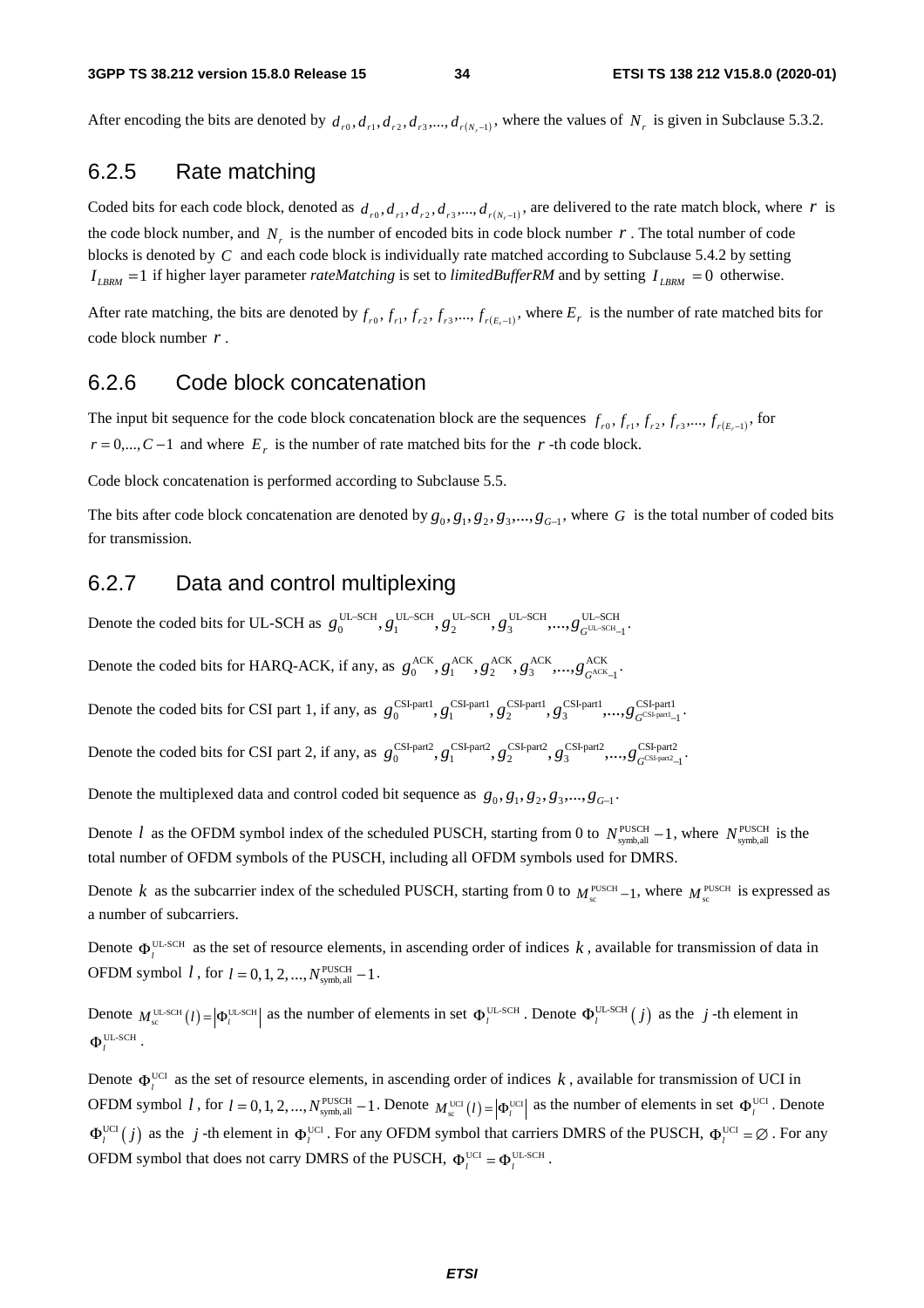If frequency hopping is configured for the PUSCH,

- denote  $l^{(1)}$  as the OFDM symbol index of the first OFDM symbol after the first set of consecutive OFDM symbol(s) carrying DMRS in the first hop;
- denote  $l^{(2)}$  as the OFDM symbol index of the first OFDM symbol after the first set of consecutive OFDM symbol(s) carrying DMRS in the second hop.
- denote  $l_{\text{CSI}}^{(1)}$  as the OFDM symbol index of the first OFDM symbol that does not carry DMRS in the first hop;
- denote  $l_{\text{CSI}}^{(2)}$  as the OFDM symbol index of the first OFDM symbol that does not carry DMRS in the second hop;
- if HARQ-ACK is present for transmission on the PUSCH with UL-SCH, let

$$
- G^{\text{ACK}}(1) = N_L \cdot Q_m \cdot \left[ G^{\text{ACK}} / (2 \cdot N_L \cdot Q_m) \right] \text{ and } G^{\text{ACK}}(2) = N_L \cdot Q_m \cdot \left[ G^{\text{ACK}} / (2 \cdot N_L \cdot Q_m) \right];
$$

- if CSI is present for transmission on the PUSCH with UL-SCH, let
	- $-G^{\text{CSI-part1}}(1) = N_L \cdot Q_m \cdot \left| G^{\text{CSI-part1}} / (2 \cdot N_L \cdot Q_m) \right|;$
	- $-G^{\text{CSL-part1}}(2) = N_r \cdot Q_r \cdot \left[ G^{\text{CSL-part1}} / (2 \cdot N_r \cdot Q_r) \right]$ ;
	- $-G^{\text{CSI-part2}}(1) = N_{I} \cdot Q_{m} \cdot |G^{\text{CSI-part2}}/(2 \cdot N_{I} \cdot Q_{m})|$ ; and
	- $-G^{\text{CSL-part2}}(2) = N_r \cdot Q_r \cdot \left[ G^{\text{CSL-part2}} / (2 \cdot N_r \cdot Q_r) \right]$ ;
- if only HARQ-ACK and CSI part 1 are present for transmission on the PUSCH without UL-SCH, let
	- $-G^{ACK}(1) = min(N_L \cdot Q_m \cdot \left[ G^{ACK} / (2 \cdot N_L \cdot Q_m) \right], M_{3} \cdot N_L \cdot Q_m);$
	- $G^{ACK}(2) = G^{ACK} G^{ACK}(1)$ ;
	- $-G^{\text{CSI-part1}}(1) = M_i N_L \cdot Q_m G^{\text{ACK}}(1)$ ; and
	- $-C^{CSI-part1}(2) = G^{CSI-part1} G^{CSI-part1}$  ;
- if HARQ-ACK, CSI part 1 and CSI part 2 are present for transmission on the PUSCH without UL-SCH, let
	- $-G^{ACK}(1) = min(N_L \cdot Q_m \cdot \left[ G^{ACK} / (2 \cdot N_L \cdot Q_m) \right], M_{3} \cdot N_L \cdot Q_m);$
	- $-G^{ACK}(2) = G^{ACK} G^{ACK}$  (1) ;
- if the number of HARQ-ACK information bits is more than 2,  $G^{\text{CSI-part1}}(1) = \min(N_L \cdot Q_m \cdot \left[ G^{\text{CSI-part1}} / (2 \cdot N_L \cdot Q_m) \right], M_i N_L \cdot Q_m - G^{\text{ACK}}(1)); \text{ otherwise,}$  $G^{\text{CSL-part1}}(1) = \min \left( N_L \cdot Q_m \cdot \left[ G^{\text{CSL-part1}} / \left( 2 \cdot N_L \cdot Q_m \right) \right] , M_1 \cdot N_L \cdot Q_m - G_{\text{rad}}^{\text{ACK}}(1) \right)$ 
	- $-G^{\text{CSI-part1}}(2) = G^{\text{CSI-part1}} G^{\text{CSI-part1}}(1)$ ;
	- $-G^{CSI-part2}(1) = M_i N_L \cdot Q_m G^{CSI-part1}(1)$  if the number of HARQ-ACK information bits is no more than 2, and  $G^{\text{CSI-part2}}(1) = M_i N_L \cdot Q_m - G^{\text{ACK}}(1) - G^{\text{CSI-part1}}(1)$  otherwise; and
	- $-C^{CSI-part2}(2) = M_{2}N_{L} \cdot Q_{m} G^{CSI-part1}(2)$  if the number of HARQ-ACK information bits is no more than 2, and  $G^{\text{CSI-part2}}(2) = M_{2}N_{L} \cdot Q_{m} - G^{\text{ACK}}(2) - G^{\text{CSI-part1}}(2)$  otherwise;
- if CSI part 1 and CSI part 2 are present for transmission on the PUSCH without UL-SCH, let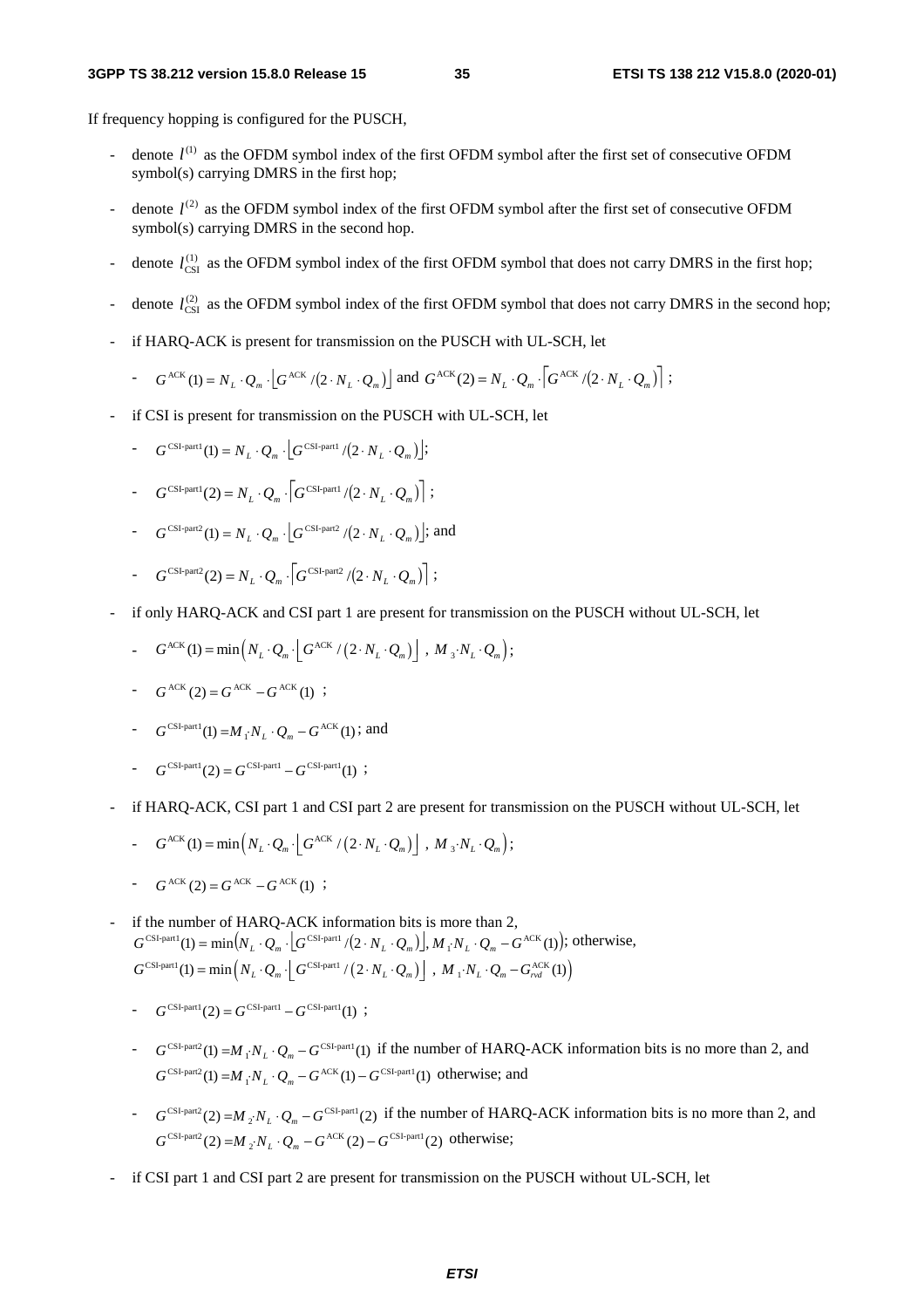$G^{\text{CSL-part1}}(1) = \min \left( N_L \cdot Q_m \cdot \left[ G^{\text{CSL-part1}} / \left( 2 \cdot N_L \cdot Q_m \right) \right] \right), M_1 \cdot N_L \cdot Q_m - G_{\text{rad}}^{\text{ACK}}(1) \right)$ 

$$
G^{\text{CSI-part1}}(2) = G^{\text{CSI-part1}} - G^{\text{CSI-part1}}(1) ;
$$

$$
- G^{\text{CSI-part2}}(1) = M_{i} N_{L} \cdot Q_{m} - G^{\text{CSI-part1}}(1)
$$
; and

$$
\qquad \qquad - \qquad G^{\text{CSI-part2}}(2) = M_{2} N_{L} \cdot Q_{m} - G^{\text{CSI-part1}}(2) \; ;
$$

- let  $N_{\text{hop}}^{\text{PUSCH}} = 2$ , and denote  $N_{\text{symbol,p}}^{\text{PUSCH}}(1)$ ,  $N_{\text{symbol,p}}^{\text{PUSCH}}(2)$  as the number of OFDM symbols of the PUSCH in the first and second hop, respectively;
- $N_L$  is the number of transmission layers of the PUSCH;
- $Q_m$  is the modulation order of the PUSCH;

$$
M_{1} = \sum_{l=0}^{N_{\text{symbol}}^{\text{PUSCH}}(l)-1} M_{\text{SC}}^{\text{UCI}}(l),
$$
  
\n
$$
M_{2} = \sum_{l=N_{\text{symbol}}^{\text{PUSCH}}(l)+N_{\text{symbol}}^{\text{PUSCH}}(2)-1}^{N_{\text{CUT}}(l)} M_{\text{SC}}^{\text{UCI}}(l)
$$
  
\n
$$
M_{3} = \sum_{l=l_{\text{symbol}}^{\text{PUSCH}}(l)}^{N_{\text{symbol}}^{\text{PUSCH}}(l)+N_{\text{symbol}}^{\text{PUSCH}}(l)} M_{\text{SC}}^{\text{UCI}}(l)
$$

If frequency hopping is not configured for the PUSCH,

- denote  $l^{(1)}$  as the OFDM symbol index of the first OFDM symbol after the first set of consecutive OFDM symbol(s) carrying DMRS;
- denote  $l_{\text{CSI}}^{(1)}$  as the OFDM symbol index of the first OFDM symbol that does not carry DMRS;
- if HARQ-ACK is present for transmission on the PUSCH, let  $G^{ACK}(1) = G^{ACK}$ ;
- if CSI is present for transmission on the PUSCH, let  $G^{\text{CSI-part1}}(1) = G^{\text{CSI-part2}}$  and  $G^{\text{CSI-part2}}(1) = G^{\text{CSI-part2}}$ ;

- let 
$$
N_{\text{hop}}^{\text{PUSCH}} = 1
$$
 and  $N_{\text{symbol, hop}}^{\text{PUSCH}}(1) = N_{\text{symbol,all}}^{\text{PUSCH}}$ .

The multiplexed data and control coded bit sequence  $g_0, g_1, g_2, g_3, \ldots, g_{G-1}$  is obtained according to the following:

#### **Step 1:**

Set 
$$
\overline{\Phi}_l^{\text{UL-SCH}} = \Phi_l^{\text{UL-SCH}}
$$
 for  $l = 0, 1, 2, ..., N_{\text{symbol,all}}^{\text{PUSCH}} - 1$ ;  
\nSet  $\overline{M}_{\text{sc}}^{\text{UL-SCH}}(l) = \left| \overline{\Phi}_l^{\text{UL-SCH}} \right|$  for  $l = 0, 1, 2, ..., N_{\text{symbol,all}}^{\text{PUSCH}} - 1$ ;  
\nSet  $\overline{\Phi}_l^{\text{UCI}} = \Phi_l^{\text{UCI}}$  for  $l = 0, 1, 2, ..., N_{\text{symbol,all}}^{\text{PUSCH}} - 1$ ;  
\nSet  $\overline{M}_{\text{sc}}^{\text{UCI}}(l) = \left| \overline{\Phi}_l^{\text{UCI}} \right|$  for  $l = 0, 1, 2, ..., N_{\text{symbol,all}}^{\text{PUSCH}} - 1$ ;

if the number of HARQ-ACK information bits to be transmitted on PUSCH is 0, 1 or 2 bits

the number of reserved resource elements for potential HARQ-ACK transmission is calculated according to Subclause 6.3.2.4.2.1, by setting  $O_{ACK} = 2$ ;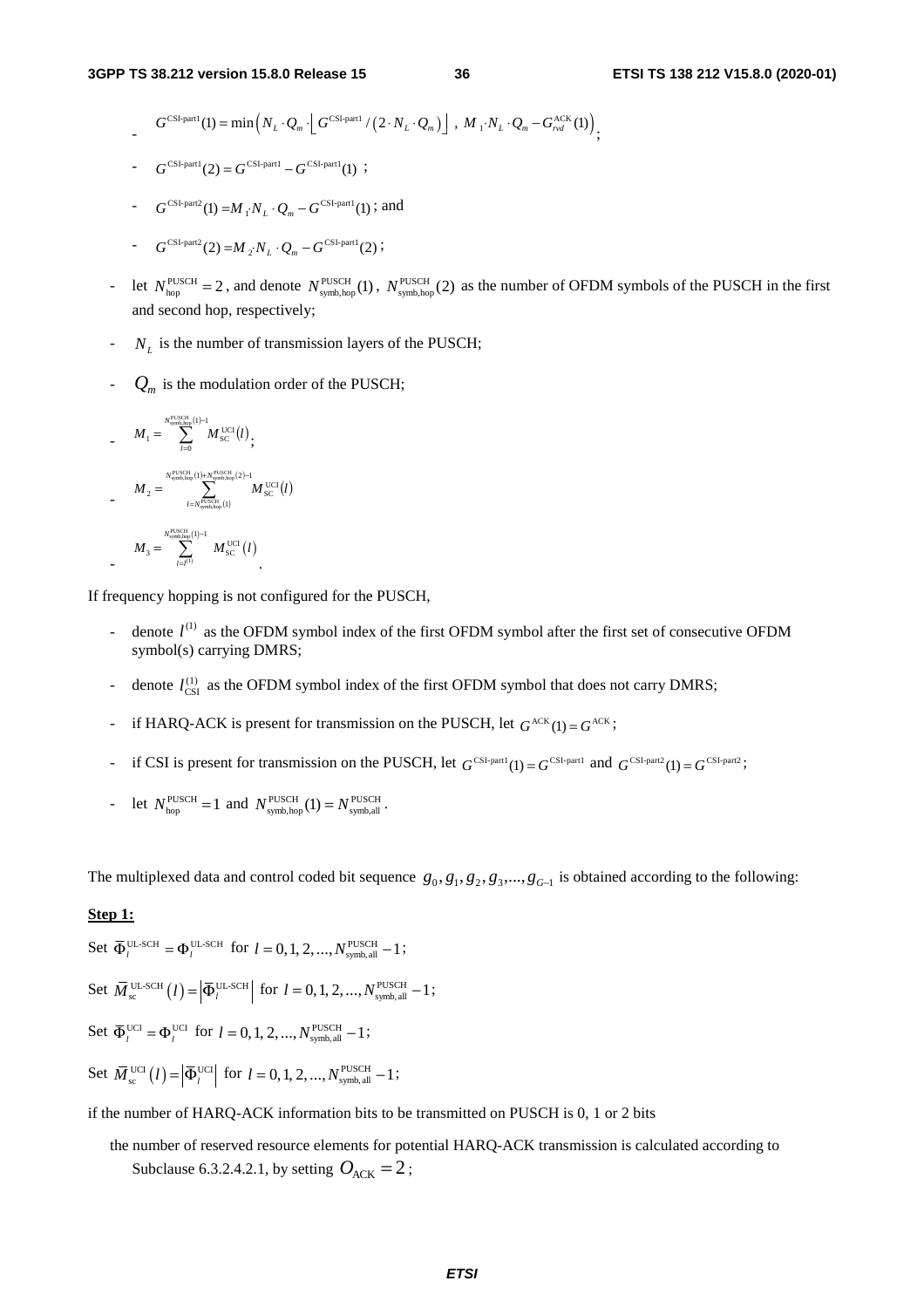denote  $G_{\text{rod}}^{\text{ACK}}$  as the number of coded bits for potential HARQ-ACK transmission using the reserved resource elements;

if frequency hopping is configured for the PUSCH, let  $G_{\text{rvd}}^{\text{ACK}}(1) = N_L \cdot Q_m \cdot \left[ G_{\text{rvd}}^{\text{ACK}} / (2 \cdot N_L \cdot Q_m) \right]$  and

$$
G_{\text{rvd}}^{\text{ACK}}(2) = N_L \cdot Q_m \cdot \left[ G_{\text{rvd}}^{\text{ACK}} / \left( 2 \cdot N_L \cdot Q_m \right) \right] ;
$$

if frequency hopping is not configured for the PUSCH, let  $G_{\text{rvd}}^{\text{ACK}}(1) = G_{\text{rvd}}^{\text{ACK}}$ ;

denote  $\overline{\Phi}_l^{\text{red}}$  as the set of reserved resource elements for potential HARQ-ACK transmission, in OFDM symbol *l*, for  $l = 0, 1, 2, ..., N^{\text{PUSCH}}_{\text{symbol, all}} - 1$ ;

Set  $m_{\text{count}}^{\text{ACK}}(1) = 0$ ; Set  $m_{\text{count}}^{\text{ACK}}(2) = 0$ ;  $\overline{\Phi}_l^{\text{rvd}} = \emptyset$  for  $l = 0, 1, 2, ..., N_{\text{symb, all}}^{\text{PUSCH}} - 1$ ; for  $i = 1$  to  $N_{\text{hop}}^{\text{PUSCH}}$  $l = l^{(i)}$ ; while  $m_{\text{count}}^{\text{ACK}}(i) < G_{\text{rvd}}^{\text{ACK}}(i)$ if  $\overline{M}_{\rm sc}^{\rm UCI}(l)$  > 0 if  $G_{\text{rvd}}^{\text{ACK}}(i) - m_{\text{count}}^{\text{ACK}}(i) \ge \overline{M}_{\text{sc}}^{\text{UCI}}(l) \cdot N_L \cdot Q_m$  $d = 1$ ;  $m_{\text{count}}^{\text{RE}} = \overline{M}_{\text{sc}}^{\text{UL-SCH}}(l);$ 

end if

$$
\begin{aligned} \text{if } G_{\text{rvd}}^{\text{ACK}}(i) - m_{\text{count}}^{\text{ACK}}(i) < \overline{M}_{\text{sc}}^{\text{UCI}}(l) \cdot N_L \cdot Q_m \\ d &= \left[ \overline{M}_{\text{sc}}^{\text{UCI}}(l) \cdot N_L \cdot Q_m / \left( G_{\text{rvd}}^{\text{ACK}}(i) - m_{\text{count}}^{\text{ACK}}(i) \right) \right]; \\ m_{\text{count}}^{\text{RE}} &= \left[ \left( G_{\text{rvd}}^{\text{ACK}}(i) - m_{\text{count}}^{\text{ACK}}(i) \right) / \left( N_L \cdot Q_m \right) \right]; \end{aligned}
$$

end if

for 
$$
j = 0
$$
 to  $m_{\text{count}}^{\text{RE}} - 1$   
\n
$$
\overline{\Phi}_{l}^{\text{red}} = \overline{\Phi}_{l}^{\text{red}} \cup \left\{ \overline{\Phi}_{l}^{\text{UL-SCH}}(j \cdot d) \right\}
$$
\n
$$
m_{\text{count}}^{\text{ACK}}(i) = m_{\text{count}}^{\text{ACK}}(i) + N_{L} \cdot Q_{m};
$$

end for

end if

 $l = l + 1;$ 

end while

end for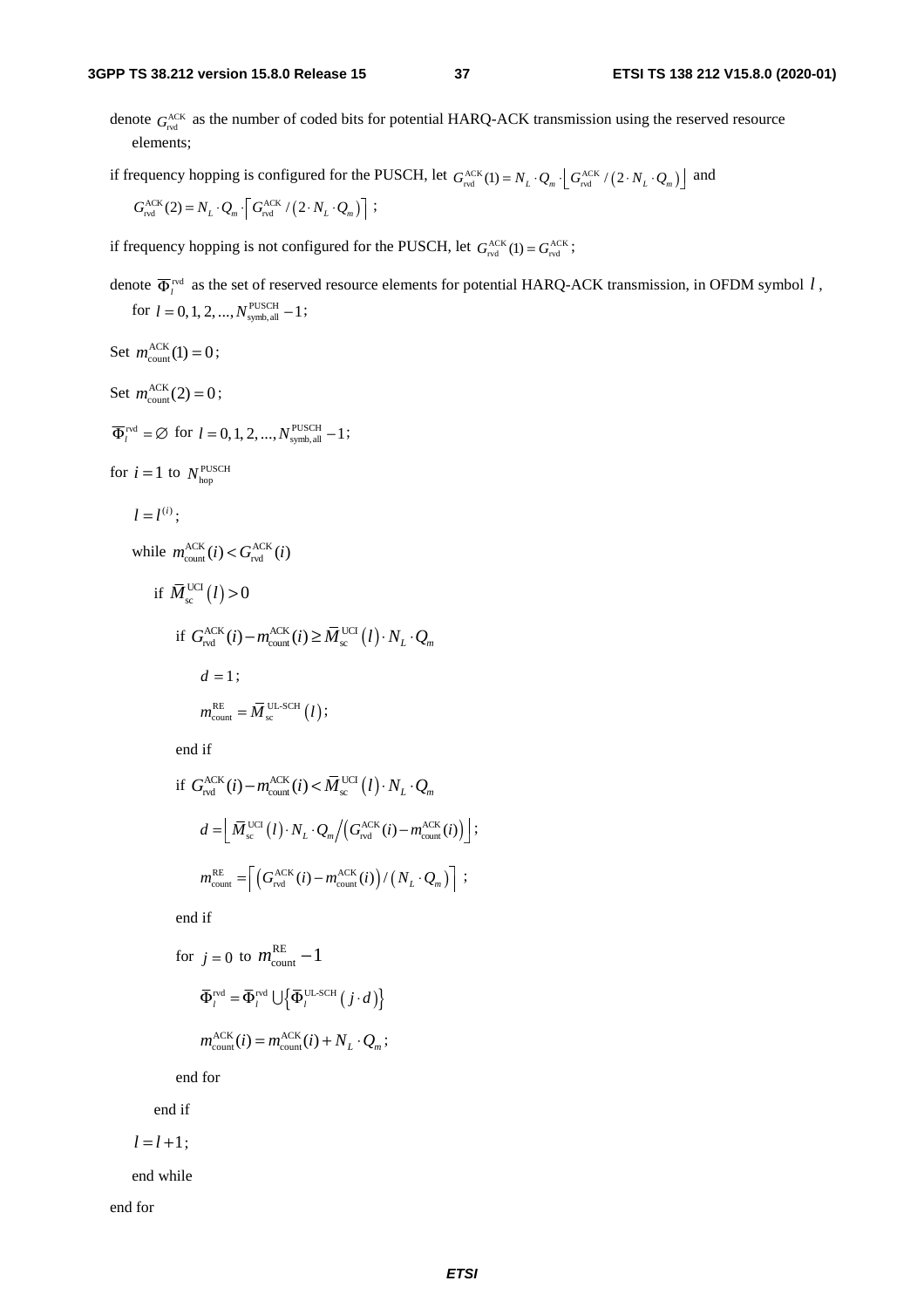else

$$
\overline{\Phi}_l^{\text{rvd}} = \emptyset
$$
 for  $l = 0, 1, 2, ..., N_{\text{symbol, all}}^{\text{PUSCH}} - 1$ ;

end if

Denote  $\overline{M}^{\overline{\Phi}}_{\text{sc,red}}(l) = \left| \overline{\Phi}_{l}^{\text{rvd}} \right|$  as the number of elements in  $\overline{\Phi}_{l}^{\text{rvd}}$ .

## **Step 2:**

if HARQ-ACK is present for transmission on the PUSCH and the number of HARQ-ACK information bits is more than 2,

Set 
$$
m_{\text{count}}^{\text{ACK}}(1) = 0
$$
;  
\nSet  $m_{\text{countall}}^{\text{ACK}} = 0$ ;  
\nSet  $m_{\text{countall}}^{\text{ACK}} = 0$ ;  
\nfor  $i = 1$  to  $N_{\text{hop}}^{\text{PUSCH}}$   
\n $l = l^{(i)}$ ;  
\nwhile  $m_{\text{count}}^{\text{ACK}}(i) < G^{\text{ACK}}(i)$   
\nif  $\overline{M}_{\text{sc}}^{\text{UCI}}(l) > 0$   
\nif  $G^{\text{ACK}}(i) - m_{\text{count}}^{\text{ACK}}(i) \geq \overline{M}_{\text{sc}}^{\text{UCI}}(l) \cdot N_L \cdot Q_m$   
\n $d = 1$ ;  
\n $m_{\text{count}}^{\text{RE}} = \overline{M}_{\text{sc}}^{\text{UCI}}(l)$ ;  
\nend if  
\nif  $G^{\text{ACK}}(i) - m_{\text{count}}^{\text{ACK}}(i) < \overline{M}_{\text{sc}}^{\text{UCI}}(l) \cdot N_L \cdot Q_m$   
\n $d = \left[ \overline{M}_{\text{sc}}^{\text{UCI}}(l) \cdot N_L \cdot Q_m / (G^{\text{ACK}}(i) - m_{\text{count}}^{\text{ACK}}(i)) \right]$ ;  
\n $m_{\text{count}}^{\text{RE}} = \left[ (G^{\text{ACK}}(i) - m_{\text{count}}^{\text{ACK}}(i)) / (N_L \cdot Q_m) \right]$ ;  
\nend if  
\nfor  $j = 0$  to  $m_{\text{count}}^{\text{RE}} - 1$   
\n $k = \overline{\Phi}_i^{\text{UCI}}(j \cdot d)$ ;  
\nfor  $v = 0$  to  $N_L \cdot Q_m - 1$   
\n $\overline{g}_{l,k,v} = g_{m_{\text{countall}}^{\text{ACK}}}^{\text{ACK}} + 1$ ;  
\n $m_{\text{count,all}}^{\text{ACK}} = m_{\text{countall}}^{\text{ACK}} + 1$ ;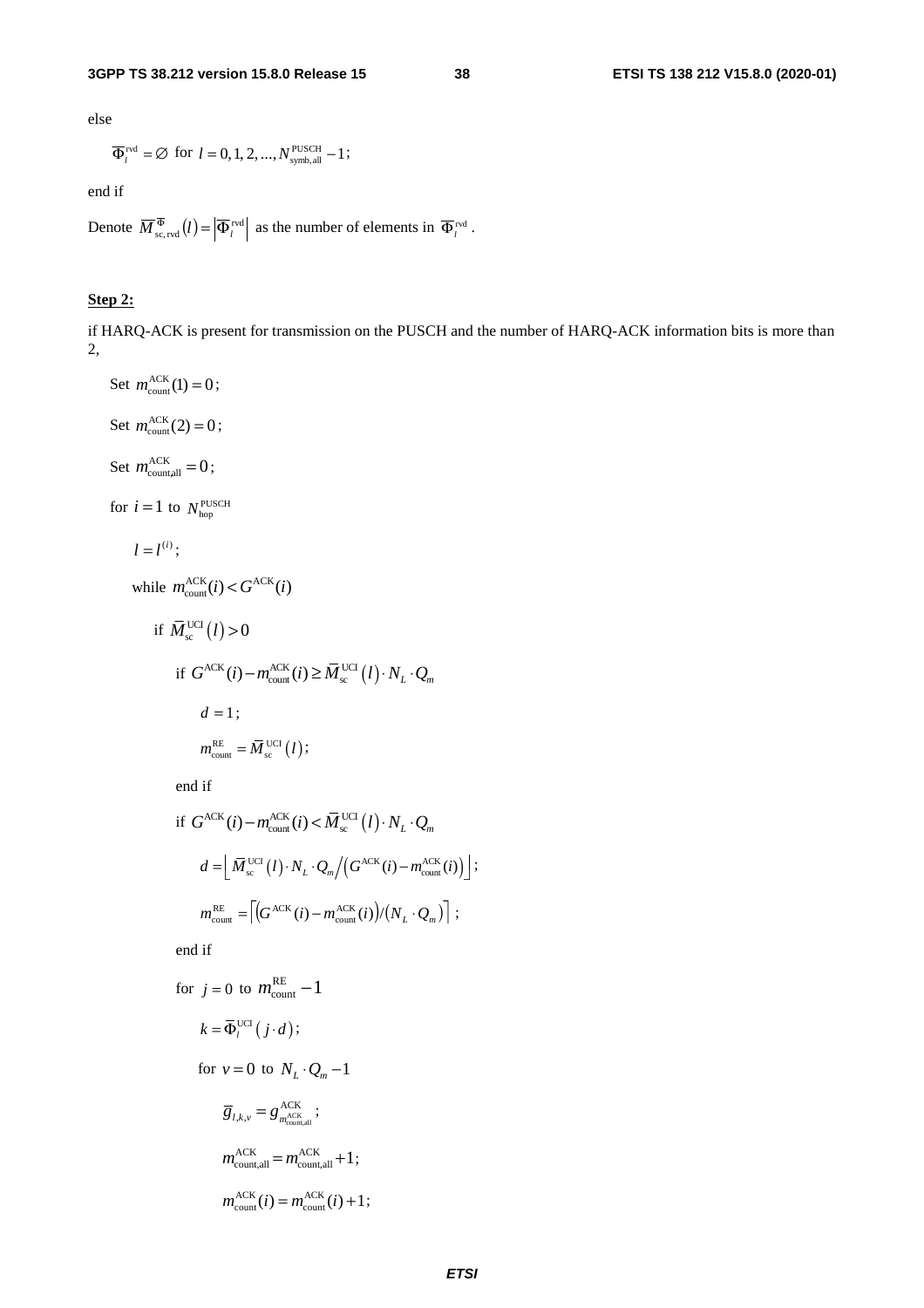end for end for  $\overline{\Phi}_{l, \text{tmp}}^{\text{UCI}} = \emptyset;$ for  $j = 0$  to  $m_{\text{count}}^{\text{RE}} - 1$  $\overline{\Phi}_{l, \text{tmp}}^{\text{UCI}} = \overline{\Phi}_{l, \text{tmp}}^{\text{UCI}} \bigcup \overline{\Phi}_{l}^{\text{UCI}}(j \cdot d);$ end for  $\boldsymbol{\bar \Phi}_l^\mathrm{UCI} \hspace*{-0.05cm} = \hspace*{-0.05cm} \boldsymbol{\bar \Phi}_l^\mathrm{UCI} \hspace*{-0.05cm} \setminus \hspace*{-0.05cm} \boldsymbol{\bar \Phi}_{l, \mathit{tmp}}^\mathrm{UCI} \hspace*{-0.05cm} ;$  $\bar{\Phi}_l^{\text{UL-SCH}} = \bar{\Phi}_l^{\text{UL-SCH}} \setminus \bar{\Phi}_{l, \text{tmp}}^{\text{UCI}}$ ;  $\overline{M}_{\rm sc}^{\rm UCI} (l) = \left| \overline{\Phi}_{l}^{\rm UCI} \right|;$  $\overline{M}_{\text{sc}}^{\text{UL-SCH}}(l) = \left| \overline{\Phi}_{l}^{\text{UL-SCH}} \right|;$ 

end if

$$
l=l+1\,;
$$

end while

end for

end if

#### **Step 3:**

if CSI is present for transmission on the PUSCH,

Set  $m_{\text{count}}^{\text{CSI-part1}}(1) = 0$ ; Set  $m_{\text{count}}^{\text{CSI-part1}}(2) = 0$ ; Set  $m_{\text{count,all}}^{\text{CSI-part1}} = 0$ ; for  $i = 1$  to  $N_{\text{hop}}^{\text{PUSCH}}$  $l = l_{\text{CSI}}^{(i)}$ ; while  $\overline{M}_{\rm sc}^{\rm UCI} (l) - \overline{M}_{\rm sc, \, rvd}^{\,\overline{\Phi}}(l) \leq 0$  $l = l + 1$ ; end while while  $m_{\text{count}}^{\text{CSI-part1}}(i) < G^{\text{CSI-part1}}(i)$ if  $\bar{M}_{\rm sc}^{\rm UCI} (l) - \bar{M}_{\rm sc, \, rvd}^{\,\Phi} (l)$  > 0 if  $G^{\text{CSI-part1}}(i) - m_{\text{count}}^{\text{CSI-part1}}(i) \geq (\overline{M}_{\text{sc}}^{\text{UCI}}(l) - \overline{M}_{\text{sc, rvd}}^{\overline{\Phi}}(l)) \cdot N_L \cdot Q_m$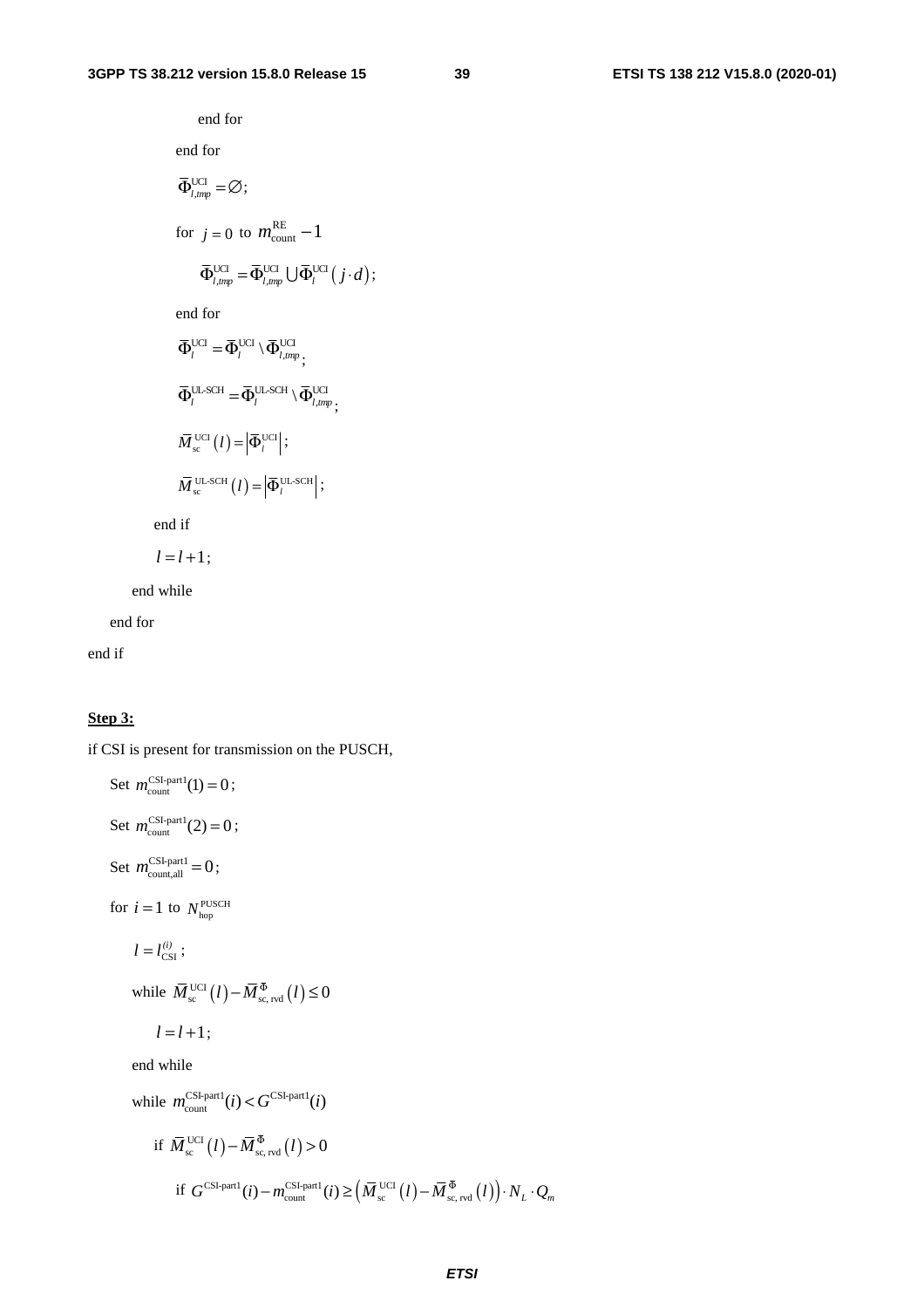$$
d = 1 ;
$$
  

$$
m_{\text{count}}^{\text{RE}} = \overline{M}_{\text{sc}}^{\text{UCI}}(l) - \overline{M}_{\text{sc, red}}^{\overline{\Phi}}(l) ;
$$

end if

$$
\begin{split} \text{if } G^{\text{CSI-part1}}(i) - m_{\text{count}}^{\text{CSI-part1}}(i) < \left(\bar{M}_{\text{sc}}^{\text{UC1}}(l) - \bar{M}_{\text{sc},\text{rvd}}^{\bar{\Phi}}(l)\right) \cdot N_{L} \cdot Q_{m} \\ d &= \left[ \left(\bar{M}_{\text{sc}}^{\text{UC1}}(l) - M_{\text{sc},\text{rvd}}^{\bar{\Phi}}(l)\right) \cdot N_{L} \cdot Q_{m} / \left(G^{\text{CSI-part1}}(i) - m_{\text{count}}^{\text{CSI-part1}}(i)\right) \right]; \\ m_{\text{count}}^{\text{RE}} &= \left[ \left(G^{\text{CSI-part1}}(i) - m_{\text{count}}^{\text{CSI-part1}}(i)\right) / \left(N_{L} \cdot Q_{m}\right) \right]; \end{split}
$$

end if

$$
\overline{\Phi}_{i}^{\text{temp}} = \overline{\Phi}_{i}^{\text{UCI}} \setminus \overline{\Phi}_{i}^{\text{red}};
$$
\n
$$
\text{for } j = 0 \text{ to } m_{\text{count}}^{\text{RE}} - 1
$$
\n
$$
k = \overline{\Phi}_{i}^{\text{temp}}(j \cdot d);
$$
\n
$$
\text{for } \nu = 0 \text{ to } N_{L} \cdot Q_{m} - 1
$$
\n
$$
\overline{g}_{i,k,\nu} = g_{m_{\text{constant}}^{\text{CSL-part}}}^{\text{CSL-part1}};
$$
\n
$$
m_{\text{countall}}^{\text{CSL-part1}} = m_{\text{countall}}^{\text{CSL-part1}} + 1;
$$
\n
$$
m_{\text{count}}^{\text{CSL-part1}}(i) = m_{\text{count}}^{\text{CSL-part1}}(i) + 1;
$$

end for

end for

$$
\begin{aligned}\n\overline{\Phi}_{l,mp}^{\text{UC}} &= \emptyset; \\
\text{for } j = 0 \text{ to } m_{\text{count}}^{\text{RE}} - 1 \\
\overline{\Phi}_{l,mp}^{\text{UC}} &= \overline{\Phi}_{l,mp}^{\text{UC}} \cup \overline{\Phi}_{l}^{\text{temp}}(j \cdot d); \n\end{aligned}
$$

end for

$$
\begin{aligned}\n\overline{\Phi}_{l}^{\text{UCI}} &= \overline{\Phi}_{l}^{\text{UCI}} \setminus \overline{\Phi}_{l, \text{tmp}}^{\text{UCI}}; \\
\overline{\Phi}_{l}^{\text{UL-SCH}} &= \overline{\Phi}_{l}^{\text{UL-SCH}} \setminus \overline{\Phi}_{l, \text{tmp}}^{\text{UCI}}; \\
\overline{M}_{\text{sc}}^{\text{UCI}}(l) &= \left| \overline{\Phi}_{l}^{\text{UCI}} \right|; \\
\overline{M}_{\text{sc}}^{\text{UL-SCH}}(l) &= \left| \overline{\Phi}_{l}^{\text{UL-SCH}} \right|; \\
\end{aligned}
$$

end if

$$
l=l+1;
$$

end while

end for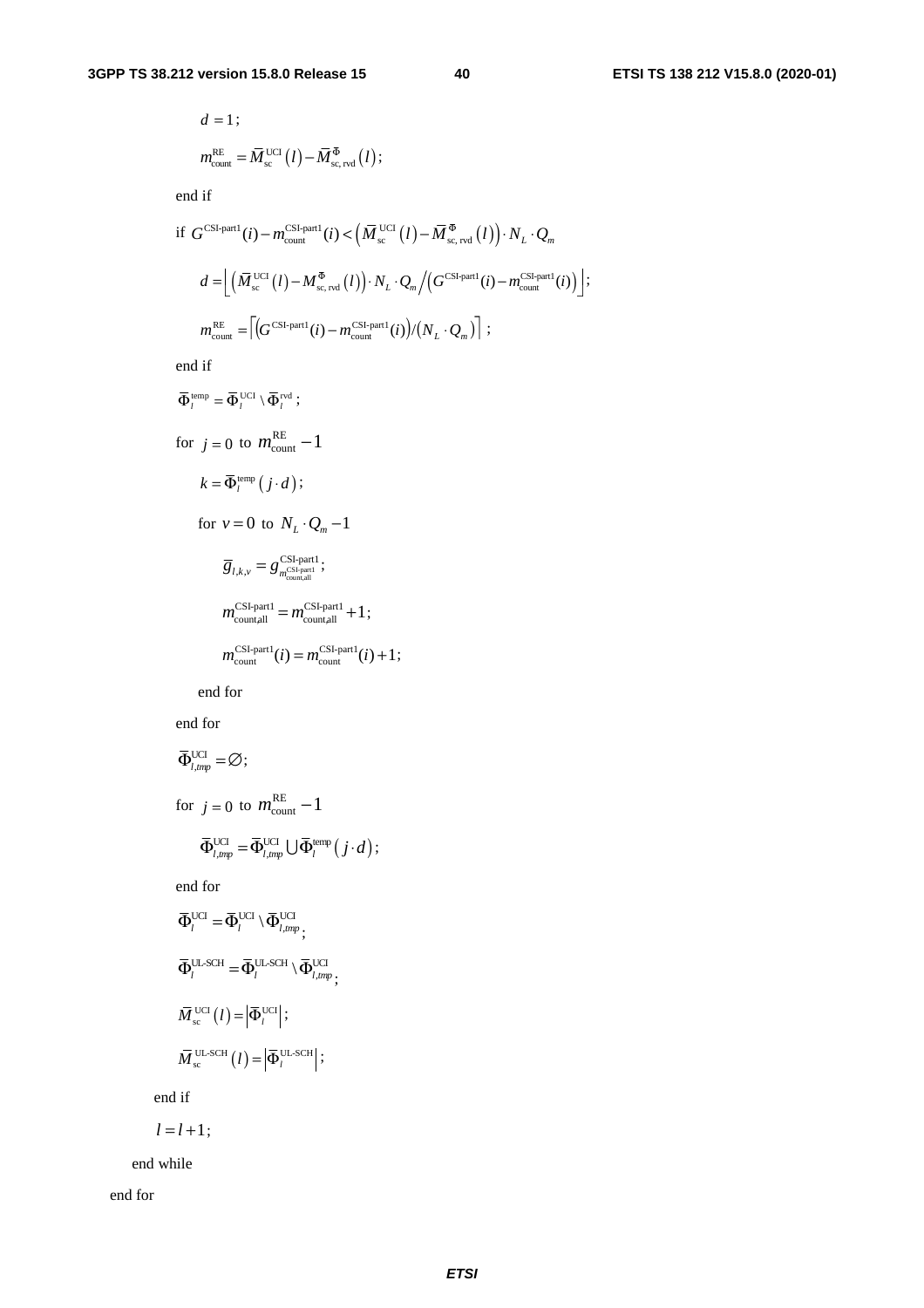Set  $m_{\text{count}}^{\text{CSI-part2}}(1) = 0$ ; Set  $m_{\text{count}}^{\text{CSI-part2}}(2) = 0$ ; Set  $m_{\text{countall}}^{\text{CSI-part2}} = 0$ ; for  $i = 1$  to  $N_{\text{hop}}^{\text{PUSCH}}$  $l = l_{\text{CSI}}^{(i)}$ ; while  $\bar{M}_{\rm sc}^{\rm UCI}(l) \leq 0$  $l = l + 1$ ; end while while  $m_{\text{count}}^{\text{CSI-part2}}(i) < G^{\text{CSI-part2}}(i)$ if  $\overline{M}_{\rm sc}^{\rm UCI}(l)$  > 0 if  $G^{\text{CSI-part2}}(i) - m_{\text{count}}^{\text{CSI-part2}}(i) \geq \overline{M}_{\text{sc}}^{\text{UCI}}(l) \cdot N_{L} \cdot Q_{m}$  $d = 1;$  $m_{\text{count}}^{\text{RE}} = \overline{M}_{\text{sc}}^{\text{UCI}}(l);$ end if

if 
$$
G^{\text{CSI-part2}}(i) - m_{\text{count}}^{\text{CSI-part2}}(i) < \overline{M}_{\text{sc}}^{\text{UCI}}(l) \cdot N_L \cdot Q_m
$$
  
\n
$$
d = \left[ \overline{M}_{\text{sc}}^{\text{UCI}}(l) \cdot N_L \cdot Q_m / \left( G^{\text{CSI-part2}}(i) - m_{\text{count}}^{\text{CSI-part2}}(i) \right) \right];
$$
\n
$$
m_{\text{count}}^{\text{RE}} = \left[ \left( G^{\text{CSI-part2}}(i) - m_{\text{count}}^{\text{CSI-part2}}(i) \right) / \left( N_L \cdot Q_m \right) \right];
$$

end if

for 
$$
j = 0
$$
 to  $m_{\text{count}}^{\text{RE}} - 1$   
\n $k = \overline{\Phi}_l^{\text{UC}}(j \cdot d);$   
\nfor  $v = 0$  to  $N_L \cdot Q_m - 1$   
\n $\overline{g}_{l,k,v} = g_{\text{measured}}^{\text{CS1-part2}};$   
\n $m_{\text{countall}}^{\text{CS1-part2}} = m_{\text{countall}}^{\text{CS1-part2}} + 1;$   
\n $m_{\text{count}}^{\text{CS1-part2}}(i) = m_{\text{count}}^{\text{CS1-part2}}(i) + 1;$ 

end for

end for

$$
\mathbf{\bar{\Phi}}_{l, \text{tmp}}^{\text{UCI}} = \varnothing;
$$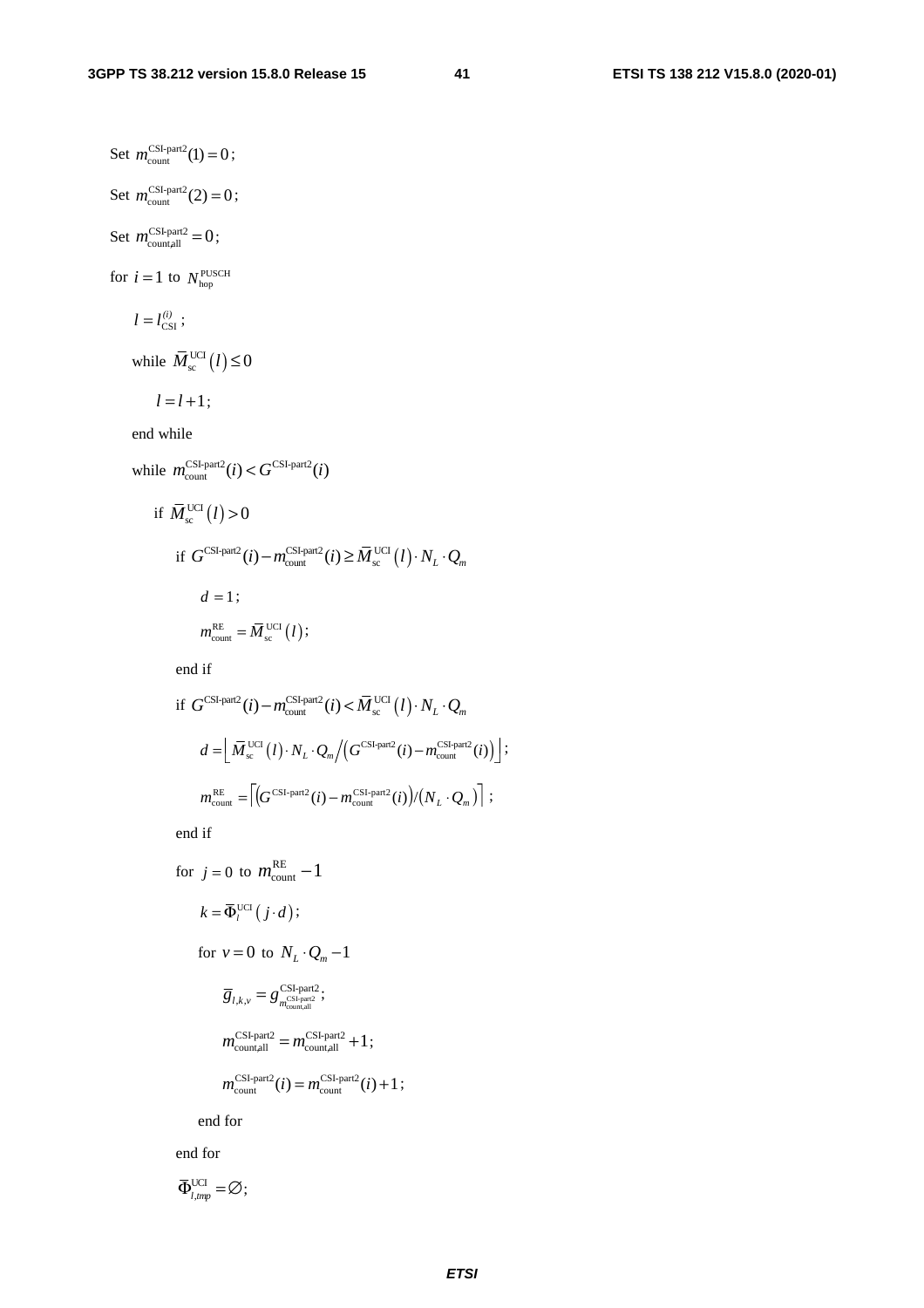for 
$$
j = 0
$$
 to  $m_{\text{count}}^{\text{RE}} - 1$   
\n
$$
\overline{\Phi}_{l, \text{imp}}^{\text{UCI}} = \overline{\Phi}_{l, \text{imp}}^{\text{UCI}} \cup \overline{\Phi}_{l}^{\text{UCI}} (j \cdot d);
$$
\nend for\n
$$
\overline{\Phi}_{l}^{\text{UCI}} = \overline{\Phi}_{l}^{\text{UCI}} \setminus \overline{\Phi}_{l, \text{imp}}^{\text{UCI}},
$$
\n
$$
\overline{\Phi}_{l}^{\text{UC}} = \overline{\Phi}_{l}^{\text{UL-SCH}} \setminus \overline{\Phi}_{l, \text{imp}}^{\text{UCI}},
$$
\n
$$
\overline{M}_{\text{sc}}^{\text{UCI}} (l) = \left| \overline{\Phi}_{l}^{\text{UL-SCH}} \right|;
$$
\n
$$
\overline{M}_{\text{sc}}^{\text{UL-SCH}} (l) = \left| \overline{\Phi}_{l}^{\text{UL-SCH}} \right|;
$$

end if

 $l = l + 1;$ 

end while

end for

end if

## **Step 4:**

if UL-SCH is present for transmission on the PUSCH,

Set 
$$
m_{\text{count}}^{\text{UL-SCH}} = 0
$$
;  
\nfor  $l = 0$  to  $N_{\text{symbol,all}}^{\text{PUSCH}} - 1$   
\nif  $\overline{M}_{\text{sc}}^{\text{UL-SCH}}(l) > 0$   
\nfor  $j = 0$  to  $\overline{M}_{\text{sc}}^{\text{UL-SCH}}(l) - 1$   
\n $k = \overline{\Phi}_{l}^{\text{UL-SCH}}(j)$ ;  
\nfor  $v = 0$  to  $N_{L} \cdot Q_{m} - 1$   
\n $\overline{g}_{l,k,v} = g_{m_{\text{count}}^{\text{UL-SCH}}}^{\text{UL-SCH}};$   
\n $m_{\text{count}}^{\text{UL-SCH}} = m_{\text{count}}^{\text{UL-SCH}} + 1$ ;  
\nend for  
\nend for  
\nend if  
\nend for

end if

**Step 5:**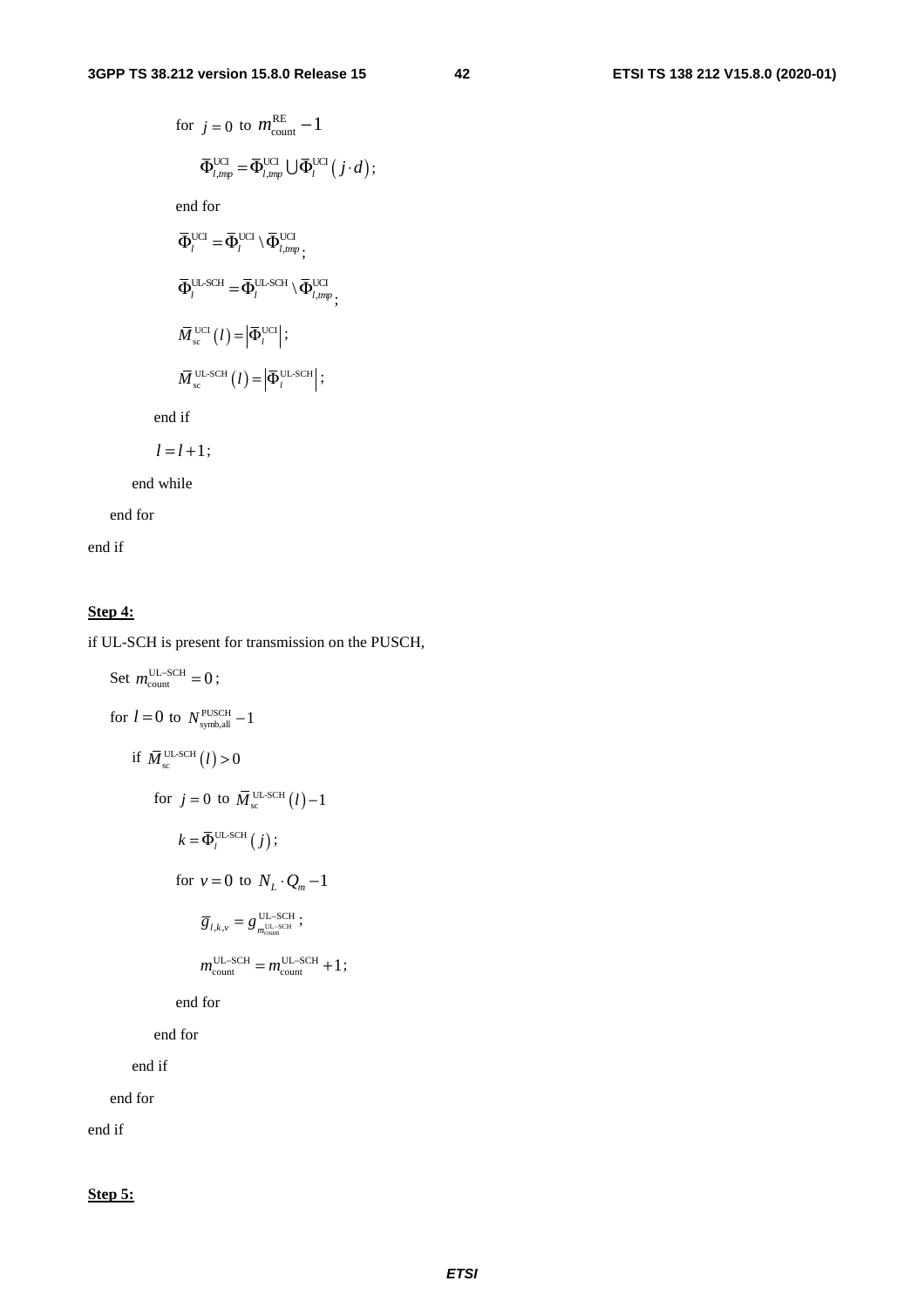if HARQ-ACK is present for transmission on the PUSCH and the number of HARQ-ACK information bits is no more than 2,

Set 
$$
m_{\text{count}}^{\text{ACK}}(1) = 0
$$
;  
\nSet  $m_{\text{countall}}^{\text{ACK}} = 0$ ;  
\nSet  $m_{\text{countall}}^{\text{ACK}} = 0$ ;  
\nfor  $i = 1$  to  $N_{\text{hop}}^{\text{PUSCH}}$   
\n $l = l^{(i)}$ ;  
\nwhile  $m_{\text{count}}^{\text{ACK}}(i) < G^{\text{ACK}}(i)$   
\nif  $\overline{M}_{\text{sc, red}}^{\overline{\Phi}}(l) > 0$   
\nif  $G^{\text{ACK}}(i) - m_{\text{count}}^{\text{ACK}}(i) \geq \overline{M}_{\text{sc, red}}^{\overline{\Phi}}(l) \cdot N_L \cdot Q_m$   
\n $d = 1$ ;  
\n $m_{\text{count}}^{\text{RE}} = \overline{M}_{\text{sc, red}}^{\overline{\Phi}}(l)$ ;  
\nend if

if 
$$
G^{\text{ACK}}(i) - m_{\text{count}}^{\text{ACK}}(i) < \overline{M}_{\text{sc, red}}^{\Phi}(l) \cdot N_L \cdot Q_m
$$
  
\n
$$
d = \left[ \overline{M}_{\text{sc, red}}^{\Phi}(l) \cdot N_L \cdot Q_m / \left( G^{\text{ACK}}(i) - m_{\text{count}}^{\text{ACK}}(i) \right) \right];
$$
\n
$$
m_{\text{count}}^{\text{RE}} = \left[ \left( G^{\text{ACK}}(i) - m_{\text{count}}^{\text{ACK}}(i) \right) / \left( N_L \cdot Q_m \right) \right];
$$

end if

for 
$$
j = 0
$$
 to  $m_{\text{count}}^{\text{RE}} - 1$   
\n $k = \overline{\Phi}_l^{\text{rvd}}(j \cdot d);$   
\nfor  $v = 0$  to  $N_L \cdot Q_m - 1$   
\n $\overline{g}_{l,k,v} = g_{m_{\text{count,all}}}^{\text{ACK}};$   
\n $m_{\text{count,all}}^{\text{ACK}} = m_{\text{count,all}}^{\text{ACK}} + 1;$   
\n $m_{\text{count}}^{\text{ACK}}(i) = m_{\text{count}}^{\text{ACK}}(i) + 1;$ 

end for

end for

end if

$$
l=l+1;
$$

end while

end for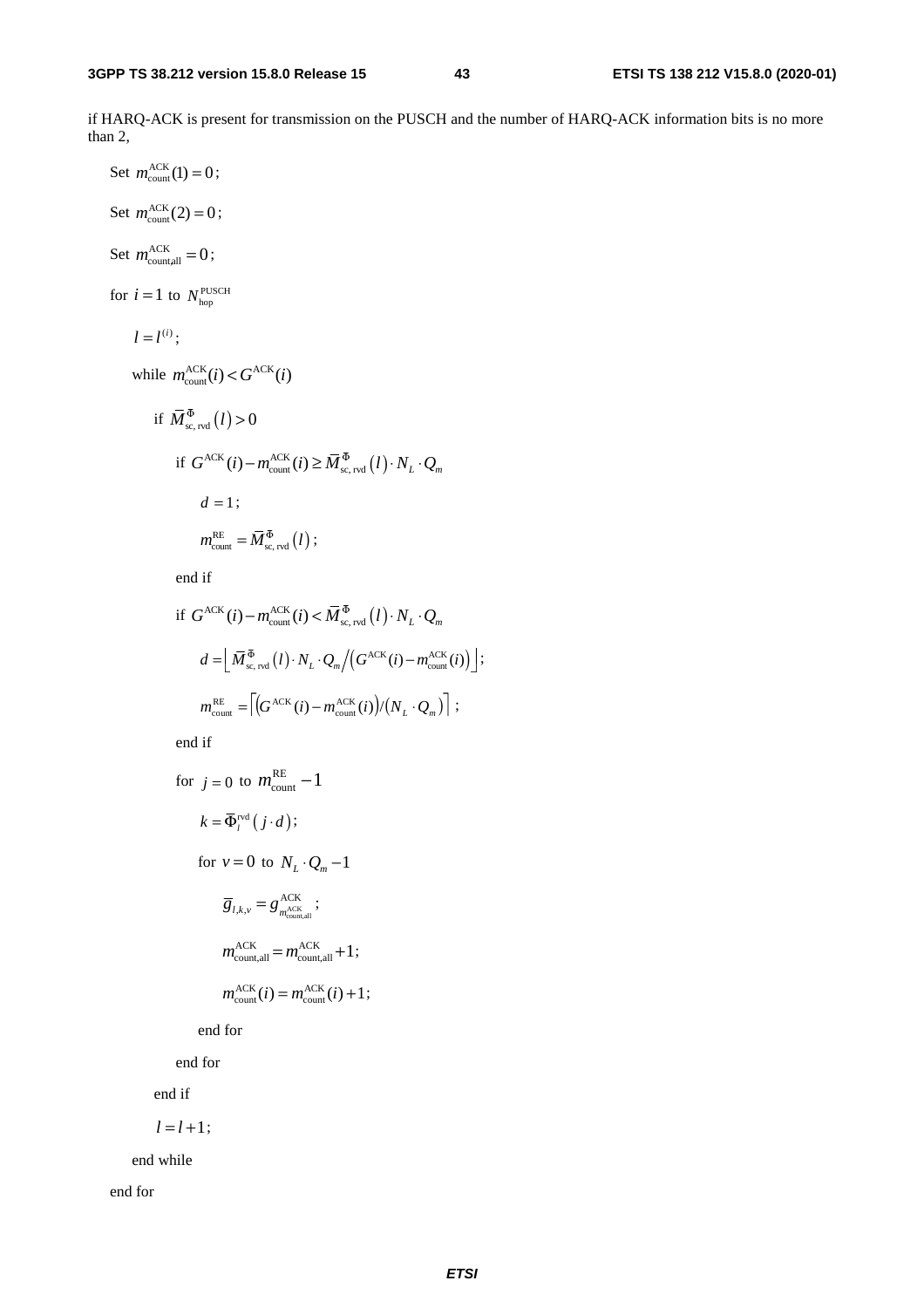end if

#### **Step 6:**

Set  $t = 0$ ; for  $l = 0$  to  $N_{\text{swmball}}^{\text{PUSCH}} - 1$ for  $j = 0$  to  $M_{\text{sc}}^{\text{UL-SCH}}(l) - 1$  $k = \Phi_l^{\text{UL-SCH}}(j);$ for  $v = 0$  to  $N_t \cdot Q_m - 1$  $g_t = \overline{g}_{l,k,y}$ ;  $t = t + 1$ ; end for

end for

end for

# 6.3 Uplink control information

## 6.3.1 Uplink control information on PUCCH

The procedure in this subclause applies to PUCCH formats 2/3/4.

## 6.3.1.1 UCI bit sequence generation

#### 6.3.1.1.1 HARQ-ACK/SR only

If only HARQ-ACK bits are transmitted on a PUCCH, the UCI bit sequence  $a_0, a_1, a_2, a_3, \ldots, a_{A-1}$  is determined by setting  $a_i = \tilde{o}_i^{ACK}$  for  $i = 0, 1, ..., O^{ACK} - 1$  and  $A = O^{ACK}$ , where the HARQ-ACK bit sequence  $\tilde{o}_0^{ACK}, \tilde{o}_1^{ACK}, ..., \tilde{o}_{O^{ACK}-1}^{ACK}$ is given by Subclause 9.1 of [5, TS38.213].

If only HARQ-ACK and SR bits are transmitted on a PUCCH, the UCI bit sequence  $a_0, a_1, a_2, a_3, \ldots, a_{A-1}$  is determined by setting  $a_i = \tilde{o}_i^{ACK}$  for  $i = 0, 1, ..., O^{ACK} - 1$ ,  $a_i = \tilde{o}_i^{SR}$  for  $i = O^{ACK}, O^{ACK} + 1, ..., O^{ACK} + O^{SR} - 1$ , and  $A = O^{ACK} + O^{SR}$ , where the HARQ-ACK bit sequence  $\tilde{\sigma}_0^{ACK}, \tilde{\sigma}_1^{ACK}, ..., \tilde{\sigma}_{O^{ACK}-1}^{ACK}$  is given by Subclause 9.1 of [5, TS 38.213], and the SR bit sequence  $\tilde{\sigma}_0^{SR}, \tilde{\sigma}_1^{SR}, ..., \tilde{\sigma}_{O^{SR}-1}^{SR}$  is given by Subclause 9.2.5.1 of [5, TS 38.213].

## 6.3.1.1.2 CSI only

The bitwidth for PMI of *codebookType=typeI-SinglePanel* with 2 CSI-RS ports is 2 for Rank=1 and 1 for Rank=2, according to Subclause 5.2.2.2.1 in [6, TS 38.214].

The bitwidth for PMI of *codebookType=typeI-SinglePanel* with more than 2 CSI-RS ports is provided in Tables 6.3.1.1.2-1, where the values of  $(N_1,N_2)$  and  $(O_1,O_2)$  are given by Subclause 5.2.2.2.1 in [6, TS 38.214].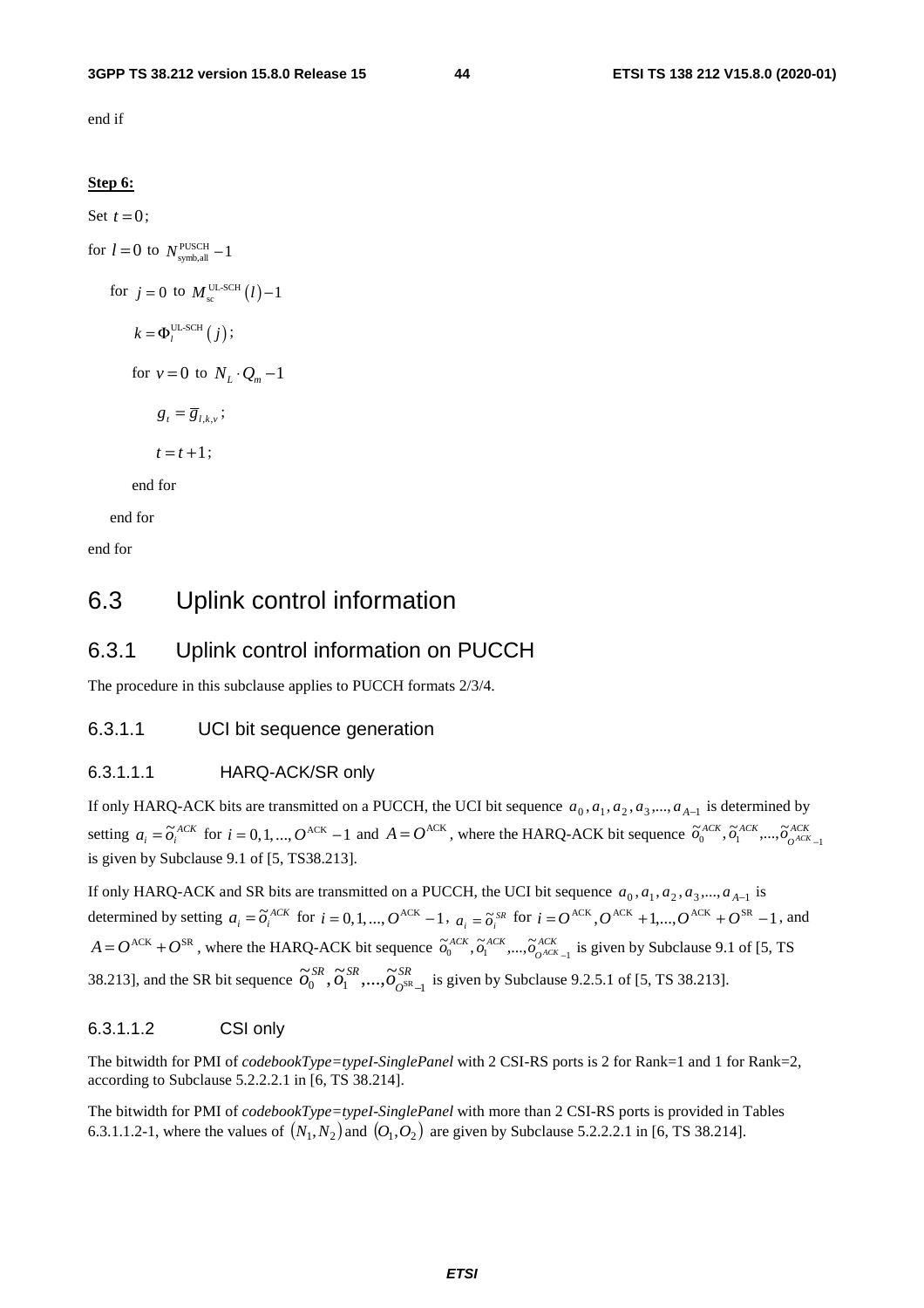|                                                    | Information field $X_1$ for wideband PMI                                                                                |                                                                                               | Information field $X_2$ for wideband<br><b>PMI</b><br>or per subband PMI |                |                |  |
|----------------------------------------------------|-------------------------------------------------------------------------------------------------------------------------|-----------------------------------------------------------------------------------------------|--------------------------------------------------------------------------|----------------|----------------|--|
|                                                    | $(i_{1,1}, i_{1,2})$                                                                                                    |                                                                                               | $i_{1,3}$                                                                | i <sub>2</sub> |                |  |
|                                                    | codebookMode=1                                                                                                          | codebookMode=2                                                                                |                                                                          | codebookMode=1 | codebookMode=2 |  |
| $Rank = 1$ with $>2$<br>CSI-RS ports,<br>$N_2 > 1$ | $(\lceil \log_2 N_1 O_1 \rceil,$<br>$\lceil \log_2 N_2 O_2 \rceil$                                                      | $\left\langle \left  \log_2 \frac{N_1 O_1}{2} \right , \right.$<br>$\log_2 \frac{N_2 O_2}{2}$ | N/A                                                                      | 2              | 4              |  |
| $Rank = 1$ with $>2$<br>CSI-RS ports,<br>$N_2 = 1$ | $(\lceil \log_2 N_1 O_1 \rceil,$<br>$\lceil \log_2 N_2 O_2 \rceil$                                                      | $\left(\left \log_2\left(\frac{N_1O_1}{2}\right)\right ,0\right)$                             | N/A                                                                      | $\overline{c}$ | 4              |  |
| Rank=2 with 4<br>CSI-RS ports,<br>$N_2 = 1$        | $(\lceil \log_2 N_1 O_1 \rceil)$ ,<br>$\lceil \log_2 N, O_2 \rceil$                                                     | $\left(\left \log_2\left(\frac{N_1O_1}{2}\right)\right ,0\right)$                             | $\mathbf{1}$                                                             | $\mathbf{1}$   | 3              |  |
| Rank= $2$ with $>4$<br>CSI-RS ports,<br>$N_2 > 1$  | $(\lceil \log_2 N_1 O_1 \rceil,$<br>$\lceil \log_2 N_2 O_2 \rceil$                                                      | $\left\langle \left  \log_2 \frac{N_1 O_1}{2} \right , \right.$<br>$\log_2 \frac{N_2O_2}{2}$  | $\overline{c}$                                                           | 1              | 3              |  |
| Rank= $2$ with $>4$<br>CSI-RS ports,<br>$N_2 = 1$  | $(\lceil \log_2 N_1 O_1 \rceil,$<br>$\lceil \log_2 N_2 O_2 \rceil$                                                      | $\left(\left \log_2\left(\frac{N_1O_1}{2}\right)\right ,0\right)$                             | $\overline{2}$                                                           | $\mathbf{1}$   | 3              |  |
| Rank= $3$ or 4,<br>with 4 CSI-RS<br>ports          |                                                                                                                         | $(\lceil \log_2 N_1 O_1 \rceil, \lceil \log_2 N_2 O_2 \rceil)$                                | $\mathbf{0}$                                                             |                | $\mathbf{1}$   |  |
| Rank=3 or 4,<br>with 8 or 12 CSI-<br>RS ports      | $(\lceil \log_2 N_1 O_1 \rceil, \lceil \log_2 N_2 O_2 \rceil)$                                                          |                                                                                               | $\overline{2}$                                                           | $\mathbf{1}$   |                |  |
| Rank=3 or 4,<br>with $>=16$ CSI-<br>RS ports       | $\left\langle \left\lceil \log_2 \frac{N_1 O_1}{2} \right\rceil, \left\lceil \log_2 N_2 O_2 \right\rceil \right\rangle$ |                                                                                               | $\overline{2}$                                                           | $\mathbf{1}$   |                |  |
| Rank=5 or 6                                        |                                                                                                                         | $(\lceil \log_2 N_1 O_1 \rceil, \lceil \log_2 N_2 O_2 \rceil)$                                | N/A                                                                      |                | $\mathbf{1}$   |  |
| Rank= $7$ or 8,<br>$N_1 = 4, N_2 = 1$              | $\left\langle \left  \log_2 \frac{N_1 O_1}{2} \right , \left\lceil \log_2 N_2 O_2 \right\rceil \right\rangle$           |                                                                                               | N/A                                                                      | 1              |                |  |
| Rank= $7$ or 8,<br>$N_1 > 2, N_2 = 2$              | $(\lceil \log_2 N_1 O_1 \rceil, \left  \log_2 \frac{N_2 O_2}{2} \right )$                                               |                                                                                               | N/A                                                                      |                | $\mathbf{1}$   |  |
| Rank= $7$ or 8,<br>with<br>$N_1 > 4, N_2 = 1$      |                                                                                                                         | $(\lceil \log_2 N_1 O_1 \rceil, \lceil \log_2 N_2 O_2 \rceil)$                                | N/A                                                                      |                | $\mathbf{1}$   |  |

# **Table 6.3.1.1.2-1: PMI of** *codebookType=typeI-SinglePanel*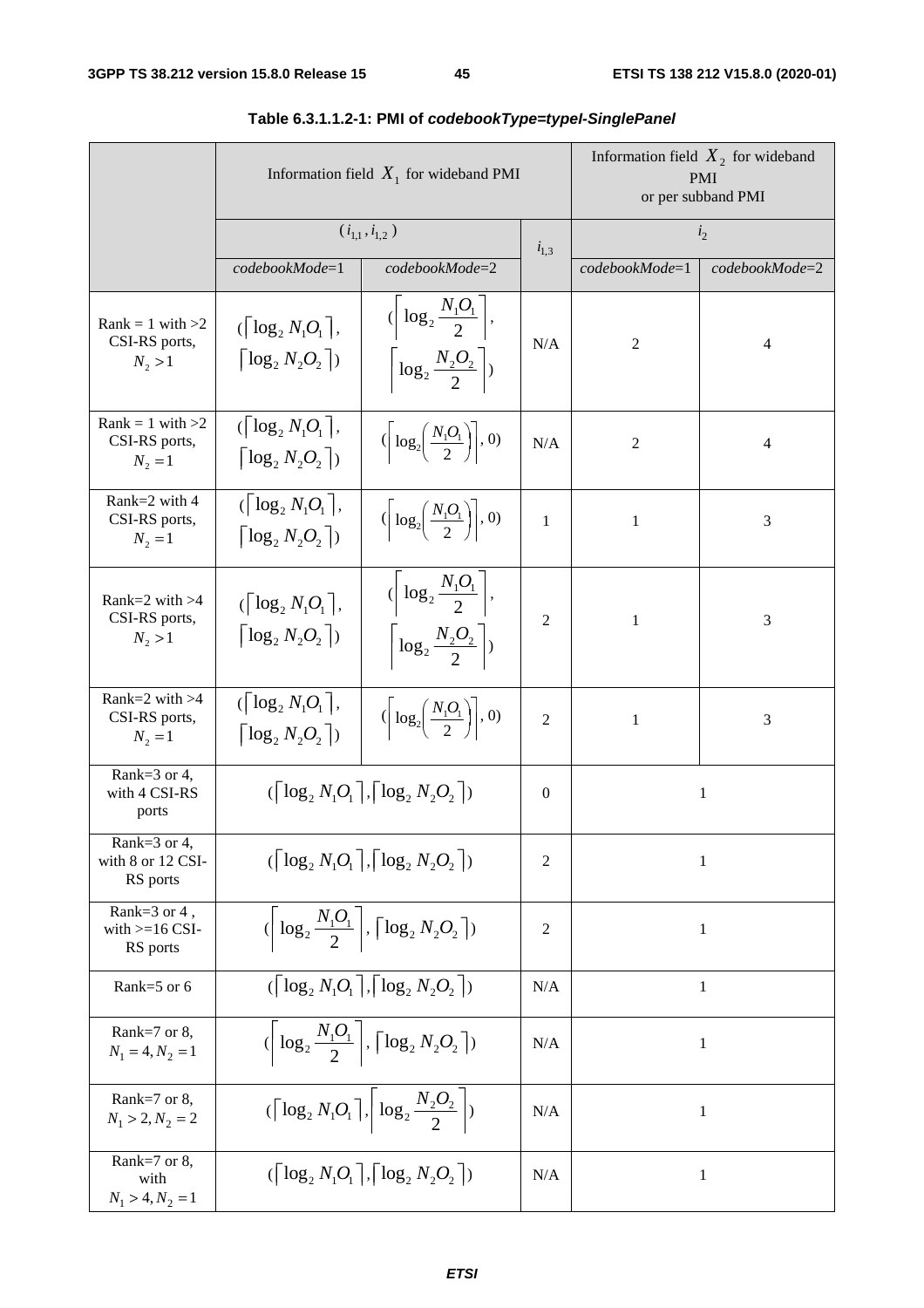| or  <br>$N_1 = 2, N_2 = 2$ |  |  |
|----------------------------|--|--|
|                            |  |  |
| or<br>$N_1 > 2, N_2 > 2$   |  |  |
|                            |  |  |

The bitwidth for PMI of *codebookType= typeI-MultiPanel* is provided in Tables 6.3.1.1.2-2, where the values of  $(N_g, N_1, N_2)$  and  $(O_1, O_2)$  are given by Subclause 5.2.2.2.2 in [6, TS 38.214].

|                                                                       | Information fields $X_1$ for wideband                                             |                  | Information fields $X_2$<br>for wideband<br>or per subband |                |                  |                |           |           |           |
|-----------------------------------------------------------------------|-----------------------------------------------------------------------------------|------------------|------------------------------------------------------------|----------------|------------------|----------------|-----------|-----------|-----------|
|                                                                       | $(i_{1,1}, i_{1,2})$                                                              | $i_{1,3}$        | $i_{1,4,1}$                                                | $l_{1,4,2}$    | $i_{1,4,3}$      | i <sub>2</sub> | $i_{2,0}$ | $i_{2,1}$ | $l_{2,2}$ |
| Rank=1 with $N_g = 2$<br>$codebookMode=1$                             | $(\lceil \log_2 N_1 O_1 \rceil,$<br>$\lceil \log_2 N_2 O_2 \rceil$                | N/A              | $\overline{2}$                                             | N/A            | N/A              | 2              | N/A       | N/A       | N/A       |
| Rank=1 with $N_{\rm g} = 4$<br>$codebookMode=1$                       | $(\lceil \log_2 N_1 O_1 \rceil,$<br>$\lceil \log_2 N_2 O_2 \rceil$                | $\rm N/A$        | $\overline{2}$                                             | $\overline{2}$ | $\boldsymbol{2}$ | 2              | N/A       | N/A       | N/A       |
| Rank=2 with $N_g = 2$ ,<br>$N_1N_2 = 2$<br>$codebookMode=1$           | $(\lceil \log_2 N_1 O_1 \rceil,$<br>$\lceil \log_2 N_2 O_2 \rceil$                | $\mathbf{1}$     | $\overline{2}$                                             | N/A            | N/A              | 1              | N/A       | N/A       | N/A       |
| Rank=3 or 4 with $N_g = 2$ ,<br>$N_1N_2 = 2$<br>$codebookMode=1$      | $(\lceil \log_2 N_1 O_1 \rceil)$ ,<br>$\lceil \log_2 N_2 O_2 \rceil$              | $\boldsymbol{0}$ | $\mathfrak{2}$                                             | N/A            | N/A              | 1              | N/A       | N/A       | N/A       |
| Rank=2 or 3 or 4 with $N_g = 2$ ,<br>$N_1N_2 > 2$<br>$codebookMode=1$ | $(\lceil \log_2 N_1 O_1 \rceil)$ ,<br>$\lceil \log_2 N_2 O_2 \rceil$              | $\overline{2}$   | $\overline{2}$                                             | N/A            | N/A              | 1              | N/A       | N/A       | N/A       |
| Rank=2 with $N_g = 4$ ,<br>$N_1N_2 = 2$<br>$codebookMode=1$           | $(\lceil \log_2 N_1 O_1 \rceil,$<br>$\lceil \log_2 N_2 O_2 \rceil$                | $\mathbf{1}$     | $\sqrt{2}$                                                 | $\sqrt{2}$     | $\boldsymbol{2}$ | $\mathbf{1}$   | N/A       | N/A       | N/A       |
| Rank=3 or 4 with $N_g = 4$ ,<br>$N_1N_2 = 2$<br>$codebookMode=1$      | $(\lceil \log_2 N_1 O_1 \rceil)$ ,<br>$\left\lceil \log_2 N_2 O_2 \,\right\rceil$ | $\boldsymbol{0}$ | $\mathfrak{2}$                                             | $\overline{2}$ | $\boldsymbol{2}$ | 1              | N/A       | N/A       | N/A       |
| Rank=2 or 3 or 4 with $N_g = 4$ ,<br>$N_1N_2 > 2$<br>$codebookMode=1$ | $(\lceil \log_2 N_1 O_1 \rceil,$<br>$\lceil \log_2 N_2 O_2 \rceil$                | $\boldsymbol{2}$ | $\overline{2}$                                             | $\sqrt{2}$     | $\boldsymbol{2}$ | 1              | N/A       | N/A       | N/A       |

**Table 6.3.1.1.2-2: PMI of** *codebookType= typeI-MultiPanel*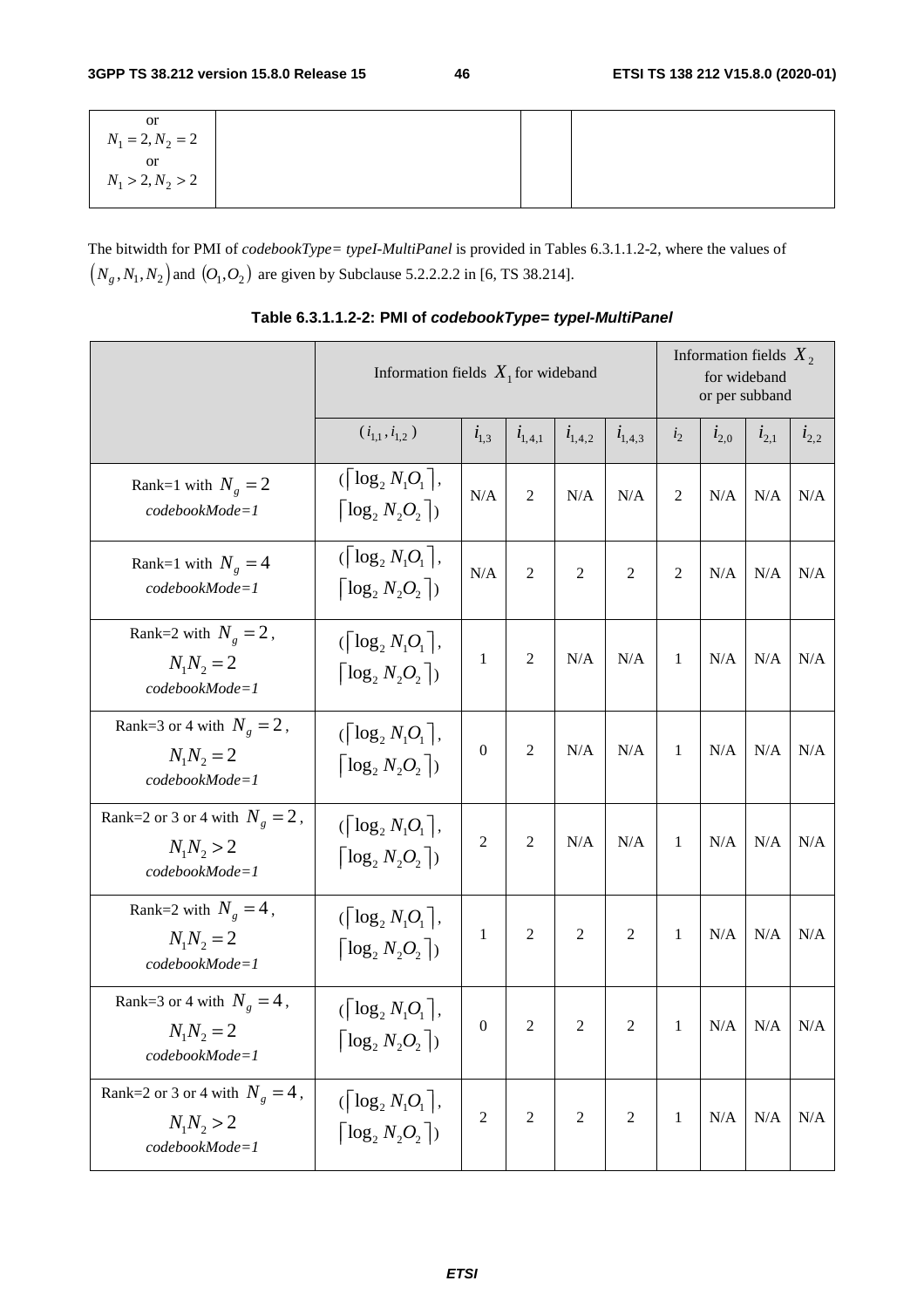**3GPP TS 38.212 version 15.8.0 Release 15 47 ETSI TS 138 212 V15.8.0 (2020-01)**

| Rank=1 with $N_e = 2$<br>$codebookMode=2$                             | $(\lceil \log_2 N_1 O_1 \rceil,$<br>$\lceil \log_2 N_2 O_2 \rceil$                         | N/A            | $\overline{2}$ | $\overline{2}$ | N/A | N/A | 2            | 1 |  |
|-----------------------------------------------------------------------|--------------------------------------------------------------------------------------------|----------------|----------------|----------------|-----|-----|--------------|---|--|
| Rank=2 with $N_g = 2$ ,<br>$N_1N_2 = 2$<br>$codebookMode = 2$         | $\left(\left\lceil \log_2 N_1 O_1 \right\rceil\right)$ ,<br>$\lceil \log_2 N_2 O_2 \rceil$ | 1              | $\overline{2}$ | $\overline{2}$ | N/A | N/A | $\mathbf{1}$ | 1 |  |
| Rank=3 or 4 with $N_e = 2$ ,<br>$N_1N_2 = 2$<br>$codebookMode=2$      | $\left(\left\lceil \log_2 N_1 O_1 \right\rceil\right)$<br>$\lceil \log_2 N_2 O_2 \rceil$   | $\Omega$       | $\overline{2}$ | $\overline{2}$ | N/A | N/A | $\mathbf{1}$ |   |  |
| Rank=2 or 3 or 4 with $N_e = 2$ ,<br>$N_1N_2 > 2$<br>$codebookMode=2$ | $\left(\left\lceil \log_2 N_1 O_1 \right\rceil\right)$<br>$\lceil \log_2 N_2 O_2 \rceil$   | $\overline{2}$ | $\overline{2}$ | $\overline{2}$ | N/A | N/A | $\mathbf{1}$ |   |  |

The bitwidth for PMI with 1 CSI-RS port is 0.

The bitwidth for RI/LI/CQI/CRI of *codebookType=typeI-SinglePanel* is provided in Tables 6.3.1.1.2-3.

**Table 6.3.1.1.2-3: RI, LI, CQI, and CRI of** *codebookType=typeI-SinglePanel*

|                                               | <b>Bitwidth</b>                 |                                    |                                   |                                   |                                                      |  |  |  |
|-----------------------------------------------|---------------------------------|------------------------------------|-----------------------------------|-----------------------------------|------------------------------------------------------|--|--|--|
| <b>Field</b>                                  | 1 antenna port                  | 2 antenna                          | 4 antenna                         | >4 antenna ports                  |                                                      |  |  |  |
|                                               |                                 | ports                              | ports                             | Rank $1 - 4$                      | $Rank5 - 8$                                          |  |  |  |
| Rank Indicator                                | 0                               | $min(1,   \log_2 n_{RI}   )$       | $\min(2,  \log_2 n_{\text{RI}} )$ | $\log_2 n_{\text{RI}}$            | $\log_2 n_{\text{RI}}$                               |  |  |  |
| Layer Indicator                               | 0                               | $\log_2 v$                         | $\min(2, \lceil \log_2 v \rceil)$ | $\min(2, \lceil \log_2 v \rceil)$ | $\min\left(2,\left\lceil\log_2 v\right\rceil\right)$ |  |  |  |
| Wide-band CQI for the<br>first TB             | 4                               | 4                                  |                                   | 4                                 | 4                                                    |  |  |  |
| Wideband CQI for the<br>second TB             | 0                               | 0                                  | 0                                 | $\Omega$                          | 4                                                    |  |  |  |
| Subband differential CQI<br>for the first TB  | 2                               | 2                                  | 2                                 | 2                                 | 2                                                    |  |  |  |
| Subband differential CQI<br>for the second TB | 0                               | 0                                  | 0                                 | 0                                 | 2                                                    |  |  |  |
| <b>CRI</b>                                    | $log_2(K_{\rm c}^{\rm CSI-RS})$ | $log_2(K_{\cdot}^{\text{CSI-RS}})$ | $log_2(K_{\rm c}^{\rm CSI-RS})$   | $log_2(K_c^{\text{CSI-RS}})$      | $log_2(K_{\rm s}^{\rm CSI-RS})$                      |  |  |  |

 $n_{\text{RI}}$  in Table 6.3.1.1.2-3 is the number of allowed rank indicator values according to Subclause 5.2.2.2.1 [6, TS 38.214]. *U* is the value of the rank. The value of  $K_s^{\text{CSI-RS}}$  is the number of CSI-RS resources in the corresponding resource set. The values of the rank indicator field are mapped to allowed rank indicator values with increasing order, where '0' is mapped to the smallest allowed rank indicator value.

The bitwidth for RI/LI/CQI/CRI of *codebookType= typeI-MultiPanel* is provided in Table 6.3.1.1.2-4.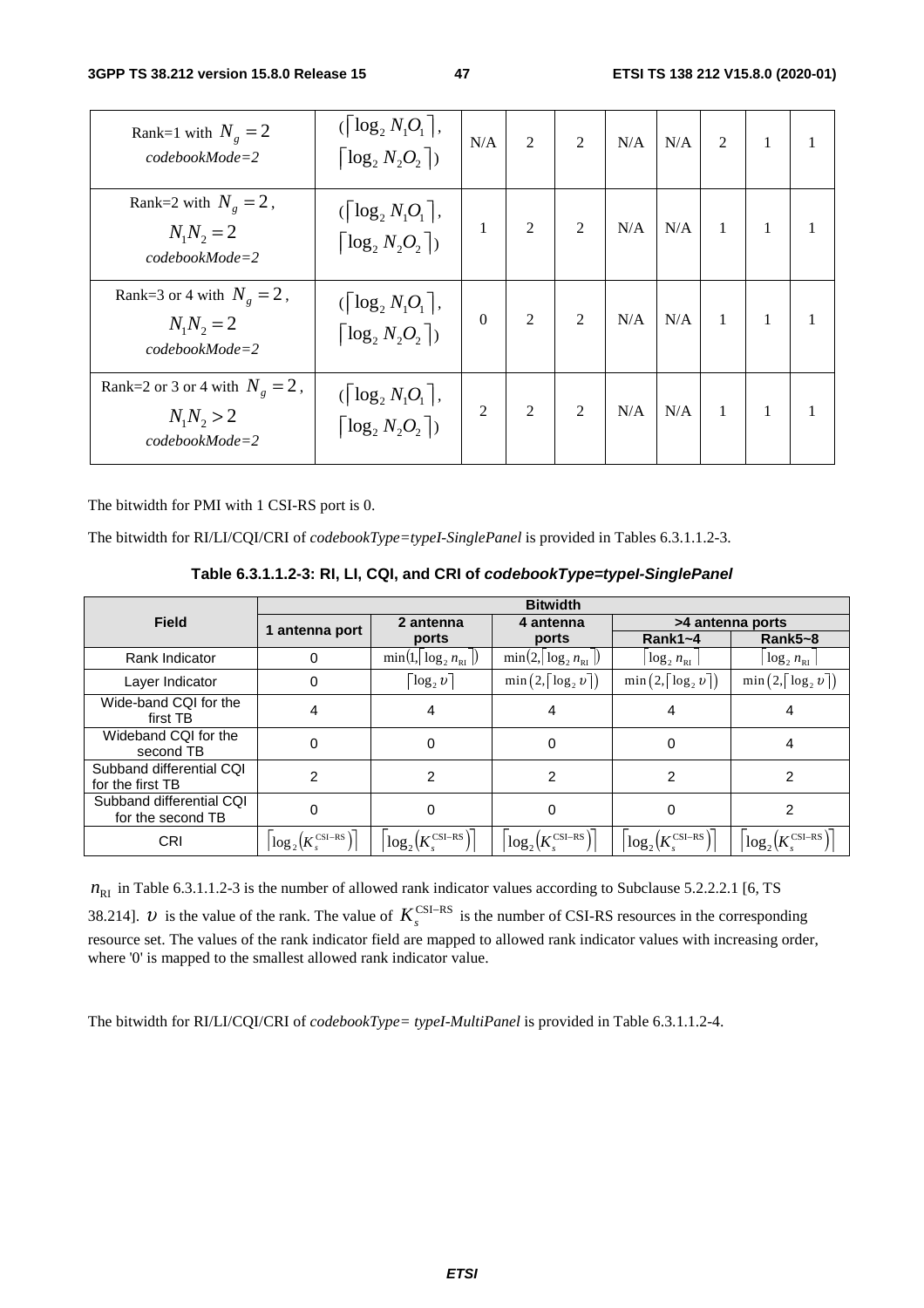| Field                    | <b>Bitwidth</b>                     |
|--------------------------|-------------------------------------|
| Rank Indicator           | $\min(2,  \log_2 n_{\text{RI}} )$   |
| Layer Indicator          | $\min(2, \lceil \log_2 v \rceil)$   |
| Wide-band CQI            |                                     |
| Subband differential CQI |                                     |
| CRI                      | $\log_2(K_{\cdot}^{\text{CSI-RS}})$ |

**Table 6.3.1.1.2-4: RI, LI, CQI, and CRI of** *codebookType=typeI-MultiPanel*

where  $n_{\text{p}_1}$  is the number of allowed rank indicator values according to Subclause 5.2.2.2.2 [6, TS 38.214],  $\upsilon$  is the value of the rank, and  $K_s^{\text{CSI-RS}}$  is the number of CSI-RS resources in the corresponding resource set. The values of the rank indicator field are mapped to allowed rank indicator values with increasing order, where '0' is mapped to the smallest allowed rank indicator value.

The bitwidth for RI/LI/CQI of *codebookType= typeII* or *codebookType=typeII-PortSelection* is provided in Table 6.3.1.1.2-5.

**Table 6.3.1.1.2-5: RI, LI, and CQI of** *codebookType=typeII or typeII-PortSelection*

| Field                                                                                      | <b>Bitwidth</b>                   |
|--------------------------------------------------------------------------------------------|-----------------------------------|
| Rank Indicator                                                                             | $\min(1,  \log n_{\text{RI}} )$   |
| Layer Indicator                                                                            | $\min(2, \lceil \log_2 v \rceil)$ |
| Wide-band CQI                                                                              |                                   |
| Subband differential CQI                                                                   | 2                                 |
| Indicator of the number of non-zero<br>wideband amplitude coefficients $M_i$ , for layer l | $\lceil \log_2(2L-1) \rceil$      |

where  $n<sub>RI</sub>$  is the number of allowed rank indicator values according to Subclauses 5.2.2.2.3 and 5.2.2.2.4 [6, TS 38.214] and  $\nu$  is the value of the rank. The values of the rank indicator field are mapped to allowed rank indicator values with increasing order, where '0' is mapped to the smallest allowed rank indicator value.

The bitwidth for CRI, SSBRI, RSRP, and differential RSRP are provided in Table 6.3.1.1.2-6.

| <b>Field</b>             | <b>Bitwidth</b>                                        |
|--------------------------|--------------------------------------------------------|
| CRI                      | $\left\lceil \log_2(K_s^{\text{CSI-RS}}) \right\rceil$ |
| <b>SSBRI</b>             | $\left\lceil \log_2(K^{\text{SSB}}_s) \right\rceil$    |
| <b>RSRP</b>              |                                                        |
| <b>Differential RSRP</b> |                                                        |

where  $K_s^{\text{CSI-RS}}$  is the number of CSI-RS resources in the corresponding resource set, and  $K_s^{\text{SSB}}$  is the configured number of SS/PBCH blocks in the corresponding resource set for reporting 'ssb-Index-RSRP'.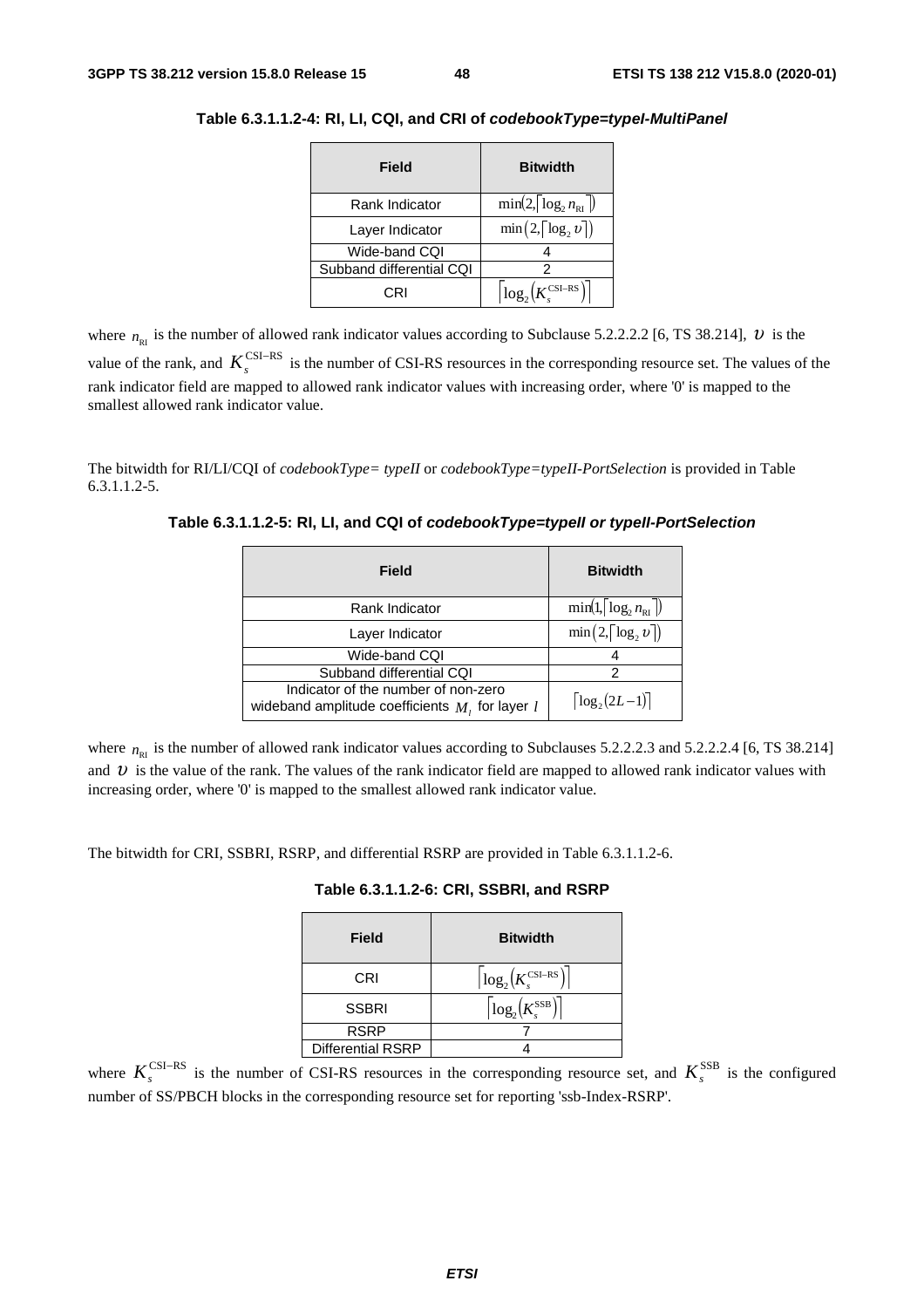#### **Table 6.3.1.1.2-7: Mapping order of CSI fields of one CSI report,** *pmi-FormatIndicator=widebandPMI* **and** *cqi-FormatIndicator=widebandCQI*

| <b>CSI report</b><br>number | <b>CSI fields</b>                                                                                  |  |  |  |  |
|-----------------------------|----------------------------------------------------------------------------------------------------|--|--|--|--|
|                             | CRI as in Tables 6.3.1.1.2-3/4, if reported                                                        |  |  |  |  |
|                             | Rank Indicator as in Tables 6.3.1.1.2-3/4, if reported                                             |  |  |  |  |
|                             | Layer Indicator as in Tables 6.3.1.1.2-3/4, if reported                                            |  |  |  |  |
|                             | Zero padding bits $O_p$ , if needed                                                                |  |  |  |  |
| CSI report #n               | PMI wideband information fields $X_1$ , from left to right as in Tables 6.3.1.1.2-1/2, if reported |  |  |  |  |
|                             | PMI wideband information fields $X_2$ , from left to right as in Tables 6.3.1.1.2-1/2, or codebook |  |  |  |  |
|                             | index for 2 antenna ports according to Subclause 5.2.2.2.1 in [6, TS38.214], if reported           |  |  |  |  |
|                             | Wideband CQI for the first TB as in Tables 6.3.1.1.2-3/4, if reported                              |  |  |  |  |
|                             | Wideband CQI for the second TB as in Tables 6.3.1.1.2-3/4, if reported                             |  |  |  |  |

The number of zero padding bits  $O_p$  in Table 6.3.1.1.2-7 is 0 for 1 CSI-RS port and  $O_p = N_{\text{max}} - N_{\text{reported}}$  for more than 1 CSI-RS port, where

- $N_{\text{max}} = \max_{r \in S_{\text{Rank}}} B(r)$  and  $S_{\text{Rank}}$  is the set of rank values  $r$  that are allowed to be reported;
- $N_{\text{reordered}} = B(R)$ , where  $R$  is the reported rank;
- For 2 CSI-RS ports,  $B(r) = N_{PMI}(r) + N_{CPI}(r) + N_{II}(r)$ ;
- For more than 2 CSI-RS ports,  $B(r) = N_{\text{PMLi1}}(r) + N_{\text{PMLi2}}(r) + N_{\text{COI}}(r) + N_{\text{LI}}(r)$ ;
- if PMI is reported,  $N_{PMI} (1) = 2$  and  $N_{PMI} (2) = 1$ ; otherwise,  $N_{PMI} (r) = 0$ ;
- if PMI  $_{i1}$  is reported,  $N_{\text{PMLi}}(r)$  is obtained according to Tables 6.3.1.1.2-1/2; otherwise,  $N_{\text{PMLi}}(r) = 0$ ;
- <sup>1</sup> if PMI  $_{i2}$  is reported,  $N_{\text{PMI,2}}(r)$  is obtained according to Tables 6.3.1.1.2-1/2; otherwise,  $N_{\text{PMI,2}}(r) = 0$ ;
- if CQI is reported,  $N_{\text{COI}}(r)$  is obtained according to Tables 6.3.1.1.2-3/4; otherwise,  $N_{\text{COI}}(r) = 0$ ;
- if LI is reported,  $N_{\text{LI}}(r)$  is obtained according to Tables 6.3.1.1.2-3/4; otherwise,  $N_{\text{LI}}(r) = 0$ .

#### **Table 6.3.1.1.2-8: Mapping order of CSI fields of one report for CRI/RSRP or SSBRI/RSRP reporting**

| <b>CSI report</b><br>number | <b>CSI fields</b>                                         |  |  |  |
|-----------------------------|-----------------------------------------------------------|--|--|--|
|                             | CRI or SSBRI#1 as in Table 6.3.1.1.2-6, if reported       |  |  |  |
|                             | CRI or SSBRI#2 as in Table 6.3.1.1.2-6, if reported       |  |  |  |
|                             | CRI or SSBRI#3 as in Table 6.3.1.1.2-6, if reported       |  |  |  |
|                             | CRI or SSBRI #4 as in Table 6.3.1.1.2-6, if reported      |  |  |  |
| CSI report #n               | RSRP #1 as in Table 6.3.1.1.2-6, if reported              |  |  |  |
|                             | Differential RSRP #2 as in Table 6.3.1.1.2-6, if reported |  |  |  |
|                             | Differential RSRP #3 as in Table 6.3.1.1.2-6, if reported |  |  |  |
|                             | Differential RSRP #4 as in Table 6.3.1.1.2-6, if reported |  |  |  |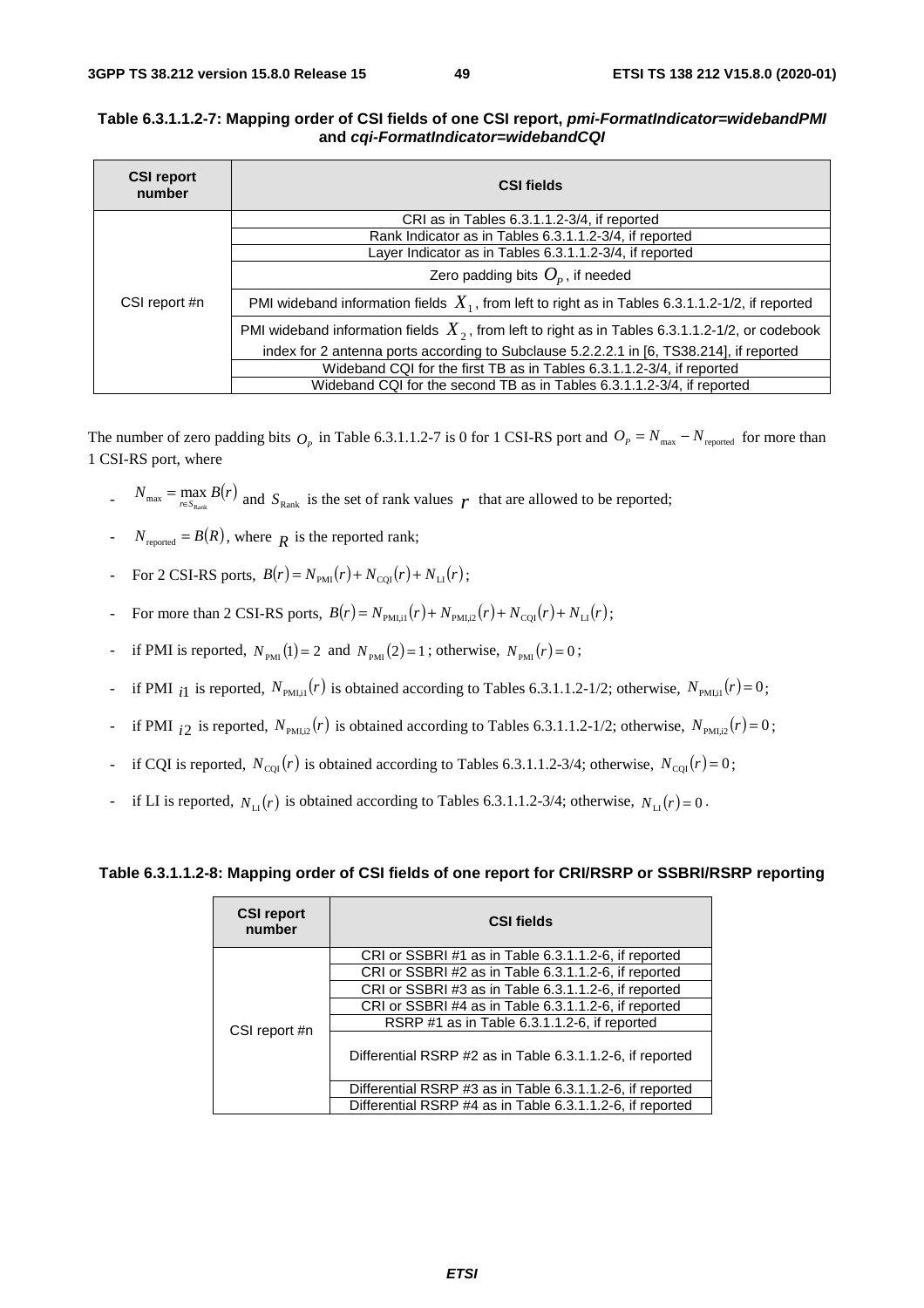#### **Table 6.3.1.1.2-9: Mapping order of CSI fields of one CSI report, CSI part 1,** *pmi-FormatIndicator= subbandPMI* **or** *cqi-FormatIndicator=subbandCQI*

| <b>CSI report number</b>                                                                        | <b>CSI fields</b>                                                                                       |  |  |  |  |  |  |
|-------------------------------------------------------------------------------------------------|---------------------------------------------------------------------------------------------------------|--|--|--|--|--|--|
|                                                                                                 | CRI as in Tables 6.3.1.1.2-3/4, if reported                                                             |  |  |  |  |  |  |
|                                                                                                 | Rank Indicator as in Tables 6.3.1.1.2-3/4/5, if reported                                                |  |  |  |  |  |  |
|                                                                                                 | Wideband CQI for the first TB as in Tables 6.3.1.1.2-3/4/5, if reported                                 |  |  |  |  |  |  |
|                                                                                                 | Subband differential CQI for the first TB with increasing order of subband number as in                 |  |  |  |  |  |  |
|                                                                                                 | Tables 6.3.1.1.2-3/4/5, if reported                                                                     |  |  |  |  |  |  |
| CSI report #n<br>CSI part 1                                                                     | Indicator of the number of non-zero wideband amplitude coefficients $M_0$ for layer 0 as in             |  |  |  |  |  |  |
|                                                                                                 | Table 6.3.1.1.2-5, if reported                                                                          |  |  |  |  |  |  |
|                                                                                                 | Indicator of the number of non-zero wideband amplitude coefficients $M_1$ for layer 1 as in Table       |  |  |  |  |  |  |
|                                                                                                 | 6.3.1.1.2-5 (if the rank according to the reported RI is equal to one, this field is set to all         |  |  |  |  |  |  |
|                                                                                                 | zeros), if 2-layer PMI reporting is allowed according to the rank restriction in Subclauses             |  |  |  |  |  |  |
|                                                                                                 | 5.2.2.2.3 and 5.2.2.2.4 [6, TS 38.214] and if reported                                                  |  |  |  |  |  |  |
| Note:                                                                                           | Subbands for given CSI report n indicated by the higher layer parameter csi-Reporting Band are numbered |  |  |  |  |  |  |
| continuously in the increasing order with the lowest subband of csi-ReportingBand as subband 0. |                                                                                                         |  |  |  |  |  |  |

#### **Table 6.3.1.1.2-10: Mapping order of CSI fields of one CSI report, CSI part 2 wideband,** *pmi-FormatIndicator= subbandPMI* **or** *cqi-FormatIndicator=subbandCQI*

| <b>CSI report</b><br>number | <b>CSI fields</b>                                                                                                                    |
|-----------------------------|--------------------------------------------------------------------------------------------------------------------------------------|
|                             | Wideband CQI for the second TB as in Tables 6.3.1.1.2-3/4/5, if present and reported                                                 |
|                             | Layer Indicator as in Tables 6.3.1.1.2-3/4/5, if reported                                                                            |
| CSI report #n<br>CSI part 2 | PMI wideband information fields $X_1$ , from left to right as in Tables 6.3.1.1.2-1/2, if reported                                   |
| wideband                    | PMI wideband information fields $X_2$ , from left to right as in Tables 6.3.1.1.2-1/2, or codebook                                   |
|                             | index for 2 antenna ports according to Subclause 5.2.2.2.1 in [6, TS38.214], if pmi-<br>FormatIndicator= widebandPMI and if reported |

#### **Table 6.3.1.1.2-11: Mapping order of CSI fields of one CSI report, CSI part 2 subband,** *pmi-FormatIndicator= subbandPMI* **or** *cqi-FormatIndicator=subbandCQI*

| Subband differential CQI for the second TB of all even subbands with increasing order of<br>subband number, as in Tables 6.3.1.1.2-3/4/5, if cqi-FormatIndicator=subbandCQI and if reported |
|---------------------------------------------------------------------------------------------------------------------------------------------------------------------------------------------|
| PMI subband information fields $X2$ of all even subbands with increasing order of subband                                                                                                   |
| number, from left to right as in Tables 6.3.1.1.2-1/2, or codebook index for 2 antenna ports                                                                                                |
| according to Subclause 5.2.2.2.1 in [6, TS38.214] of all even subbands with increasing order of<br>subband number, if pmi-FormatIndicator= subbandPMI and if reported                       |
| Subband differential CQI for the second TB of all odd subbands with increasing order of subband<br>number, as in Tables 6.3.1.1.2-3/4/5, if cqi-FormatIndicator=subbandCQI and if reported  |
| PMI subband information fields $X_2$ of all odd subbands with increasing order of subband                                                                                                   |
| number, from left to right as in Tables 6.3.1.1.2-1/2, or codebook index for 2 antenna ports                                                                                                |
| according to Subclause 5.2.2.2.1 in [6, TS38.214] of all odd subbands with increasing order of<br>subband number, if pmi-FormatIndicator= subbandPMI and if reported                        |
|                                                                                                                                                                                             |

Note: Subbands for given CSI report *n* indicated by the higher layer parameter *csi-ReportingBand* are numbered continuously in the increasing order with the lowest subband of *csi-ReportingBand* as subband 0.

If none of the CSI reports for transmission on a PUCCH is of two parts, the CSI fields of all CSI reports, in the order from upper part to lower part in Table 6.3.1.1.2-12, are mapped to the UCI bit sequence  $a_0, a_1, a_2, a_3, ..., a_{A-1}$  starting with  $a_0$ . The most significant bit of each field is mapped to the lowest order information bit for that field, e.g. the most significant bit of the first field is mapped to  $a_0$ .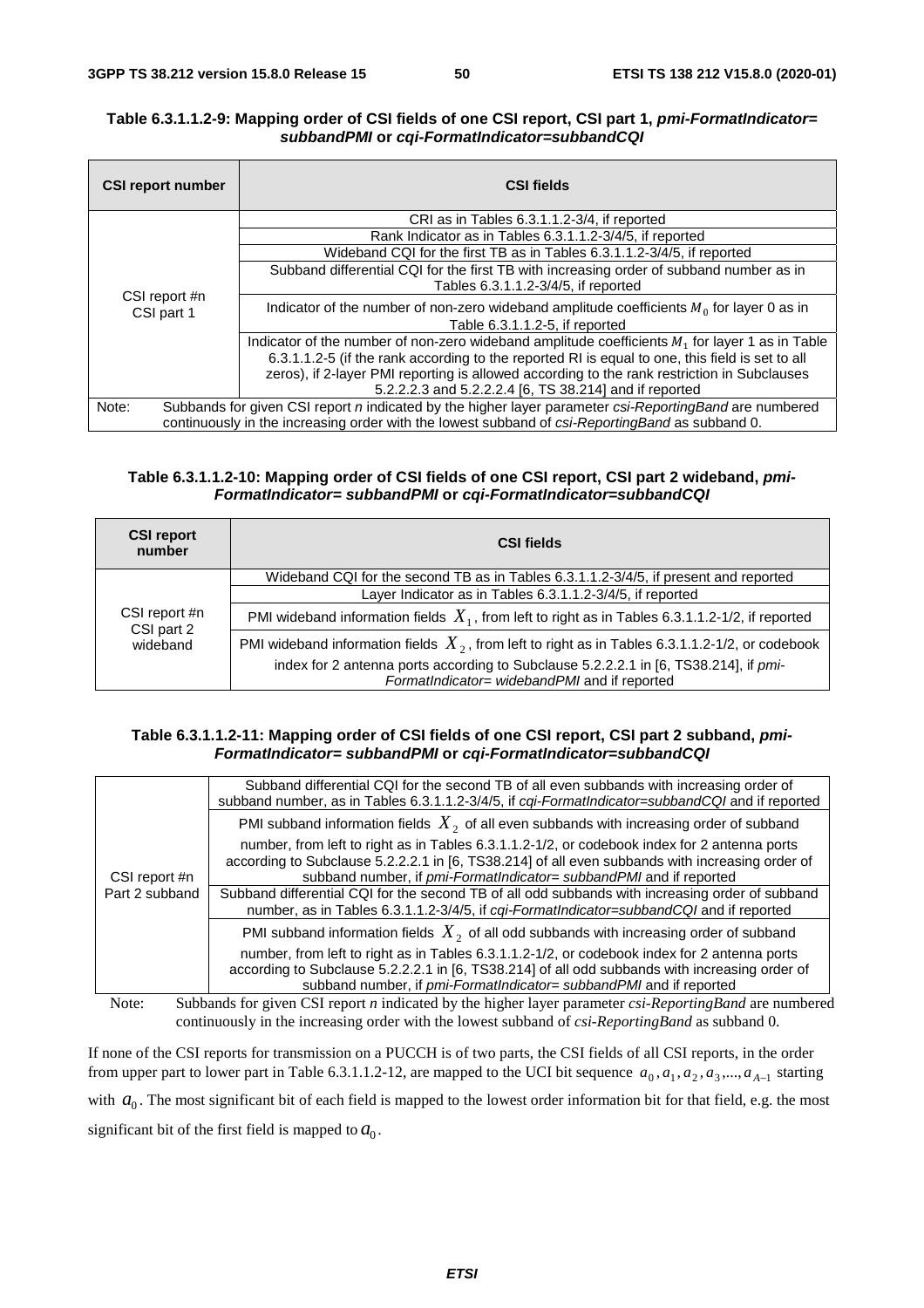| <b>UCI bit sequence</b> | <b>CSI report number</b>                   |  |
|-------------------------|--------------------------------------------|--|
| $a_{\alpha}$            | CSI report #1<br>as in Table 6.3.1.1.2-7/8 |  |
| $a_{1}$<br>$a_{2}$      | CSI report #2<br>as in Table 6.3.1.1.2-7/8 |  |
| $a_{3}$                 |                                            |  |
|                         | CSI report #n<br>as in Table 6.3.1.1.2-7/8 |  |

## Table 6.3.1.1.2-12: Mapping order of CSI reports to UCI bit sequence  $a_0, a_1, a_2, a_3, ..., a_{A-1}$ , without two**part CSI report(s)**

If at least one of the CSI reports for transmission on a PUCCH is of two parts, two UCI bit sequences are generated,  $(1)$ 1  $a_0^{(1)}, a_1^{(1)}, a_2^{(1)}, a_3^{(1)},..., a_{A^{(1)}-1}^{(1)}$  and  $a_0^{(2)}, a_1^{(2)}, a_2^{(2)}, a_3^{(2)},..., a_{A^{(2)}-1}^{(2)}$  $a_0^{(2)}, a_1^{(2)}, a_2^{(2)}, a_3^{(2)}, ..., a_{A^{(2)}-1}^{(2)}$ . The CSI fields of all CSI reports, in the order from upper part to lower part in Table 6.3.1.1.2-13, are mapped to the UCI bit sequence  $a_0^{(1)}, a_1^{(1)}, a_2^{(1)}, a_3^{(1)}, ..., a_{A^{(1)}-1}^{(1)}$  $a_0^{(1)}, a_1^{(1)}, a_2^{(1)}, a_3^{(1)},..., a_{A^{(1)}-1}^{(1)}$  starting with  $a_0^{(1)}$ . The most significant bit of each field is mapped to the lowest order information bit for that field, e.g. the most significant bit of the first field is mapped to  $a_0^{(1)}$ . The CSI fields of all CSI reports, in the order from upper part to lower part in Table 6.3.1.1.2-14, are mapped to the UCI bit sequence  $a_0^{(2)}, a_1^{(2)}, a_2^{(2)}, a_3^{(2)}, ..., a_{A^{(2)}-1}^{(2)}$  $a_0^{(2)}, a_1^{(2)}, a_2^{(2)}, a_3^{(2)}, \dots, a_{A^{(2)}-1}^{(2)}$  starting with  $a_0^{(2)}$ . The most significant bit of each field is mapped to the lowest order information bit for that field, e.g. the most significant bit of the first field is mapped to  $a_0^{(2)}$ . If the length of UCI bit sequence  $a_0^{(2)}, a_1^{(2)}, a_2^{(2)}, a_3^{(2)}, \ldots, a_{A^{(2)}-1}^{(2)}$  $a_0^{(2)}, a_1^{(2)}, a_2^{(2)}, a_3^{(2)}, \ldots, a_{A^{(2)}-1}^{(2)}$  is less than 3 bits, zeros shall be appended to the UCI bit sequence until its length equals 3.

Table 6.3.1.1.2-13: Mapping order of CSI reports to UCI bit sequence  $\,a_0^{(1)},a_1^{(1)},a_2^{(1)},a_3^{(1)},...,a_{A^{(1)}-1}^{(1)}$  $a_0^{(1)}, a_1^{(1)}, a_2^{(1)}, a_3^{(1)},..., a_{A^{(1)}-1}^{(1)}$  , **with two-part CSI report(s)** 

| <b>UCI bit sequence</b> | <b>CSI report number</b>                                     |
|-------------------------|--------------------------------------------------------------|
|                         | CSI report #1 if CSI report #1 is not of two parts, or       |
| $a_0^{(1)}$             | CSI report #1, CSI part 1, if CSI report #1 is of two parts, |
|                         | as in Table 6.3.1.1.2-7/8/9                                  |
| $a_1^{(1)}$             | CSI report #2 if CSI report #2 is not of two parts, or       |
|                         | CSI report #2, CSI part 1, if CSI report #2 is of two parts, |
| $a_2^{(1)}$             | as in Table 6.3.1.1.2-7/8/9                                  |
| $a_3^{(1)}$             |                                                              |
|                         |                                                              |
|                         |                                                              |
| $a_{A^{(1)}-}^{(1)}$    | CSI report #n if CSI report #n is not of two parts, or       |
|                         | CSI report #n, CSI part 1, if CSI report #n is of two parts, |
|                         | as in Table 6.3.1.1.2-7/8/9                                  |

where CSI report #1, CSI report  $#2$ , ..., CSI report  $#n$  in Table 6.3.1.1.2-13 correspond to the CSI reports in increasing order of CSI report priority values according to Subclause 5.2.5 of [6, TS38.214].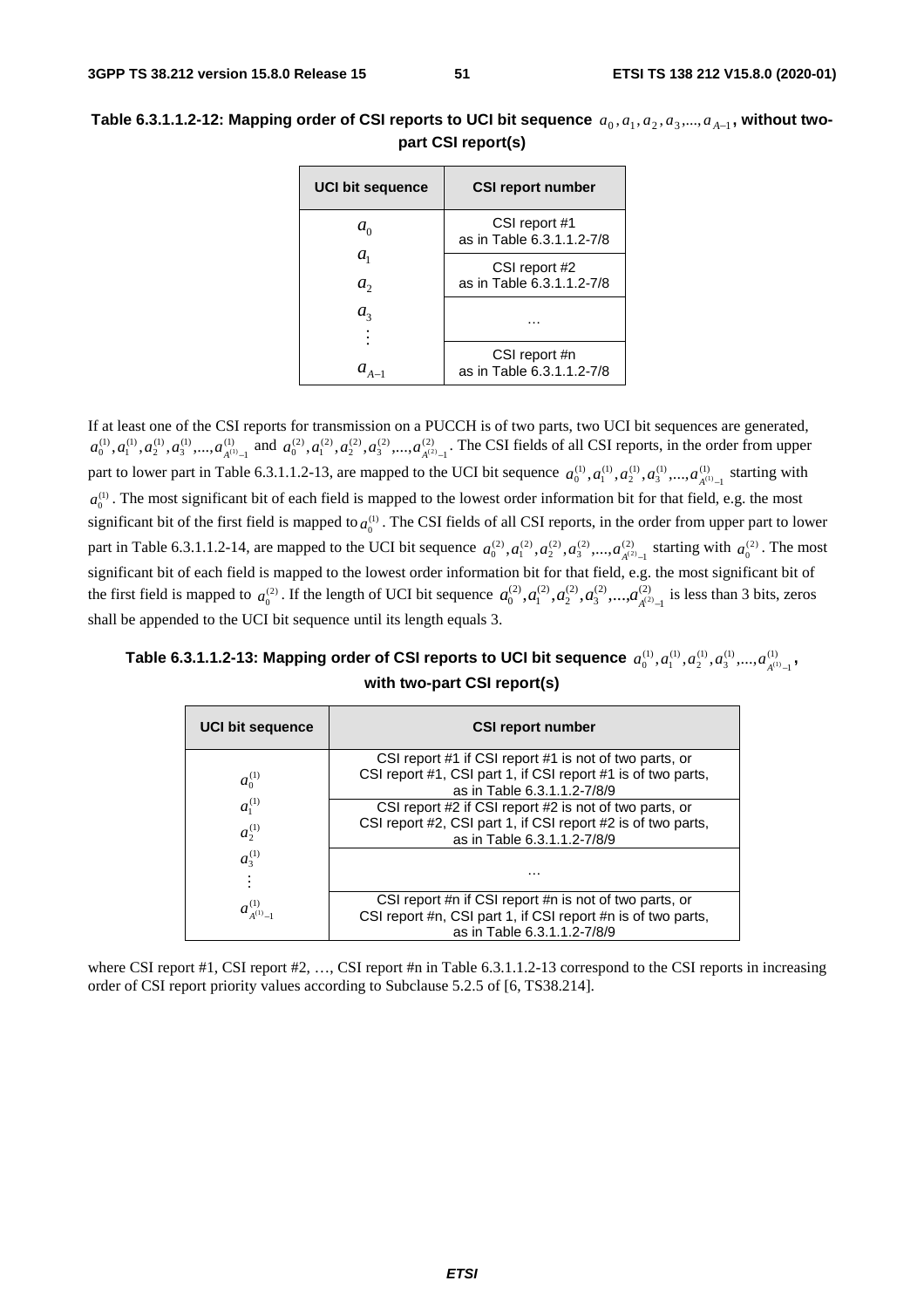| <b>UCI bit sequence</b>                                                        | <b>CSI report number</b>                                                                               |
|--------------------------------------------------------------------------------|--------------------------------------------------------------------------------------------------------|
| $a_0^{(2)}$<br>$a_1^{(2)}$<br>$a_2^{(2)}$<br>$a_3^{(2)}$<br>$a_{4(2)-1}^{(2)}$ | CSI report #1, CSI part 2 wideband, as in Table 6.3.1.1.2-10<br>if CSI part 2 exists for CSI report #1 |
|                                                                                | CSI report #2, CSI part 2 wideband, as in Table 6.3.1.1.2-10<br>if CSI part 2 exists for CSI report #2 |
|                                                                                | .                                                                                                      |
|                                                                                | CSI report #n, CSI part 2 wideband, as in Table 6.3.1.1.2-10<br>if CSI part 2 exists for CSI report #n |
|                                                                                | CSI report #1, CSI part 2 subband, as in Table 6.3.1.1.2-11<br>if CSI part 2 exists for CSI report #1  |
|                                                                                | CSI report #2, CSI part 2 subband, as in Table 6.3.1.1.2-11<br>if CSI part 2 exists for CSI report #2  |
|                                                                                | .                                                                                                      |
|                                                                                | CSI report #n, CSI part 2 subband, as in Table 6.3.1.1.2-11<br>if CSI part 2 exists for CSI report #n  |

#### Table 6.3.1.1.2-14: Mapping order of CSI reports to UCI bit sequence  $\,a_0^{(2)},a_1^{(2)},a_2^{(2)},a_3^{(2)},...,a_{A^{(2)}-1}^{(2)}\,$  $a_0^{(2)}, a_1^{(2)}, a_2^{(2)}, a_3^{(2)}, ..., a_{A^{(2)}-1}^{(2)}$  , **with two-part CSI report(s)**

where CSI report #1, CSI report #2, ..., CSI report #n in Table 6.3.1.1.2-14 correspond to the CSI reports in increasing order of CSI report priority values according to Subclause 5.2.5 of [6, TS38.214].

#### 6.3.1.1.3 HARQ-ACK/SR and CSI

If none of the CSI reports for transmission on a PUCCH is of two parts, the UCI bit sequence  $a_0$ ,  $a_1$ ,  $a_2$ ,  $a_3$ ,...,  $a_{A-1}$  is generated according to the following, where  $A = Q^{ACK} + Q^{SR} + Q^{CSI}$ :

- if there is HARQ-ACK for transmission on the PUCCH, the HARQ-ACK bits are mapped to the UCI bit sequence  $a_0, a_1, a_2, a_3, \dots, a_{0}$ <sup>ACK</sup> <sub>-1</sub>, where  $a_i = \tilde{a}_i^{ACK}$  for  $i = 0, 1, \dots, O^{ACK} - 1$ , the HARQ-ACK bit sequence *ACK*  $\tilde{\sigma}_0^{ACK}$ ,  $\tilde{\sigma}_1^{ACK}$ , ...,  $\tilde{\sigma}_{0^{ACK}-1}^{ACK}$  is given by Subclause 9.1 of [5, TS38.213], and  $O^{ACK}$  is number of HARQ-ACK bits; if there is no HARQ-ACK for transmission on the PUCCH, set  $Q^{ACK} = 0$ ;
- if there is SR for transmission on the PUCCH, set  $a_i = \tilde{o}_i^{SR}$  for  $i = O^{ACK}$ ,  $O^{ACK} + 1$ ,...,  $O^{ACK} + O^{SR} 1$ , where the SR bit sequence  $\tilde{\sigma}_0^{SR}, \tilde{\sigma}_1^{SR}, ..., \tilde{\sigma}_{O^{SR}-1}^{SR}$  is given by Subclause 9.2.5.1 of [5, TS 38.213]; if there is no SR for transmission on the PUCCH, set  $Q^{SR} = 0$ ;
- the CSI fields of all CSI reports, in the order from upper part to lower part in Table 6.3.1.1.2-12, are mapped to the UCI bit sequence  $a_{\theta^{ACK}+0^{SR}}, a_{\theta^{ACK}+0^{SR}+1},..., a_{\theta^{ACK}+0^{SR}+0^{CSI}-1}$  starting with  $a_{\theta^{ACK}+0^{SR}}$ , where  $O^{CSI}$  is the number of CSI bits.

If at least one of the CSI reports for transmission on a PUCCH is of two parts, two UCI bit sequences are generated,  $(1)$ 1  $a_0^{(1)}, a_1^{(1)}, a_2^{(1)}, a_3^{(1)},..., a_{A^{(1)}-1}^{(1)}$  and  $a_0^{(2)}, a_1^{(2)}, a_2^{(2)}, a_3^{(2)},..., a_{A^{(2)}-1}^{(2)}$  $a_0^{(2)}, a_1^{(2)}, a_2^{(2)}, a_3^{(2)}, ..., a_{A^{(2)}-1}^{(2)}$ , according to the following, where  $A^{(1)} = O^{ACK} + O^{SR} + O^{CSI\text{-}part1}$  and  $A^{(2)} = O^{CSI\text{-}part2}$ :

- if there is HARQ-ACK for transmission on the PUCCH, the HARQ-ACK bits are mapped to the UCI bit sequence  $a_0^{(1)}, a_1^{(1)}, a_2^{(1)}, a_3^{(1)},..., a_{O^{ACK}-1}^{(1)}$  $a_0^{(1)}, a_1^{(1)}, a_2^{(1)}, a_3^{(1)}, \dots, a_{Q^{ACK}-1}^{(1)}$ , where  $a_i^{(1)} = \tilde{o}_i^{ACK}$  for  $i = 0, 1, \dots, O^{ACK}-1$ , the HARQ-ACK bit sequence *ACK*  $\tilde{\sigma}_0^{ACK}$ ,  $\tilde{\sigma}_1^{ACK}$ , ...,  $\tilde{\sigma}_{0^{ACK}-1}^{ACK}$  is given by Subclause 9.1 of [5, TS38.213], and  $O^{ACK}$  is number of HARQ-ACK bits; if there is no HARQ-ACK for transmission on the PUCCH, set  $Q^{ACK} = 0$ ;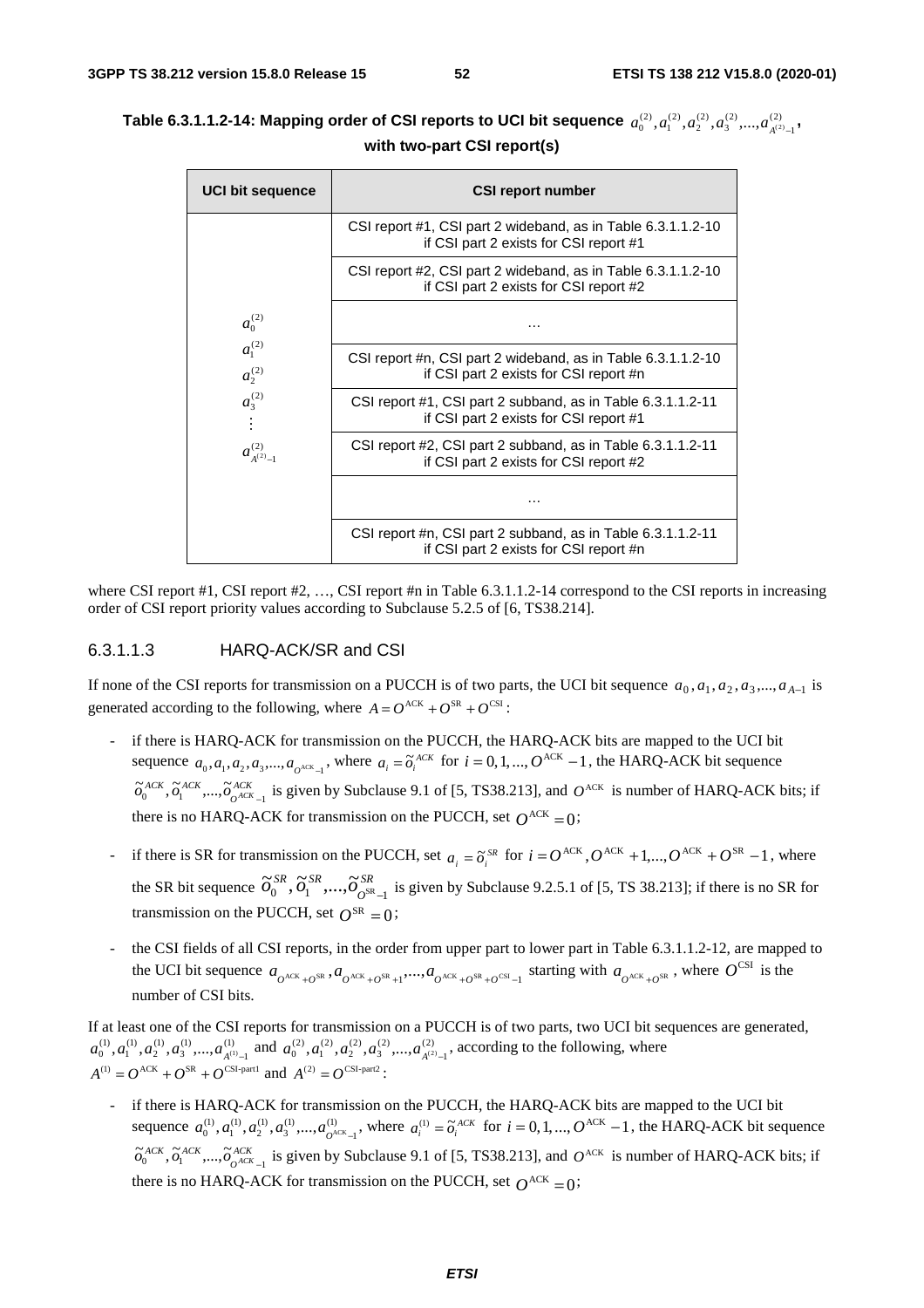- if there is SR for transmission on the PUCCH, set  $a_i = \tilde{o}_i^{SR}$  for  $i = O^{ACK}$ ,  $O^{ACK} + 1$ ,...,  $O^{ACK} + O^{SR} 1$ , where the SR bit sequence  $\tilde{\sigma}_0^{SR}, \tilde{\sigma}_1^{SR}, ..., \tilde{\sigma}_{O^{SR}-1}^{SR}$  is given by Subclause 9.2.5.1 of [5, TS 38.213]; if there is no SR for transmission on the PUCCH, set  $Q^{SR} = 0$ ;
- the CSI fields of all CSI reports, in the order from upper part to lower part in Table 6.3.1.1.2-13, are mapped to the UCI bit sequence  $a_{O^{ACK}+O^{SR}}^{(1)}, a_{O^{ACK}+O^{SR}+1}^{(1)},..., a_{O^{ACK}+O^{SR}+O^{CSI-partl}-1}^{(1)}$  $(1)$ 1  $a_{\mathcal{O}^{ACK}+O^{SR}}^{(1)}, a_{\mathcal{O}^{ACK}+O^{SR}+1}^{(1)},..., a_{\mathcal{O}^{ACK}+O^{SR}+O^{CSI-partl}-1}^{(1)}$  starting with  $a_{\mathcal{O}^{ACK}+O^{SR}}^{(1)}$ , where  $O^{CSI-partl}$  is the number of CSI bits in CSI part 1 of all CSI repo
- the CSI fields of all CSI reports, in the order from upper part to lower part in Table 6.3.1.1.2-14, are mapped to the UCI bit sequence  $a_0^{(2)}, a_1^{(2)}, a_2^{(2)}, a_3^{(2)},..., a_{A^{(2)}-1}^{(2)}$  $a_0^{(2)}, a_1^{(2)}, a_2^{(2)}, a_3^{(2)}, \dots, a_{A^{(2)}-1}^{(2)}$  starting with  $a_0^{(2)}$ , where  $O^{\text{CSI-part2}}$  is the number of CSI bits in CSI part 2 of all CSI reports. If the length of UCI bit sequence  $a_0^{(2)}, a_1^{(2)}, a_2^{(2)}, a_3^{(2)}, \ldots, a_{A^{(2)}-1}^{(2)}$  $a_0^{(2)}, a_1^{(2)}, a_2^{(2)}, a_3^{(2)}, \ldots, a_{A^{(2)}-1}^{(2)}$  is less than 3 bits, zeros shall be appended to the UCI bit sequence until its length equals 3.

## 6.3.1.2 Code block segmentation and CRC attachment

The UCI bit sequence from subclause 6.3.1.1 is denoted by  $a_0, a_1, a_2, a_3, \ldots, a_{A-1}$ , where *A* is the payload size. The procedure in 6.3.1.2.1 applies for  $A \ge 12$  and the procedure in Subclause 6.3.1.2.2 applies for  $A \le 11$ .

## 6.3.1.2.1 UCI encoded by Polar code

If the payload size  $A \ge 12$ , code block segmentation and CRC attachment is performed according to Subclause 5.2.1. If  $(A \geq 360 \text{ and } E \geq 1088)$  or if  $A \geq 1013$ ,  $I_{see} = 1$ ; otherwise  $I_{see} = 0$ , where E is the rate matching output sequence length as given in Subclause 6.3.1.4.1.

If  $12 ≤ A ≤ 19$ , the parity bits  $p_{r0}, p_{r1}, p_{r2},..., p_{r(L-1)}$  in Subclause 5.2.1 are computed by setting *L* to 6 bits and using the generator polynomial  $g_{CRC6}(D)$  in Subclause 5.1, resulting in the sequence  $c_{r0}, c_{r1}, c_{r2}, c_{r3},..., c_{r(K_r-1)}$  where *r* is the code block number and  $K_r$  is the number of bits for code block number  $r$ .

If  $A \ge 20$ , the parity bits  $p_{r0}, p_{r1}, p_{r2},..., p_{r(L-1)}$  in Subclause 5.2.1 are computed by setting *L* to 11 bits and using the generator polynomial  $g_{CRC11}(D)$  in Subclause 5.1, resulting in the sequence  $c_{r0}, c_{r1}, c_{r2}, c_{r3},..., c_{r(K_r-1)}$  where *r* is the code block number and  $K_r$  is the number of bits for code block number  $r$ .

## 6.3.1.2.2 UCI encoded by channel coding of small block lengths

If the payload size  $A \leq 11$ , CRC bits are not attached.

The output bit sequence is denoted by  $c_0, c_1, c_2, c_3, \dots, c_{K-1}$ , where  $c_i = a_i$  for  $i = 0, 1, \dots, A-1$  and  $K = A$ .

## 6.3.1.3 Channel coding of UCI

## 6.3.1.3.1 UCI encoded by Polar code

Information bits are delivered to the channel coding block. They are denoted by  $c_{r0}, c_{r1}, c_{r2}, c_{r3},..., c_{r(K_r-1)}$ , where *r* is the code block number, and  $K<sub>r</sub>$  is the number of bits in code block number  $r$ . The total number of code blocks is denoted by *C* and each code block is individually encoded by the following:

If  $18 \le K_r \le 25$ , the information bits are encoded via Polar coding according to Subclause 5.3.1, by setting  $n_{\text{max}} = 10$ ,  $I_L = 0$ ,  $n_{PC} = 3$ ,  $n_{PC}^{wm} = 1$  if  $E_r - K_r + 3 > 192$  and  $n_{PC}^{wm} = 0$  if  $E_r - K_r + 3 ≤ 192$ , where  $E_r$  is the rate matching output sequence length as given in Subclause 6.3.1.4.1.

If  $K_r > 30$ , the information bits are encoded via Polar coding according to Subclause 5.3.1, by setting  $n_{\text{max}} = 10$ ,  $I_{IL} = 0$ ,  $n_{PC} = 0$ , and  $n_{PC}^{wm} = 0$ .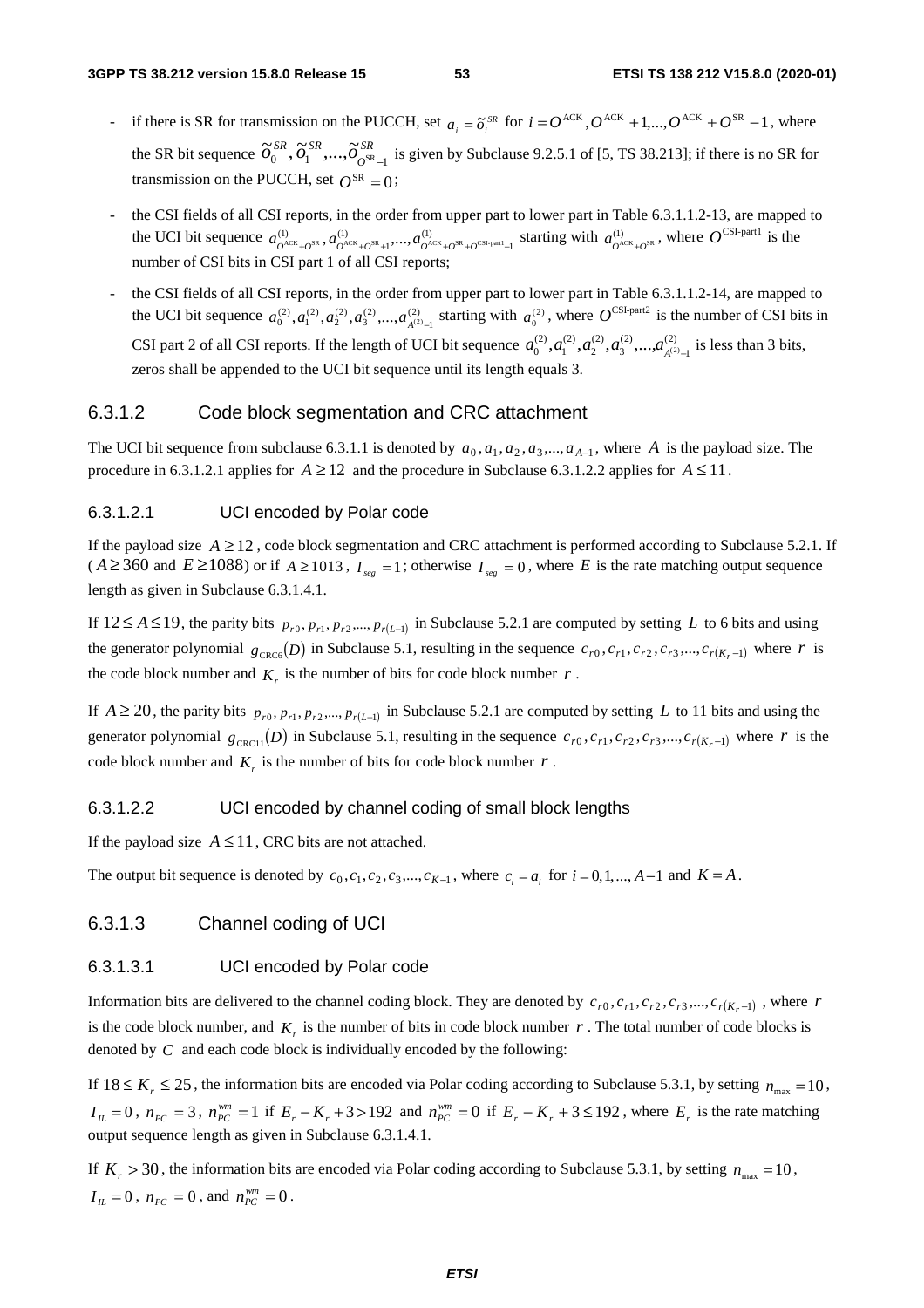After encoding the bits are denoted by  $d_{r0}, d_{r1}, d_{r2}, d_{r3},..., d_{r(N-1)}$ , where  $N_r$  is the number of coded bits in code block number *r* .

#### 6.3.1.3.2 UCI encoded by channel coding of small block lengths

Information bits are delivered to the channel coding block. They are denoted by  $c_0, c_1, c_2, c_3, ..., c_{K-1}$ , where *K* is the number of bits.

The information bits are encoded according to Subclause 5.3.3.

After encoding the bits are denoted by  $d_0, d_1, d_2, d_3, \ldots, d_{N-1}$ , where *N* is the number of coded bits.

#### 6.3.1.4 Rate matching

For PUCCH formats  $2/3/4$ , the total rate matching output sequence length  $E_{tot}$  is given by Table 6.3.1.4-1, where  $N_{\text{symbol,UCI}}^{\text{PUCCH2}}$ ,  $N_{\text{symbol,UCI}}^{\text{PUCCH3}}$ , and  $N_{\text{symbol,UCI}}^{\text{PUCCH4}}$  are the number of symbols carrying UCI for PUCCH formats 2/3/4 respectively;  $N_{\text{PRB}}^{\text{PUCCH,2}}$  and  $N_{\text{PRB}}^{\text{PUCCH,3}}$  are the number of PRBs that are determined by the UE for PUCCH formats 2/3 transmission respectively according to Subclause 9.2 of [5, TS38.213]; and  $N_{\rm SF}^{\rm PUCCH, 4}$  is the spreading factor for PUCCH format 4.

**Table 6.3.1.4-1: Total rate matching output sequence length** *E*tot

|                     | <b>Modulation order</b>                                                                 |                                                                                        |  |  |  |  |
|---------------------|-----------------------------------------------------------------------------------------|----------------------------------------------------------------------------------------|--|--|--|--|
| <b>PUCCH</b> format | <b>QPSK</b>                                                                             | $\pi$ /2-BPSK                                                                          |  |  |  |  |
| PUCCH format 2      | $16 \cdot N_{\text{symbol,UCI}}^{\text{PUCCH},2} \cdot N_{\text{PRB}}^{\text{PUCCH},2}$ | N/A                                                                                    |  |  |  |  |
| PUCCH format 3      | $24 \cdot N_{\text{symb,UCI}}^{\text{PUCCH,3}} \cdot N_{\text{PRB}}^{\text{PUCCH,3}}$   | $12 \cdot N_{\text{symbol,UC}}^{\text{PUCCH,3}} \cdot N_{\text{PRB}}^{\text{PUCCH,3}}$ |  |  |  |  |
| PUCCH format 4      | $24 \cdot N_{\text{symbol,UCI}}^{\text{PUCCH,4}} / N_{\text{SF}}^{\text{PUCCH,4}}$      | $12 \cdot N_{\text{symbol,UCI}}^{\text{PUCCH,4}} / N_{\text{SF}}^{\text{PUCCH,4}}$     |  |  |  |  |

#### 6.3.1.4.1 UCI encoded by Polar code

The input bit sequence to rate matching is  $d_{r0}, d_{r1}, d_{r2}, d_{r3},..., d_{r(N,-1)}$  where *r* is the code block number, and  $N_r$  is the number of coded bits in code block number *r* .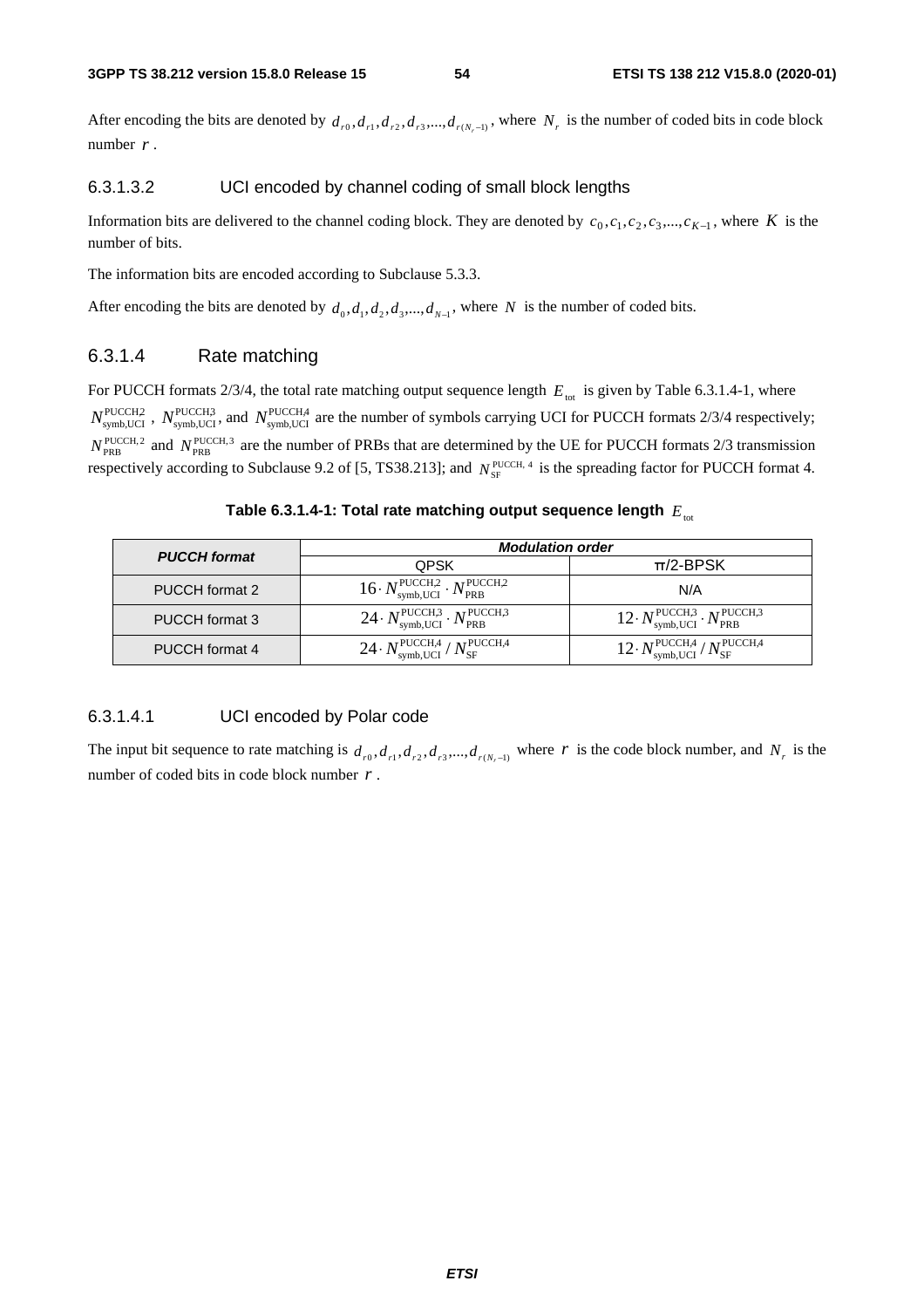| UCI(s) for<br>transmission on a<br><b>PUCCH</b> | <b>UCI for encoding</b>     | Value of $E_{\text{HCT}}$                                                                                                                                                                                 |
|-------------------------------------------------|-----------------------------|-----------------------------------------------------------------------------------------------------------------------------------------------------------------------------------------------------------|
| HARQ-ACK                                        | HARQ-ACK                    | $E_{\text{UCI}} = E_{\text{tot}}$                                                                                                                                                                         |
| HARQ-ACK, SR                                    | HARQ-ACK, SR                | $E_{\text{UCI}} = E_{\text{tot}}$                                                                                                                                                                         |
| CSI<br>(CSI not of two parts)                   | <b>CSI</b>                  | $E_{\text{HCI}} = E_{\text{tot}}$                                                                                                                                                                         |
| HARQ-ACK, CSI<br>(CSI not of two parts)         | HARQ-ACK, CSI               | $E_{\text{UCI}} = E_{\text{tot}}$                                                                                                                                                                         |
| HARQ-ACK, SR, CSI<br>(CSI not of two parts)     | HARQ-ACK, SR,<br>CSI        | $E_{\text{HCI}} = E_{\text{tot}}$                                                                                                                                                                         |
| CSI                                             | CSI part 1                  | $E_{\text{UCI}} = \min(E_{\text{tot}}, (O^{\text{CSI-part1}} + L)/R_{\text{UCI}}^{\text{max}}/Q_m \cdot Q_m)$                                                                                             |
| (CSI of two parts)                              | CSI part 2                  | $E_{\text{tot}} = E_{\text{tot}} - \min \left( E_{\text{tot}} , \left  \left( Q^{\text{CSI-part1}} + L \right) / R_{\text{UCI}}^{\text{max}} / Q_m \right  \cdot Q_m \right)$                             |
| HARQ-ACK, CSI                                   | HARQ-ACK, CSI<br>part 1     | $E_{\text{tot}} = \min \Bigl(E_{\text{tot}}, \left[ \left( Q^{\text{ACK}} + Q^{\text{CSI-part1}} + L \right) / R_{\text{UCI}}^{\text{max}} / Q_m \right] \cdot Q_m \Bigr]$                                |
| (CSI of two parts)                              | CSI part 2                  | $E_{\text{tict}} = E_{\text{tot}} - \min \Bigl(E_{\text{tot}}, \Bigl\vert \Bigl(Q^{\text{ACK}} + Q^{\text{CSI-part1}} + L\Bigr) / R_{\text{UCI}}^{\text{max}} / Q_m \Bigl\vert \Bigl\vert Q_m \Bigr\vert$ |
| HARQ-ACK, SR, CSI                               | HARQ-ACK, SR,<br>CSI part 1 | $E_{\text{tot}} = \min(E_{\text{tot}}) \left[ (O^{\text{ACK}} + O^{\text{SR}} + O^{\text{CSI-part1}} + L) / R_{\text{UG}}^{\text{max}} / Q_m \right] \cdot Q_m$                                           |
| (CSI of two parts)                              | CSI part 2                  | $E_{\text{tot}} = E_{\text{tot}} - \min \Bigl(E_{\text{tot}}\Bigr) \Bigl[ \Bigl( O^{ACK} + O^{SR} + O^{CSI\text{-}part1} + L \Bigr) / R_{\text{UCI}}^{\text{max}} / Q_m \Bigr] \cdot Q_m$                 |

 **Table 6.3.1.4.1-1: Rate matching output sequence length**  $E_{\text{UCT}}$ 

Rate matching is performed according to Subclause 5.4.1 by setting  $I_{BL} = 1$  and the rate matching output sequence length to  $E_r = \left[ E_{\text{UCI}} / C_{\text{UCI}} \right]$ , where  $C_{\text{UCI}}$  is the number of code blocks for UCI determined according to Subclause 6.3.1.2.1 and the value of  $E_{\text{ucu}}$  is given by Table 6.3.1.4.1-1:

- $O^{ACK}$  is the number of bits for HARQ-ACK for transmission on the current PUCCH;
- $O^{SR}$  is the number of bits for SR for transmission on the current PUCCH;
- $O^{\text{CSI-part1}}$  is the number of bits for CSI part 1 for transmission on the current PUCCH;
- $O^{\text{CSI-part2}}$  is the number of bits for CSI part 2 for transmission on the current PUCCH;
- if  $A \ge 360$ ,  $L=11$ ; otherwise, L is the number of CRC bits determined according to subclause 6.3.1.2.1, where *A* equals  $O^{CSI-part1}$  for "CSI (CSI of two parts)", equals  $O^{ACK} + O^{CSI-part1}$  for "HARQ-ACK, CSI (CSI of two parts)", and equals  $O^{ACK} + O^{SR} + O^{CSI\text{-part1}}$  for "HARQ-ACK, SR, CSI (CSI of two parts)" respectively in Table 6.3.1.4.1-1;;
- $R_{\text{UCT}}^{\text{max}}$  is the configured maximum PUCCH coding rate;
- $E_{\text{tot}}$  is given by Table 6.3.1.4-1.

The output bit sequence after rate matching is denoted as  $f_{r0}, f_{r1}, f_{r2},..., f_{r(E,-1)}$  where  $E_r$  is the length of rate matching output sequence in code block number *r* .

#### 6.3.1.4.2 UCI encoded by channel coding of small block lengths

The input bit sequence to rate matching is  $d_0, d_1, d_2, ..., d_{N-1}$ .

The value of  $E_{\text{ref}}$  is determined according to Table 6.3.1.4.1-1 by setting  $L = 0$ .

Rate matching is performed according to Subclause 5.4.3 by setting the rate matching output sequence length  $E = E<sub>terc1</sub>$ .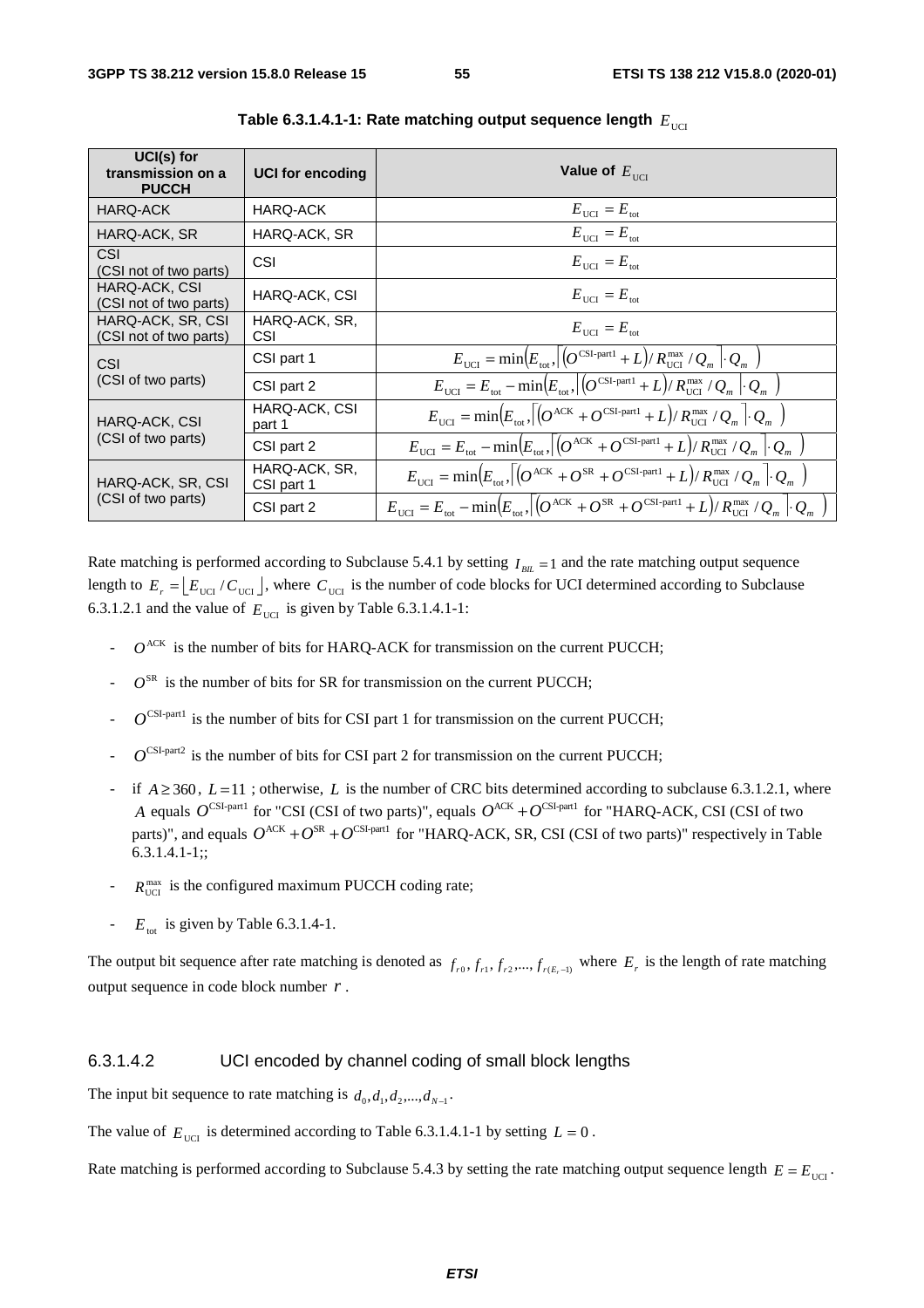The output bit sequence after rate matching is denoted as  $f_0, f_1, f_2, ..., f_{F-1}$ 

#### 6.3.1.5 Code block concatenation

The input bit sequence for the code block concatenation block are the sequences  $f_{r0}, f_{r1}, f_{r2},..., f_{r(F-1)}$ , for  $r = 0,..., C-1$ and where  $E_r$  is the number of rate matched bits for the  $r$ -th code block.

Code block concatenation is performed according to Subclause 5.5.

The bits after code block concatenation are denoted by  $g_0, g_1, g_2, g_3, \dots, g_{G-1}$ , where  $G = \lfloor E_{\text{UCI}} / C_{\text{UCI}} \rfloor \cdot C_{\text{UCI}}$  with the values of  $E_{\text{UCI}}$  and  $C_{\text{UCI}}$  given in Subclause 6.3.1.4.1. Let *G* be the total number of coded bits for transmission and  $G = G' + \text{mod}(E_{\text{UCI}}, C_{\text{UCI}})$ . Set  $g_i = 0$  for  $i = G', G'+1,..., G-1$ .

#### 6.3.1.6 Multiplexing of coded UCI bits to PUCCH

If CSI of two parts are transmitted on a PUCCH, the coded bits corresponding to UCI bit sequence  $(1)$ 1  $a_0^{(1)}, a_1^{(1)}, a_2^{(1)}, a_3^{(1)}, \dots, a_{A^{(1)}-1}^{(1)}$  is denoted by  $g_0^{(1)}, g_1^{(1)}, g_2^{(1)}, g_3^{(1)}, \dots, g_{G^{(1)}-1}^{(1)}$  $g_0^{(1)}, g_1^{(1)}, g_2^{(1)}, g_3^{(1)},..., g_{G^{(1)}-1}^{(1)}$  and the coded bits corresponding to UCI bit sequence  $a_0^{(2)}, a_1^{(2)}, a_2^{(2)}, a_3^{(2)},..., a_{A^{(2)}-1}^{(2)}$  $a_0^{(2)}, a_1^{(2)}, a_2^{(2)}, a_3^{(2)}, \dots, a_{A^{(2)}-1}^{(2)}$  is denoted by  $g_0^{(2)}, g_1^{(2)}, g_2^{(2)}, g_3^{(2)}, \dots, g_{G^{(2)}-1}^{(2)}$  $g_0^{(2)}, g_1^{(2)}, g_2^{(2)}, g_3^{(2)},..., g_{G^{(2)}-1}^{(2)}$ . The coded bit sequence  $g_0, g_1, g_2, g_3, \ldots, g_{G-1}$ , where  $G = G^{(1)} + G^{(2)}$ , is generated according to the following.

| <b>PUCCH</b><br>duration<br>(symbols) | <b>PUCCH DMRS</b><br>symbol indices | Number of UCI<br>symbol indices<br>sets $N_{\text{UCI}}^{\text{set}}$ | 1 <sup>st</sup> UCI symbol<br>indices set $S_{\text{UCI}}^{(1)}$ | 2 <sup>nd</sup> UCI symbol<br>indices set $S_{\text{UCI}}^{(2)}$ | 3rd UCI symbol<br>indices set $S^{(3)}_{\text{UCI}}$ |
|---------------------------------------|-------------------------------------|-----------------------------------------------------------------------|------------------------------------------------------------------|------------------------------------------------------------------|------------------------------------------------------|
| 4                                     | {1}                                 | 2                                                                     | ${0,2}$                                                          | $\{3\}$                                                          |                                                      |
| 4                                     | ${0,2}$                             |                                                                       | ${1,3}$                                                          |                                                                  |                                                      |
| 5                                     | ${0, 3}$                            |                                                                       | ${1, 2, 4}$                                                      | ۰                                                                | ٠                                                    |
| 6                                     | ${1, 4}$                            |                                                                       | ${0, 2, 3, 5}$                                                   |                                                                  |                                                      |
|                                       | ${1, 4}$                            | 2                                                                     | ${0, 2, 3, 5}$                                                   | {6}                                                              |                                                      |
| 8                                     | ${1, 5}$                            | $\overline{2}$                                                        | ${0, 2, 4, 6}$                                                   | ${3, 7}$                                                         |                                                      |
| 9                                     | ${1, 6}$                            | $\overline{2}$                                                        | ${0, 2, 5, 7}$                                                   | ${3, 4, 8}$                                                      |                                                      |
| 10                                    | ${2, 7}$                            | 2                                                                     | ${1, 3, 6, 8}$                                                   | ${0, 4, 5, 9}$                                                   | ٠                                                    |
| 10                                    | ${1, 3, 6, 8}$                      |                                                                       | ${0, 2, 4, 5, 7, 9}$                                             |                                                                  |                                                      |
| 11                                    | ${2, 7}$                            | 3                                                                     | ${1,3,6,8}$                                                      | ${0, 4, 5, 9}$                                                   | ${10}$                                               |
| 11                                    | ${1,3,6,9}$                         |                                                                       | ${0, 2, 4, 5, 7, 8, 10}$                                         |                                                                  |                                                      |
| 12                                    | ${2, 8}$                            | 3                                                                     | ${1,3,7,9}$                                                      | ${0, 4, 6, 10}$                                                  | ${5, 11}$                                            |
| 12                                    | ${1,4,7,10}$                        |                                                                       | ${0, 2, 3, 5, 6, 8, 9, 11}$                                      |                                                                  |                                                      |
| 13                                    | ${2, 9}$                            | 3                                                                     | ${1,3,8,10}$                                                     | ${0, 4, 7, 11}$                                                  | ${5,6,12}$                                           |
| 13                                    | ${1,4,7,11}$                        | $\overline{2}$                                                        | ${0, 2, 3, 5, 6, 8, 10, 12}$                                     | {9}                                                              |                                                      |
| 14                                    | ${3, 10}$                           | 3                                                                     | ${2,4,9,11}$                                                     | ${1, 5, 8, 12}$                                                  | ${0,6,7,13}$                                         |
| 14                                    | ${1,5,8,12}$                        | $\overline{2}$                                                        | ${0, 2, 4, 6, 7, 9, 11, 13}$                                     | ${3, 10}$                                                        |                                                      |

**Table 6.3.1.6-1: PUCCH DMRS and UCI symbols** 

Denote  $s_l$  as UCI OFDM symbol index. Denote  $N_{\text{UCI}}^{(i)}$  as the number of elements in UCI symbol indices set  $S_{\text{UCI}}^{(i)}$  for  $i = 1,...,N_{\text{UCI}}^{\text{set}}$ , where  $S_{\text{UCI}}^{(i)}$  and  $N_{\text{UCI}}^{\text{set}}$  are given by Table 6.3.1.6-1 according to the PUCCH duration and the PUCCH DMRS configuration. Denote  $N_{\text{symbol,UC}}^{\text{PUCCH}} = \sum_{i=1}^{\infty}$ = set UCI 1  $\sum_{\text{symbol, UCI}} N_{\text{UCI}}^{(i)}$ *N i*  $N_{\text{swnh IICI}}^{\text{PUCCH}} = \sum N_{\text{IICI}}^{(i)}$  as the number of OFDM symbols carrying UCI in the PUCCH. Denote  $Q_m$  as the modulation order of the PUCCH.

For PUCCH format 3, set  $N_{\text{UCI}}^{\text{symbol}} = 12 \cdot N_{\text{PRB}}^{\text{PUCCH,3}}$ , where  $N_{\text{PRB}}^{\text{PUCCH,3}}$  is the number of PRBs that is determined by the UE for PUCCH format 3 transmission according to Subclause 9.2 of [5, TS 38.213].

For PUCCH format 4, set  $N_{\text{UCI}}^{\text{symbol}} = 12/N_{\text{SF}}^{\text{PUCCH, 4}}$ , where  $N_{\text{SF}}^{\text{PUCCH, 4}}$  is the spreading factor for PUCCH format 4.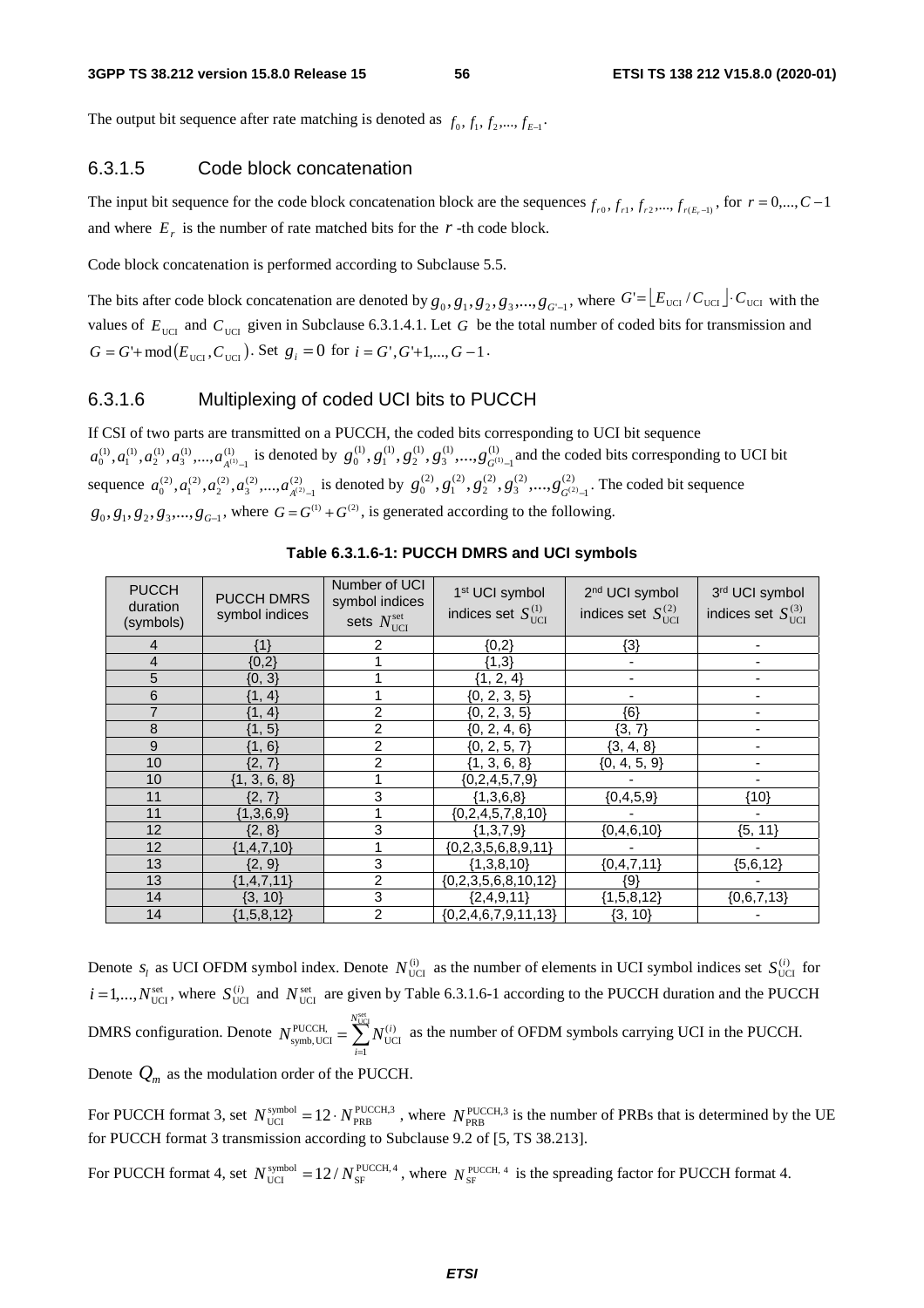Find the smallest  $j > 0$  such that  $\left( \sum_{i=1} N_{\text{UCI}}^{(i)} \right) \cdot N_{\text{UCI}}^{\text{symbol}} \cdot Q_m \ge G^{(1)}$  $\left\{N_{\text{UCI}}^{(i)}\right\} \cdot N_{\text{UCI}}^{\text{symbol}} \cdot Q_m \geq G$ *i*  $\cdot N_{\text{UCI}}^{\text{symbol}} \cdot Q_m \geq$  $\int$  $\overline{\phantom{a}}$  $\overline{\phantom{a}}$  $\setminus$ Ĵ  $\sum_{i=1}^{\infty}$ .

Set  $n_1 = 0$ ;

Set  $n_2 = 0$ ;

Set 
$$
\overline{N}_{\text{UCI}}^{\text{symbol}} = \left[ \left( G^{(1)} - \left( \sum_{i=1}^{j-1} N_{\text{UCI}}^{(i)} \right) \cdot N_{\text{UCI}}^{\text{symbol}} \cdot Q_m \right) / \left( N_{\text{UCI}}^{(j)} \cdot Q_m \right) \right];
$$
  
\nSet  $M = \text{mod} \left( \left( G^{(1)} - \left( \sum_{i=1}^{j-1} N_{\text{UCI}}^{(i)} \right) \cdot N_{\text{UCI}}^{\text{symbol}} \cdot Q_m \right) / Q_m, N_{\text{UCI}}^{(j)} \right);$ 

for  $l = 0$  to  $N_{\text{symbol,UCI}}^{\text{PUCCH},} -1$ 

if  $s_i \in \bigcup_{U \subset I} S_{U \subset I}^{(i)}$ 1 1  $s_i \in \bigcup_{i=1}^{j-1} S_{\text{U}}^{(i)}$  $\in \bigcup_{i=1}^{i} S_{\text{UCI}}^{(i)}$ for  $k = 0$  to  $N_{\text{UCI}}^{\text{symbol}} - 1$ for  $v = 0$  to  $Q_m - 1$  $\overline{g}_{l,k,v} = g_{n_1}^{(1)};$  $n_1 = n_1 + 1;$ 

end for

end for

elseif  $s_i \in S_{\text{UCI}}^{(j)}$ 

if  $M > 0$ 

 $\gamma = 1$ ;

else

 $\gamma = 0$ ;

end if

$$
M=M-1;
$$

for  $k = 0$  to  $\overline{N}_{\text{UCI}}^{\text{symbol}} + \gamma - 1$ 

for  $v = 0$  to  $Q_m - 1$ 

$$
\overline{g}_{l,k,v}=g_{n_1}^{(1)};
$$

$$
n_1=n_1+1;
$$

end for

end for

for  $k = \overline{N}_{UCI}^{symbol} + \gamma$  to  $N_{UCI}^{symbol} - 1$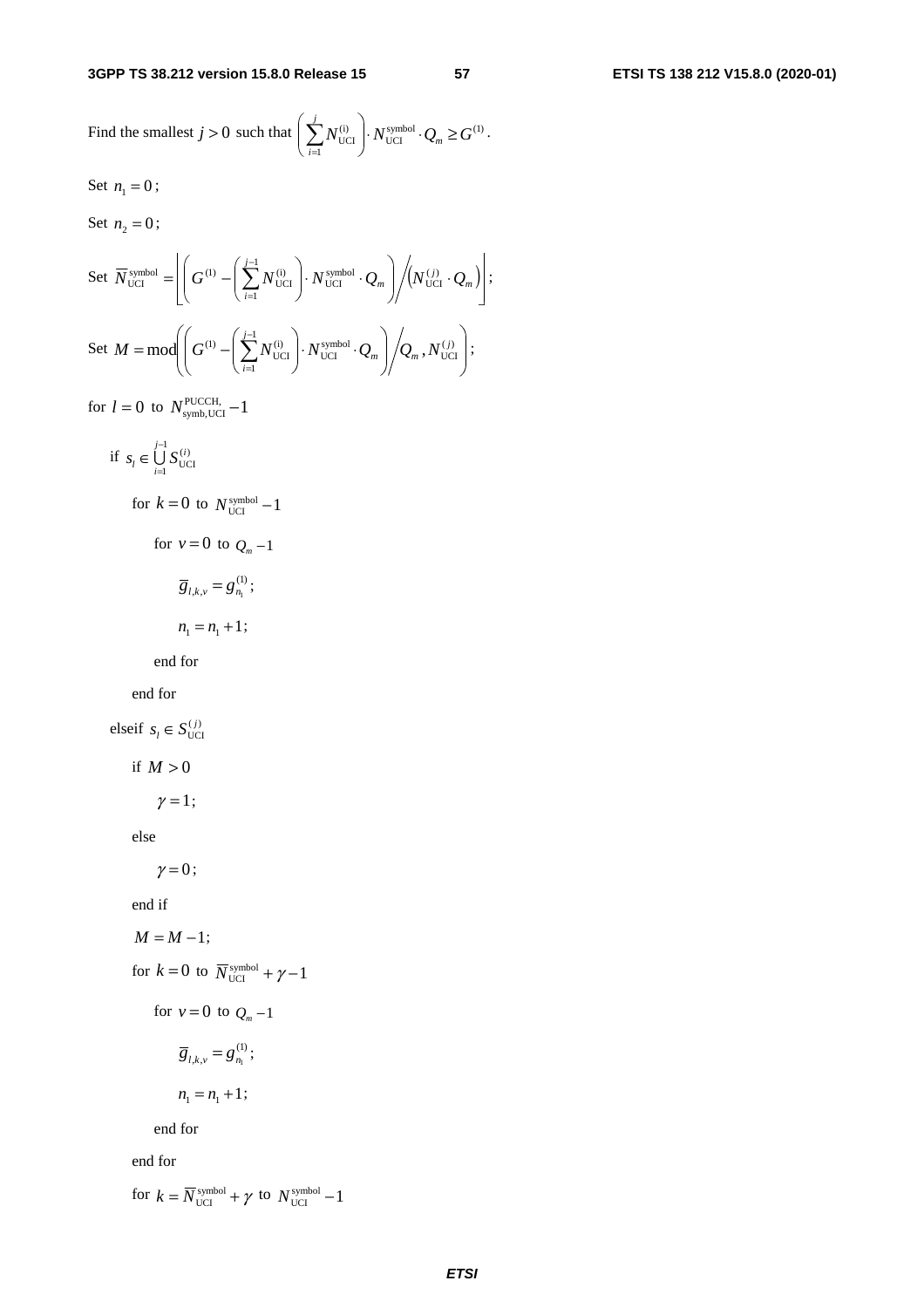for 
$$
v = 0
$$
 to  $Q_m - 1$   
\n
$$
\overline{g}_{l,k,v} = g_{n_2}^{(2)};
$$
\n
$$
n_2 = n_2 + 1;
$$

end for

end for

else

for  $k = 0$  to  $N_{\text{UCI}}^{\text{symbol}} - 1$ for  $v = 0$  to  $Q_m - 1$  $\overline{g}_{l,k,v} = g_{n_2}^{(2)}$ ;  $n_2 = n_2 + 1;$ 

end for

end for

end if

end for

Set  $n = 0$ 

for  $l = 0$  to  $N_{\text{symb, UCI}}^{\text{PUCCH}} - 1$ for  $k = 0$  to  $N_{\text{UCI}}^{\text{symbol}} - 1$ for  $v = 0$  to  $Q_m - 1$  $g_n = \overline{g}_{l,k,\nu}$ ;  $n = n + 1$ ;

end for

end for

end for

# 6.3.2 Uplink control information on PUSCH

## 6.3.2.1 UCI bit sequence generation

#### 6.3.2.1.1 HARQ-ACK

If HARQ-ACK bits are transmitted on a PUSCH, the UCI bit sequence  $a_0, a_1, a_2, a_3, \ldots, a_{A-1}$  is determined as follows:

- If UCI is transmitted on PUSCH without UL-SCH and the UCI includes CSI part 1 without CSI part 2,
	- if there is no HARQ-ACK bit given by Subclause 9.1 of [5, TS 38.213], set  $a_0 = 0$ ,  $a_1 = 0$ , and  $A = 2$ ;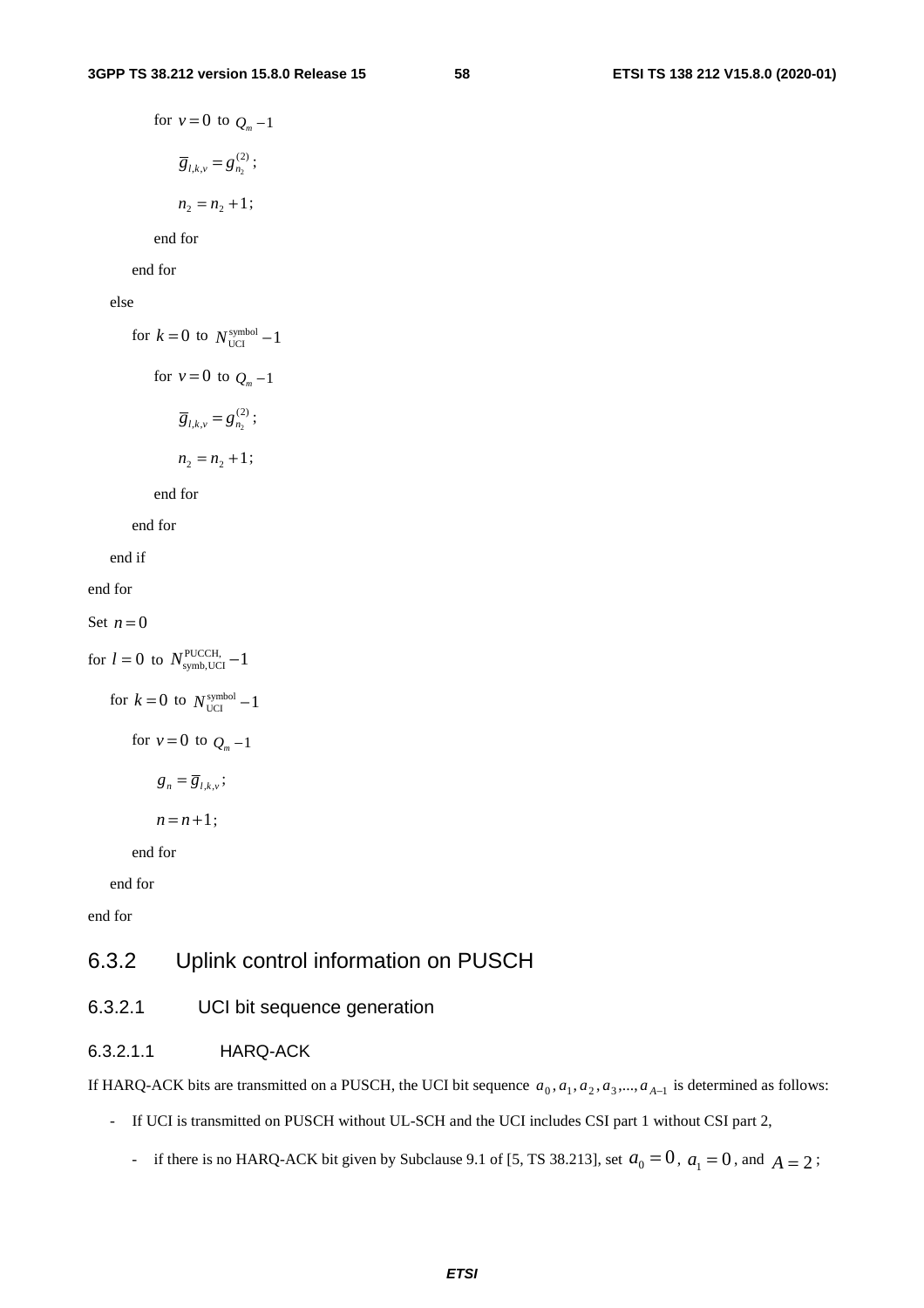- if there is only one HARQ-ACK bit  $\tilde{\sigma}_0^{ACK}$  given by Subclause 9.1 of [5, TS 38.213], set  $a_0 = \tilde{\sigma}_0^{ACK}$ ,  $a_1 = 0$ , and  $A = 2$ ;
- otherwise, set  $a_i = \tilde{o}_i^{ACK}$  for  $i = 0, 1, ..., O^{ACK} 1$  and  $A = O^{ACK}$ , where the HARQ-ACK bit sequence *ACK*  $\tilde{\sigma}_0^{ACK}$ ,  $\tilde{\sigma}_1^{ACK}$ , ...,  $\tilde{\sigma}_{0^{ACK}-1}^{ACK}$  is given by Subclause 9.1 of [5, TS 38.213].

## 6.3.2.1.2 CSI

The bitwidth for PMI of *codebookType=typeI-SinglePanel* and *codebookType=typeI-MultiPanel* is specified in Subclause 6.3.1.1.2.

The bitwidth for RI/LI/CQI/CRI of *codebookType=typeI-SinglePanel* and *codebookType=typeI-MultiPanel* is specified in Subclause 6.3.1.1.2.

The bitwidth for PMI of *codebookType=typeII* is provided in Tables 6.3.2.1.2-1, where the values of  $(N_1, N_2)$ ,  $(O_1,O_2)$ , *L*,  $N_{\text{p}_{\text{SK}}}$ ,  $M_1$ ,  $M_2$ , and  $K^{(2)}$  are given by Subclause 5.2.2.2.3 in [6, TS 38.214].

|                          |                                                                                                                                                                                                                                                       | Information fields $X_1$ for wideband PMI |             |             |             |             | Information fields $X_2$ for wideband PMI or per subband<br><b>PMI</b>                                                                                                                                                                                                                                                                                                                                   |                                                                                     |                        |             |
|--------------------------|-------------------------------------------------------------------------------------------------------------------------------------------------------------------------------------------------------------------------------------------------------|-------------------------------------------|-------------|-------------|-------------|-------------|----------------------------------------------------------------------------------------------------------------------------------------------------------------------------------------------------------------------------------------------------------------------------------------------------------------------------------------------------------------------------------------------------------|-------------------------------------------------------------------------------------|------------------------|-------------|
|                          | $i_{1,1}$                                                                                                                                                                                                                                             | $i_{1,2}$                                 | $l_{1,3,1}$ | $l_{1,4,1}$ | $l_{1,3,2}$ | $i_{1,4,2}$ | $l_{2,1,1}$                                                                                                                                                                                                                                                                                                                                                                                              | $l_{2,1,2}$                                                                         | $l_{2,2,1}$            | $l_{2,2,2}$ |
| $Rank=1$<br>SBAmp<br>off | $\left\lceil \log_2(O_1 O_2) \right\rceil \left\lceil \log_2 {N_1 N_2 \choose L} \right\rceil \left\lceil \log_2(2L) \right\rceil 3(2L-1) \quad \text{N/A}$                                                                                           |                                           |             |             |             |             | $\big  N/A \big  (M_1-1) \cdot \log_2 N_{PSK}$                                                                                                                                                                                                                                                                                                                                                           | N/A                                                                                 | N/A                    | N/A         |
| $Rank=2$<br>SBAmp<br>off |                                                                                                                                                                                                                                                       |                                           |             |             |             |             | $\left \left\lceil\log_2\left(O_1O_2\right)\right\rceil\right \left \log_2\left(\begin{matrix} N_1N_2 \\ L\end{matrix}\right)\right \left \left\lceil\log_2\left(2L\right)\right\rceil\right 3(2L-1)\left \left\lceil\log_2\left(2L\right)\right\rceil\right 3(2L-1)\right  \ \ (M_1-1)\cdot\log_2N_{\mathrm{PSK}}\ \ \left \ \ (M_2-1)\cdot\log_2N_{\mathrm{PSK}}\right $                               |                                                                                     | N/A                    | N/A         |
| $Rank=1$<br>$_{\rm on}$  | $\begin{array}{c}\n\text{SBAmp}\n\end{array}\n\begin{bmatrix}\n\log_2(O_1O_2)\n\end{bmatrix}\n\begin{bmatrix}\n\log_2(N_1N_2)\n\end{bmatrix}\n\begin{bmatrix}\n\log_2(2L)\n\end{bmatrix}\n\begin{bmatrix}\n3(2L-1)\n\end{bmatrix} = N/A\n\end{array}$ |                                           |             |             |             |             | $\min(M_1, K^{(2)}) \cdot \log_2 N_{\text{PSK}}$<br>$\left\{ \begin{array}{c} \textbf{N/A} \\ +2\cdot(M_1-\min(M_1,K^{(2)}) \end{array} \right\}$                                                                                                                                                                                                                                                        | N/A                                                                                 | $\min(M_1, K^{(2)})-1$ | N/A         |
| $Rank=2$<br>on           |                                                                                                                                                                                                                                                       |                                           |             |             |             |             | $\begin{vmatrix} \text{R} & \text{R} & \text{R} \\ \text{SBAmp} & \text{R} & \text{R} \end{vmatrix} \begin{vmatrix} \log_2(O_1 O_2) \\ \text{R} & \text{R} \end{vmatrix} \begin{vmatrix} \log_2(N_1 N_2) \\ L \end{vmatrix} \begin{vmatrix} \log_2(2L) \\ \text{R} & \text{R} \end{vmatrix} = \log_2(N_1 N_2 N_1 N_2 N_1 N_2 N_1 N_2 N_2 N_1 N_2 N_2 N_1 N_2 N_2 N_2 N_1 N_2 N_2 N_2 N_1 N_2 N_2 N_2 N_$ | $\min(M_1, K^{(2)}) \cdot \log_2 N_{PSK}$ $\min(M_2, K^{(2)}) \cdot \log_2 N_{PSK}$ |                        |             |

## **Table 6.3.2.1.2-1: PMI of** *codebookType= typeII*

The bitwidth for PMI of *codebookType= typeII-PortSelection* is provided in Tables 6.3.2.1.2-2, where the values of *P<sub>CSI−RS</sub>* , *d* , *L* ,  $N_{\text{PSK}}$  , *M*<sub>1</sub>, *M*<sub>2</sub>, and  $K^{(2)}$  are given by Subclause 5.2.2.2.4 in [6, TS 38.214].

| Table 6.3.2.1.2-2: PMI of codebookType= typeII-PortSelection |  |  |
|--------------------------------------------------------------|--|--|
|--------------------------------------------------------------|--|--|

|           | Information fields $X_1$ for wideband PMI |                                                 |  |  | Information fields $X_2$ for wideband PMI or per subband<br><b>PMI</b>                                                                                                  |             |             |             |
|-----------|-------------------------------------------|-------------------------------------------------|--|--|-------------------------------------------------------------------------------------------------------------------------------------------------------------------------|-------------|-------------|-------------|
| $i_{1,1}$ |                                           | $i_{1,3,1}$ $i_{1,4,1}$ $i_{1,3,2}$ $i_{1,4,2}$ |  |  | $l_{2,1,1}$                                                                                                                                                             | $l_{2,1,2}$ | $l_{2,2,1}$ | $t_{2,2,2}$ |
|           |                                           |                                                 |  |  | $\left \text{Rank=1}\left \left[\log_2\left(\frac{P_{CSI-RS}}{2d}\right]\right]\right \left[\log_2(2L)\right]\right $ 3(2L-1) $N/A$ $N/A$ $(M_1-1)\cdot \log_2 N_{PSK}$ | N/A         | N/A         | N/A         |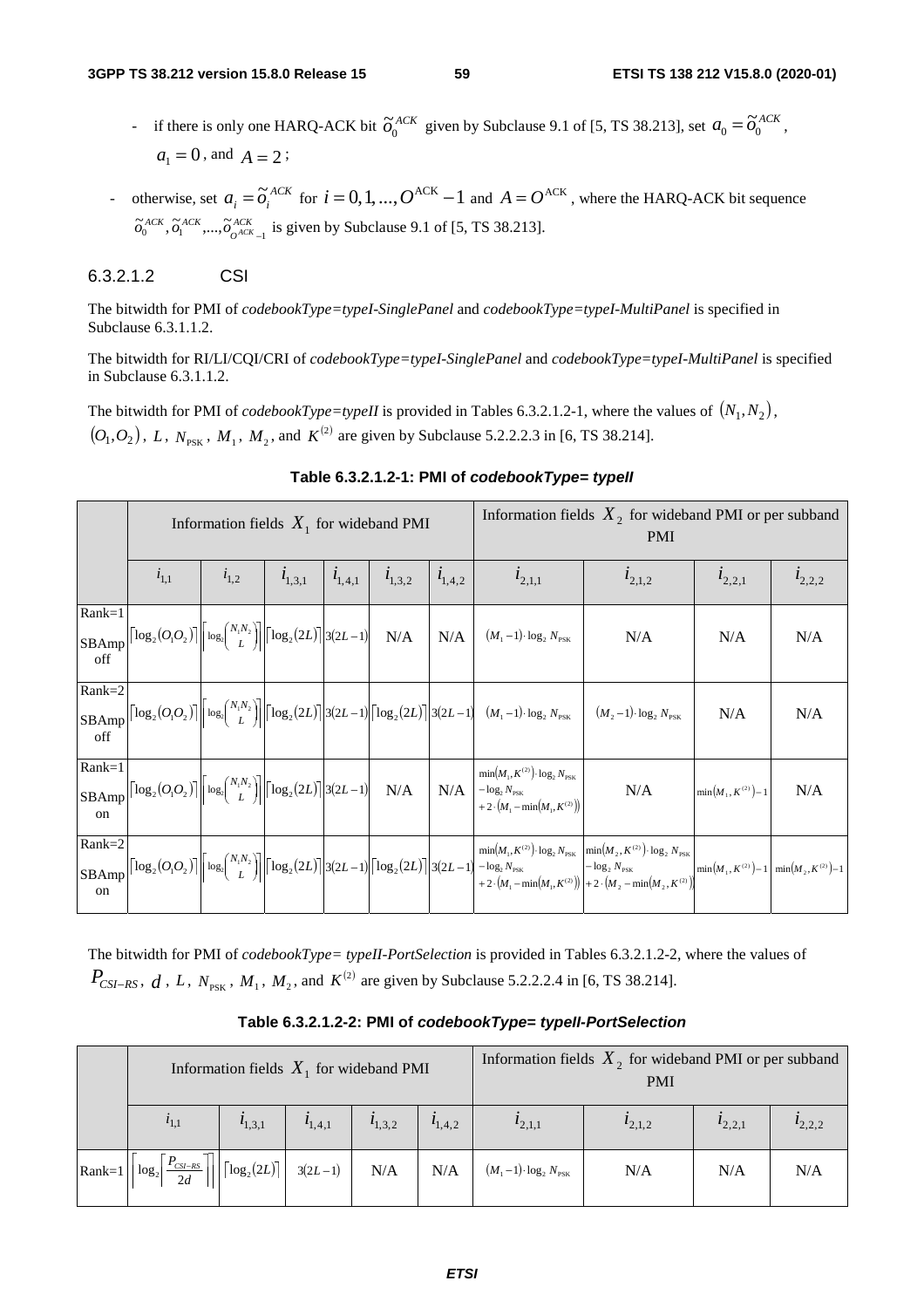| SBAmp<br>off    |  |  |                                                                                                                                                                                                                                                                                                                                                            |     |                        |     |
|-----------------|--|--|------------------------------------------------------------------------------------------------------------------------------------------------------------------------------------------------------------------------------------------------------------------------------------------------------------------------------------------------------------|-----|------------------------|-----|
| $Rank=2$<br>off |  |  |                                                                                                                                                                                                                                                                                                                                                            |     | N/A                    | N/A |
| $Rank=1$<br>on  |  |  | $min(M_1, K^{(2)}) \cdot log_2 N_{PSK}$<br>$\begin{array}{c c c c c} \hline \text{Kann-1} & \text{min}[M_1, K^{(2)}] & \text{log}_2[P_{CS-RS}] \\ \hline \text{SBAmp} & 2d & \text{max}[I_1, K^{(2)}] & 3(2L-1) & \text{N/A} & \text{N/A} & \text{min}[M_1, K^{(2)}] & \text{log}_2 N_{\text{RK}} \\ \hline \end{array}$<br>+ 2 $(M_1 - min(M_1, K^{(2)})$ | N/A | $\min(M_1, K^{(2)})-1$ | N/A |
| on              |  |  |                                                                                                                                                                                                                                                                                                                                                            |     |                        |     |

For CSI on PUSCH, two UCI bit sequences are generated,  $a_0^{(1)}, a_1^{(1)}, a_2^{(1)}, a_3^{(1)}, \dots, a_{A^{(1)}-1}^{(1)}$  $a_0^{(1)}, a_1^{(1)}, a_2^{(1)}, a_3^{(1)},..., a_{A^{(1)}-1}^{(1)}$  and  $a_0^{(2)}, a_1^{(2)}, a_2^{(2)}, a_3^{(2)},..., a_{A^{(2)}-1}^{(2)}$  $a_0^{(2)}, a_1^{(2)}, a_2^{(2)}, a_3^{(2)},..., a_{A^{(2)}-1}^{(2)}.$ The CSI fields of all CSI reports, in the order from upper part to lower part in Table 6.3.2.1.2-6, are mapped to the UCI bit sequence  $a_0^{(1)}, a_1^{(1)}, a_2^{(1)}, a_3^{(1)},..., a_{A^{(1)}-1}^{(1)}$  $a_0^{(1)}, a_1^{(1)}, a_2^{(1)}, a_3^{(1)}, \ldots, a_{A^{(1)}-1}^{(1)}$  starting with  $a_0^{(1)}$ . The CSI fields of all CSI reports, in the order from upper part to lower part in Table 6.3.2.1.2-7, are mapped to the UCI bit sequence  $a_0^{(2)}, a_1^{(2)}, a_2^{(2)}, a_3^{(2)}, ..., a_{A^{(2)}-1}^{(2)}$  $a_0^{(2)}, a_1^{(2)}, a_2^{(2)}, a_3^{(2)}, \dots, a_{A^{(2)}-1}^{(2)}$  starting with  $a_0^{(2)}$ .

| <b>CSI report number</b> | <b>CSI fields</b>                                                                                      |  |  |  |  |  |  |  |
|--------------------------|--------------------------------------------------------------------------------------------------------|--|--|--|--|--|--|--|
|                          | CRI or SSBRI as in Tables 6.3.1.1.2-3/4/6, if reported                                                 |  |  |  |  |  |  |  |
|                          | Rank Indicator as in Tables 6.3.1.1.2-3/4/5, if reported                                               |  |  |  |  |  |  |  |
|                          | Wideband CQI for the first TB as in Tables 6.3.1.1.2-3/4/5, if reported                                |  |  |  |  |  |  |  |
|                          | Subband differential CQI for the first TB with increasing order of subband number as in                |  |  |  |  |  |  |  |
|                          | Tables 6.3.1.1.2-3/4/5, if reported                                                                    |  |  |  |  |  |  |  |
| CSI report #n            | Indicator of the number of non-zero wideband amplitude coefficients $M_0$ for layer 0 as in            |  |  |  |  |  |  |  |
| CSI part 1               | Table 6.3.1.1.2-5, if reported                                                                         |  |  |  |  |  |  |  |
|                          | Indicator of the number of non-zero wideband amplitude coefficients $M_1$ for layer 1 as in Table      |  |  |  |  |  |  |  |
|                          | 6.3.1.1.2-5 (if the rank according to the reported RI is equal to one, this field is set to all        |  |  |  |  |  |  |  |
|                          | zeros), if 2-layer PMI reporting is allowed according to the rank restriction in Subclauses            |  |  |  |  |  |  |  |
|                          | 5.2.2.2.3 and 5.2.2.2.4 [6, TS 38.214] and if reported                                                 |  |  |  |  |  |  |  |
|                          | RSRP as in Table 6.3.1.1.2-6, if reported                                                              |  |  |  |  |  |  |  |
|                          | Differential RSRP as in Table 6.3.1.1.2-6, if reported                                                 |  |  |  |  |  |  |  |
| Note:                    | Subbands for given CSI report n indicated by the higher layer parameter csi-ReportingBand are numbered |  |  |  |  |  |  |  |
|                          | continuously in the increasing order with the lowest subband of csi-ReportingBand as subband 0.        |  |  |  |  |  |  |  |

## **Table 6.3.2.1.2-4: Mapping order of CSI fields of one CSI report, CSI part 2 wideband**

| <b>CSI report</b><br>number             | <b>CSI fields</b>                                                                                                                                    |
|-----------------------------------------|------------------------------------------------------------------------------------------------------------------------------------------------------|
|                                         | Wideband CQI for the second TB as in Tables 6.3.1.1.2-3/4/5, if present and reported                                                                 |
|                                         | Layer Indicator as in Tables 6.3.1.1.2-3/4/5, if reported                                                                                            |
| CSI report #n<br>CSI part 2<br>wideband | PMI wideband information fields $X_1$ , from left to right as in Tables 6.3.1.1.2-1/2 or 6.3.2.1.2-<br>1/2, if reported                              |
|                                         | PMI wideband information fields $X_2$ , from left to right as in Tables 6.3.1.1.2-1/2 or 6.3.2.1.2-                                                  |
|                                         | 1/2, or codebook index for 2 antenna ports according to Subclause 5.2.2.2.1 in [6, TS38.214],<br>if pmi-FormatIndicator= widebandPMI and if reported |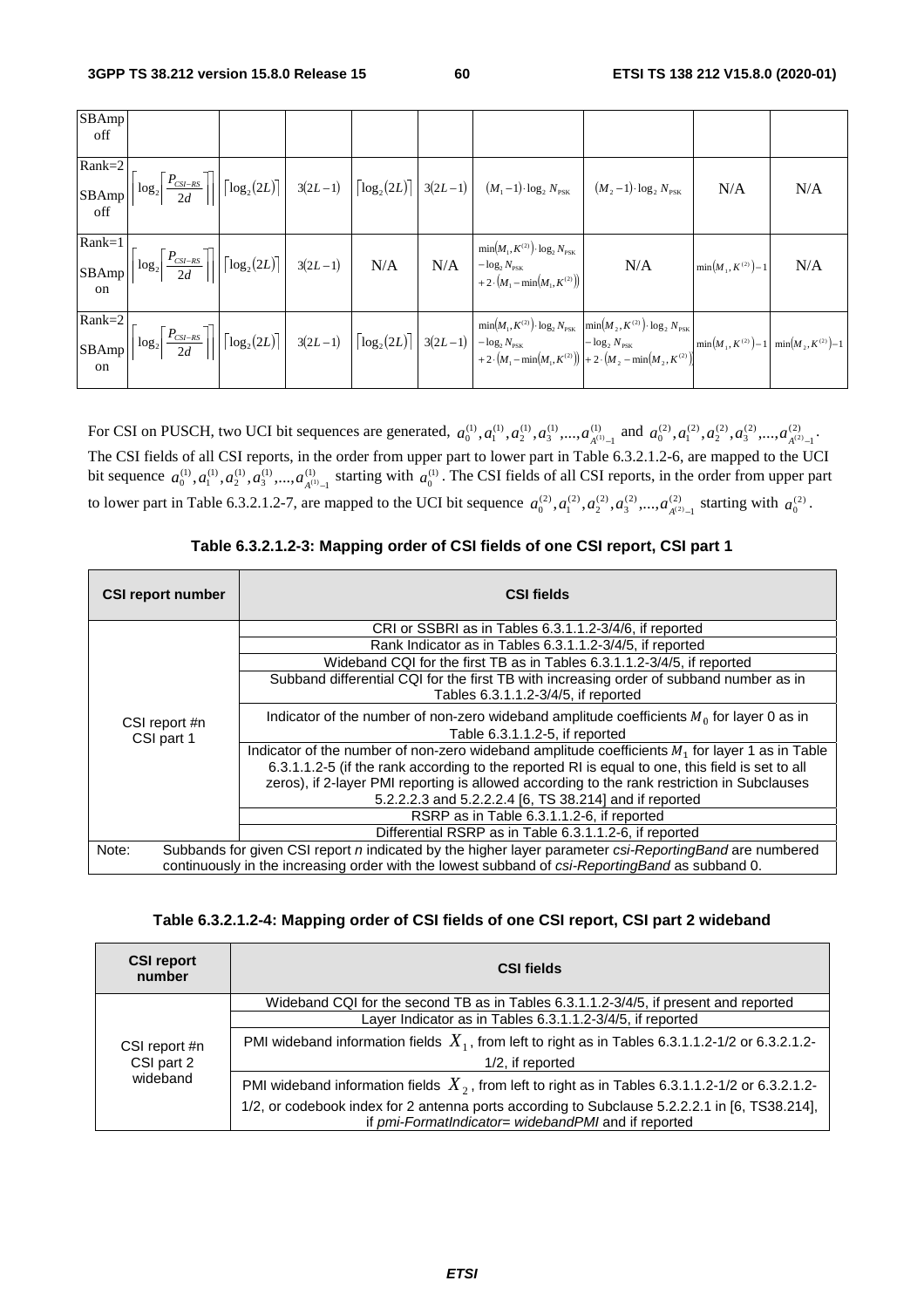| CSI report #n<br>Part 2 subband | Subband differential CQI for the second TB of all even subbands with increasing order of<br>subband number, as in Tables 6.3.1.1.2-3/4/5, if cqi-FormatIndicator=subbandCQI and if reported                                                                                                                                                                                                                                                                                          |
|---------------------------------|--------------------------------------------------------------------------------------------------------------------------------------------------------------------------------------------------------------------------------------------------------------------------------------------------------------------------------------------------------------------------------------------------------------------------------------------------------------------------------------|
|                                 | PMI subband information fields $X_2$ of all even subbands with increasing order of subband                                                                                                                                                                                                                                                                                                                                                                                           |
|                                 | number, from left to right as in Tables 6.3.1.1.2-1/2 or 6.3.2.1.2-1/2, or codebook index for 2<br>antenna ports according to Subclause 5.2.2.2.1 in [6, TS38.214] of all even subbands with<br>increasing order of subband number, if pmi-FormatIndicator= subbandPMI and if reported<br>Subband differential CQI for the second TB of all odd subbands with increasing order of subband<br>number, as in Tables 6.3.1.1.2-3/4/5, if cqi-FormatIndicator=subbandCQI and if reported |
|                                 | PMI subband information fields $X_2$ of all odd subbands with increasing order of subband                                                                                                                                                                                                                                                                                                                                                                                            |
|                                 | number, from left to right as in Tables 6.3.1.1.2-1/2 or 6.3.2.1.2-1/2, or codebook index for 2<br>antenna ports according to Subclause 5.2.2.2.1 in [6, TS38.214] of all odd subbands with<br>increasing order of subband number, if pmi-FormatIndicator= subbandPMI and if reported                                                                                                                                                                                                |
| Note:                           | Subbands for given CSI report <i>n</i> indicated by the higher layer parameter <i>csi-ReportingBand</i> are numbered                                                                                                                                                                                                                                                                                                                                                                 |

**Table 6.3.2.1.2-5: Mapping order of CSI fields of one CSI report, CSI part 2 subband** 

continuously in the increasing order with the lowest subband of *csi-ReportingBand* as subband 0.

#### Table 6.3.2.1.2-6: Mapping order of CSI reports to UCI bit sequence  $\,a_0^{(1)},a_1^{(1)},a_2^{(1)},a_3^{(1)},...,a_{A^{(1)}-1}^{(1)}\,$  $a_0^{(1)}, a_1^{(1)}, a_2^{(1)}, a_3^{(1)},..., a_{A^{(1)}-1}^{(1)}$  , **with two-part CSI report(s)**

| <b>UCI bit sequence</b>    | <b>CSI report number</b>                            |
|----------------------------|-----------------------------------------------------|
| $a_0^{(1)}$                | CSI part 1 of CSI report #1 as in Table 6.3.2.1.2-3 |
| $a_1^{(1)}$<br>$a_2^{(1)}$ | CSI part 1 of CSI report #2 as in Table 6.3.2.1.2-3 |
| $a_3^{(1)}$                | $\cdots$                                            |
| $a_{A^{(1)}-1}^{(1)}$      | CSI part 1 of CSI report #n as in Table 6.3.2.1.2-3 |

where CSI report #1, CSI report #2, ..., CSI report #n in Table 6.3.2.1.2-6 correspond to the CSI reports in increasing order of CSI report priority values according to Subclause 5.2.5 of [6, TS38.214].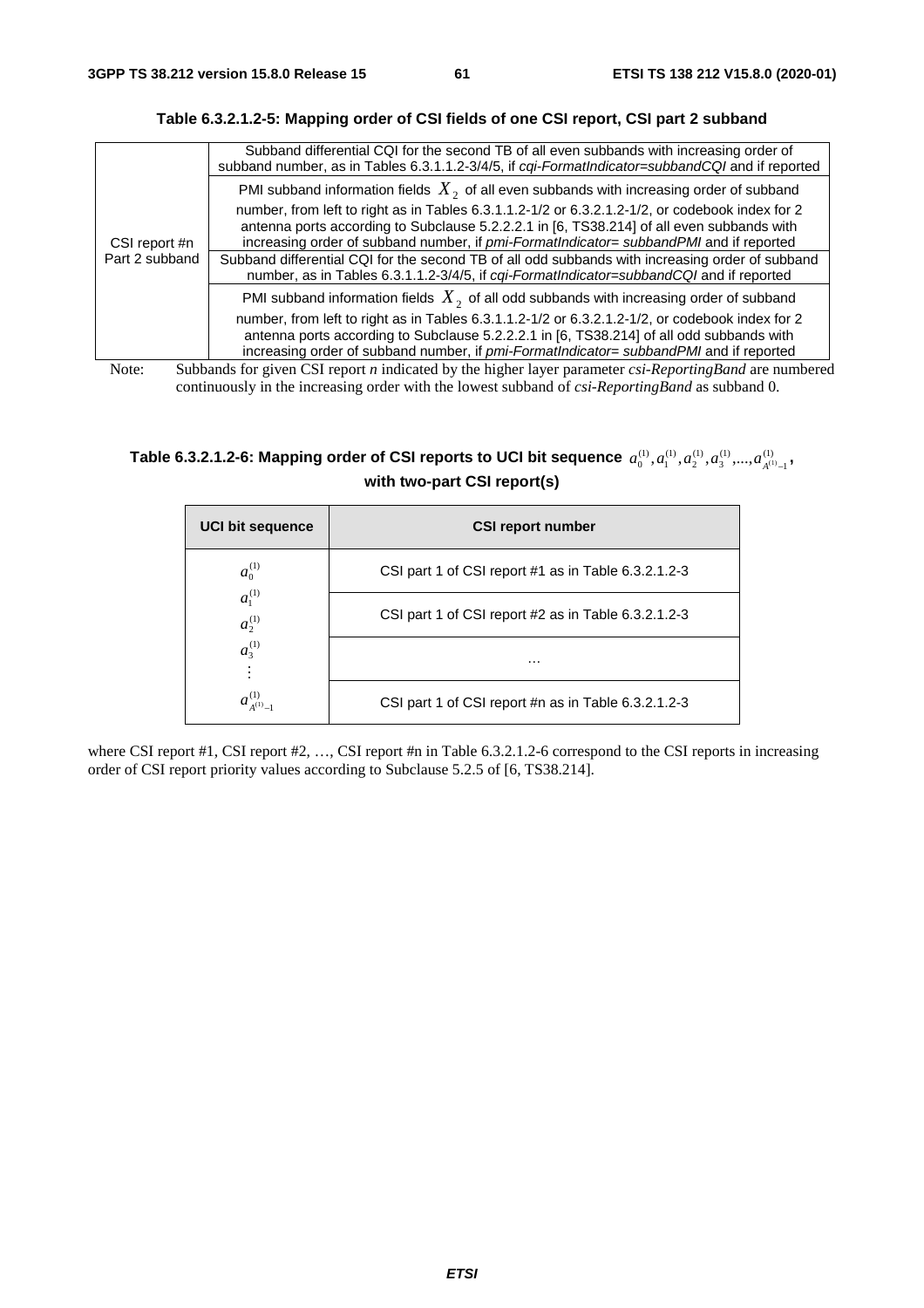| Table 6.3.2.1.2-7: Mapping order of CSI reports to UCI bit sequence $\,a_0^{(2)},a_1^{(2)},a_2^{(2)},a_3^{(2)},,a_{A^{(2)}-1}^{(2)},$ |  |  |  |
|---------------------------------------------------------------------------------------------------------------------------------------|--|--|--|
| with two-part CSI report(s)                                                                                                           |  |  |  |

| <b>UCI bit sequence</b>    | <b>CSI report number</b>                                                                              |
|----------------------------|-------------------------------------------------------------------------------------------------------|
|                            | CSI report #1, CSI part 2 wideband, as in Table 6.3.2.1.2-4<br>if CSI part 2 exists for CSI report #1 |
|                            | CSI report #2, CSI part 2 wideband, as in Table 6.3.2.1.2-4<br>if CSI part 2 exists for CSI report #2 |
| $a_0^{(2)}$                | .                                                                                                     |
| $a_1^{(2)}$<br>$a_2^{(2)}$ | CSI report #n, CSI part 2 wideband, as in Table 6.3.2.1.2-4<br>if CSI part 2 exists for CSI report #n |
| $a_3^{(2)}$                | CSI report #1, CSI part 2 subband, as in Table 6.3.2.1.2-5<br>if CSI part 2 exists for CSI report #1  |
| $a^{(2)}_{A^{(2)}-1}$      | CSI report #2, CSI part 2 subband, as in Table 6.3.2.1.2-5<br>if CSI part 2 exists for CSI report #2  |
|                            |                                                                                                       |
|                            | CSI report #n, CSI part 2 subband, as in Table 6.3.2.1.2-5<br>if CSI part 2 exists for CSI report #n  |

where CSI report #1, CSI report #2, ..., CSI report #n in Table 6.3.2.1.2-7 correspond to the CSI reports in increasing order of CSI report priority values according to Subclause 5.2.5 of [6, TS38.214].

#### 6.3.2.2 Code block segmentation and CRC attachment

Denote the bits of the payload by  $a_0, a_1, a_2, a_3, \dots, a_{A-1}$ , where *A* is the payload size. The procedure in 6.3.2.2.1 applies for  $A \ge 12$  and the procedure in Subclause 6.3.2.2.2 applies for  $A \le 11$ .

#### 6.3.2.2.1 UCI encoded by Polar code

Code block segmentation and CRC attachment is performed according to Subclause 6.3.1.2.1.

#### 6.3.2.2.2 UCI encoded by channel coding of small block lengths

The procedure in Subclause 6.3.1.2.2 applies.

## 6.3.2.3 Channel coding of UCI

#### 6.3.2.3.1 UCI encoded by Polar code

Channel coding is performed according to Subclause 6.3.1.3.1, except that the rate matching output sequence length  $E<sub>r</sub>$  is given in Subclause 6.3.2.4.1.

#### 6.3.2.3.2 UCI encoded by channel coding of small block lengths

Information bits are delivered to the channel coding block. They are denoted by  $c_0$ ,  $c_1$ ,  $c_2$ ,  $c_3$ ,...,  $c_{K-1}$ , where *K* is the number of bits.

The information bits are encoded according to Subclause 5.3.3.

After encoding the bits are denoted by  $d_0, d_1, d_2, d_3, \ldots, d_{N-1}$ , where *N* is the number of coded bits.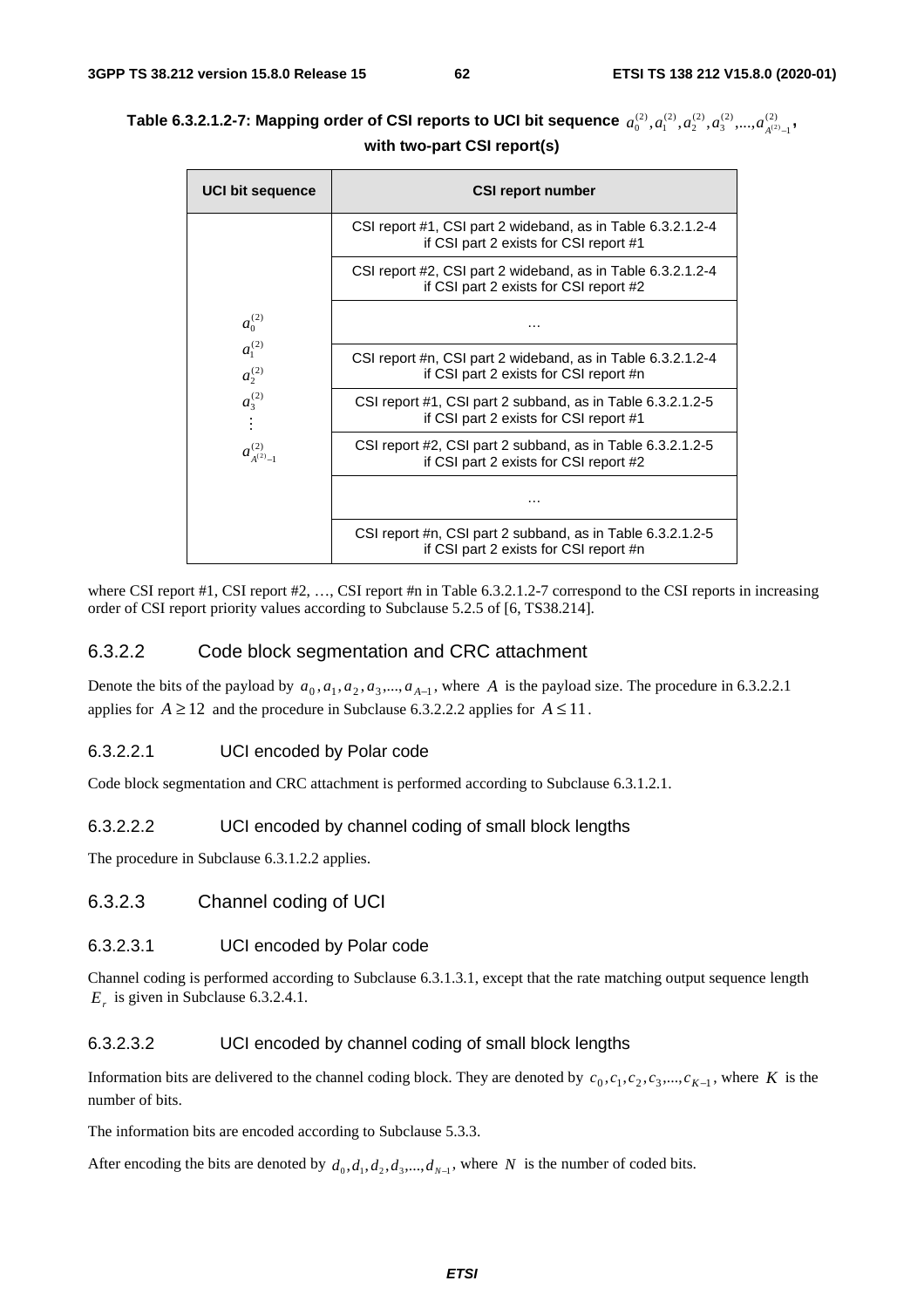#### 6.3.2.4 Rate matching

#### 6.3.2.4.1 UCI encoded by Polar code

#### 6.3.2.4.1.1 HARQ-ACK

For HARQ-ACK transmission on PUSCH with UL-SCH, the number of coded modulation symbols per layer for HARQ-ACK transmission, denoted as  $Q'_{ACK}$ , is determined as follows:

$$
Q'_{\text{ACK}} = \min \left\{\n\left[\n\frac{\left(O_{\text{ACK}} + L_{\text{ACK}}\right) \cdot \beta_{\text{offset}}^{\text{PUSCH}} \cdot \sum_{l=0}^{N_{\text{symbol}}^{\text{PUSCH}}-1} M_{\text{sc}}^{\text{UCI}}(l)}{\sum_{r=0}^{C_{\text{UL}-\text{SCH}}-1} K_r}\n\right], \left[\n\alpha \cdot \sum_{l=l_0}^{N_{\text{symbol}}^{\text{PUSCH}}-1} M_{\text{sc}}^{\text{UCI}}(l)\n\right]\n\right\}
$$

where

- $O_{ACK}$  is the number of HARQ-ACK bits;
- if  $O_{\text{ACK}} \geq 360$ ,  $L_{\text{ACK}} = 11$ ; otherwise  $L_{\text{ACK}}$  is the number of CRC bits for HARQ-ACK determined according to Subclause 6.3.1.2.1;
- $\beta_{\text{offset}}^{\text{PUSCH}} = \beta_{\text{offset}}^{\text{HARQ-ACK}}$ PUSCH  $\beta_{\text{offset}}^{\text{PUSCH}} = \beta_{\text{offset}}^{\text{HARQ-ACK}}$ ;
- *C*UL−SCH is the number of code blocks for UL-SCH of the PUSCH transmission;
- if the DCI format scheduling the PUSCH transmission includes a CBGTI field indicating that the UE shall not transmit the *r* -th code block,  $K_r = 0$ ; otherwise,  $K_r$  is the *r* -th code block size for UL-SCH of the PUSCH transmission;
- $M_{\rm sc}^{\rm PUSCH}$  is the scheduled bandwidth of the PUSCH transmission, expressed as a number of subcarriers;
- $M_{\rm c}^{\rm PT-RS}(l)$  is the number of subcarriers in OFDM symbol *l* that carries PTRS, in the PUSCH transmission;
- $M_{\rm sc}^{\rm UCI}$  (*l*) is the number of resource elements that can be used for transmission of UCI in OFDM symbol *l*, for  $l = 0, 1, 2, ..., N_{synb, all}^{PUSCH} - 1$ , in the PUSCH transmission and  $N_{synb, all}^{PUSCH}$  is the total number of OFDM symbols of the PUSCH, including all OFDM symbols used for DMRS;
	- for any OFDM symbol that carries DMRS of the PUSCH,  $M_{\text{sc}}^{\text{UCI}}(l) = 0$ ;
	- for any OFDM symbol that does not carry DMRS of the PUSCH,  $M_{\text{sc}}^{\text{UCI}}(l) = M_{\text{sc}}^{\text{PUSCH}} M_{\text{sc}}^{\text{PTSK}}(l)$ ;
- $\alpha$  is configured by higher layer parameter *scaling*;
- $l_0$  is the symbol index of the first OFDM symbol that does not carry DMRS of the PUSCH, after the first DMRS symbol(s), in the PUSCH transmission.

For HARQ-ACK transmission on PUSCH without UL-SCH, the number of coded modulation symbols per layer for HARQ-ACK transmission, denoted as  $Q'_{ACK}$ , is determined as follows: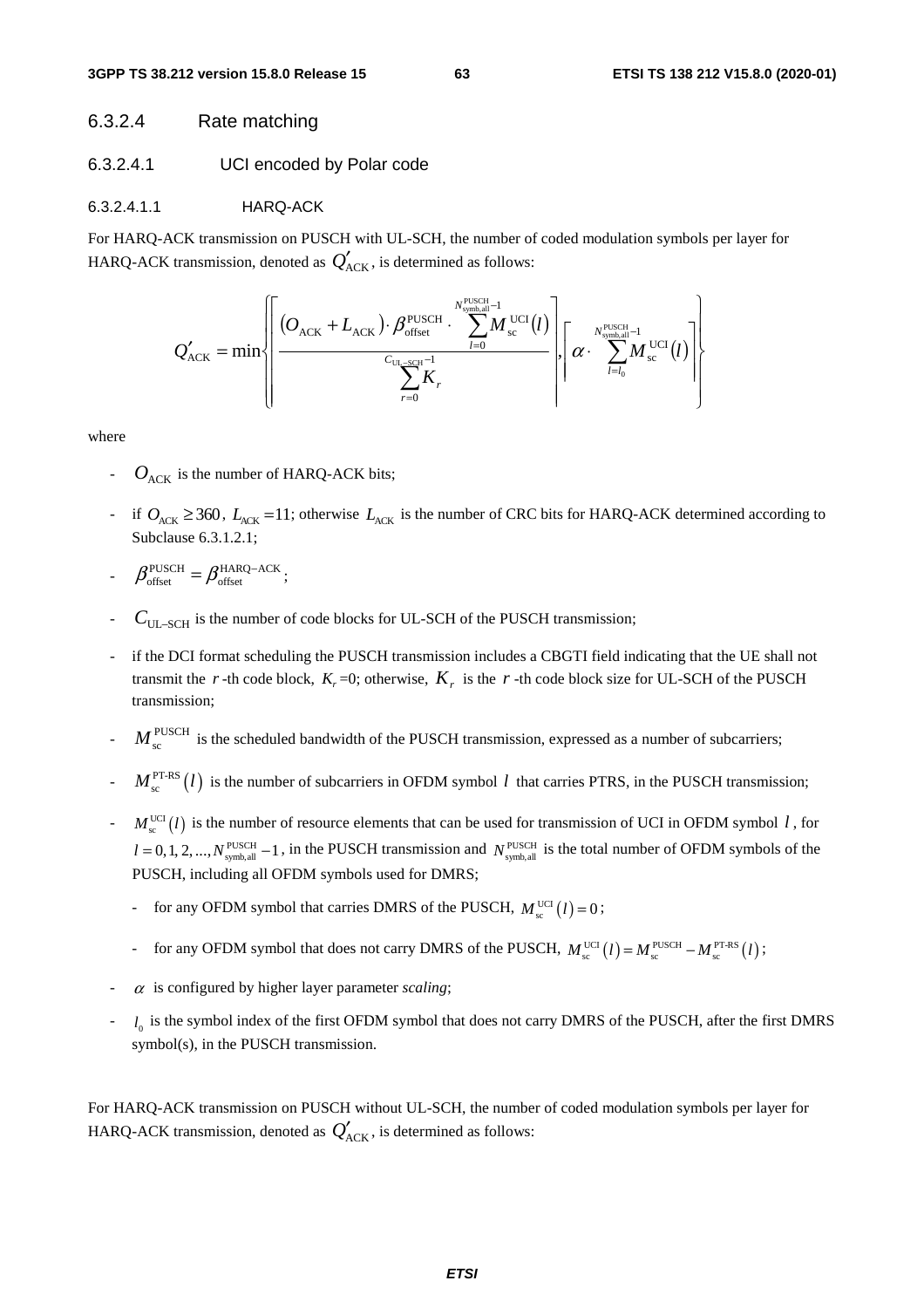$$
Q'_{\text{ACK}} = \min \left\{ \left\lceil \frac{(O_{\text{ACK}} + L_{\text{ACK}}) \cdot \beta_{\text{offset}}^{\text{PUSCH}}}{R \cdot Q_m} \right\rceil, \left\lceil \alpha \cdot \sum_{l=l_0}^{N_{\text{synball}}^{\text{PUSCH}}-1} M_{\text{sc}}^{\text{UCI}}(l) \right\rceil \right\}
$$

where

- $O_{\text{ACK}}$  is the number of HARQ-ACK bits;
- if  $O_{\text{ACK}} \geq 360$ ,  $L_{\text{ACK}} = 11$ ; otherwise  $L_{\text{ACK}}$  is the number of CRC bits for HARQ-ACK defined according to Subclause 6.3.1.2.1;;
- $\beta_{\text{offset}}^{\text{PUSCH}} = \beta_{\text{offset}}^{\text{HARQ-ACK}}$ ;
- $M_{\rm sc}^{\rm PUSCH}$  is the scheduled bandwidth of the PUSCH transmission, expressed as a number of subcarriers;
- $M_{\rm sc}^{\rm PT-RS}(l)$  is the number of subcarriers in OFDM symbol *l* that carries PTRS, in the PUSCH transmission;
- $M_{\rm sc}^{\rm UCI}$  *(1)* is the number of resource elements that can be used for transmission of UCI in OFDM symbol *l*, for  $l = 0, 1, 2, ..., N_{\text{symbol},all}}^{\text{PUSCH}} - 1$ , in the PUSCH transmission and  $N_{\text{symbol},all}}^{\text{PUSCH}}$  is the total number of OFDM symbols of the PUSCH, including all OFDM symbols used for DMRS;
	- for any OFDM symbol that carries DMRS of the PUSCH,  $M_{\text{sc}}^{\text{UCI}}(l) = 0$ ;
	- for any OFDM symbol that does not carry DMRS of the PUSCH,  $M_{\text{sc}}^{\text{UCI}}(l) = M_{\text{sc}}^{\text{PUSCH}} M_{\text{sc}}^{\text{PT-RS}}(l)$ ;
- $l_0$  is the symbol index of the first OFDM symbol that does not carry DMRS of the PUSCH, after the first DMRS symbol(s), in the PUSCH transmission;
- R is the code rate of the PUSCH, determined according to Subclause 6.1.4.1 of [6, TS38.214];
- $Q_m$  is the modulation order of the PUSCH;
- $\alpha$  is configured by higher layer parameter *scaling*.

The input bit sequence to rate matching is  $d_{r0}, d_{r1}, d_{r2}, d_{r3},..., d_{r(N-1)}$  where *r* is the code block number, and  $N_r$  is the number of coded bits in code block number *r* .

Rate matching is performed according to Subclause 5.4.1 by setting  $I_{BL} = 1$  and the rate matching output sequence length to  $E_r = \left[ E_{\text{UCI}} / C_{\text{UCI}} \right]$ , where

- $C<sub>UCI</sub>$  is the number of code blocks for UCI determined according to Subclause 5.2.1;
- $N_L$  is the number of transmission layers of the PUSCH;
- $Q_m$  is the modulation order of the PUSCH;
- $E_{\text{UCI}} = N_L \cdot Q_{\text{ACK}} \cdot Q_m$ .

The output bit sequence after rate matching is denoted as  $f_{r0}, f_{r1}, f_{r2},..., f_{r(E,-1)}$  where  $E_r$  is the length of rate matching output sequence in code block number *r* .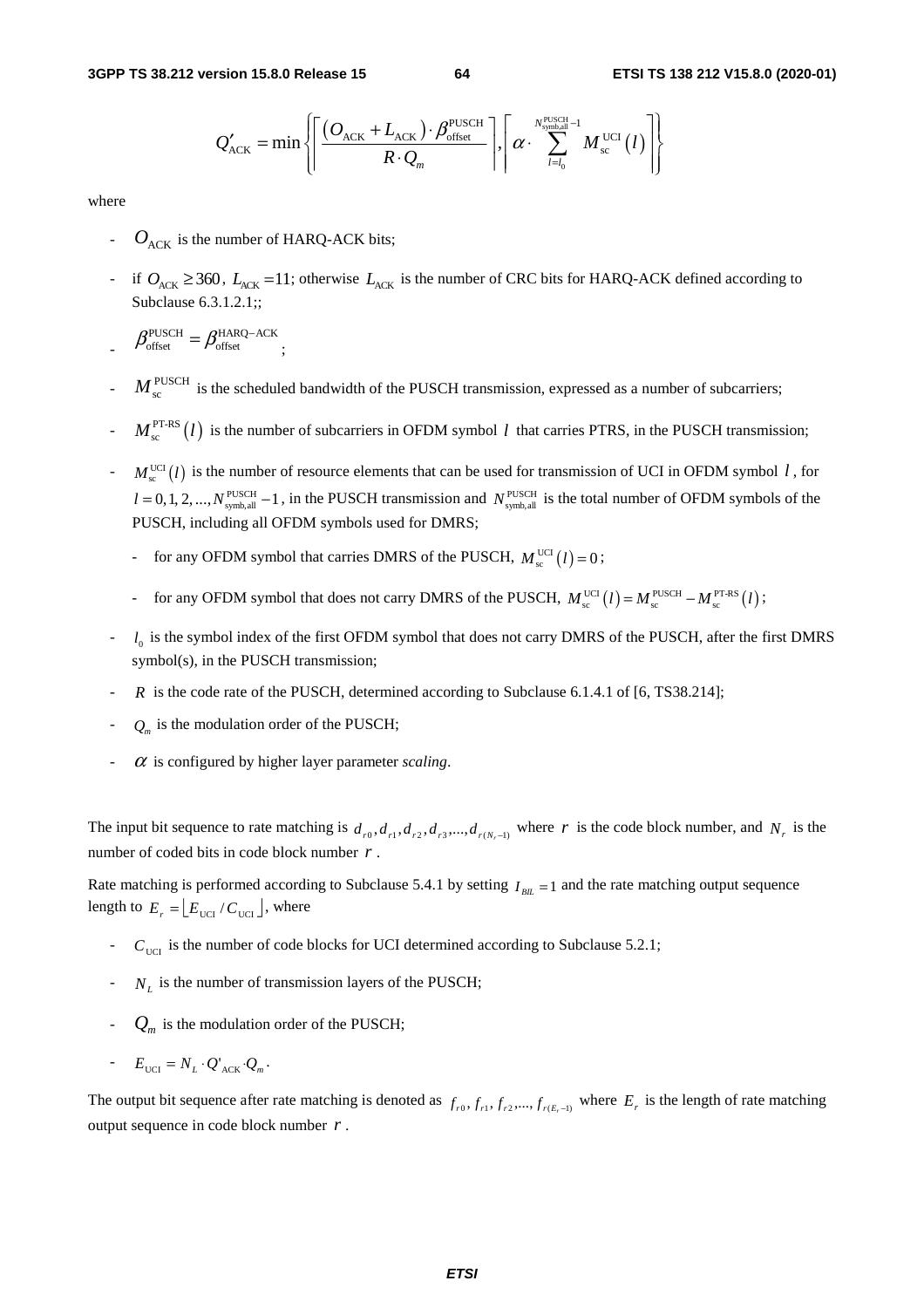#### 6.3.2.4.1.2 CSI part 1

For CSI part 1 transmission on PUSCH with UL-SCH, the number of coded modulation symbols per layer for CSI part 1 transmission, denoted as  $Q'_{\text{CSI-part}}$ , is determined as follows:

$$
Q'_{\text{CSI-1}} = \min \left\{\n\left[\n\frac{(O_{\text{CSI-1}} + L_{\text{CSI-1}}) \cdot \beta_{\text{offset}}^{\text{PUSCH}} \cdot \sum_{l=0}^{N_{\text{synb,all}}^{PUSCH}-1} M_{\text{sc}}^{\text{UCI}}(l)}{\sum_{r=0}^{C_{\text{UL-SCI}}-1} K_r}\n\right], \left[\n\alpha \cdot \sum_{l=0}^{N_{\text{synb,all}}^{PUSCH}-1} M_{\text{sc}}^{\text{UCI}}(l)\n\right] - Q'_{\text{ACK}}\n\right\}
$$

where

- $O_{\text{CSL-1}}$  is the number of bits for CSI part 1;
- $-$  if  $O_{\text{CSL1}}$  ≥ 360,  $L_{\text{CSL1}}$  = 11; otherwise  $L_{\text{CSL1}}$  is the number of CRC bits for CSI part 1 determined according to Subclause 6.3.1.2.1;
- $\beta_{\text{offset}}^{\text{PUSCH}} = \beta_{\text{offset}}^{\text{CSI-part1}}$  $\beta_{\text{offset}}^{\text{PUSCH}} = \beta_{\text{offset}}^{\text{CSI-part1}};$
- *C*UL−SCH is the number of code blocks for UL-SCH of the PUSCH transmission;
- if the DCI format scheduling the PUSCH transmission includes a CBGTI field indicating that the UE shall not transmit the *r* -th code block,  $K_r = 0$ ; otherwise,  $K_r$  is the *r* -th code block size for UL-SCH of the PUSCH transmission;
- $M_{\rm sc}^{\rm PUSCH}$  is the scheduled bandwidth of the PUSCH transmission, expressed as a number of subcarriers;
- $M_{\rm sc}^{\rm PT-RS}(l)$  is the number of subcarriers in OFDM symbol *l* that carries PTRS, in the PUSCH transmission;
- $Q'_{\text{ACK}}$  is the number of coded modulation symbols per layer for HARQ-ACK transmitted on the PUSCH if number of HARQ-ACK information bits is more than 2, and  $Q'_{\text{ACK}} = \sum_{\alpha} M_{\text{SC, red}}^{\text{ACK}}(l)$ PUSCH  $-1$ <br>symb,all  $-1$ <br> $\overline{M}$  ACK  $\sum_{\text{ACK}} = \sum_{\text{ACK}} M_{\text{sc, rvd}}^{\text{ACK}}$  $\mathbf{0}$ *N l*  $Q'_{\text{ACK}} = \sum_{\text{M}} M_{\text{sc, red}}^{\text{ACK}}$  $=\sum_{\text{symball}}^{N_{\text{synchall}}-1} \overline{M}_{\text{sc, rvd}}^{\text{ACK}}(l)$  if the number of = HARQ-ACK information bits is no more than 2 bits, where  $\overline{M}_{\text{sc, rot}}^{\text{ACK}}(l)$  is the number of reserved resource elements for potential HARQ-ACK transmission in OFDM symbol *l*, for  $l = 0, 1, 2, ..., N_{\text{swnh},all}^{\text{PUSCH}} - 1$ , in the PUSCH transmission, defined in Subclause 6.2.7;
- $M_{\rm sc}^{\rm UCI}(l)$  is the number of resource elements that can be used for transmission of UCI in OFDM symbol *l*, for  $l = 0, 1, 2, ..., N_{synb, all}^{PUSCH} - 1$ , in the PUSCH transmission and  $N_{synb, all}^{PUSCH}$  is the total number of OFDM symbols of the PUSCH, including all OFDM symbols used for DMRS;
	- for any OFDM symbol that carries DMRS of the PUSCH,  $M_{\rm sc}^{\rm UCI}(l) = 0$ ;
	- for any OFDM symbol that does not carry DMRS of the PUSCH,  $M_{\text{sc}}^{\text{UCI}}(l) = M_{\text{sc}}^{\text{PUSCH}} M_{\text{sc}}^{\text{PTSR}}(l)$ ;
- $\alpha$  is configured by higher layer parameter *scaling*.

For CSI part 1 transmission on PUSCH without UL-SCH, the number of coded modulation symbols per layer for CSI part 1 transmission, denoted as  $Q'_{\text{CSI-part}}$ , is determined as follows:

if there is CSI part 2 to be transmitted on the PUSCH,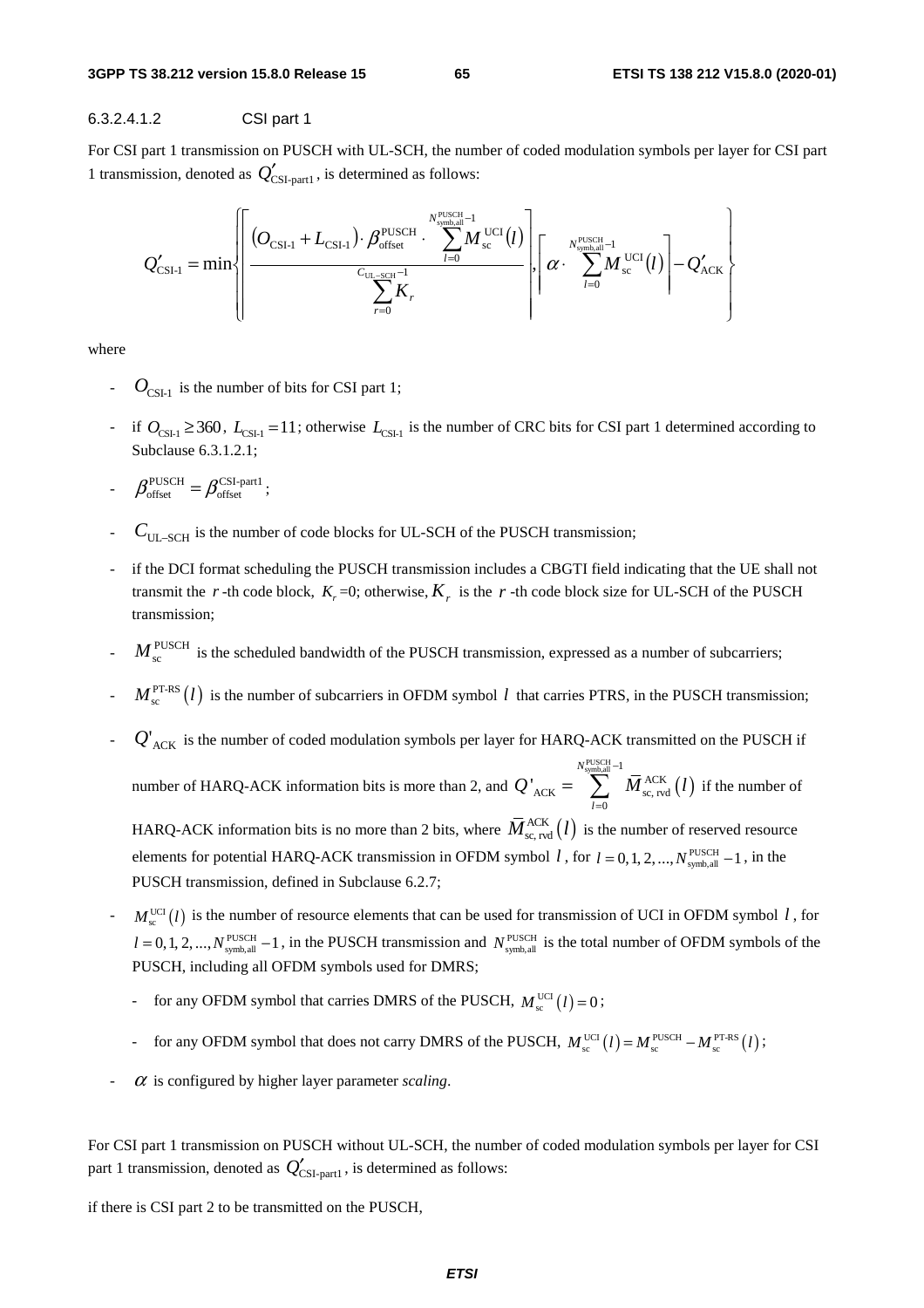$$
Q'_{\text{CSI-1}} = \min \left\{ \left\lceil \frac{(O_{\text{CSI-1}} + L_{\text{CSI-1}}) \cdot \beta_{\text{offset}}^{\text{PUSCH}}}{R \cdot Q_m} \right\rceil, \sum_{l=0}^{N_{\text{synb,all}}^{\text{PUSCH}}-1} M_{\text{sc}}^{\text{UCI}}(l) - Q'_{\text{ACK}} \right\}
$$

else

$$
Q'_{\text{CSI-1}} = \sum_{l=0}^{N_{\text{synball}}^{\text{PUSCH}}-1} M_{\text{sc}}^{\text{UCI}}(l) - Q'_{\text{ACK}}
$$

end if

where

- $O_{\text{CSL1}}$  is the number of bits for CSI part 1;
- $-$  if  $O_{\text{CSL1}}$  ≥ 360,  $L_{\text{CSL1}}$  = 11; otherwise  $L_{\text{CSL1}}$  is the number of CRC bits for CSI part 1 determined according to Subclause 6.3.1.2.1;
- $\beta_{\text{offset}}^{\text{PUSCH}} = \beta_{\text{offset}}^{\text{CSI-part1}}$  $\beta_{\text{offset}}^{\text{PUSCH}} = \beta_{\text{offset}}^{\text{CSI-part1}};$
- $M_{\rm sc}^{\rm PUSCH}$  is the scheduled bandwidth of the PUSCH transmission, expressed as a number of subcarriers;
- $M_{\rm sc}^{\rm PT-RS}(l)$  is the number of subcarriers in OFDM symbol *l* that carries PTRS, in the PUSCH transmission;
- $Q'_{\text{ACK}}$  is the number of coded modulation symbols per layer for HARQ-ACK transmitted on the PUSCH if PUSCH  $-1$ <br>symb,all  $-1$ <br> $\overline{M}$  ACK *N* −

number of HARQ-ACK information bits is more than 2, and  $Q'_{ACK} = \sum_{\alpha \in \mathcal{N}} M_{SC, \text{red}}^{ACK}(l)$  $ACK = \sum_{x} M_{sc, rvd}$ 0 ' *l*  $Q'_{\text{ACK}} = \sum_{\text{M}} M_{\text{sc, red}}^{\text{ACK}}$ =  $= \sum_{\text{sc, red}} \overline{M}_{\text{sc, red}}^{\text{ACK}}(l)$  if the number of HARQ-ACK information bits is no more than 2 bits, where  $\overline{M}_{\text{sc, rot}}^{\text{ACK}}(l)$  is the number of reserved resource

elements for potential HARQ-ACK transmission in OFDM symbol *l*, for  $l = 0, 1, 2, ..., N$ <sup>PUSCH</sup>  $-1$ , in the PUSCH transmission, defined in Subclause 6.2.7;

- $M_{\rm sc}^{\rm UCI}$  (*l*) is the number of resource elements that can be used for transmission of UCI in OFDM symbol *l*, for  $l = 0, 1, 2, ..., N_{\text{symbol,all}}^{\text{PUSCH}} - 1$ , in the PUSCH transmission and  $N_{\text{symbol,all}}^{\text{PUSCH}}$  is the total number of OFDM symbols of the PUSCH, including all OFDM symbols used for DMRS;
	- for any OFDM symbol that carries DMRS of the PUSCH,  $M_{\text{sc}}^{\text{UCI}}(l) = 0$ ;
	- for any OFDM symbol that does not carry DMRS of the PUSCH,  $M_{\text{sc}}^{\text{UCI}}(l) = M_{\text{sc}}^{\text{PUSCH}} M_{\text{sc}}^{\text{PT-RS}}(l)$ ;
- *R* is the code rate of the PUSCH, determined according to Subclause 6.1.4.1 of [6, TS38.214];
- $Q_m$  is the modulation order of the PUSCH.

The input bit sequence to rate matching is  $d_{r0}, d_{r1}, d_{r2}, d_{r3},..., d_{r(N,-1)}$  where *r* is the code block number, and *N<sub>r</sub>* is the number of coded bits in code block number *r* .

Rate matching is performed according to Subclause 5.4.1 by setting  $I_{BL} = 1$  and the rate matching output sequence length to  $E_r = \lfloor E_{\text{UCI}} / C_{\text{UCI}} \rfloor$ , where

- $C<sub>UCI</sub>$  is the number of code blocks for UCI determined according to Subclause 5.2.1;
- $N_L$  is the number of transmission layers of the PUSCH;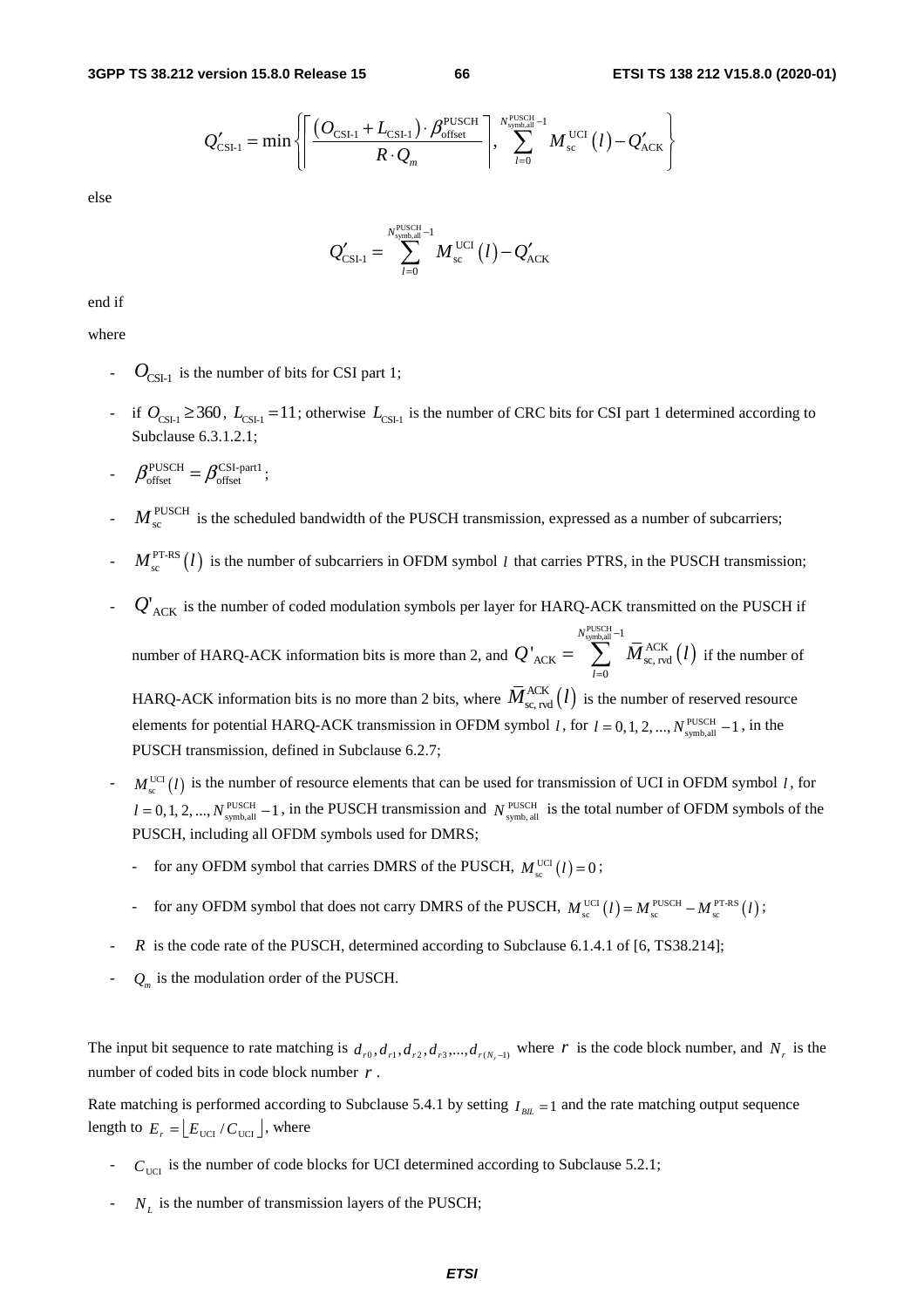$Q_m$  is the modulation order of the PUSCH;

- 
$$
E_{\text{UCI}} = N_L \cdot Q'_{\text{CSI},1} \cdot Q_m
$$
.

The output bit sequence after rate matching is denoted as  $f_{r0}, f_{r1}, f_{r2},..., f_{r(F-1)}$  where  $E_r$  is the length of rate matching output sequence in code block number *r* .

#### 6.3.2.4.1.3 CSI part 2

For CSI part 2 transmission on PUSCH with UL-SCH, the number of coded modulation symbols per layer for CSI part 2 transmission, denoted as  $Q'_{\text{CSI-part2}}$ , is determined as follows:

$$
Q'_{\text{CSI-2}} = \min \left\{ \left| \frac{\left(O_{\text{CSI-2}} + L_{\text{CSI-2}}\right) \cdot \beta_{\text{offset}}^{\text{PUSCH}} \cdot \sum_{l=0}^{N_{\text{synb,all}}^{\text{PUSCH}}-1} M_{\text{sc}}^{\text{UCI}}(l)}{\sum_{r=0}^{C_{\text{UL-SCH}}-1} K_r} \right\} \left| \left\{ \alpha \cdot \sum_{l=0}^{N_{\text{synb,all}}^{\text{PUSCH}}-1} M_{\text{sc}}^{\text{UCI}}(l) \right\} - Q'_{\text{ACK}} - Q'_{\text{CSI-1}} \right\} \right\}
$$

where

- $O_{\text{CSL2}}$  is the number of bits for CSI part 2;
- if  $O_{\text{CSL2}} \geq 360$ ,  $L_{\text{CSL2}} = 11$ ; otherwise  $L_{\text{CSL2}}$  is the number of CRC bits for CSI part 2 determined according to Subclause 6.3.1.2.1;
- $\beta_{\text{offset}}^{\text{PUSCH}} = \beta_{\text{offset}}^{\text{CSI-part2}}$  $\beta_{\text{offset}}^{\text{PUSCH}} = \beta_{\text{offset}}^{\text{CSI-part2}};$
- $C_{\text{UL-SCH}}$  is the number of code blocks for UL-SCH of the PUSCH transmission;
- if the DCI format scheduling the PUSCH transmission includes a CBGTI field indicating that the UE shall not transmit the *r* -th code block,  $K_r = 0$ ; otherwise,  $K_r$  is the *r* -th code block size for UL-SCH of the PUSCH transmission;
- $M_{\rm sc}^{\rm PUSCH}$  is the scheduled bandwidth of the PUSCH transmission, expressed as a number of subcarriers;
- $M_{\rm c}^{\rm PT-RS}(l)$  is the number of subcarriers in OFDM symbol *l* that carries PTRS, in the PUSCH transmission;
- $Q'_{\text{ACK}}$  is the number of coded modulation symbols per layer for HARQ-ACK transmitted on the PUSCH if number of HARQ-ACK information bits is more than 2, and  $Q'_{ACK} = 0$  if the number of HARQ-ACK information bits is 1 or 2 bits;
- $Q'_{\text{CSI-1}}$  is the number of coded modulation symbols per layer for CSI part 1 transmitted on the PUSCH;
- $M_{\text{eq}}^{\text{UCI}}(l)$  is the number of resource elements that can be used for transmission of UCI in OFDM symbol *l*, for  $l = 0, 1, 2, ..., N_{symb, all}^{PUSCH} - 1$ , in the PUSCH transmission and  $N_{symb, all}^{PUSCH}$  is the total number of OFDM symbols of the PUSCH, including all OFDM symbols used for DMRS;
	- for any OFDM symbol that carries DMRS of the PUSCH,  $M_{\text{sc}}^{\text{UCI}}(l) = 0$ ;
	- for any OFDM symbol that does not carry DMRS of the PUSCH,  $M_{\text{sc}}^{\text{UCI}}(l) = M_{\text{sc}}^{\text{PUSCH}} M_{\text{sc}}^{\text{PT-RS}}(l)$ .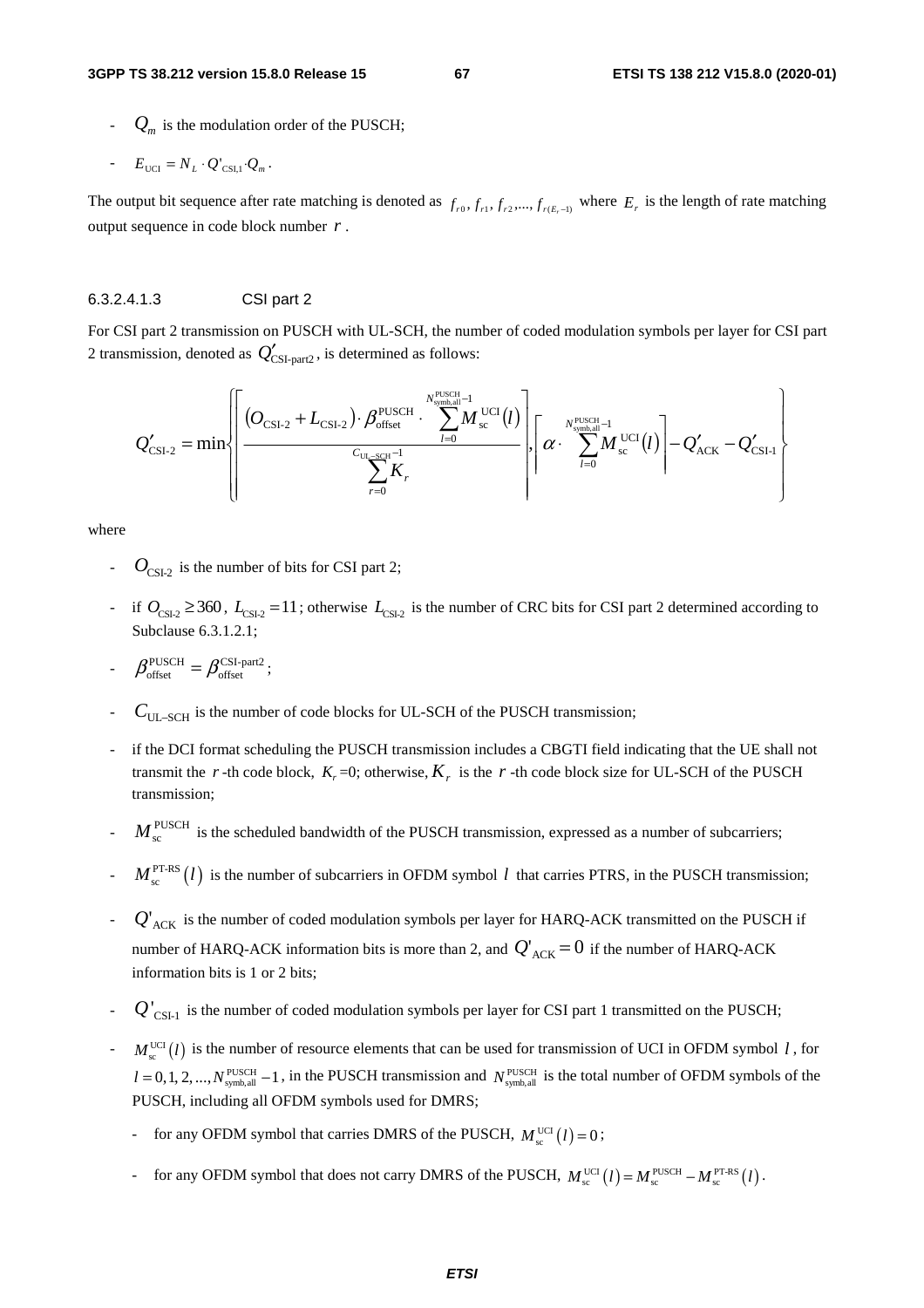#### **3GPP TS 38.212 version 15.8.0 Release 15 68 ETSI TS 138 212 V15.8.0 (2020-01)**

 $\alpha$  is configured by higher layer parameter *scaling*.

For CSI part 2 transmission on PUSCH without UL-SCH, the number of coded modulation symbols per layer for CSI part 2 transmission, denoted as  $Q'_{\text{CSI-part2}}$ , is determined as follows:

$$
Q'_{\text{CSI-2}} = \sum_{l=0}^{N_{\text{synball}}^{\text{PUSCH}}-1} M_{\text{sc}}^{\text{UCI}}(l) - Q'_{\text{ACK}} - Q'_{\text{CSI-1}}
$$

where

- $M_{\rm sc}^{\rm PUSCH}$  is the scheduled bandwidth of the PUSCH transmission, expressed as a number of subcarriers;
- $M_{\perp}^{\text{PT-RS}}(l)$  is the number of subcarriers in OFDM symbol *l* that carries PTRS, in the PUSCH transmission;
- $Q'_{\text{ACK}}$  is the number of coded modulation symbols per layer for HARQ-ACK transmitted on the PUSCH if number of HARQ-ACK information bits is more than 2, and  $Q'_{ACK} = 0$  if the number of HARQ-ACK information bits is 1 or 2 bits;
- $Q'_{\text{CSL-1}}$  is the number of coded modulation symbols per layer for CSI part 1 transmitted on the PUSCH;
- $M_{\rm sc}^{\rm UCI}$  (*l*) is the number of resource elements that can be used for transmission of UCI in OFDM symbol *l*, for  $l = 0, 1, 2, ..., N_{\text{symbol,all}}^{\text{PUSCH}} - 1$ , in the PUSCH transmission and  $N_{\text{symbol,all}}^{\text{PUSCH}}$  is the total number of OFDM symbols of the PUSCH, including all OFDM symbols used for DMRS;
	- for any OFDM symbol that carries DMRS of the PUSCH,  $M_{\text{sc}}^{\text{UCI}}(l) = 0$ ;
	- for any OFDM symbol that does not carry DMRS of the PUSCH,  $M_{\text{sc}}^{\text{UCI}}(l) = M_{\text{sc}}^{\text{PUSCH}} M_{\text{sc}}^{\text{PTSIS}}(l)$ .

The input bit sequence to rate matching is  $d_{r,0}, d_{r,1}, d_{r,2}, d_{r,3},..., d_{r(N-1)}$  where *r* is the code block number, and  $N_r$  is the number of coded bits in code block number *r* .

Rate matching is performed according to Subclause 5.4.1 by setting  $I_{\mu}$  =1 and the rate matching output sequence length to  $E_r = |E_{\text{UCI}} / C_{\text{UCI}}|$ , where

- $C_{\text{UCT}}$  is the number of code blocks for UCI determined according to Subclause 5.2.1;
- $N<sub>L</sub>$  is the number of transmission layers of the PUSCH;
- $Q_m$  is the modulation order of the PUSCH;
- $E_{\text{UCI}} = N_{L} \cdot Q_{\text{CSI},2} \cdot Q_{m}$ .

The output bit sequence after rate matching is denoted as  $f_{r0}, f_{r1}, f_{r2},..., f_{r(E-1)}$  where  $E_r$  is the length of rate matching output sequence in code block number *r* .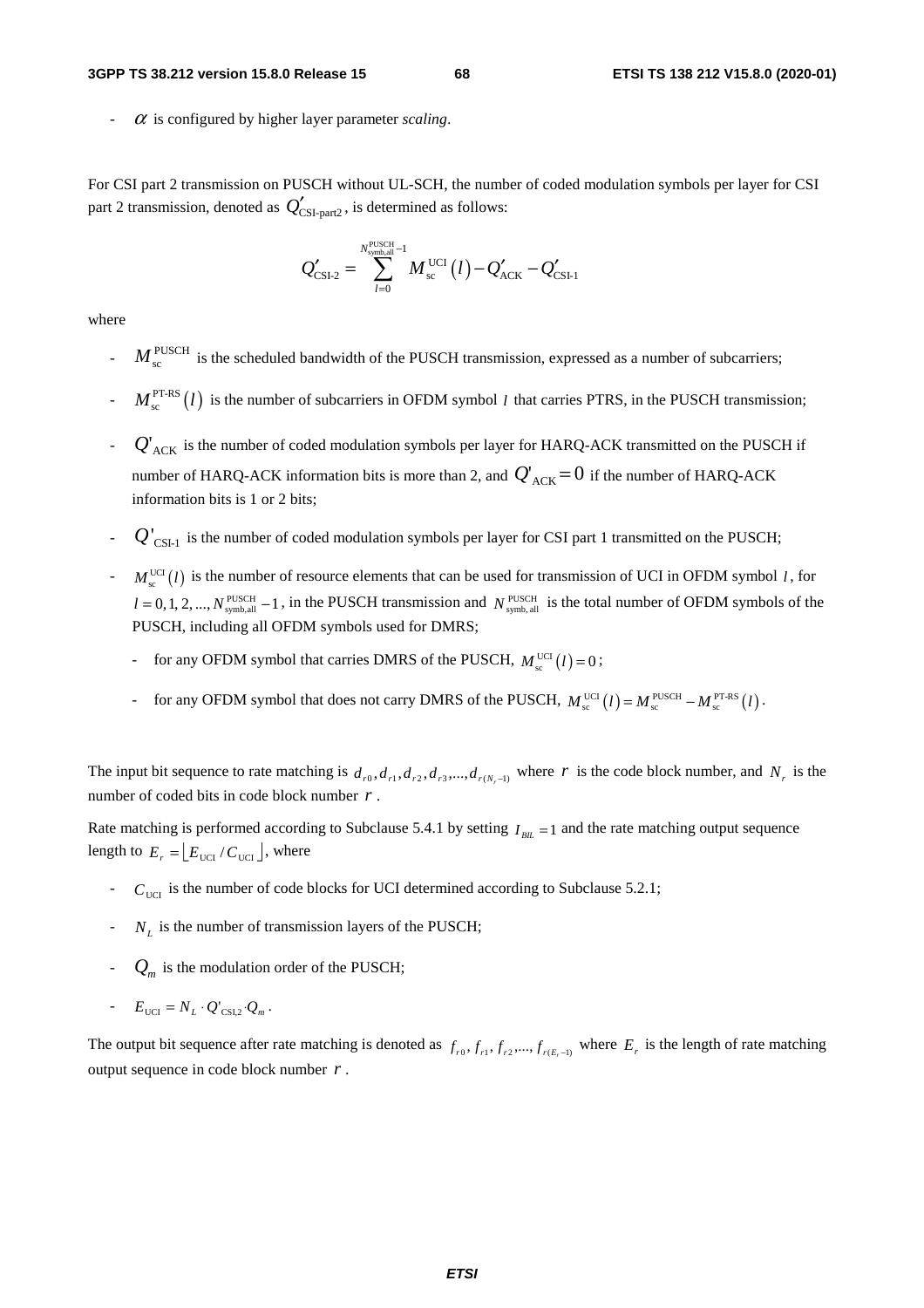## 6.3.2.4.2 UCI encoded by channel coding of small block lengths

6.3.2.4.2.1 HARQ-ACK

For HARQ-ACK transmission on PUSCH, the number of coded modulation symbols per layer for HARQ-ACK transmission, denoted as  $Q'_{ACK}$ , is determined according to Subclause 6.3.2.4.1.1, by setting the number of CRC bits  $L = 0$ .

The input bit sequence to rate matching is  $d_0, d_1, d_2, ..., d_{N-1}$ .

Rate matching is performed according to Subclause 5.4.3, by setting the rate matching output sequence length  $E = N_L \cdot Q_{ACK} \cdot Q_m$ , where

- $N_L$  is the number of transmission layers of the PUSCH;
- $Q_m$  is the modulation order of the PUSCH.

The output bit sequence after rate matching is denoted as  $f_0, f_1, f_2, ..., f_{F-1}$ 

#### 6.3.2.4.2.2 CSI part 1

For CSI part 1 transmission on PUSCH, the number of coded modulation symbols per layer for CSI part 1 transmission, denoted as  $Q'_{\text{CSL1}}$ , is determined according to Subclause 6.3.2.4.1.2, by setting the number of CRC bits  $L = 0$ .

Rate matching is performed according to Subclause 5.4.3, by setting the rate matching output sequence length  $E = N_L \cdot Q_{\text{CSI},1} \cdot Q_m$ , where

- $N_L$  is the number of transmission layers of the PUSCH;
- $Q_m$  is the modulation order of the PUSCH.

The output bit sequence after rate matching is denoted as  $f_0, f_1, f_2, ..., f_{F-1}$ .

#### 6.3.2.4.2.3 CSI part 2

For CSI part 2 transmission on PUSCH, the number of coded modulation symbols per layer for CSI part 2 transmission, denoted as  $Q'_{CSI,2}$ , is determined according to Subclause 6.3.2.4.1.3, by setting the number of CRC bits  $L = 0$ .

Rate matching is performed according to Subclause 5.4.3, by setting the rate matching output sequence length  $E = N_L \cdot Q_{\text{CSI},2} \cdot Q_m$ , where

- $N<sub>r</sub>$  is the number of transmission layers of the PUSCH;
- $Q_m$  is the modulation order of the PUSCH.

The output bit sequence after rate matching is denoted as  $f_0, f_1, f_2, ..., f_{F-1}$ .

## 6.3.2.5 Code block concatenation

Code block concatenation is performed according to Subclause 6.3.1.5, except that the values of  $E_{\text{UCI}}$  and  $C_{\text{UCI}}$  given in Subclause 6.3.2.4.1.

## 6.3.2.6 Multiplexing of coded UCI bits to PUSCH

The coded UCI bits are multiplexed onto PUSCH according to the procedures in Subclause 6.2.7.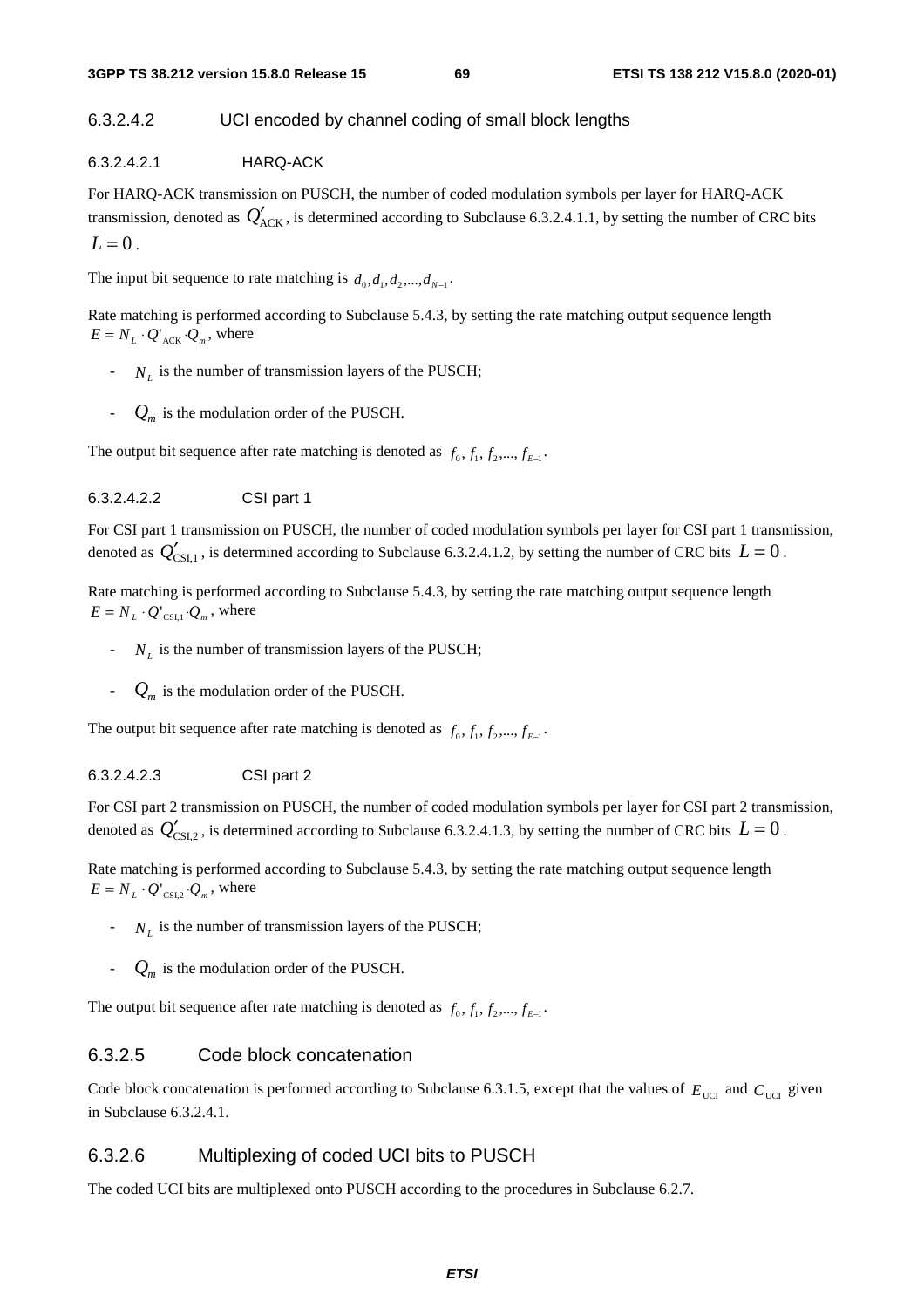# 7 Downlink transport channels and control information

# 7.1 Broadcast channel

Data arrives to the coding unit in the form of a maximum of one transport block every 80ms. The following coding steps can be identified:

- Payload generation
- **Scrambling**
- Transport block CRC attachment
- Channel coding
- Rate matching

# 7.1.1 PBCH payload generation

Denote the bits in a transport block delivered to layer 1 by  $\overline{a}_0$ ,  $\overline{a}_1$ ,  $\overline{a}_2$ ,  $\overline{a}_3$ ,...,  $\overline{a}_{\overline{A}-1}$ , where  $\overline{A}$  is the payload size generated by higher layers. The lowest order information bit  $\overline{a}_0$  is mapped to the most significant bit of the transport block as defined in Subclause 6.1.1 of [8, TS 38.321].

Generate the following additional timing related PBCH payload bits  $\overline{a}_{\overline{A}}, \overline{a}_{\overline{A}+1}, \overline{a}_{\overline{A}+2}, \overline{a}_{\overline{A}+3}, \ldots, \overline{a}_{\overline{A}+7}$ , where:

- $\overline{a}_{\overline{A}}, \overline{a}_{\overline{A}+1}, \overline{a}_{\overline{A}+2}, \overline{a}_{\overline{A}+3}$  are the 4<sup>th</sup>, 3<sup>rd</sup>, 2<sup>nd</sup>, and 1<sup>st</sup> LSB of SFN, respectively;
- $\overline{a}_{\overline{A}+4}$  is the half frame bit  $\overline{a}_{HRF}$ ;
- if  $L_{\text{max}} = 64$

 $\overline{a}_{\overline{A}+\overline{5}}, \overline{a}_{\overline{A}+\overline{6}}, \overline{a}_{\overline{A}+\overline{7}}$  are the 6<sup>th</sup>, 5<sup>th</sup>, and 4<sup>th</sup> bits of SS/PBCH block index, respectively.

else

 $\overline{a}_{\overline{A}+5}$  is the MSB of  $k_{SSB}$  as defined in Subclause 7.4.3.1 of [4, TS 38.211].

 $\overline{a}_{\overline{A}+6}$ ,  $\overline{a}_{\overline{A}+7}$  are reserved.

end if

Let  $A = \overline{A} + 8$ ;  $j_{\text{SFN}} = 0$ ;  $j_{\text{HRF}} = 10$ ;  $j_{\text{SSB}} = 11$ ;  $j_{\text{other}} = 14$ ;

for 
$$
i = 0
$$
 to  $A-1$ 

if  $\overline{a_i}$  is an SFN bit

 $a_{G(j_{\text{SFN}})} = \overline{a}_i$ ;

$$
j_{\rm SFN}=j_{\rm SFN}+1\,;
$$

elseif  $\overline{a_i}$  is the half radio frame bit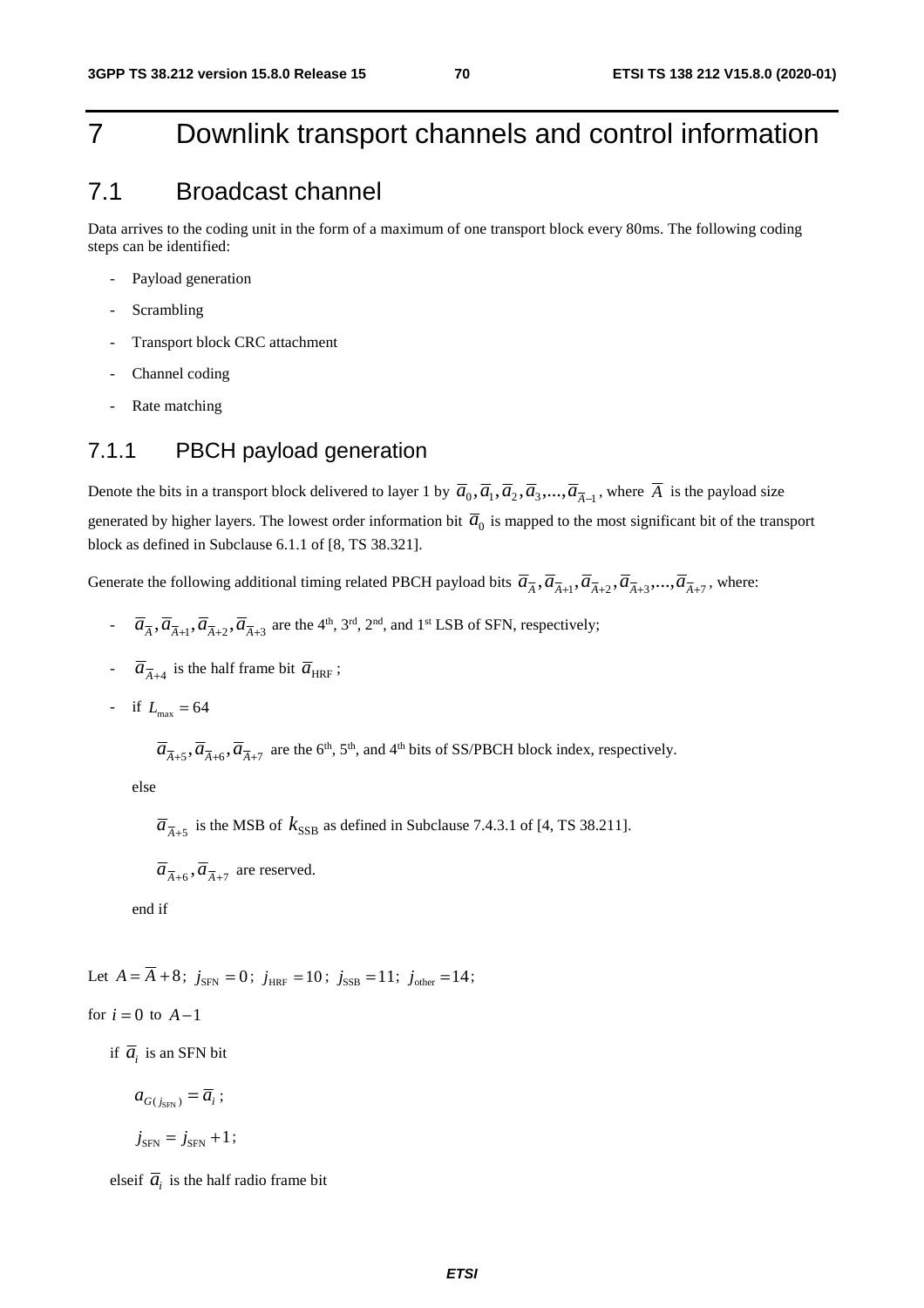$$
a_{G(j_{\text{HRF}})} = \overline{a}_i
$$
  
elseif  $\overline{A} + 5 \le i \le \overline{A} + 7$   

$$
a_{G(j_{\text{SSB}})} = \overline{a}_i;
$$

 $j_{\rm SSB} = j_{\rm SSB} + 1$ ;

else

 $a_{G(j_{\text{other}})} = \overline{a_i}$ ;  $j_{\text{Other}} = j_{\text{Other}} + 1;$ 

end if

end for

where  $L_{\text{max}}$  is the number of candidate SS/PBCH blocks in a half frame according to Subclause 4.1 of [5, TS38.213], and the value of  $G(j)$  is given by Table 7.1.1-1.

**Table 7.1.1-1: Value of PBCH payload interleaver pattern**  $G(j)$ 

|        | U.<br>w        |        | $\tilde{}$ |    | $\cup$ |                                | U<br>v |                      |                          |    | σV<br>w              |    | $\overline{\phantom{0}}$<br>σ<br>$\overline{v}$ |               | U                   |
|--------|----------------|--------|------------|----|--------|--------------------------------|--------|----------------------|--------------------------|----|----------------------|----|-------------------------------------------------|---------------|---------------------|
|        | 16             |        |            |    | 24     | $\Lambda$ $\Omega$<br>$-$      |        | 16                   |                          | 20 | 14                   | 24 | $\sim$<br>∠∣                                    | 28            | $\sim$<br><u> 4</u> |
|        | 23             |        | 30         |    |        | $\overline{\phantom{a}}$<br>IJ | ∼      | $\rightarrow$<br>. . |                          | 21 | $\overline{ }$<br>טו | 25 | $\sim$<br>22                                    | 29            | 28                  |
| $\sim$ | 18             | $\sim$ | 10         | 10 |        |                                |        | 18                   | $\overline{a}$<br>$\sim$ | 22 | 19                   | 26 | 25                                              | 30            | 29                  |
| $\sim$ | $\overline{ }$ |        |            |    |        | שו                             |        | 19                   | $\overline{ }$<br>       | 23 | 20                   | 27 | 26                                              | $\Omega$<br>ັ | $\sim$<br>ີ         |

# 7.1.2 Scrambling

For PBCH transmission in a frame, the bit sequence  $a_0, a_1, a_2, a_3, \dots, a_{A-1}$  is scrambled into a bit sequence

 $a'_0, a'_1, a'_2, a'_3, \dots, a'_{A-1}$ , where  $a'_i = (a_i + s_i) \text{mod } 2$  for  $i = 0, 1, \dots, A-1$  and  $s_0, s_1, s_2, s_3, \dots, s_{A-1}$  is generated according to the following:

 $i = 0;$ 

 $j = 0;$ 

while  $i < A$ 

if  $a_i$  corresponds to any one of the bits belonging to the SS/PBCH block index, the half frame index, and  $2^{nd}$  and  $3^{rd}$ least significant bits of the system frame number

 $s_i = 0$ ;

else

 $s_i = c(j + vM)$ <sub>;</sub>

 $j = j + 1;$ 

end if

 $i = i + 1$ ;

end while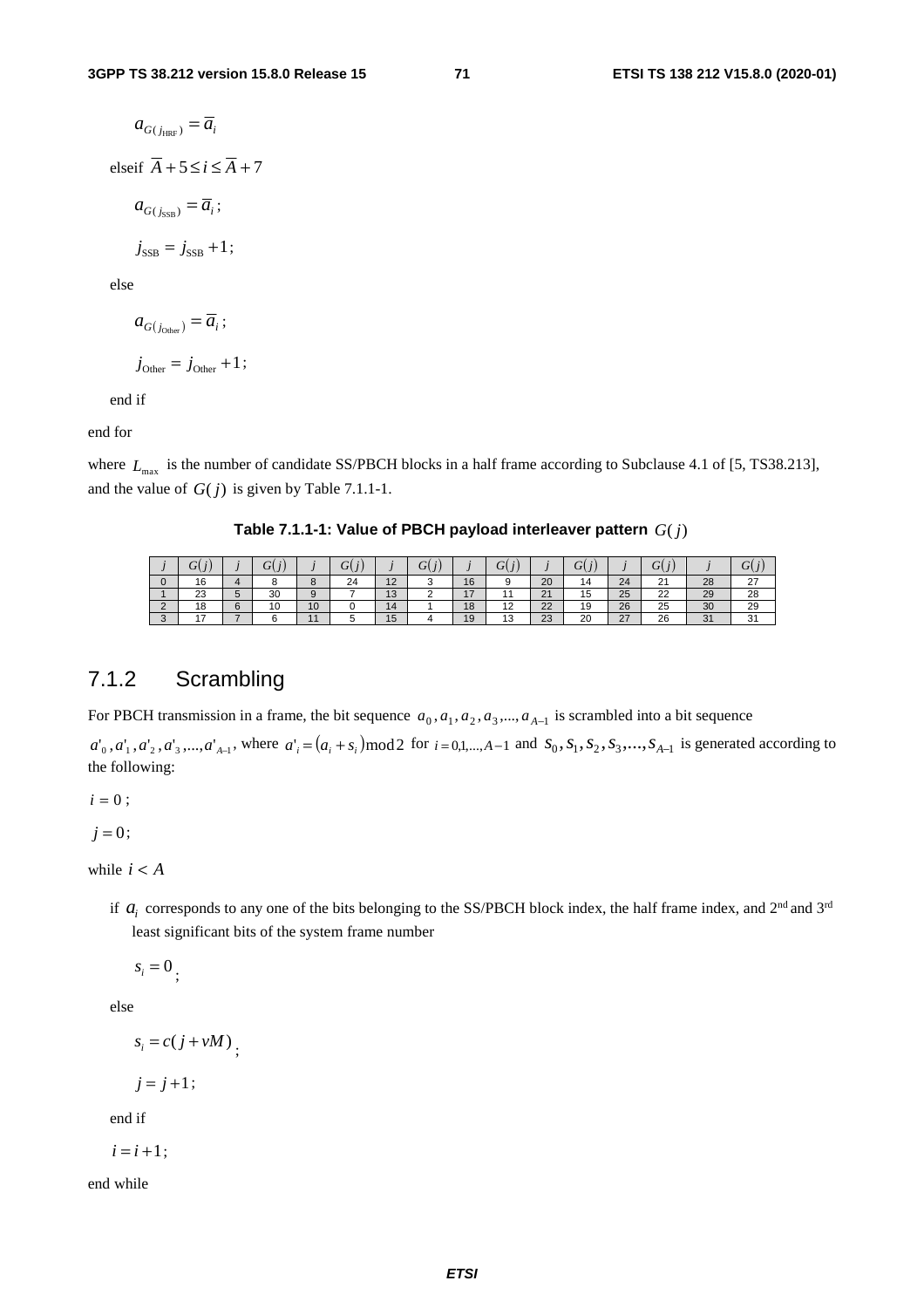The scrambling sequence  $c(i)$  is given by Subclause 5.2.1of [4, TS38.211] and initialized with  $c_{\text{init}} = N_{ID}^{cell}$  at the start of each SFN satisfying  $mod(SFN, 8) = 0$ ;  $M = A - 3$  for  $L_{max} = 4$  or  $L_{max} = 8$ , and  $M = A - 6$  for  $L_{max} = 64$ , where  $L_{\text{max}}$  is the number of candidate SS/PBCH blocks in a half frame according to Subclause 4.1 of [5, TS38.213]; and  $\nu$  is determined according to Table 7.1.2-1 using the 3<sup>rd</sup> and 2<sup>nd</sup> LSB of the SFN in which the PBCH is transmitted.

| (3rd LSB of SFN, 2nd LSB of SFN) | Value of $\nu$ |
|----------------------------------|----------------|
| (0. O                            |                |
|                                  |                |
|                                  |                |
|                                  |                |

**Table 7.1.2-1: Value of** *v* **for PBCH scrambling** 

# 7.1.3 Transport block CRC attachment

Error detection is provided on BCH transport blocks through a Cyclic Redundancy Check (CRC).

The entire transport block is used to calculate the CRC parity bits. The input bit sequence is denoted by  $a'_0, a'_1, a'_2, a'_3, \ldots, a'_{A-1}$ , and the parity bits by  $p_0, p_1, p_2, p_3, \ldots, p_{L-1}$ , where *A* is the payload size and *L* is the number of parity bits.

The parity bits are computed and attached to the BCH transport block according to Subclause 5.1 by setting *L* to 24 bits and using the generator polynomial  $g_{\text{CRC24C}}(D)$ , resulting in the sequence  $b_0, b_1, b_2, b_3, ..., b_{B-1}$ , where  $B = A + L$ .

The bit sequence  $b_0, b_1, b_2, b_3, ..., b_{B-1}$  is the input bit sequence  $c_0, c_1, c_2, c_3, ..., c_{K-1}$  to the channel encoder, where  $c_i = b_i$  for  $i = 0, 1, ..., B-1$  and  $K = B$ .

# 7.1.4 Channel coding

Information bits are delivered to the channel coding block. They are denoted by  $c_0, c_1, c_2, c_3, ..., c_{K-1}$ , where *K* is the number of bits, and they are encoded via Polar coding according to Subclause 5.3.1, by setting  $n_{\text{max}} = 9$ ,  $I_L = 1$ ,  $n_{PC} = 0$ , and  $n_{PC}^{wm} = 0$ .

After encoding the bits are denoted by  $d_0, d_1, d_2, d_3, \dots, d_{N-1}$ , where *N* is the number of coded bits.

# 7.1.5 Rate matching

The input bit sequence to rate matching is  $d_0, d_1, d_2, ..., d_{N-1}$ .

The rate matching output sequence length  $E = 864$ .

Rate matching is performed according to Subclause 5.4.1 by setting  $I_{BH} = 0$ .

The output bit sequence after rate matching is denoted as  $f_0, f_1, f_2, ..., f_{E-1}$ .

# 7.2 Downlink shared channel and paging channel

# 7.2.1 Transport block CRC attachment

Error detection is provided on each transport block through a Cyclic Redundancy Check (CRC).

The entire transport block is used to calculate the CRC parity bits. Denote the bits in a transport block delivered to layer 1 by  $a_0$ ,  $a_1$ ,  $a_2$ ,  $a_3$ ,...,  $a_{A-1}$ , and the parity bits by  $p_0$ ,  $p_1$ ,  $p_2$ ,  $p_3$ ,...,  $p_{L-1}$ , where *A* is the payload size and *L* is the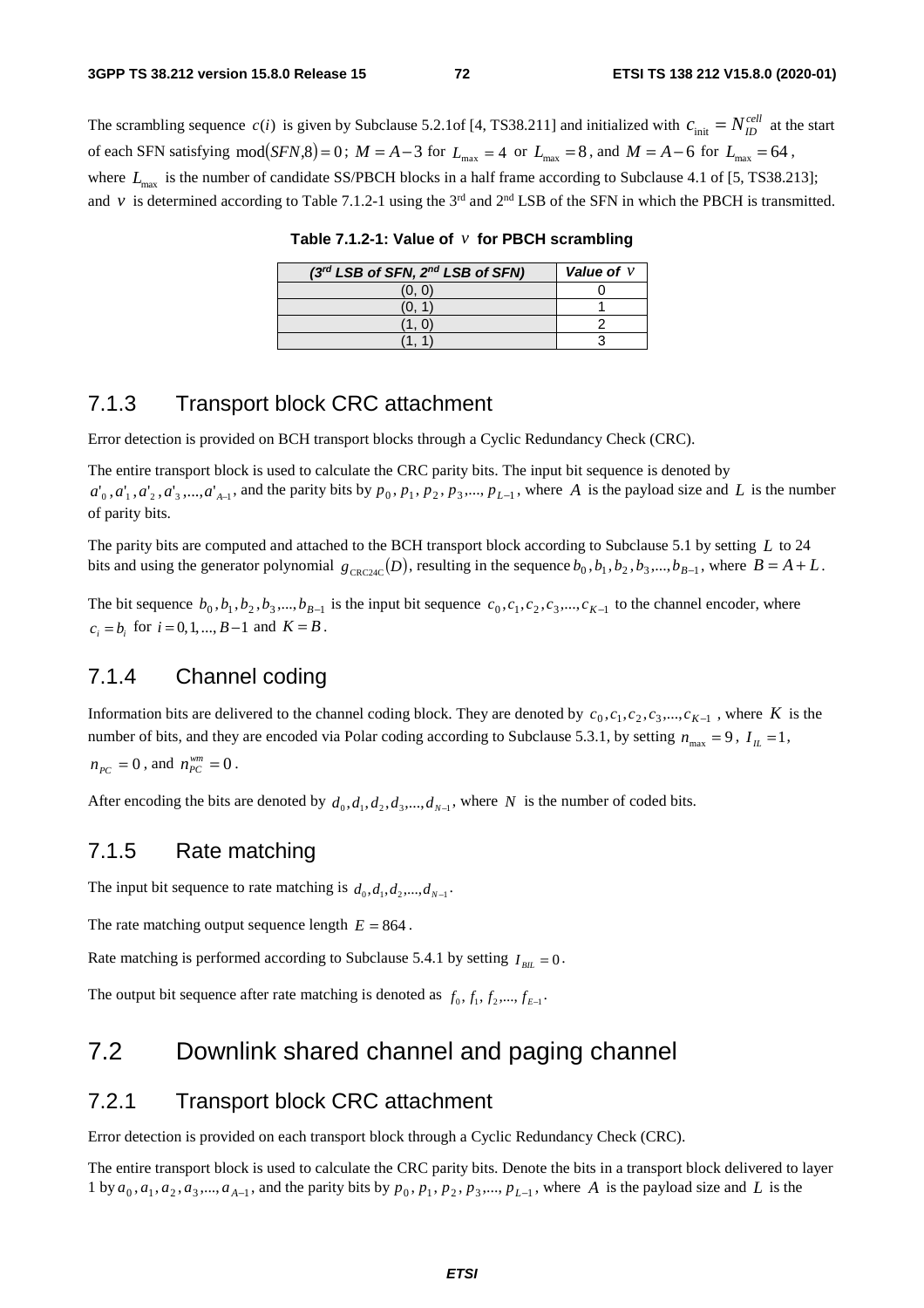number of parity bits. The lowest order information bit  $a_0$  is mapped to the most significant bit of the transport block as defined in Subclause 6.1.1 of [TS38.321].

The parity bits are computed and attached to the DL-SCH transport block according to Subclause 5.1, by setting *L* to 24 bits and using the generator polynomial  $g_{CRC24A}(D)$  if  $A > 3824$ ; and by setting *L* to 16 bits and using the generator polynomial  $g_{CRC16}(D)$  otherwise.

The bits after CRC attachment are denoted by  $b_0$ ,  $b_1$ ,  $b_2$ ,  $b_3$ ,...,  $b_{B-1}$ , where  $B = A + L$ .

# 7.2.2 LDPC base graph selection

For initial transmission of a transport block with coding rate *R* indicated by the MCS index according to Subclause 5.1.3.1 in [6, TS 38.214] and subsequent re-transmission of the same transport block, each code block of the transport block is encoded with either LDPC base graph 1 or 2 according to the following:

- if  $A \le 292$ , or if  $A \le 3824$  and  $R \le 0.67$ , or if  $R \le 0.25$ , LDPC base graph 2 is used;
- otherwise, LDPC base graph 1 is used,

where *A* is the payload size in Subclause 7.2.1.

# 7.2.3 Code block segmentation and code block CRC attachment

The bits input to the code block segmentation are denoted by  $b_0, b_1, b_2, b_3, ..., b_{B-1}$  where *B* is the number of bits in the transport block (including CRC).

Code block segmentation and code block CRC attachment are performed according to Subclause 5.2.2.

The bits after code block segmentation are denoted by  $c_{r0}$ ,  $c_{r1}$ ,  $c_{r2}$ ,  $c_{r3}$ ,...,  $c_{r(K_r-1)}$ , where *r* is the code block number and  $K<sub>r</sub>$  is the number of bits for code block number  $r$  according to Subclause 5.2.2.

# 7.2.4 Channel coding

Code blocks are delivered to the channel coding block. The bits in a code block are denoted by  $c_{r0}, c_{r1}, c_{r2}, c_{r3},..., c_{r(K,-1)}$ , where *r* is the code block number, and  $K_r$  is the number of bits in code block number *r*. The total number of code blocks is denoted by *C* and each code block is individually LDPC encoded according to Subclause 5.3.2.

After encoding the bits are denoted by  $d_{r0}, d_{r1}, d_{r2}, d_{r3}, \ldots, d_{r(N-1)}$ , where the values of  $N_r$  is given in Subclause 5.3.2.

# 7.2.5 Rate matching

Coded bits for each code block, denoted as  $d_{r0}, d_{r1}, d_{r2}, d_{r3},..., d_{r(N-1)}$ , are delivered to the rate match block, where *r* is the code block number, and  $N_r$  is the number of encoded bits in code block number  $r$ . The total number of code blocks is denoted by *C* and each code block is individually rate matched according to Subclause 5.4.2 by setting  $I_{LBRM} = 1$ .

After rate matching, the bits are denoted by  $f_{r0}$ ,  $f_{r1}$ ,  $f_{r2}$ ,  $f_{r3}$ ,...,  $f_{r(F-1)}$ , where  $E_r$  is the number of rate matched bits for code block number *r* .

# 7.2.6 Code block concatenation

The input bit sequence for the code block concatenation block are the sequences  $f_{r0}, f_{r1}, f_{r2}, f_{r3},..., f_{r(E-1)}$ , for  $r = 0,..., C-1$  and where  $E_r$  is the number of rate matched bits for the *r* -th code block.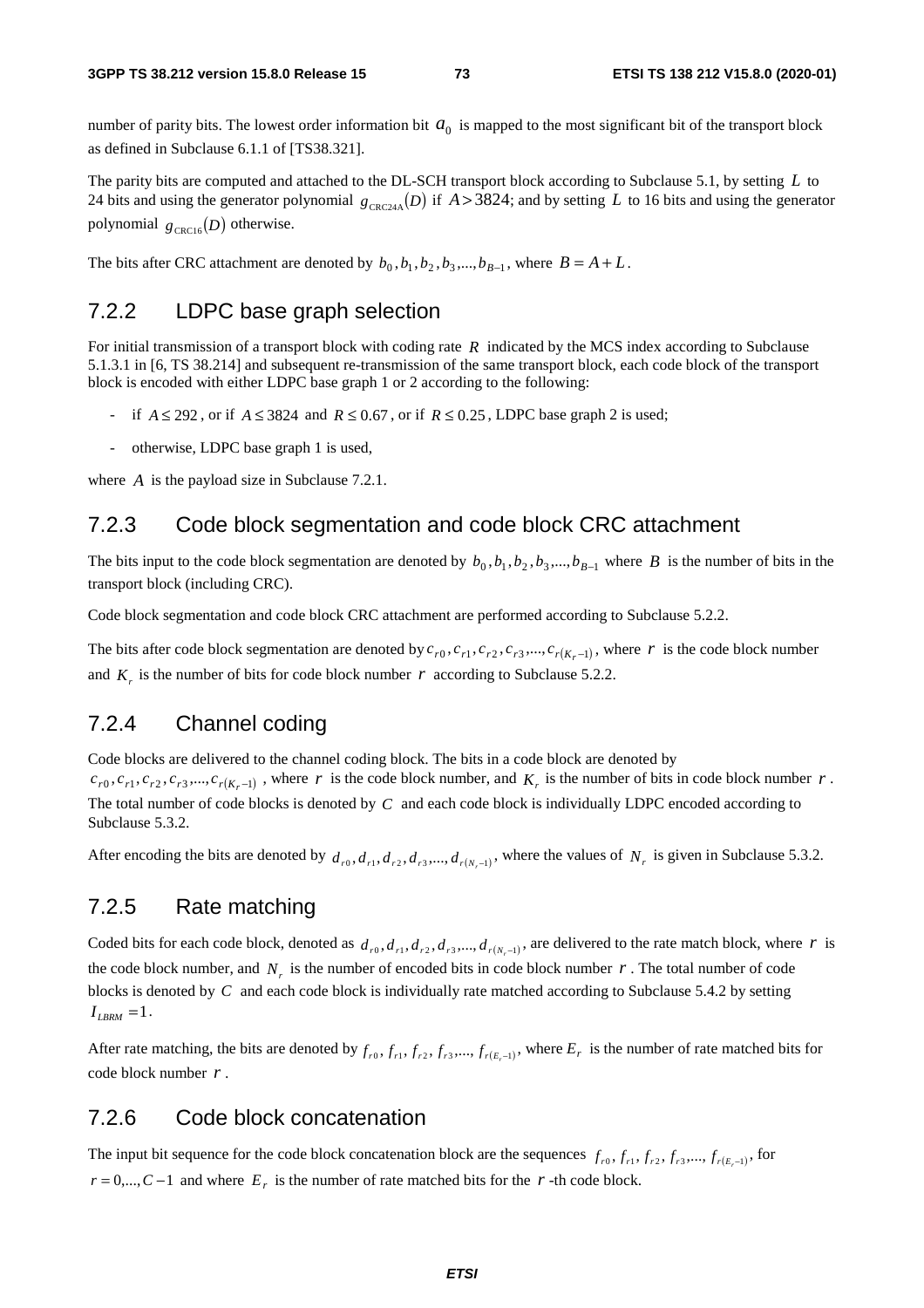Code block concatenation is performed according to Subclause 5.5.

The bits after code block concatenation are denoted by  $g_0, g_1, g_2, g_3, ..., g_{G-1}$ , where *G* is the total number of coded bits for transmission.

# 7.3 Downlink control information

A DCI transports downlink control information for one or more cells with one RNTI.

The following coding steps can be identified:

- Information element multiplexing
- CRC attachment
- Channel coding
- Rate matching

# 7.3.1 DCI formats

The DCI formats defined in table 7.3.1-1 are supported.

| <b>DCI</b> format | <b>Usage</b>                                                                                                               |
|-------------------|----------------------------------------------------------------------------------------------------------------------------|
| 0 <sub>0</sub>    | Scheduling of PUSCH in one cell                                                                                            |
| $0-1$             | Scheduling of PUSCH in one cell                                                                                            |
| 1 <sub>0</sub>    | Scheduling of PDSCH in one cell                                                                                            |
| 11                | Scheduling of PDSCH in one cell                                                                                            |
| 20                | Notifying a group of UEs of the slot format                                                                                |
| 2 <sub>1</sub>    | Notifying a group of UEs of the PRB(s) and OFDM<br>symbol(s) where UE may assume no transmission is<br>intended for the UE |
| 2 2               | Transmission of TPC commands for PUCCH and PUSCH                                                                           |
| 2 3               | Transmission of a group of TPC commands for SRS<br>transmissions by one or more UEs                                        |

#### **Table 7.3.1-1: DCI formats**

The fields defined in the DCI formats below are mapped to the information bits  $a_0$  to  $a_{A-1}$  as follows.

Each field is mapped in the order in which it appears in the description, including the zero-padding bit(s), if any, with the first field mapped to the lowest order information bit  $a_0$  and each successive field mapped to higher order information bits. The most significant bit of each field is mapped to the lowest order information bit for that field, e.g. the most significant bit of the first field is mapped to  $a_0$ .

If the number of information bits in a DCI format is less than 12 bits, zeros shall be appended to the DCI format until the payload size equals 12.

The size of each DCI format is determined by the configuration of the corresponding active bandwidth part of the scheduled cell and shall be adjusted as described in clause 7.3.1.0 if necessary.

## 7.3.1.0 DCI size alignment

If necessary, padding or truncation shall be applied to the DCI formats according to the following steps executed in the order below:

Step 0: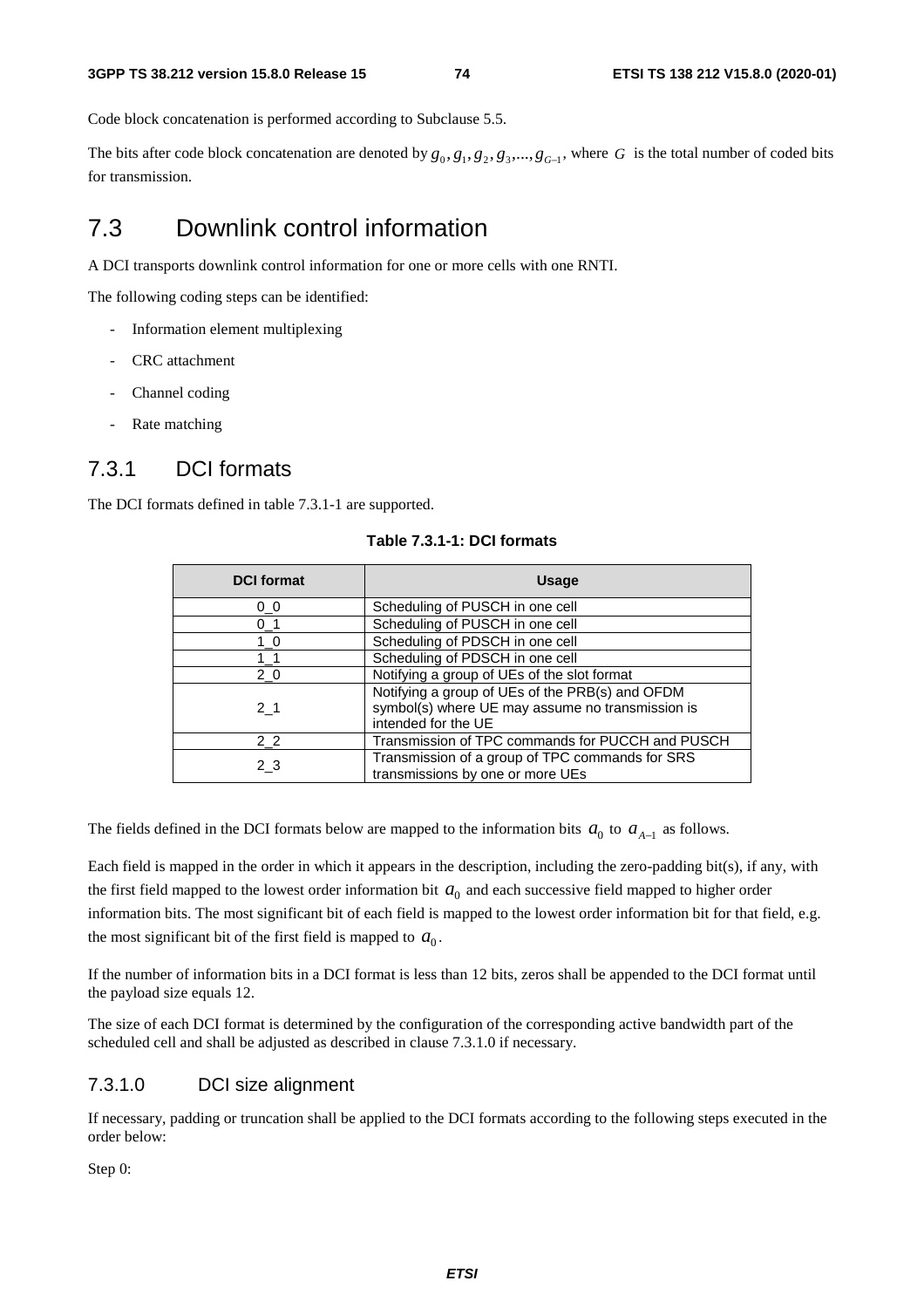- Determine DCI format  $0_0$  monitored in a common search space according to clause 7.3.1.1.1 where  $N_{\text{PR}}^{\text{UL,BWP}}$  is the size of the initial UL bandwidth part.
- Determine DCI format 1<sub>\_0</sub> monitored in a common search space according to clause 7.3.1.2.1 where  $N_{\text{RR}}^{\text{DLBWP}}$  is given by
	- the size of CORESET 0 if CORESET 0 is configured for the cell; and
	- the size of initial DL bandwidth part if CORESET 0 is not configured for the cell.
- If DCI format  $0_0$  is monitored in common search space and if the number of information bits in the DCI format 0\_0 prior to padding is less than the payload size of the DCI format 1\_0 monitored in common search space for scheduling the same serving cell, a number of zero padding bits are generated for the DCI format 0\_0 until the payload size equals that of the DCI format 1\_0.
- If DCI format  $0_0$  is monitored in common search space and if the number of information bits in the DCI format 0\_0 prior to truncation is larger than the payload size of the DCI format 1\_0 monitored in common search space for scheduling the same serving cell, the bitwidth of the frequency domain resource assignment field in the DCI format 0\_0 is reduced by truncating the first few most significant bits such that the size of DCI format 0\_0 equals the size of the DCI format 1\_0.

#### Step 1:

- Determine DCI format 0\_0 monitored in a UE-specific search space according to clause 7.3.1.1.1 where  $N_{RR}^{UL,BWP}$ is the size of the active UL bandwidth part.
- Determine DCI format 1\_0 monitored in a UE-specific search space according to clause 7.3.1.2.1 where  $N_{\text{p}_B}^{\text{DLBWP}}$ is the size of the active DL bandwidth part.
- For a UE configured with *supplementaryUplink* in *ServingCellConfig* in a cell, if PUSCH is configured to be transmitted on both the SUL and the non-SUL of the cell and if the number of information bits in DCI format 0\_0 in UE-specific search space for the SUL is not equal to the number of information bits in DCI format 0\_0 in UE-specific search space for the non-SUL, a number of zero padding bits are generated for the smaller DCI format 0\_0 until the payload size equals that of the larger DCI format 0\_0.
- If DCI format  $0_0$  is monitored in UE-specific search space and if the number of information bits in the DCI format 0\_0 prior to padding is less than the payload size of the DCI format 1\_0 monitored in UE-specific search space for scheduling the same serving cell, a number of zero padding bits are generated for the DCI format 0\_0 until the payload size equals that of the DCI format 1\_0.
- If DCI format 1\_0 is monitored in UE-specific search space and if the number of information bits in the DCI format 1\_0 prior to padding is less than the payload size of the DCI format 0\_0 monitored in UE-specific search space for scheduling the same serving cell, zeros shall be appended to the DCI format 1\_0 until the payload size equals that of the DCI format 0\_0

#### Step 2:

- For a UE configured with *supplementaryUplink* in *ServingCellConfig* in a cell, if PUSCH is configured to be transmitted on both the SUL and the non-SUL of the cell and if the number of information bits in format 0\_1 for the SUL is not equal to the number of information bits in format 0\_1 for the non-SUL, zeros shall be appended to smaller format 0\_1 until the payload size equals that of the larger format 0\_1.
- If the size of DCI format  $0<sub>1</sub>$  monitored in a UE-specific search space equals that of a DCI format  $0<sub>0/1</sub>$   $0<sub>1</sub>$ monitored in another UE-specific search space, one bit of zero padding shall be appended to DCI format 0\_1.
- If the size of DCI format 1\_1 monitored in a UE-specific search space equals that of a DCI format 0\_0/1\_0 monitored in another UE-specific search space, one bit of zero padding shall be appended to DCI format 1\_1.

#### Step 3:

- If both of the following conditions are fulfilled the size alignment procedure is complete
	- the total number of different DCI sizes configured to monitor is no more than 4 for the cell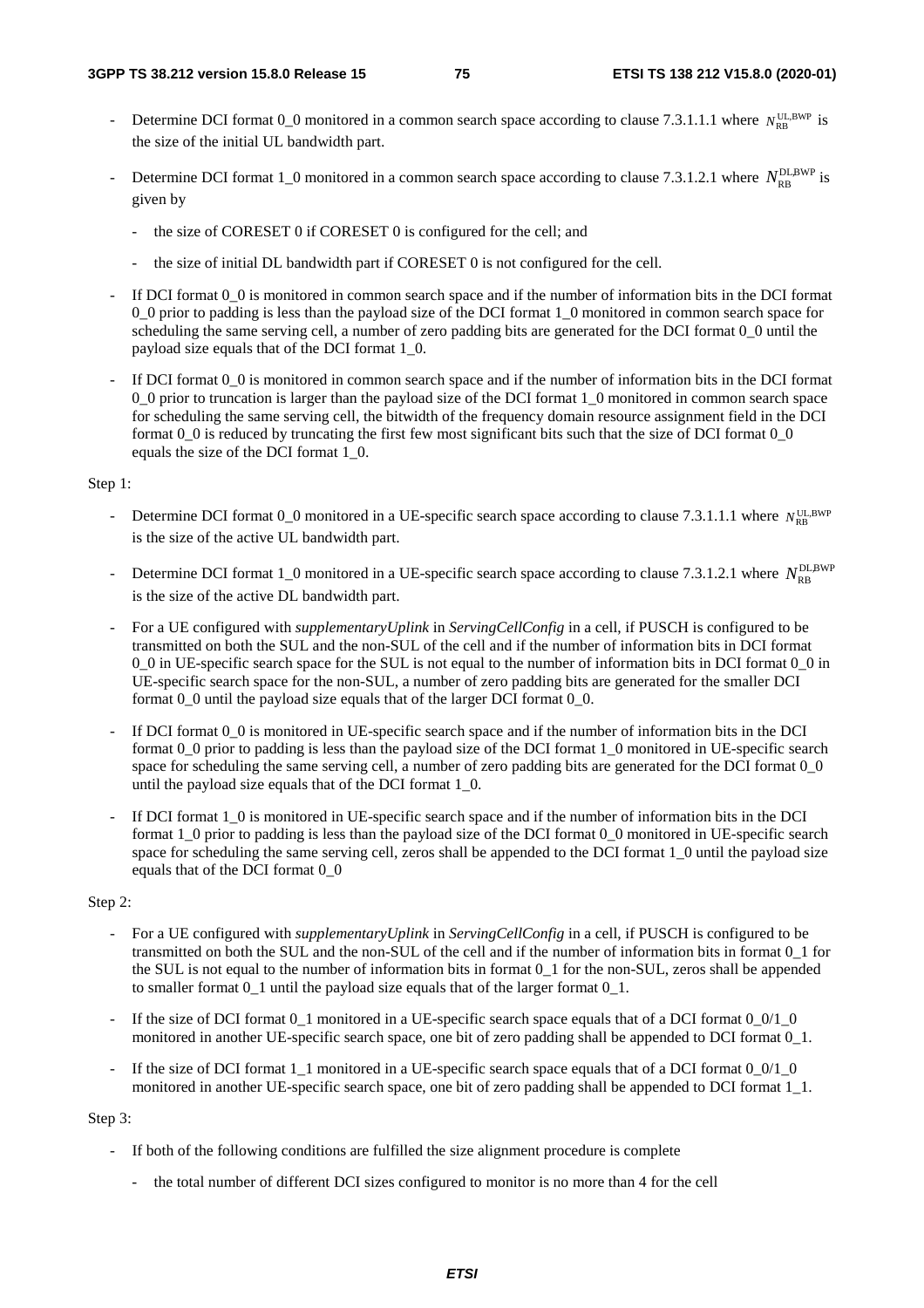the total number of different DCI sizes with C-RNTI configured to monitor is no more than 3 for the cell

Step 4:

#### - Otherwise

- Remove the padding bit (if any) introduced in step 2 above.
- Determine DCI format 1\_0 monitored in a UE-specific search space according to clause 7.3.1.2.1 where  $N_{\text{RB}}^{\text{DL,BWP}}$  is given by
	- the size of CORESET 0 if CORESET 0 is configured for the cell; and
	- the size of initial DL bandwidth part if CORESET 0 is not configured for the cell.
- Determine DCI format 0\_0 monitored in a UE-specific search space according to clause 7.3.1.1.1 where  $N_{\text{pp}}^{\text{UL,BWP}}$  is the size of the initial UL bandwidth part.
- If the number of information bits in the DCI format 0\_0 monitored in a UE-specific search space prior to padding is less than the payload size of the DCI format 1\_0 monitored in UE-specific search space for scheduling the same serving cell, a number of zero padding bits are generated for the DCI format 0\_0 monitored in a UE-specific search space until the payload size equals that of the DCI format 1\_0 monitored in a UE-specific search space.
- If the number of information bits in the DCI format 0\_0 monitored in a UE-specific search space prior to truncation is larger than the payload size of the DCI format 1\_0 monitored in UE-specific search space for scheduling the same serving cell, the bitwidth of the frequency domain resource assignment field in the DCI format  $0$  0 is reduced by truncating the first few most significant bits such that the size of DCI format  $0$  0 monitored in a UE-specific search space equals the size of the DCI format 1\_0 monitored in a UE-specific search space.

The UE is not expected to handle a configuration that, after applying the above steps, results in

- the total number of different DCI sizes configured to monitor is more than 4 for the cell; or
- the total number of different DCI sizes with C-RNTI configured to monitor is more than 3 for the cell; or
- the size of DCI format  $0_0$  in a UE-specific search space is equal to DCI format  $0_1$  in another UE-specific search space; or
- the size of DCI format 1\_0 in a UE-specific search space is equal to DCI format 1\_1 in another UE-specific search space

## 7.3.1.1 DCI formats for scheduling of PUSCH

## 7.3.1.1.1 Format 0\_0

DCI format 0 0 is used for the scheduling of PUSCH in one cell.

The following information is transmitted by means of the DCI format 0\_0 with CRC scrambled by C-RNTI or CS-RNTI or MCS-C-RNTI:

- Identifier for DCI formats  $-1$  bit
	- The value of this bit field is always set to 0, indicating an UL DCI format
- Frequency domain resource assignment  $\left| \log_2(N_{\text{RB}}^{\text{UL,BWP}}(N_{\text{RB}}^{\text{UL,BWP}} + 1)/2) \right|$  bits where  $N_{\text{RB}}^{\text{UL,BWP}}$  is defined in subclause 7.3.1.0
	- For PUSCH hopping with resource allocation type 1: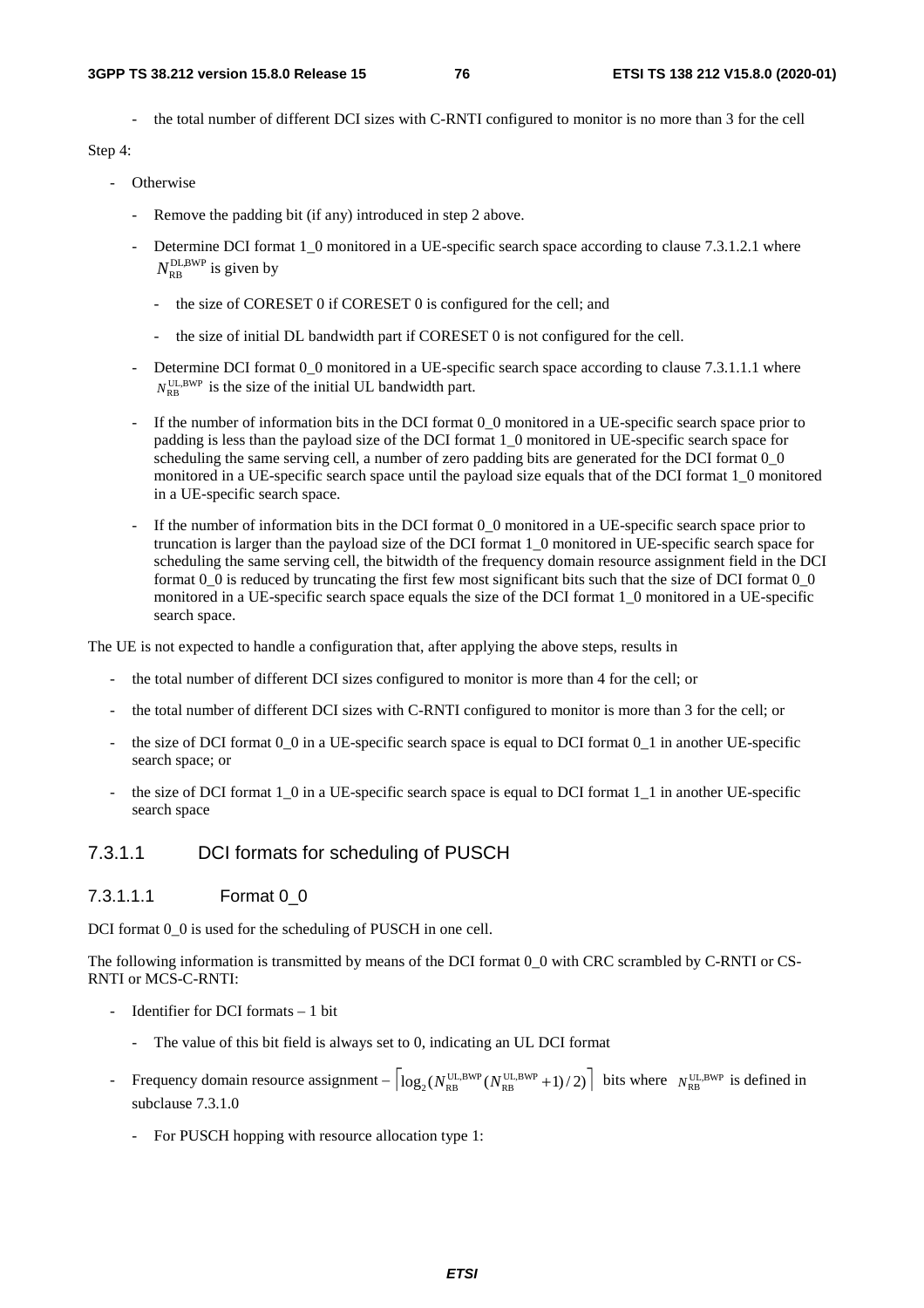- *N*<sub>UL\_hop</sub> MSB bits are used to indicate the frequency offset according to Subclause 6.3 of [6, TS 38.214], where  $N_{\text{UL-hop}} = 1$  if the higher layer parameter *frequencyHoppingOffsetLists* contains two offset values and  $N_{UL_{\text{loop}}}$  = 2 if the higher layer parameter *frequencyHoppingOffsetLists* contains four offset values
- $\log_2(N_{\text{RB}}^{\text{UL,BWP}}(N_{\text{RB}}^{\text{UL,BWP}}+1)/2)\Big| N_{\text{UL\_hop}}$  bits provides the frequency domain resource allocation according to Subclause 6.1.2.2.2 of [6, TS 38.214]
- For non-PUSCH hopping with resource allocation type 1:
	- $\log_2(N_{\text{RB}}^{\text{UL,BWP}}(N_{\text{RB}}^{\text{UL,BWP}}+1)/2)$  bits provides the frequency domain resource allocation according to oclause 6.1.2.2.2 of [6, TS 38.214]
- Time domain resource assignment 4 bits as defined in Subclause 6.1.2.1 of [6, TS 38.214]
- Frequency hopping flag 1 bit according to Table 7.3.1.1.1-3, as defined in Subclause 6.3 of [6, TS 38.214]
- Modulation and coding scheme  $-5$  bits as defined in Subclause 6.1.4.1 of [6, TS 38.214]
- New data indicator  $-1$  bit
- Redundancy version  $2$  bits as defined in Table 7.3.1.1.1-2
- HARO process number  $-4$  bits
- TPC command for scheduled PUSCH  $-2$  bits as defined in Subclause 7.1.1 of [5, TS 38.213]
- Padding bits, if required.
- UL/SUL indicator 1 bit for UEs configured with *supplementaryUplink* in *ServingCellConfig* in the cell as defined in Table 7.3.1.1.1-1 and the number of bits for DCI format 1\_0 before padding is larger than the number of bits for DCI format 0\_0 before padding; 0 bit otherwise. The UL/SUL indicator, if present, locates in the last bit position of DCI format  $0_0$ , after the padding bit(s).
	- If the UL/SUL indicator is present in DCI format 0\_0 and the higher layer parameter *pusch-Config* is not configured on both UL and SUL the UE ignores the UL/SUL indicator field in DCI format 0\_0, and the corresponding PUSCH scheduled by the DCI format 0\_0 is for the UL or SUL for which high layer parameter *pucch-Config* is configured;
	- If the UL/SUL indicator is not present in DCI format 0\_0 and *pucch-Config* is configured, the corresponding PUSCH scheduled by the DCI format 0\_0 is for the UL or SUL for which high layer parameter *pucch-Config* is configured.
	- If the UL/SUL indicator is not present in DCI format 0\_0 and *pucch-Config* is not configured, the corresponding PUSCH scheduled by the DCI format 0\_0 is for the uplink on which the latest PRACH is transmitted.

The following information is transmitted by means of the DCI format 0\_0 with CRC scrambled by TC-RNTI:

- Identifier for DCI formats  $-1$  bit
	- The value of this bit field is always set to 0, indicating an UL DCI format
- Frequency domain resource assignment  $-|\log_2(N_{RB}^{UL,BWP}(N_{RB}^{UL,BWP}+1)/2)|$  bits where
	- $N_{\text{RB}}^{\text{UL,BWP}}$  is the size of the initial UL bandwidth part.
	- For PUSCH hopping with resource allocation type 1:
		- *N*<sub>UL\_hop</sub> MSB bits are used to indicate the frequency offset according to Table 8.3-1 in Subclause 8.3 of [5, TS 38.213], where  $N_{\text{UL\_hop}} = 1$  if  $N_{\text{RB}}^{\text{UL,BWP}} < 50$  and  $N_{\text{UL\_hop}} = 2$  otherwise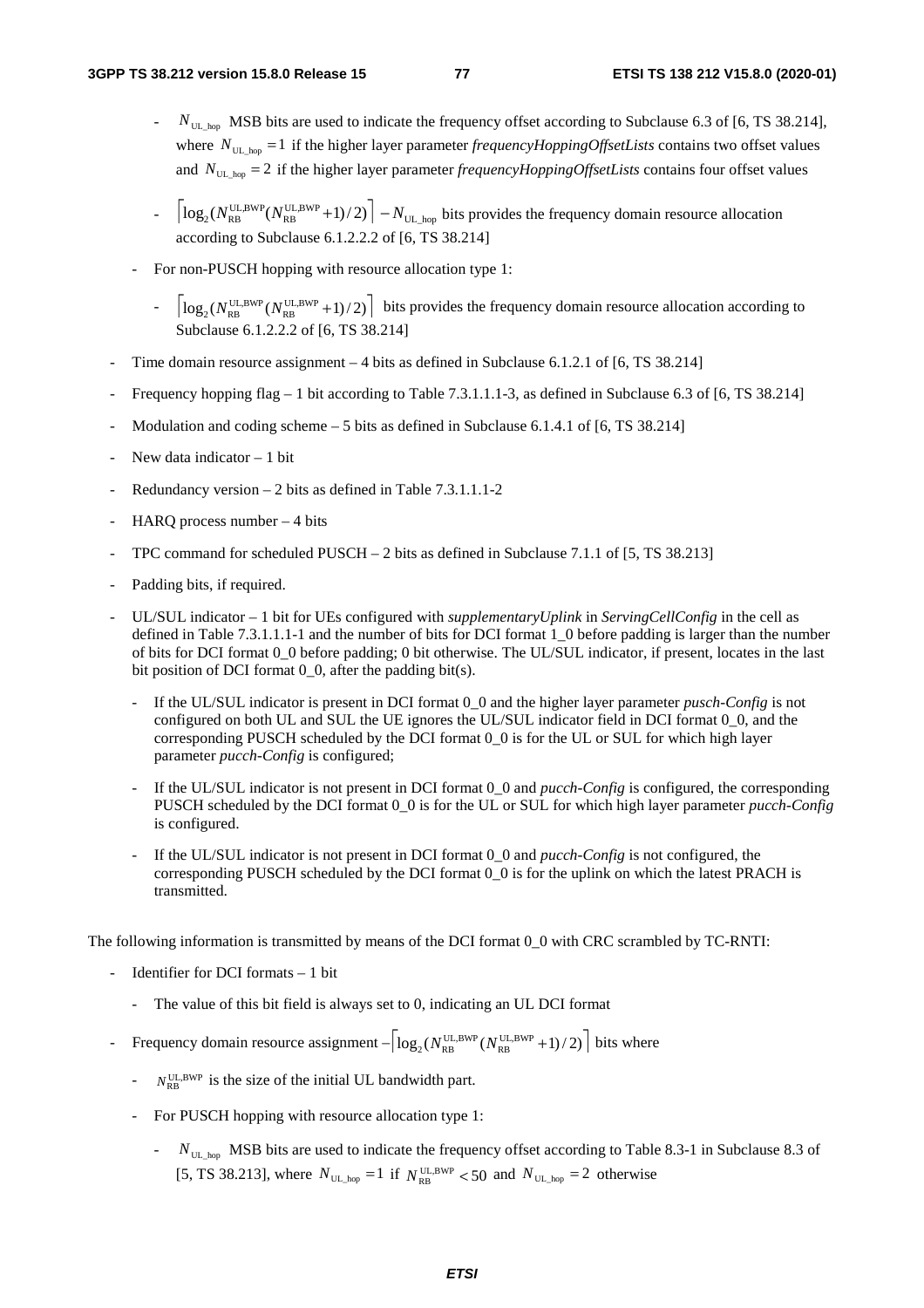- $\log_2(N_{\text{RB}}^{\text{UL,BWP}}(N_{\text{RB}}^{\text{UL,BWP}}+1)/2)\Big|-N_{\text{UL\_hop}}$  bits provides the frequency domain resource allocation according to Subclause 6.1.2.2.2 of [6, TS 38.214]
- For non-PUSCH hopping with resource allocation type 1:
	- $\log_2(N_{\text{RB}}^{\text{UL,BWP}}(N_{\text{RB}}^{\text{UL,BWP}}+1)/2)$  bits provides the frequency domain resource allocation according to Subclause 6.1.2.2.2 of [6, TS 38.214]
- Time domain resource assignment 4 bits as defined in Subclause 6.1.2.1 of [6, TS 38.214]
- Frequency hopping flag 1 bit according to Table 7.3.1.1.1-3, as defined in Subclause 6.3 of [6, TS 38.214]
- Modulation and coding scheme  $-5$  bits as defined in Subclause 6.1.4.1 of [6, TS 38.214]
- New data indicator  $-1$  bit, reserved
- Redundancy version  $-2$  bits as defined in Table 7.3.1.1.1-2
- HARQ process number 4 bits, reserved
- TPC command for scheduled PUSCH  $-$  2 bits as defined in Subclause 7.1.1 of [5, TS 38.213]
- Padding bits, if required.
- UL/SUL indicator 1 bit if the cell has two ULs and the number of bits for DCI format 1\_0 before padding is larger than the number of bits for DCI format 0\_0 before padding; 0 bit otherwise. The UL/SUL indicator, if present, locates in the last bit position of DCI format  $0$ , after the padding bit(s).
	- If 1 bit, reserved, and the corresponding PUSCH is always on the same UL carrier as the previous transmission of the same TB

#### **Table 7.3.1.1.1-1: UL/SUL indicator**

| Value of UL/SUL indicator | <b>Uplink</b>                |
|---------------------------|------------------------------|
|                           | The non-supplementary uplink |
|                           | The supplementary uplink     |

#### **Table 7.3.1.1.1-2: Redundancy version**

| Value of the Redundancy<br>version field | Value of $rv_{id}$ to be applied |  |
|------------------------------------------|----------------------------------|--|
| nr                                       |                                  |  |
|                                          |                                  |  |
|                                          |                                  |  |
|                                          |                                  |  |

|  |  | Table 7.3.1.1.1-3: Frequency hopping indication |
|--|--|-------------------------------------------------|
|--|--|-------------------------------------------------|

| Bit field mapped to index | <b>PUSCH frequency hopping</b> |
|---------------------------|--------------------------------|
|                           | <b>Disabled</b>                |
|                           | Enabled                        |

## 7.3.1.1.2 Format 0\_1

DCI format  $0\;1$  is used for the scheduling of PUSCH in one cell.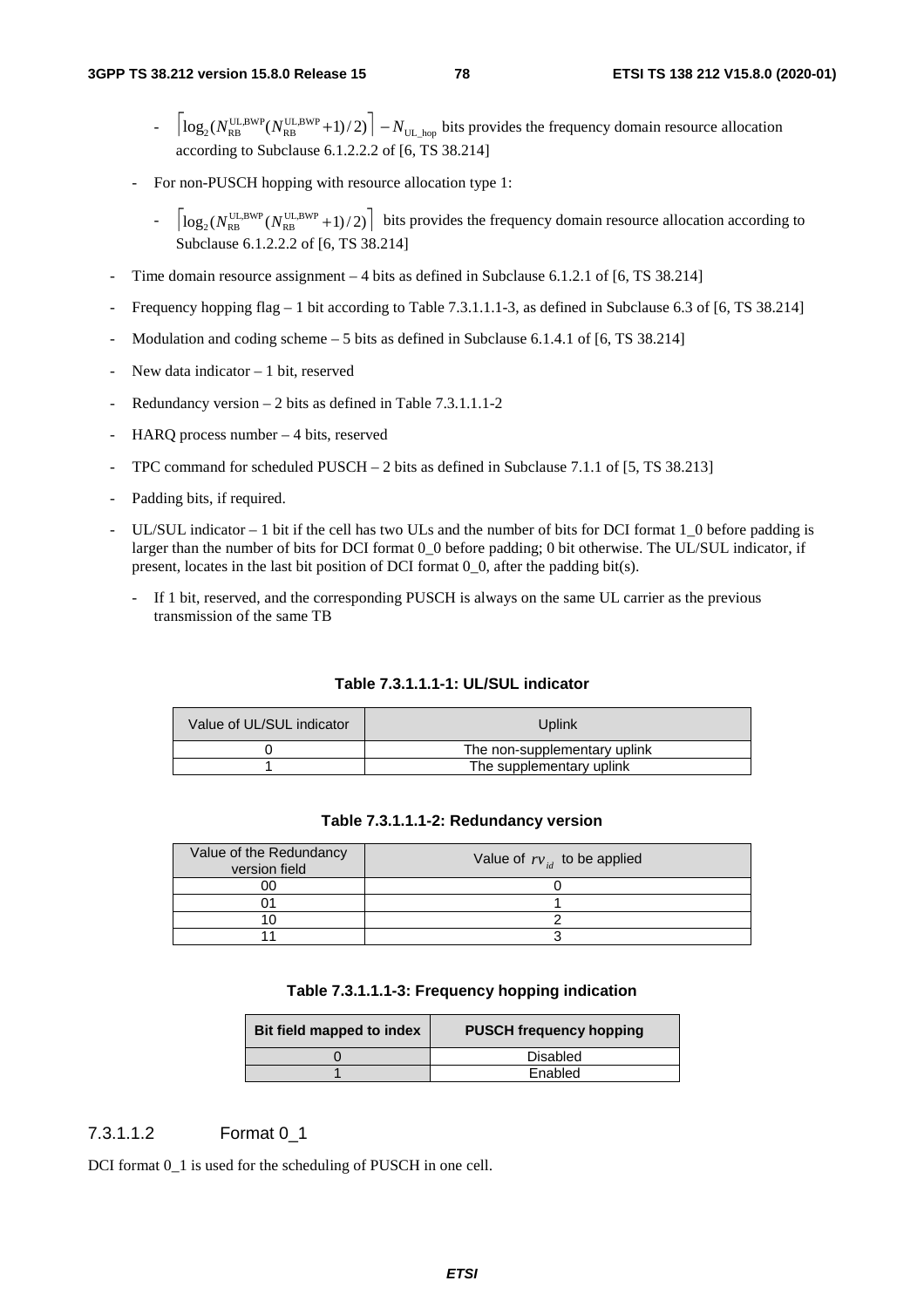The following information is transmitted by means of the DCI format 0\_1 with CRC scrambled by C-RNTI or CS-RNTI or SP-CSI-RNTI or MCS-C-RNTI:

- Identifier for DCI formats  $-1$  bit
	- The value of this bit field is always set to 0, indicating an UL DCI format
- Carrier indicator 0 or 3 bits, as defined in Subclause 10.1 of  $[5, TS38.213]$ .
- UL/SUL indicator 0 bit for UEs not configured with *supplementaryUplink* in *ServingCellConfig* in the cell or UEs configured with *supplementaryUplink* in *ServingCellConfig* in the cell but only one carrier in the cell is configured for PUSCH transmission; otherwise, 1 bit as defined in Table 7.3.1.1.1-1.
- Bandwidth part indicator 0, 1 or 2 bits as determined by the number of UL BWPs  $n_{\text{subpo}}$  configured by higher layers, excluding the initial UL bandwidth part. The bitwidth for this field is determined as  $\lceil \log_2(n_{\text{pwp}}) \rceil$ bits, where
	- $n_{\text{BWP}} = n_{\text{BWP-RRC}} + 1$  if  $n_{\text{BWP-RRC}} \leq 3$ , in which case the bandwidth part indicator is equivalent to the ascending order of the higher layer parameter *BWP-Id*;
	- otherwise  $n_{\text{BWP}} = n_{\text{BWP,RRC}}$ , in which case the bandwidth part indicator is defined in Table 7.3.1.1.2-1;

If a UE does not support active BWP change via DCI, the UE ignores this bit field.

- Frequency domain resource assignment number of bits determined by the following, where  $N_{\text{obs}}^{\text{UL-BWP}}$  is the size of the active UL bandwidth part:
	- $N_{RBG}$  bits if only resource allocation type 0 is configured, where  $N_{RBG}$  is defined in Subclause 6.1.2.2.1 of [6, TS 38.214],
	- $\log_2(N_{\text{RB}}^{\text{UL,BWP}}(N_{\text{RB}}^{\text{UL,BWP}}+1)/2)$  bits if only resource allocation type 1 is configured, or  $\max\left( \log_2(N_{\text{RB}}^{\text{UL,BWP}} (N_{\text{RB}}^{\text{UL,BWP}} + 1)/2) \right)$ ,  $N_{\text{RBG}}$  + 1 bits if both resource allocation type 0 and 1 are configured.
	- If both resource allocation type 0 and 1 are configured, the MSB bit is used to indicate resource allocation type 0 or resource allocation type 1, where the bit value of 0 indicates resource allocation type 0 and the bit value of 1 indicates resource allocation type 1.
	- For resource allocation type 0, the  $N<sub>RBG</sub>$  LSBs provide the resource allocation as defined in Subclause 6.1.2.2.1 of [6, TS 38.214].
	- For resource allocation type 1, the  $\log_2(N_{\text{RB}}^{\text{UL,BWP}}(N_{\text{RB}}^{\text{UL,BWP}}+1)/2)\mid$  LSBs provide the resource allocation as follows:
		- For PUSCH hopping with resource allocation type 1:
			- *N*<sub>UL\_hop</sub> MSB bits are used to indicate the frequency offset according to Subclause 6.3 of [6, TS 38.214], where  $N_{UL_{\text{loop}}} = 1$  if the higher layer parameter *frequencyHoppingOffsetLists* contains two offset values and  $N_{UL\_hop} = 2$  if the higher layer parameter *frequencyHoppingOffsetLists* contains four offset values
			- $\left| \log_2(N_{\text{RB}}^{\text{UL,BWP}}(N_{\text{RB}}^{\text{UL,BWP}}+1)/2) \right| N_{\text{UL\_hop}}$  bits provides the frequency domain resource allocation according to Subclause 6.1.2.2.2 of [6, TS 38.214]
		- For non-PUSCH hopping with resource allocation type 1:
			- $\log_2(N_{\text{RB}}^{\text{UL,BWP}}(N_{\text{RB}}^{\text{UL,BWP}}+1)/2)$  bits provides the frequency domain resource allocation according to Subclause 6.1.2.2.2 of [6, TS 38.214]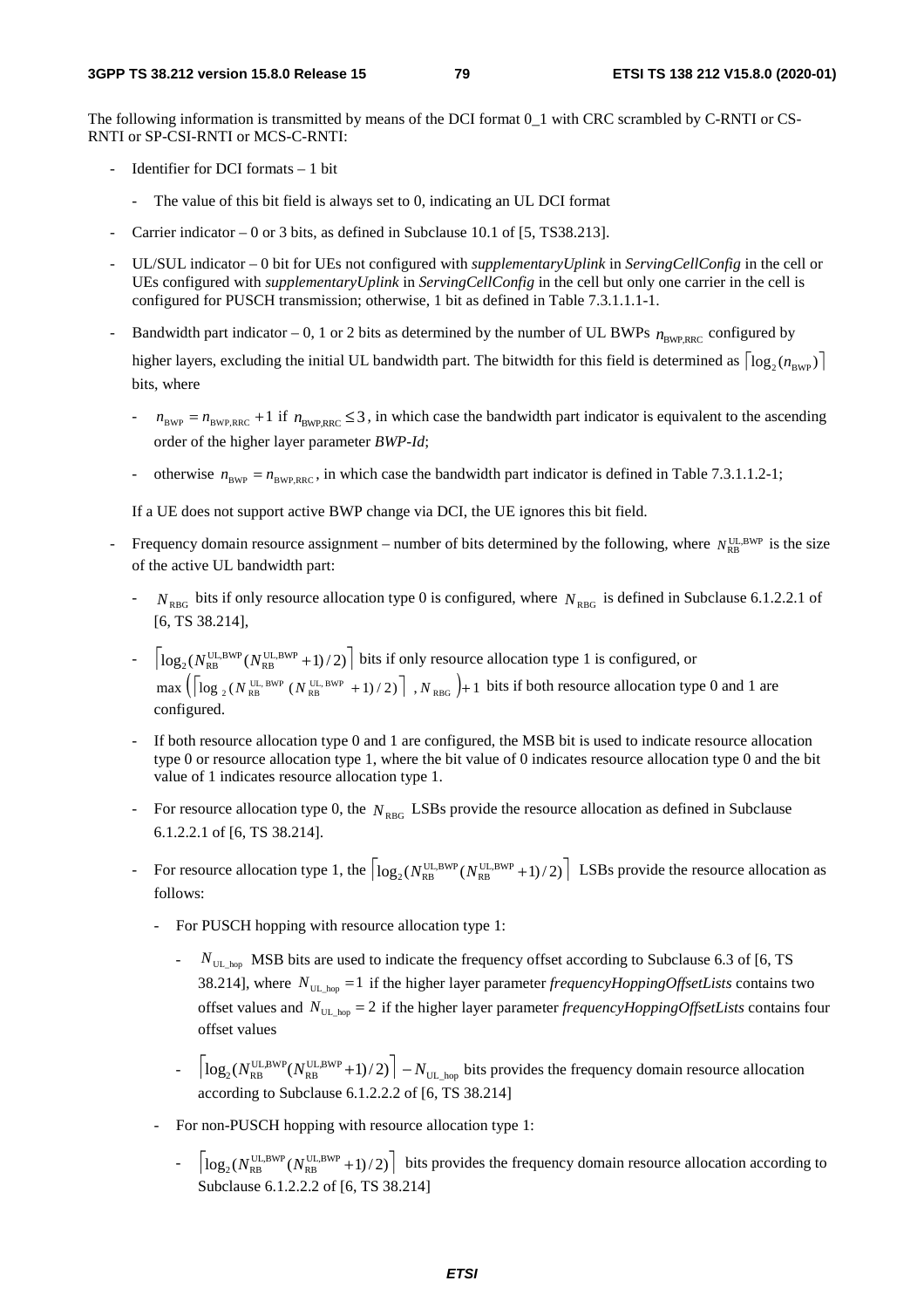If "Bandwidth part indicator" field indicates a bandwidth part other than the active bandwidth part and if both resource allocation type 0 and 1 are configured for the indicated bandwidth part, the UE assumes resource allocation type 0 for the indicated bandwidth part if the bitwidth of the "Frequency domain resource assignment" field of the active bandwidth part is smaller than the bitwidth of the "Frequency domain resource assignment" field of the indicated bandwidth part.

- Time domain resource assignment  $-0$ , 1, 2, 3, or 4 bits as defined in Subclause 6.1.2.1 of [6, TS38.214]. The bitwidth for this field is determined as  $\lceil \log_2(I) \rceil$  bits, where *I* is the number of entries in the higher layer parameter *pusch-TimeDomainAllocationList* if the higher layer parameter is configured; otherwise *I* is the number of entries in the default table*.*
- Frequency hopping flag  $-0$  or 1 bit:
	- 0 bit if only resource allocation type 0 is configured or if the higher layer parameter *frequencyHopping* is not configured;
	- 1 bit according to Table 7.3.1.1.1-3 otherwise, only applicable to resource allocation type 1, as defined in Subclause 6.3 of [6, TS 38.214].
- Modulation and coding scheme  $-5$  bits as defined in Subclause 6.1.4.1 of [6, TS 38.214]
- New data indicator  $-1$  bit
- Redundancy version  $2$  bits as defined in Table 7.3.1.1.1-2
- HARQ process number  $-4$  bits
- $1<sup>st</sup>$  downlink assignment index 1 or 2 bits:
	- 1 bit for semi-static HARQ-ACK codebook;
	- 2 bits for dynamic HARQ-ACK codebook.
- $2<sup>nd</sup>$  downlink assignment index 0 or 2 bits:
	- 2 bits for dynamic HARQ-ACK codebook with two HARQ-ACK sub-codebooks;
	- 0 bit otherwise.
- TPC command for scheduled PUSCH 2 bits as defined in Subclause 7.1.1 of [5, TS38.213]
- SRS resource indicator  ${L_{\max}}$ ,  $N_{\text{SRS}}$  $\overline{\phantom{a}}$  $\overline{\phantom{a}}$  $\overline{\phantom{a}}$  $\overline{\phantom{a}}$  $\int$  $\overline{\phantom{a}}$  $\int$  $\sum_{k=1}^{\max}$  $\min\{L_{\rm max}\,,\!_{\rm SRS}$ 1  $\log_2$   $\sum_{l_x}$  $L_{\rm max}$  ,  $N$  $\sum_{k=1}$   $k$  $\left\lfloor \left\lfloor \frac{N_{\text{SRS}}}{N_{\text{SRS}}} \right\rfloor \right\rfloor$  or  $\left\lceil \log_2(N_{\text{SRS}}) \right\rceil$  bits, where  $N_{\text{SRS}}$  is the number of

 configured SRS resources in the SRS resource set associated with the higher layer parameter *usage* of value '*codeBook*' or '*nonCodeBook*',

$$
- \left[ \log_2 \left( \sum_{k=1}^{\min\{L_{\text{max}}, N_{\text{SRS}}\}} \binom{N_{\text{SRS}}}{k} \right) \right]
$$
 bits according to Tables 7.3.1.1.2-28/29/30/31 if the higher layer parameter

 $\frac{dx}{dt}$  *txConfig = nonCodebook*, where  $N_{SRS}$  is the number of configured SRS resources in the SRS resource set associated with the higher layer parameter *usage* of value '*nonCodeBook*' and

- if UE supports operation with *maxMIMO-Layers* and the higher layer parameter *maxMIMO-Layers* of *PUSCH-ServingCellConfig* of the serving cell is configured, *Lmax* is given by that parameter
- otherwise, *Lmax* is given by the maximum number of layers for PUSCH supported by the UE for the serving cell for non-codebook based operation.
- $\lceil log_2(N_{\text{SRS}}) \rceil$  bits according to Tables 7.3.1.1.2-32 if the higher layer parameter *txConfig = codebook*, where  $N<sub>SRS</sub>$  is the number of configured SRS resources in the SRS resource set associated with the higher layer parameter *usage* of value '*codeBook*'.
- Precoding information and number of layers number of bits determined by the following: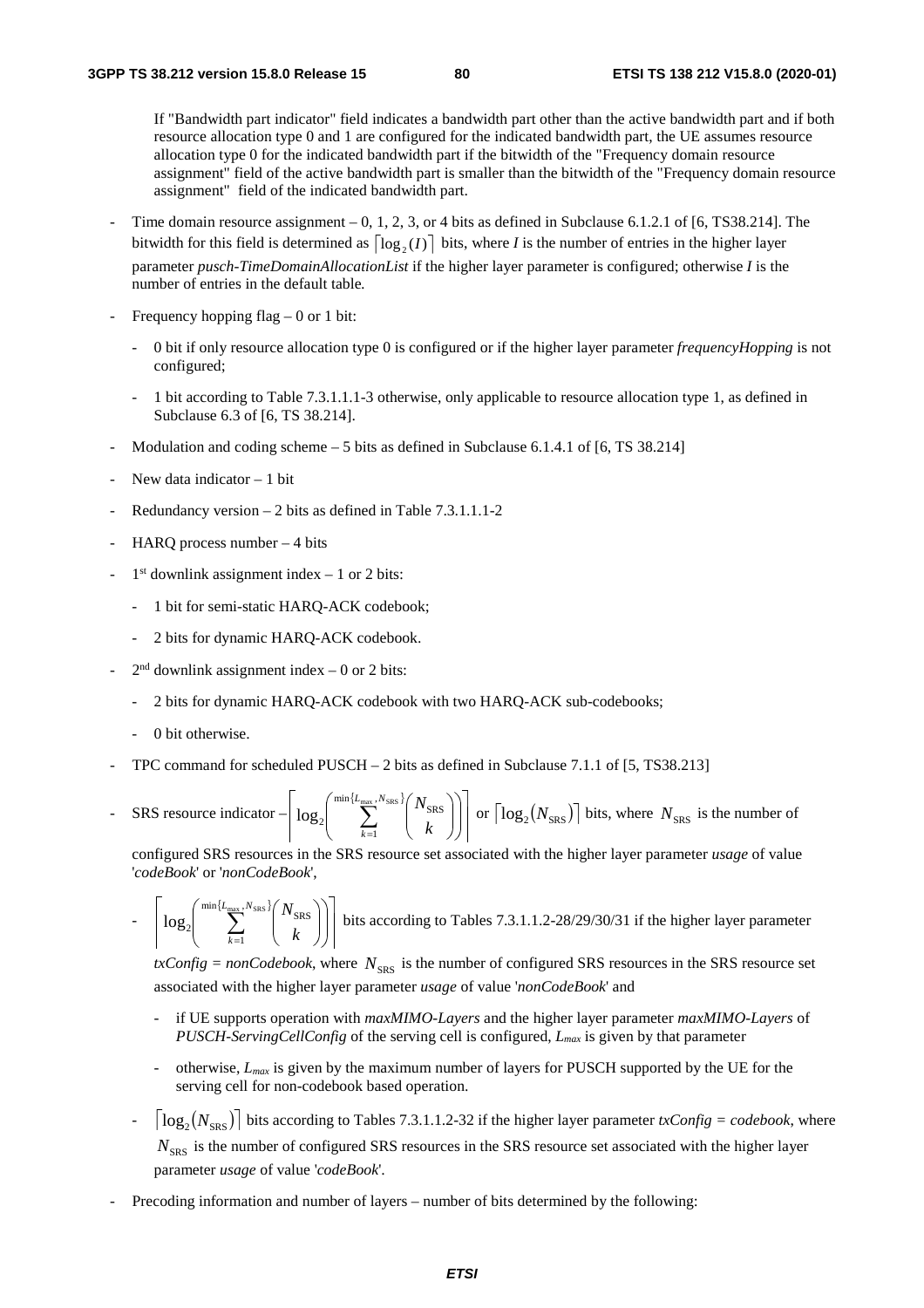- 0 bits if the higher layer parameter *txConfig = nonCodeBook*;
- 0 bits for 1 antenna port and if the higher layer parameter  $txConfig = codebook;$
- 4, 5, or 6 bits according to Table 7.3.1.1.2-2 for 4 antenna ports, if  $txConfig = codebook$ , and according to whether transform precoder is enabled or disabled, and the values of higher layer parameters *maxRank*, and *codebookSubset*;
- 2, 4, or 5 bits according to Table 7.3.1.1.2-3 for 4 antenna ports, if *txConfig = codebook,* and according to whether transform precoder is enabled or disabled, and the values of higher layer parameters *maxRank*, and *codebookSubset*;
- 2 or 4 bits according to Table7.3.1.1.2-4 for 2 antenna ports, if *txConfig = codebook,* and according to whether transform precoder is enabled or disabled, and the values of higher layer parameters *maxRank* and *codebookSubset*;
- 1 or 3 bits according to Table7.3.1.1.2-5 for 2 antenna ports, if *txConfig = codebook,* and according to whether transform precoder is enabled or disabled, and the values of higher layer parameters *maxRank* and *codebookSubset*.
- Antenna ports number of bits determined by the following
	- 2 bits as defined by Tables 7.3.1.1.2-6, if transform precoder is enabled, *dmrs-Type*=1, and *maxLength*=1;
	- 4 bits as defined by Tables 7.3.1.1.2-7, if transform precoder is enabled, *dmrs-Type*=1, and *maxLength*=2;
	- 3 bits as defined by Tables 7.3.1.1.2-8/9/10/11, if transform precoder is disabled, *dmrs-Type*=1, and *maxLength*=1, and the value of rank is determined according to the SRS resource indicator field if the higher layer parameter *txConfig = nonCodebook* and according to the Precoding information and number of layers field if the higher layer parameter *txConfig = codebook*;
	- 4 bits as defined by Tables 7.3.1.1.2-12/13/14/15, if transform precoder is disabled, *dmrs-Type*=1, and *maxLength*=2, and the value of rank is determined according to the SRS resource indicator field if the higher layer parameter *txConfig = nonCodebook* and according to the Precoding information and number of layers field if the higher layer parameter *txConfig = codebook*;
	- 4 bits as defined by Tables 7.3.1.1.2-16/17/18/19, if transform precoder is disabled, *dmrs-Type*=2, and *maxLength*=1, and the value of rank is determined according to the SRS resource indicator field if the higher layer parameter *txConfig = nonCodebook* and according to the Precoding information and number of layers field if the higher layer parameter *txConfig = codebook*;
	- 5 bits as defined by Tables 7.3.1.1.2-20/21/22/23, if transform precoder is disabled, *dmrs-Type*=2, and *maxLength*=2, and the value of rank is determined according to the SRS resource indicator field if the higher layer parameter *txConfig = nonCodebook* and according to the Precoding information and number of layers field if the higher layer parameter *txConfig = codebook*.

where the number of CDM groups without data of values 1, 2, and 3 in Tables 7.3.1.1.2-6 to 7.3.1.1.2-23 refers to CDM groups  $\{0\}$ ,  $\{0,1\}$ , and  $\{0, 1, 2\}$  respectively.

If a UE is configured with both *dmrs-UplinkForPUSCH-MappingTypeA* and *dmrs-UplinkForPUSCH-MappingTypeB*, the bitwidth of this field equals  $\max\{x_A, x_B\}$ , where  $x_A$  is the "Antenna ports" bitwidth derived according to  $dmrs$ -UplinkForPUSCH-MappingTypeA and  $x_B$  is the "Antenna ports" bitwidth derived according to *dmrs-UplinkForPUSCH-MappingTypeB*. A number of  $|x_A - x_B|$  zeros are padded in the MSB of this field, if the mapping type of the PUSCH corresponds to the smaller value of  $x_a$  and  $x_b$ .

- SRS request – 2 bits as defined by Table 7.3.1.1.2-24 for UEs not configured with *supplementaryUplink* in *ServingCellConfig* in the cell; 3 bits for UEs configured with *supplementaryUplink* in *ServingCellConfig* in the cell where the first bit is the non-SUL/SUL indicator as defined in Table 7.3.1.1.1-1 and the second and third bits are defined by Table 7.3.1.1.2-24. This bit field may also indicate the associated CSI-RS according to Subclause 6.1.1.2 of [6, TS 38.214].

- CSI request – 0, 1, 2, 3, 4, 5, or 6 bits determined by higher layer parameter *reportTriggerSize*.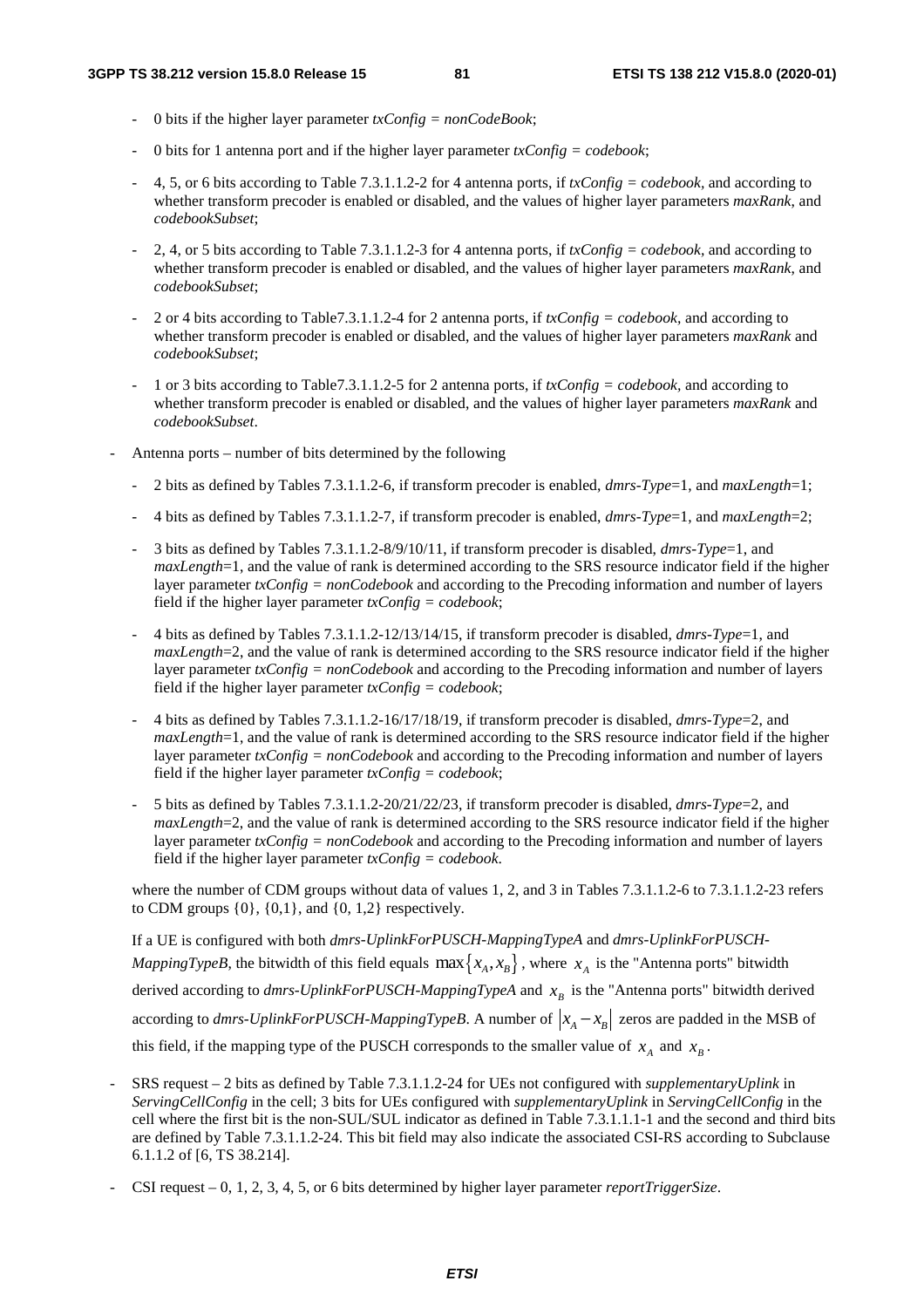- CBG transmission information (CBGTI) 0 bit if higher layer parameter *codeBlockGroupTransmission* for PUSCH is not configured, otherwise, 2, 4, 6, or 8 bits determined by higher layer parameter *maxCodeBlockGroupsPerTransportBlock* for PUSCH.
- PTRS-DMRS association number of bits determined as follows
	- 0 bit if *PTRS-UplinkConfi*g is not configured and transform precoder is disabled, or if transform precoder is enabled, or if *maxRank=1*;
	- 2 bits otherwise, where Table 7.3.1.1.2-25 and 7.3.1.1.2-26 are used to indicate the association between PTRS port(s) and DMRS port(s) for transmission of one PT-RS port and two PT-RS ports respectively, and the DMRS ports are indicated by the Antenna ports field.

If "Bandwidth part indicator" field indicates a bandwidth part other than the active bandwidth part and the "PTRS-DMRS association" field is present for the indicated bandwidth part but not present for the active bandwidth part, the UE assumes the "PTRS-DMRS association" field is not present for the indicated bandwidth part.

- beta offset indicator 0 if the higher layer parameter *betaOffsets = semiStatic*; otherwise 2 bits as defined by Table 9.3-3 in [5, TS 38.213].
- DMRS sequence initialization 0 bit if transform precoder is enabled; 1 bit if transform precoder is disabled.
- UL-SCH indicator 1 bit. A value of "1" indicates UL-SCH shall be transmitted on the PUSCH and a value of "0" indicates UL-SCH shall not be transmitted on the PUSCH. Except for DCI format 0\_1 with CRC scrambled by SP-CSI-RNTI, a UE is not expected to receive a DCI format 0\_1 with UL-SCH indicator of "0" and CSI request of all zero(s).

A UE does not expect that the bit width of a field in DCI format 0\_1 with CRC scrambled by CS-RNTI is larger than corresponding bit width of same field in DCI format 0\_1 with CRC scrambled by C-RNTI for the same serving cell. If the bit width of a field in the DCI format  $0\,1$  with CRC scrambled by CS-RNTI is not equal to that of the corresponding field in the DCI format 0\_1 with CRC scrambled by C-RNTI for the same serving cell, a number of most significant bits with value set to '0' are inserted to the field in DCI format 0\_1 with CRC scrambled by CS-RNTI until the bit width equals that of the corresponding field in the DCI format 0\_1 with CRC scrambled by C-RNTI for the same serving cell.

| Value of BWP indicator field | Bandwidth part                   |  |
|------------------------------|----------------------------------|--|
| 2 bits                       |                                  |  |
| 00                           | Configured BWP with BWP-Id = $1$ |  |
| 01                           | Configured BWP with BWP-Id $= 2$ |  |
| 10                           | Configured BWP with BWP-Id $=$ 3 |  |
|                              | Configured BWP with BWP-Id $=$ 4 |  |

# **Table 7.3.1.1.2-1: Bandwidth part indicator**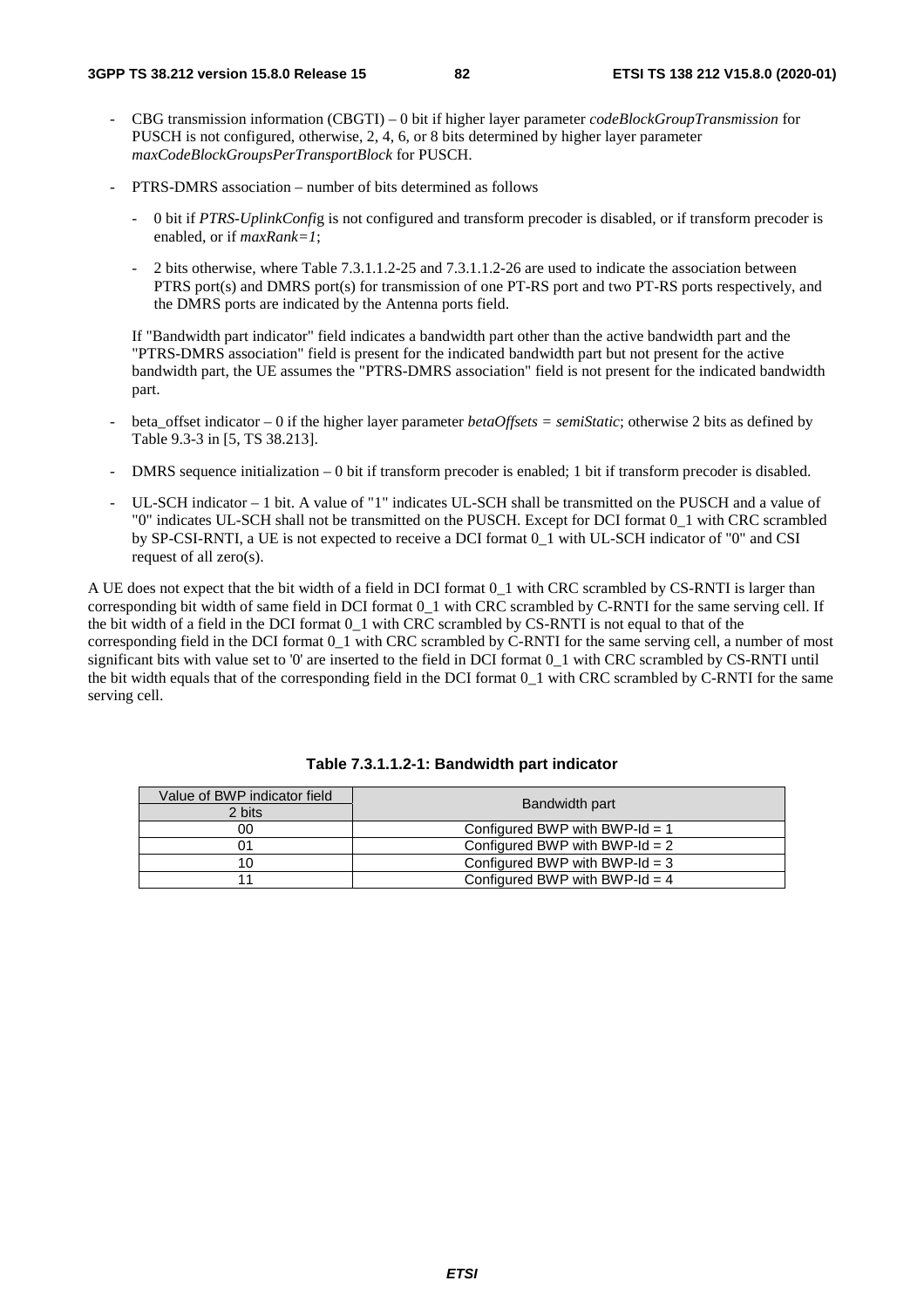| <b>Bit field</b><br>mapped<br>to index | $codebookSubset =$<br>fullyAndPartialAndNonCoherent | <b>Bit field</b><br>mapped<br>to index | $codebookSubset =$<br>partialAndNonCoherent | <b>Bit field</b><br>mapped<br>to index | codebookSubset=<br>nonCoherent |
|----------------------------------------|-----------------------------------------------------|----------------------------------------|---------------------------------------------|----------------------------------------|--------------------------------|
| $\Omega$                               | 1 layer: TPMI=0                                     | $\Omega$                               | 1 layer: TPMI=0                             | $\Omega$                               | 1 layer: TPMI=0                |
| $\mathbf{1}$                           | 1 layer: TPMI=1                                     | $\mathbf{1}$                           | 1 layer: TPMI=1                             | $\mathbf{1}$                           | 1 layer: TPMI=1                |
| $\cdots$                               |                                                     | $\cdots$                               | $\cdots$                                    | $\cdots$                               |                                |
| 3                                      | 1 layer: TPMI=3                                     | $\overline{3}$                         | 1 layer: TPMI=3                             | 3                                      | 1 layer: TPMI=3                |
| $\overline{4}$                         | 2 layers: TPMI=0                                    | 4                                      | 2 layers: TPMI=0                            | $\overline{4}$                         | 2 layers: TPMI=0               |
| $\cdots$                               | $\cdots$                                            | .                                      | $\cdots$                                    | $\cdots$                               | $\cdots$                       |
| $\overline{9}$                         | 2 layers: TPMI=5                                    | $\overline{9}$                         | 2 layers: TPMI=5                            | 9                                      | 2 layers: TPMI=5               |
| 10                                     | 3 layers: TPMI=0                                    | 10                                     | 3 layers: TPMI=0                            | 10                                     | 3 layers: TPMI=0               |
| 11                                     | 4 layers: TPMI=0                                    | 11                                     | 4 layers: TPMI=0                            | 11                                     | 4 layers: TPMI=0               |
| $\overline{12}$                        | 1 layer: TPMI=4                                     | 12                                     | 1 layer: TPMI=4                             | $12 - 15$                              | reserved                       |
| $\cdots$                               |                                                     | .                                      |                                             |                                        |                                |
| 19                                     | 1 layer: TPMI=11                                    | 19                                     | 1 layer: TPMI=11                            |                                        |                                |
| 20                                     | 2 layers: TPMI=6                                    | 20                                     | 2 layers: TPMI=6                            |                                        |                                |
| $\cdots$                               |                                                     | $\cdots$                               |                                             |                                        |                                |
| 27                                     | 2 layers: TPMI=13                                   | 27                                     | 2 layers: TPMI=13                           |                                        |                                |
| 28                                     | 3 layers: TPMI=1                                    | 28                                     | 3 layers: TPMI=1                            |                                        |                                |
| 29                                     | 3 layers: TPMI=2                                    | 29                                     | 3 layers: TPMI=2                            |                                        |                                |
| 30                                     | 4 layers: TPMI=1                                    | 30                                     | 4 layers: TPMI=1                            |                                        |                                |
| $\overline{31}$                        | 4 layers: TPMI=2                                    | 31                                     | 4 layers: TPMI=2                            |                                        |                                |
| $\overline{32}$                        | 1 layers: TPMI=12                                   |                                        |                                             |                                        |                                |
| $\cdots$                               |                                                     |                                        |                                             |                                        |                                |
| 47                                     | 1 layers: TPMI=27                                   |                                        |                                             |                                        |                                |
| 48                                     | 2 layers: TPMI=14                                   |                                        |                                             |                                        |                                |
| $\cdots$                               |                                                     |                                        |                                             |                                        |                                |
| 55                                     | 2 layers: TPMI=21                                   |                                        |                                             |                                        |                                |
| 56                                     | 3 layers: TPMI=3                                    |                                        |                                             |                                        |                                |
|                                        | $\cdots$                                            |                                        |                                             |                                        |                                |
| 59                                     | 3 layers: TPMI=6                                    |                                        |                                             |                                        |                                |
| 60                                     | 4 layers: TPMI=3                                    |                                        |                                             |                                        |                                |
| 61                                     | 4 layers: TPMI=4                                    |                                        |                                             |                                        |                                |
| 62-63                                  | reserved                                            |                                        |                                             |                                        |                                |

## **Table 7.3.1.1.2-2: Precoding information and number of layers, for 4 antenna ports, if transform precoder is disabled and** *maxRank* **= 2 or 3 or 4**

#### **Table 7.3.1.1.2-3: Precoding information and number of layers for 4 antenna ports, if transform precoder is enabled, or if transform precoder is disabled and** *maxRank* **= 1**

| <b>Bit field</b><br>mapped<br>to index | $codebookSubset =$<br>fullyAndPartialAndNonCoherent | <b>Bit field</b><br>mapped<br>to index | $codebookSubset =$<br>partialAndNonCoherent | <b>Bit field</b><br>mapped<br>to index | codebookSubset=<br>nonCoherent |
|----------------------------------------|-----------------------------------------------------|----------------------------------------|---------------------------------------------|----------------------------------------|--------------------------------|
| 0                                      | 1 layer: TPMI=0                                     | $\Omega$                               | 1 layer: TPMI=0                             | $\Omega$                               | 1 layer: TPMI=0                |
|                                        | 1 layer: TPMI=1                                     |                                        | 1 layer: TPMI=1                             |                                        | 1 layer: TPMI=1                |
| $\cdots$                               | $\cdots$                                            | $\cdots$                               | .                                           | $\cdots$                               | .                              |
| 3                                      | 1 layer: TPMI=3                                     | 3                                      | 1 layer: TPMI=3                             | 3                                      | 1 layer: TPMI=3                |
| 4                                      | 1 layer: TPMI=4                                     | 4                                      | 1 layer: TPMI=4                             |                                        |                                |
| $\cdots$                               | $\cdots$                                            | $\cdots$                               | $\cdots$                                    |                                        |                                |
| 11                                     | 1 layer: TPMI=11                                    | 11                                     | 1 layer: TPMI=11                            |                                        |                                |
| 12                                     | 1 layers: TPMI=12                                   | $12 - 15$                              | reserved                                    |                                        |                                |
| $\cdots$                               | .                                                   |                                        |                                             |                                        |                                |
| 27                                     | 1 layers: TPMI=27                                   |                                        |                                             |                                        |                                |
| 28-31                                  | reserved                                            |                                        |                                             |                                        |                                |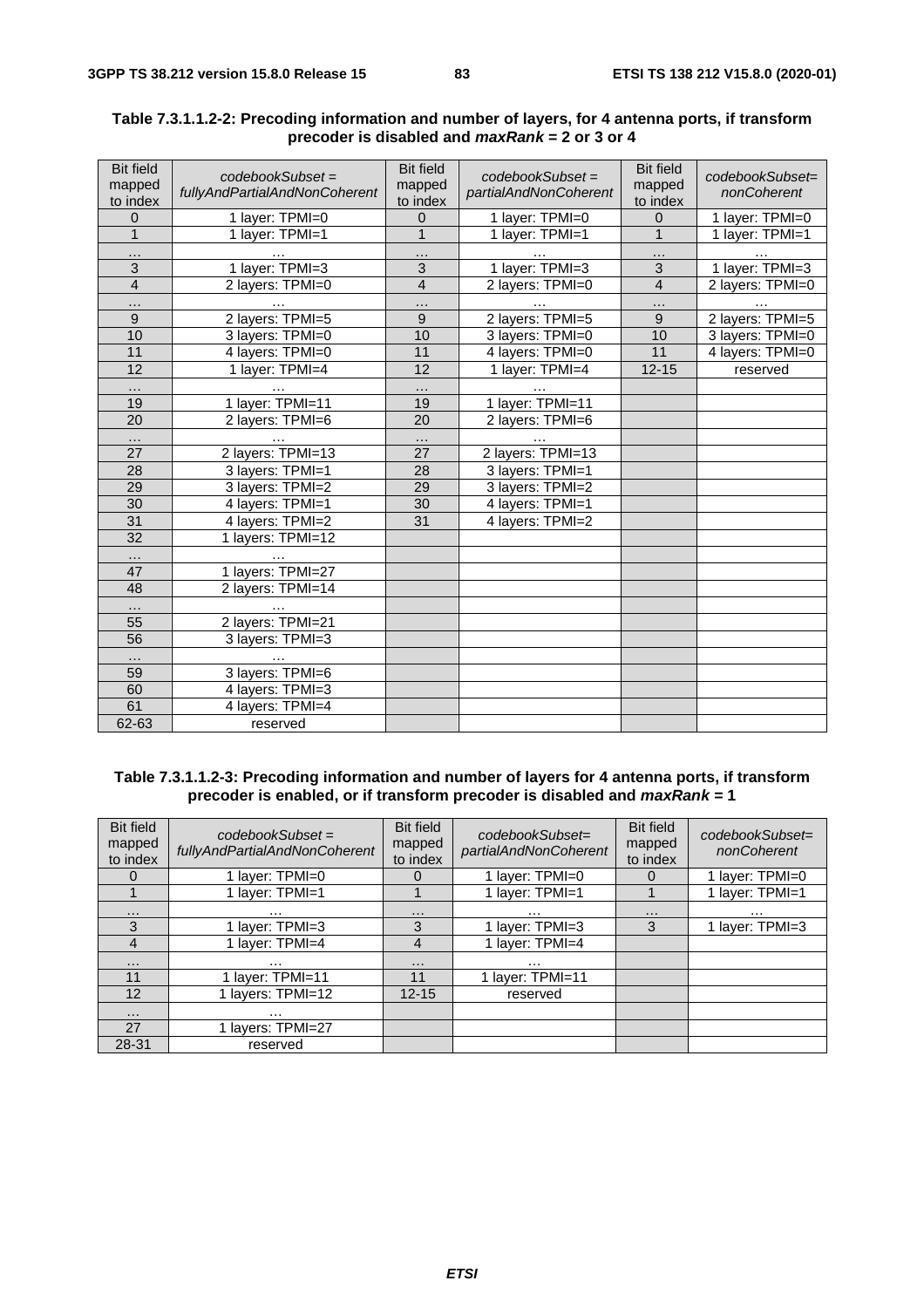| <b>Bit field</b><br>mapped<br>to index | $codebookSubset =$<br>fullyAndPartialAndNonCoherent | <b>Bit field</b><br>mapped<br>to index | codebookSubset = nonCoherent |
|----------------------------------------|-----------------------------------------------------|----------------------------------------|------------------------------|
| $\Omega$                               | 1 layer: TPMI=0                                     | $\mathbf{O}$                           | 1 layer: TPMI=0              |
|                                        | 1 layer: TPMI=1                                     |                                        | 1 layer: TPMI=1              |
| 2                                      | 2 layers: TPMI=0                                    | 2                                      | 2 layers: TPMI=0             |
| 3                                      | 1 layer: TPMI=2                                     | 3                                      | reserved                     |
| 4                                      | 1 layer: TPMI=3                                     |                                        |                              |
| 5                                      | 1 layer: TPMI=4                                     |                                        |                              |
| 6                                      | 1 layer: TPMI=5                                     |                                        |                              |
| 7                                      | 2 layers: TPMI=1                                    |                                        |                              |
| 8                                      | 2 layers: TPMI=2                                    |                                        |                              |
| $9 - 15$                               | reserved                                            |                                        |                              |

#### **Table 7.3.1.1.2-4: Precoding information and number of layers, for 2 antenna ports, if transform precoder is disabled and** *maxRank* **= 2**

## **Table 7.3.1.1.2-5: Precoding information and number of layers, for 2 antenna ports, if transform precoder is enabled, or if transform precoder is disabled and** *maxRank* **= 1**

| <b>Bit field</b><br>mapped<br>to index | $codebookSubset =$<br>fullyAndPartialAndNonCoherent | <b>Bit field</b><br>mapped<br>to index | $codebookSubset =$<br>nonCoherent |
|----------------------------------------|-----------------------------------------------------|----------------------------------------|-----------------------------------|
|                                        | 1 layer: TPMI=0                                     |                                        | 1 layer: TPMI=0                   |
|                                        | 1 layer: TPMI=1                                     |                                        | 1 layer: TPMI=1                   |
|                                        | 1 layer: TPMI=2                                     |                                        |                                   |
|                                        | 1 layer: TPMI=3                                     |                                        |                                   |
|                                        | 1 layer: TPMI=4                                     |                                        |                                   |
| 5                                      | 1 layer: TPMI=5                                     |                                        |                                   |
| $6 - 7$                                | reserved                                            |                                        |                                   |

**Table 7.3.1.1.2-6: Antenna port(s), transform precoder is enabled,** *dmrs-Type***=1,** *maxLength***=1** 

| Value | <b>Number of DMRS</b><br>CDM group(s)<br>without data | <b>DMRS</b><br>port(s) |
|-------|-------------------------------------------------------|------------------------|
|       |                                                       |                        |
|       |                                                       |                        |
|       |                                                       |                        |
|       |                                                       |                        |

**Table 7.3.1.1.2-7: Antenna port(s), transform precoder is enabled,** *dmrs-Type***=1,** *maxLength***=2** 

| Value     | Number of DMRS CDM group(s) without data | <b>DMRS</b> port(s) | Number of front-load symbols |
|-----------|------------------------------------------|---------------------|------------------------------|
| 0         | 2                                        | 0                   |                              |
|           | 2                                        |                     |                              |
| 2         | 2                                        | 2                   |                              |
| 3         | 2                                        | 3                   |                              |
| 4         | 2                                        | U                   | 2                            |
| 5         | 2                                        |                     | 2                            |
| 6         | 2                                        | 2                   | 2                            |
|           | 2                                        | 3                   | 2                            |
| 8         | 2                                        |                     | 2                            |
| 9         | 2                                        | 5                   | 2                            |
| 10        | 2                                        | 6                   | $\mathcal{P}$                |
| 11        | 2                                        | 7                   | 2                            |
| $12 - 15$ | Reserved                                 | Reserved            | Reserved                     |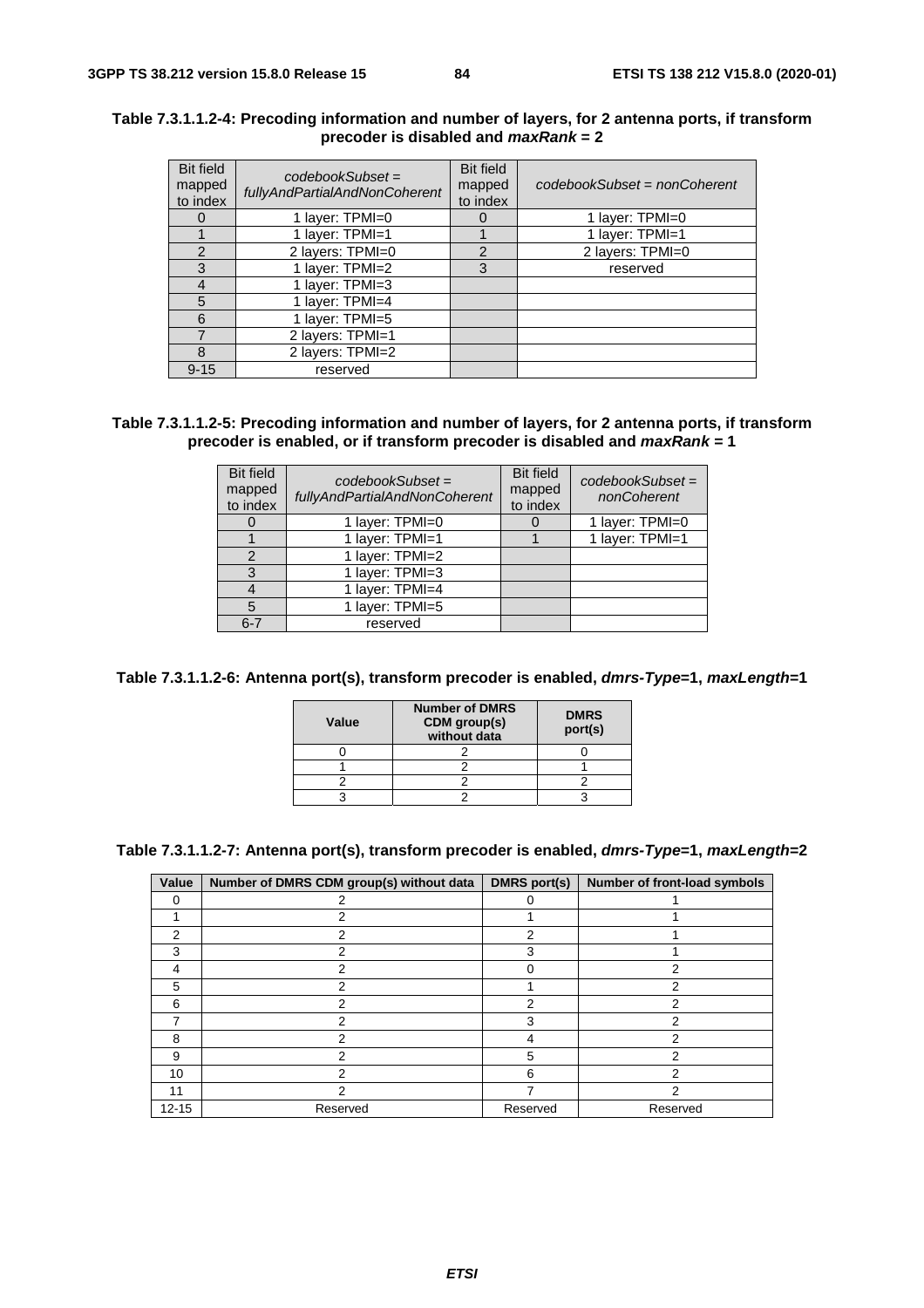| Value | Number of DMRS CDM group(s) without data | <b>DMRS</b> port(s) |
|-------|------------------------------------------|---------------------|
|       |                                          |                     |
|       |                                          |                     |
|       |                                          |                     |
|       |                                          |                     |
|       |                                          |                     |
|       |                                          |                     |
| հ-7   | Reserved                                 | Reserved            |

**Table 7.3.1.1.2-9: Antenna port(s), transform precoder is disabled,** *dmrs-Type***=1,** *maxLength***=1, rank = 2** 

| Value | Number of DMRS CDM group(s) without data | DMRS port(s) |
|-------|------------------------------------------|--------------|
|       |                                          |              |
|       |                                          |              |
|       |                                          | 2.3          |
|       |                                          |              |
| ⊿-'   | Reserved                                 | Reserved     |

**Table 7.3.1.1.2-10: Antenna port(s), transform precoder is disabled,** *dmrs-Type***=1,** *maxLength***=1, rank = 3** 

| Value   | Number of DMRS CDM group(s) without data | DMRS port(s) |
|---------|------------------------------------------|--------------|
|         |                                          | በ-2          |
| $2 - 7$ | Reserved                                 | Reserved     |

**Table 7.3.1.1.2-11: Antenna port(s), transform precoder is disabled,** *dmrs-Type***=1,** *maxLength***=1, rank = 4** 

| Value | Number of DMRS CDM group(s) without data | <b>DMRS</b> port(s) |
|-------|------------------------------------------|---------------------|
|       |                                          | ი-ვ                 |
| 2-7   | Reserved                                 | Reserved            |

**Table 7.3.1.1.2-12: Antenna port(s), transform precoder is disabled,** *dmrs-Type***=1,** *maxLength***=2, rank**   $= 1$ 

| Value          | Number of DMRS CDM group(s) without data | <b>DMRS</b> port(s) | Number of front-load symbols |
|----------------|------------------------------------------|---------------------|------------------------------|
| $\Omega$       |                                          | $\Omega$            |                              |
|                |                                          |                     |                              |
| $\overline{2}$ | $\overline{2}$                           | O                   |                              |
| 3              | 2                                        |                     |                              |
| 4              | 2                                        | 2                   |                              |
| 5              | $\overline{2}$                           | 3                   |                              |
| 6              | 2                                        | 0                   | 2                            |
| 7              | 2                                        |                     | 2                            |
| 8              | 2                                        | 2                   | $\overline{2}$               |
| 9              | 2                                        | 3                   | $\overline{2}$               |
| 10             | 2                                        | 4                   | $\overline{2}$               |
| 11             | 2                                        | 5                   | $\overline{2}$               |
| 12             | 2                                        | 6                   | $\overline{2}$               |
| 13             | $\overline{2}$                           |                     | $\overline{2}$               |
| $14 - 15$      | Reserved                                 | Reserved            | Reserved                     |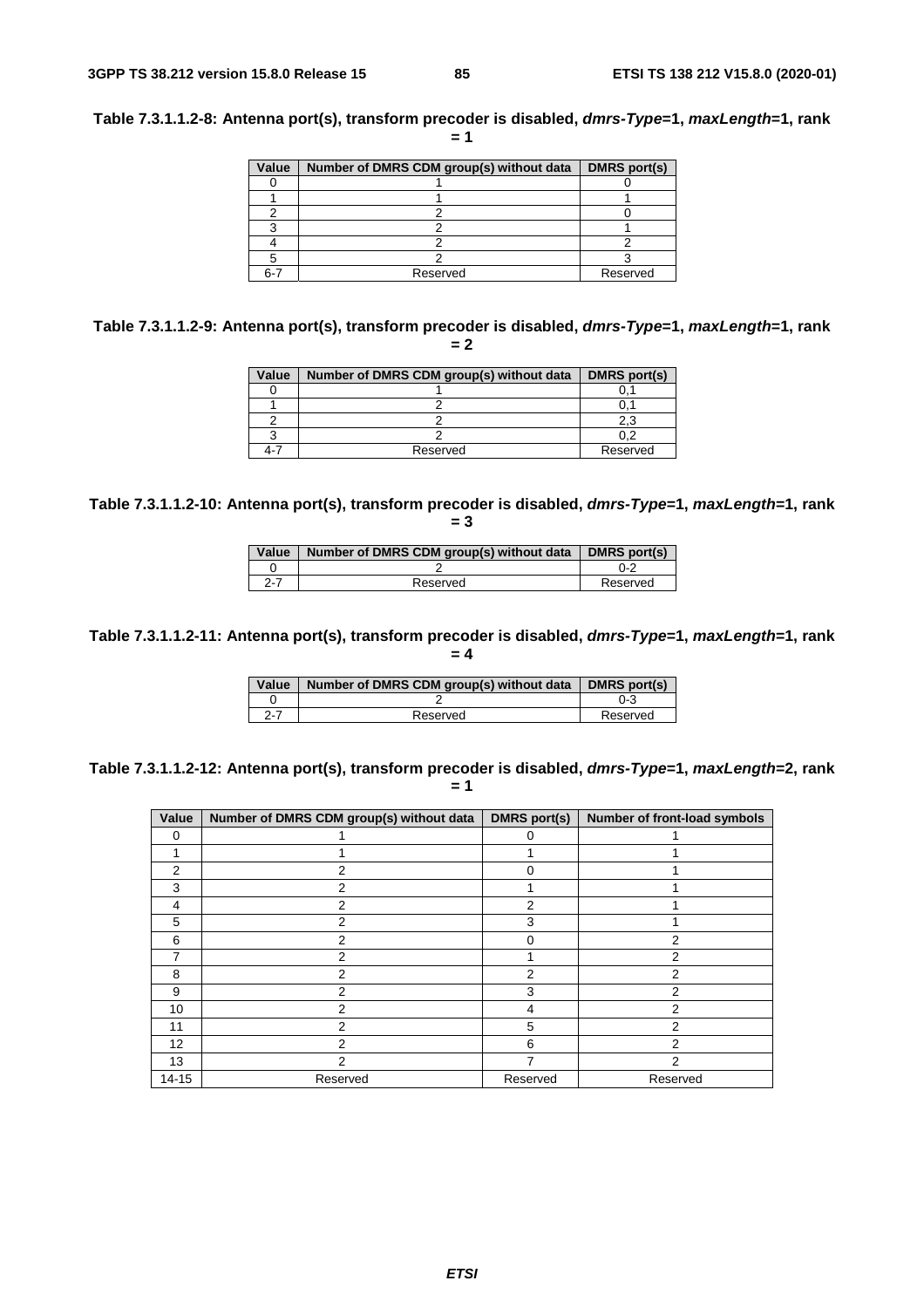| Value     | Number of DMRS CDM group(s) without data | <b>DMRS</b> port(s) | Number of front-load symbols |
|-----------|------------------------------------------|---------------------|------------------------------|
| 0         |                                          | 0,1                 |                              |
|           |                                          | 0,1                 |                              |
| 2         | າ                                        | 2,3                 |                              |
| 3         |                                          | 0,2                 |                              |
| 4         |                                          | 0,1                 |                              |
| 5         |                                          | 2,3                 |                              |
| 6         | っ                                        | 4,5                 | າ                            |
|           | っ                                        | 6,7                 | າ                            |
| 8         | っ                                        | 0,4                 | າ                            |
| 9         |                                          | 2,6                 | 2                            |
| $10 - 15$ | Reserved                                 | Reserved            | Reserved                     |

**Table 7.3.1.1.2-13: Antenna port(s), transform precoder is disabled,** *dmrs-Type***=1,** *maxLength***=2, rank = 2** 

#### **Table 7.3.1.1.2-14: Antenna port(s), transform precoder is disabled,** *dmrs-Type***=1,** *maxLength***=2, rank = 3**

| Value    | Number of DMRS CDM group(s) without data | DMRS port(s) | Number of front-load symbols |
|----------|------------------------------------------|--------------|------------------------------|
|          |                                          | 0-2          |                              |
|          |                                          | 0, 1, 4      |                              |
|          |                                          | 2,3,6        |                              |
| $3 - 15$ | Reserved                                 | Reserved     | Reserved                     |

## **Table 7.3.1.1.2-15: Antenna port(s), transform precoder is disabled,** *dmrs-Type***=1,** *maxLength***=2, rank = 4**

| Value    | Number of DMRS CDM group(s) without data | DMRS port(s) | Number of front-load symbols |
|----------|------------------------------------------|--------------|------------------------------|
|          |                                          | 0-3          |                              |
|          |                                          | 0, 1, 4, 5   |                              |
|          |                                          | 2,3,6,7      |                              |
|          |                                          | 0, 2, 4, 6   |                              |
| $4 - 15$ | Reserved                                 | Reserved     | Reserved                     |

## **Table 7.3.1.1.2-16: Antenna port(s), transform precoder is disabled,** *dmrs-Type***=2,** *maxLength***=1, rank=1**

| Value     | Number of DMRS CDM group(s) without data | <b>DMRS</b> port(s) |
|-----------|------------------------------------------|---------------------|
| 0         |                                          | O                   |
| 1         |                                          |                     |
| 2         | 2                                        | ∩                   |
| 3         | 2                                        |                     |
| 4         | 2                                        | 2                   |
| 5         | 2                                        | 3                   |
| 6         | 3                                        | ∩                   |
|           | 3                                        |                     |
| 8         | 3                                        | $\overline{2}$      |
| 9         | 3                                        | 3                   |
| 10        | 3                                        | 4                   |
| 11        | 3                                        | 5                   |
| $12 - 15$ | Reserved                                 | Reserved            |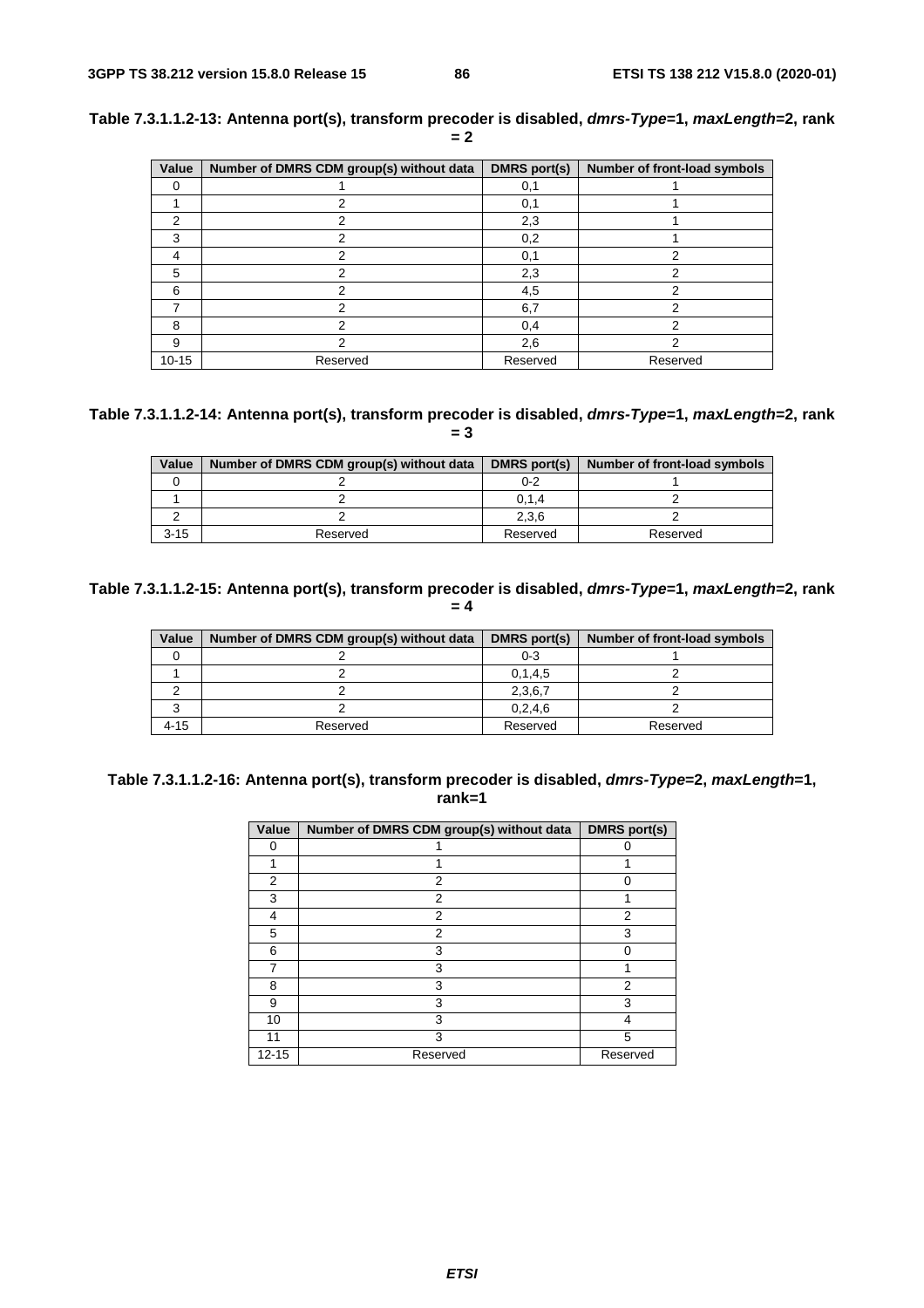## **Table 7.3.1.1.2-17: Antenna port(s), transform precoder is disabled,** *dmrs-Type***=2,** *maxLength***=1, rank=2**

| Value    | Number of DMRS CDM group(s) without data | <b>DMRS</b> port(s) |
|----------|------------------------------------------|---------------------|
|          |                                          | 0,1                 |
|          | 2                                        | 0,1                 |
| 2        | າ                                        | 2,3                 |
| 3        | з                                        | 0,1                 |
|          | ٩                                        | 2,3                 |
| 5        |                                          | 4,5                 |
| ิค       |                                          | 0,2                 |
| $7 - 15$ | Reserved                                 | Reserved            |

## **Table 7.3.1.1.2-18: Antenna port(s), transform precoder is disabled,** *dmrs-Type***=2,** *maxLength***=1, rank =3**

| Value    | Number of DMRS CDM group(s) without data | DMRS port(s) |
|----------|------------------------------------------|--------------|
|          |                                          | $0 - 2$      |
|          |                                          | $0 - 2$      |
|          |                                          | 35           |
| $3 - 15$ | Reserved                                 | Reserved     |

#### **Table 7.3.1.1.2-19: Antenna port(s), transform precoder is disabled,** *dmrs-Type***=2,** *maxLength***=1, rank =4**

| Value    | Number of DMRS CDM group(s) without data | DMRS port(s) |
|----------|------------------------------------------|--------------|
|          |                                          | $0 - 3$      |
|          |                                          | $0 - 3$      |
| $2 - 15$ | Reserved                                 | Reserved     |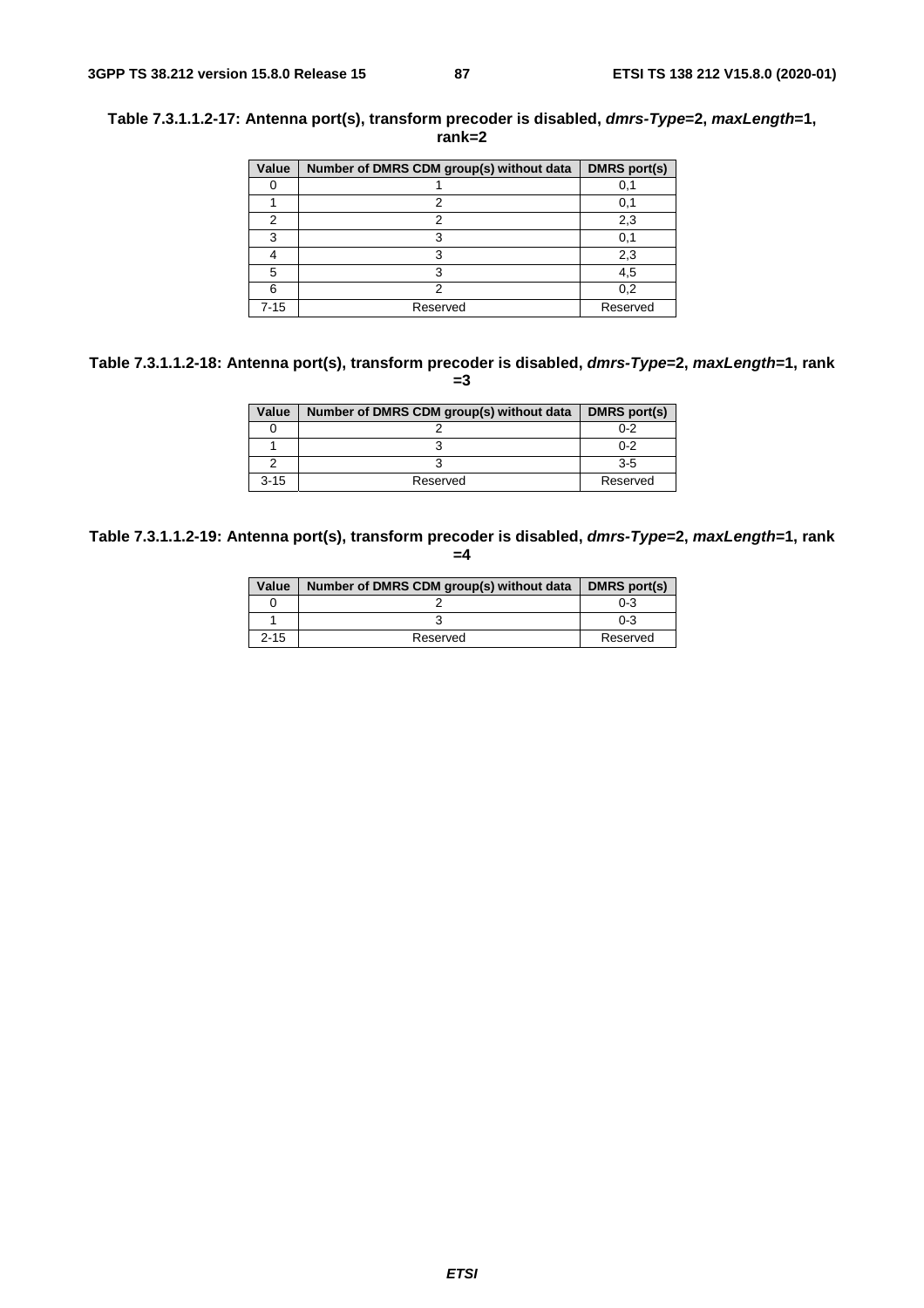| Value            | Number of DMRS CDM group(s) without data | DMRS port(s)              | Number of front-load symbols |
|------------------|------------------------------------------|---------------------------|------------------------------|
| $\mathbf 0$      | 1                                        | 0                         | 1                            |
| 1                | 1                                        | 1                         | 1                            |
| $\overline{2}$   | $\overline{c}$                           | $\mathbf 0$               | 1                            |
| 3                | $\overline{2}$                           | 1                         | 1                            |
| 4                | $\overline{c}$                           | $\overline{2}$            | 1                            |
| 5                | $\overline{c}$                           | 3                         | 1                            |
| 6                | 3                                        | $\mathbf 0$               | 1                            |
| $\overline{7}$   | 3                                        | 1                         | 1                            |
| 8                | 3                                        | $\mathbf 2$               |                              |
| $\boldsymbol{9}$ | 3                                        | $\ensuremath{\mathsf{3}}$ | 1                            |
| 10               | 3                                        | $\overline{\mathbf{4}}$   | 1                            |
| 11               | $\mathsf 3$                              | $\mathbf 5$               | 1                            |
| 12               | 3                                        | $\mathbf 0$               | $\overline{\mathbf{c}}$      |
| 13               | 3                                        | 1                         | $\overline{\mathbf{c}}$      |
| 14               | 3                                        | $\overline{c}$            | $\overline{\mathbf{c}}$      |
| 15               | $\overline{3}$                           | 3                         | $\overline{2}$               |
| 16               | 3                                        | $\overline{4}$            | $\overline{c}$               |
| 17               | $\overline{3}$                           | 5                         | $\overline{2}$               |
| 18               | 3                                        | 6                         | $\overline{c}$               |
| 19               | 3                                        | $\overline{7}$            | $\overline{2}$               |
| 20               | 3                                        | 8                         | $\overline{c}$               |
| 21               | $\overline{3}$                           | $\boldsymbol{9}$          | $\overline{2}$               |
| 22               | 3                                        | 10                        | $\overline{2}$               |
| 23               | $\overline{3}$                           | 11                        | $\overline{2}$               |
| 24               | 1                                        | $\mathbf 0$               | $\overline{2}$               |
| 25               | 1                                        | 1                         | $\overline{2}$               |
| 26               | 1                                        | 6                         | $\overline{2}$               |
| 27               | 1                                        | $\overline{7}$            | $\overline{2}$               |
| 28-31            | Reserved                                 | Reserved                  | Reserved                     |

| Table 7.3.1.1.2-20: Antenna port(s), transform precoder is disabled, <i>dmrs-Type</i> =2, <i>maxLength</i> =2, |
|----------------------------------------------------------------------------------------------------------------|
| rank=1                                                                                                         |

## **Table 7.3.1.1.2-21: Antenna port(s), transform precoder is disabled,** *dmrs-Type***=2,** *maxLength***=2, rank=2**

| Value          | Number of DMRS CDM group(s) without data | DMRS port(s) | Number of front-load symbols |
|----------------|------------------------------------------|--------------|------------------------------|
| 0              |                                          | 0,1          |                              |
| 1              | $\overline{2}$                           | 0,1          |                              |
| $\overline{2}$ | $\overline{2}$                           | 2,3          |                              |
| 3              | 3                                        | 0,1          |                              |
| $\overline{4}$ | 3                                        | 2,3          |                              |
| 5              | 3                                        | 4,5          |                              |
| 6              | $\overline{2}$                           | 0,2          | 1                            |
| 7              | 3                                        | 0,1          | $\overline{2}$               |
| 8              | 3                                        | 2,3          | $\overline{2}$               |
| 9              | 3                                        | 4,5          | $\overline{2}$               |
| 10             | 3                                        | 6,7          | $\overline{2}$               |
| 11             | 3                                        | 8,9          | $\overline{2}$               |
| 12             | 3                                        | 10,11        | $\overline{2}$               |
| 13             |                                          | 0,1          | $\overline{2}$               |
| 14             |                                          | 6,7          | $\overline{2}$               |
| 15             | $\overline{2}$                           | 0,1          | $\overline{2}$               |
| 16             | $\overline{2}$                           | 2,3          | $\overline{2}$               |
| 17             | $\overline{2}$                           | 6,7          | $\overline{2}$               |
| 18             | $\overline{2}$                           | 8,9          | $\overline{2}$               |
| 19-31          | Reserved                                 | Reserved     | Reserved                     |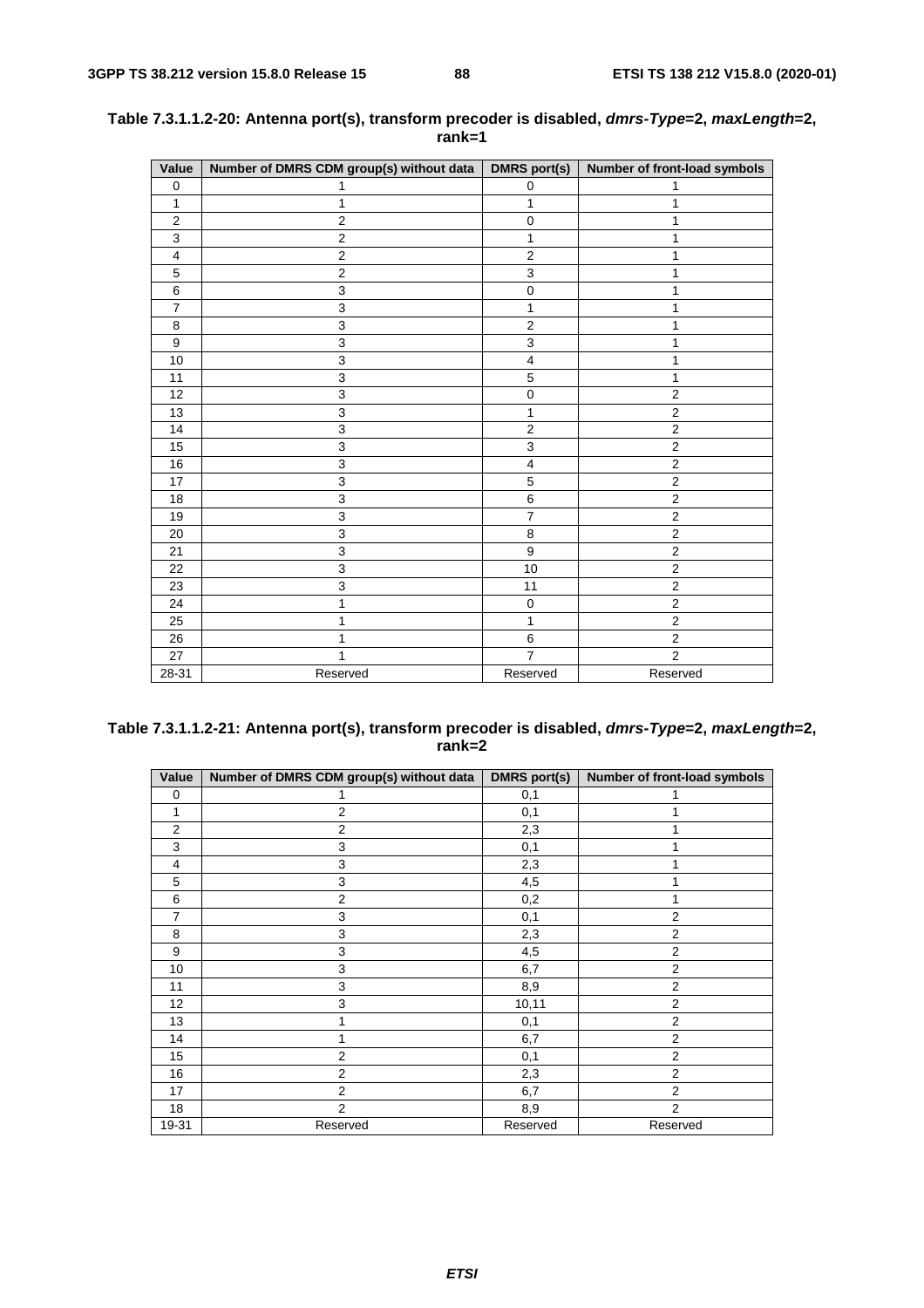| Value    | Number of DMRS CDM group(s) without data | DMRS port(s) | Number of front-load symbols |  |
|----------|------------------------------------------|--------------|------------------------------|--|
|          |                                          | $0 - 2$      |                              |  |
|          |                                          | $0 - 2$      |                              |  |
|          |                                          | $3-5$        |                              |  |
|          |                                          | 0, 1, 6      |                              |  |
|          |                                          | 2,3,8        |                              |  |
|          |                                          | 4,5,10       |                              |  |
| $6 - 31$ | Reserved                                 | Reserved     | Reserved                     |  |

## **Table 7.3.1.1.2-22: Antenna port(s), transform precoder is disabled,** *dmrs-Type***=2,** *maxLength***=2, rank=3**

| Table 7.3.1.1.2-23: Antenna port(s), transform precoder is disabled, <i>dmrs-Type</i> =2, <i>maxLength</i> =2, |
|----------------------------------------------------------------------------------------------------------------|
| rank=4                                                                                                         |

| Value    | Number of DMRS CDM group(s) without data | DMRS port(s) | Number of front-load symbols |
|----------|------------------------------------------|--------------|------------------------------|
|          |                                          | 0-3          |                              |
|          |                                          | $0-3$        |                              |
|          |                                          | 0, 1, 6, 7   |                              |
|          |                                          | 2,3,8,9      |                              |
|          |                                          | 4,5,10,11    |                              |
| $5 - 31$ | Reserved                                 | Reserved     | Reserved                     |

## **Table 7.3.1.1.2-24: SRS request**

| <b>Value of SRS request</b><br>field | Triggered aperiodic SRS resource<br>set(s) for DCI format 0_1, 1_1, and<br>2_3 configured with higher layer<br>parameter srs-TPC-PDCCH-Group set<br>to 'typeB'             | Triggered aperiodic SRS resource set(s) for DCI<br>format 2 3 configured with higher layer<br>parameter srs-TPC-PDCCH-Group set to 'typeA'                                                                                                              |
|--------------------------------------|----------------------------------------------------------------------------------------------------------------------------------------------------------------------------|---------------------------------------------------------------------------------------------------------------------------------------------------------------------------------------------------------------------------------------------------------|
| 00                                   | No aperiodic SRS resource set<br>triggered                                                                                                                                 | No aperiodic SRS resource set triggered                                                                                                                                                                                                                 |
| 01                                   | SRS resource set(s) configured with<br>higher layer parameter aperiodicSRS-<br>Resource Trigger set to 1 or an entry in<br>aperiodicSRS-ResourceTriggerList set<br>to 1    | SRS resource set(s) configured with higher layer<br>parameter usage in SRS-ResourceSet set to<br>antennaSwitching' and resourceType in SRS-<br>ResourceSet set to 'aperiodic' for a 1 <sup>st</sup> set of<br>serving cells configured by higher layers |
| 10                                   | SRS resource set(s) configured with<br>higher layer parameter aperiodicSRS-<br>Resource Trigger set to 2 or an entry in<br>aperiodicSRS-ResourceTriggerList set<br>to $21$ | SRS resource set(s) configured with higher layer<br>parameter usage in SRS-ResourceSet set to<br>antennaSwitching and resourceType in SRS-<br>ResourceSet set to 'aperiodic' for a 2 <sup>nd</sup> set of<br>serving cells configured by higher layers  |
| 11                                   | SRS resource set(s) configured with<br>higher layer parameter aperiodicSRS-<br>Resource Trigger set to 3 or an entry in<br>aperiodicSRS-ResourceTriggerList set<br>to $3$  | SRS resource set(s) configured with higher layer<br>parameter usage in SRS-ResourceSet set to<br>antennaSwitching and resourceType in SRS-<br>ResourceSet set to 'aperiodic' for a 3rd set of<br>serving cells configured by higher layers              |

# **Table 7.3.1.1.2-25: PTRS-DMRS association for UL PTRS port 0**

| Value | <b>DMRS</b> port                    |
|-------|-------------------------------------|
|       | 1 <sup>st</sup> scheduled DMRS port |
|       | 2 <sup>nd</sup> scheduled DMRS port |
|       | 3rd scheduled DMRS port             |
| з     | 4 <sup>th</sup> scheduled DMRS port |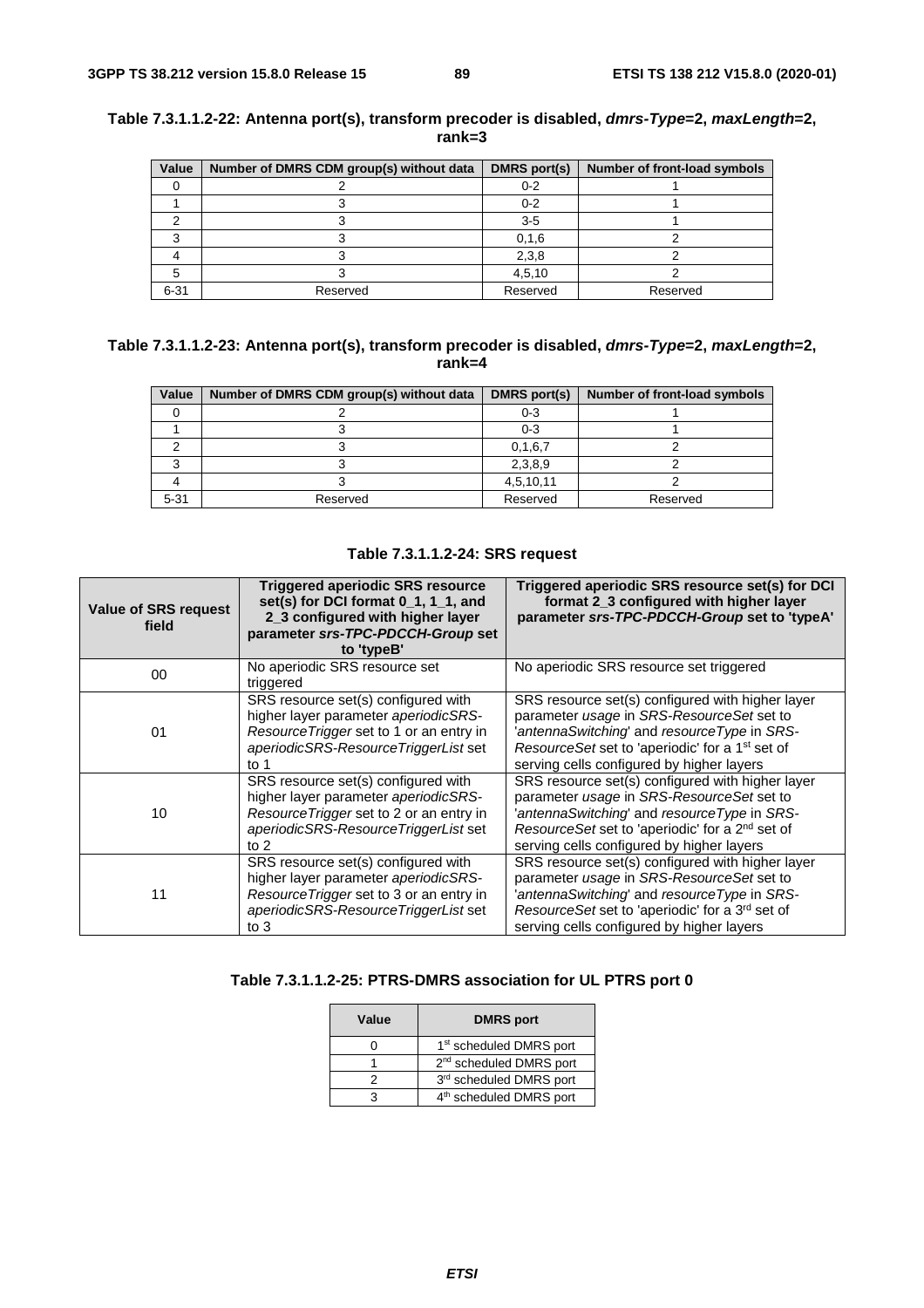| <b>Value of MSB</b> | <b>DMRS</b> port                                      | Value of LSB | <b>DMRS</b> port                                      |
|---------------------|-------------------------------------------------------|--------------|-------------------------------------------------------|
|                     | 1 <sup>st</sup> DMRS port which shares<br>PTRS port 0 |              | 1 <sup>st</sup> DMRS port which shares<br>PTRS port 1 |
|                     | 2 <sup>nd</sup> DMRS port which shares<br>PTRS port 0 |              | 2 <sup>nd</sup> DMRS port which shares<br>PTRS port 1 |

**Table 7.3.1.1.2-26: PTRS-DMRS association for UL PTRS ports 0 and 1** 

## **Table 7.3.1.1.2-27: void**

# Table 7.3.1.1.2-28: SRI indication for non-codebook based PUSCH transmission,  $L_{\text{max}} = 1$

| <b>Bit field</b><br>mapped to<br>index | SRI(s), $N_{SRS} = 2$ | Bit field<br>mapped to<br>index | SRI(s), $N_{SRS} = 3$ | <b>Bit field</b><br>mapped to<br>index | SRI(s), $N_{SRS} = 4$ |
|----------------------------------------|-----------------------|---------------------------------|-----------------------|----------------------------------------|-----------------------|
|                                        |                       |                                 |                       |                                        |                       |
|                                        |                       |                                 |                       |                                        |                       |
|                                        |                       |                                 |                       |                                        |                       |
|                                        |                       |                                 | reserved              |                                        |                       |

| Table 7.3.1.1.2-29: SRI indication for non-codebook based PUSCH transmission, $L_{\text{max}} = 2$ |  |  |
|----------------------------------------------------------------------------------------------------|--|--|
|----------------------------------------------------------------------------------------------------|--|--|

| <b>Bit field</b><br>mapped to<br>index | SRI(s), $N_{SRS} = 2$ | <b>Bit field</b><br>mapped to<br>index | SRI(s), $N_{SRS} = 3$ | <b>Bit field</b><br>mapped to<br>index | SRI(s), $N_{SRS} = 4$ |
|----------------------------------------|-----------------------|----------------------------------------|-----------------------|----------------------------------------|-----------------------|
|                                        |                       | $\Omega$                               | 0                     | $\Omega$                               |                       |
|                                        |                       |                                        |                       |                                        |                       |
| ⌒                                      | 0,1                   | ◠                                      | າ                     | ົ                                      | ⌒                     |
| 3                                      | reserved              | 3                                      | 0,1                   | 3                                      | 3                     |
|                                        |                       | 4                                      | 0,2                   | 4                                      | 0,1                   |
|                                        |                       | 5                                      | 1,2                   | 5                                      | 0,2                   |
|                                        |                       | $6 - 7$                                | reserved              | 6                                      | 0,3                   |
|                                        |                       |                                        |                       |                                        | 1,2                   |
|                                        |                       |                                        |                       | 8                                      | 1,3                   |
|                                        |                       |                                        |                       | 9                                      | 2,3                   |
|                                        |                       |                                        |                       | $10 - 15$                              | reserved              |

| Table 7.3.1.1.2-30: SRI indication for non-codebook based PUSCH transmission, $\,L_{\rm max}=3\,$ |  |  |
|---------------------------------------------------------------------------------------------------|--|--|
|---------------------------------------------------------------------------------------------------|--|--|

| <b>Bit field</b><br>mapped to<br>index | SRI(s), $N_{SRS} = 2$ | <b>Bit field</b><br>mapped to<br>index | SRI(s), $N_{SRS} = 3$ | <b>Bit field</b><br>mapped to<br>index | SRI(s), $N_{SRS} = 4$ |
|----------------------------------------|-----------------------|----------------------------------------|-----------------------|----------------------------------------|-----------------------|
| $\overline{0}$                         | $\mathbf 0$           | 0                                      | 0                     | $\overline{0}$                         | 0                     |
|                                        |                       |                                        |                       |                                        |                       |
| $\overline{2}$                         | 0,1                   | $\overline{2}$                         | $\overline{2}$        | $\overline{2}$                         | 2                     |
| 3                                      | reserved              | 3                                      | 0,1                   | 3                                      | 3                     |
|                                        |                       | $\overline{4}$                         | 0,2                   | 4                                      | 0,1                   |
|                                        |                       | 5                                      | 1,2                   | 5                                      | 0,2                   |
|                                        |                       | 6                                      | 0, 1, 2               | $6\phantom{1}6$                        | 0,3                   |
|                                        |                       | $\overline{7}$                         | reserved              | $\overline{7}$                         | 1,2                   |
|                                        |                       |                                        |                       | 8                                      | 1,3                   |
|                                        |                       |                                        |                       | 9                                      | 2,3                   |
|                                        |                       |                                        |                       | 10                                     | 0, 1, 2               |
|                                        |                       |                                        |                       | 11                                     | 0, 1, 3               |
|                                        |                       |                                        |                       | 12                                     | 0, 2, 3               |
|                                        |                       |                                        |                       | 13                                     | 1, 2, 3               |
|                                        |                       |                                        |                       | $14 - 15$                              | reserved              |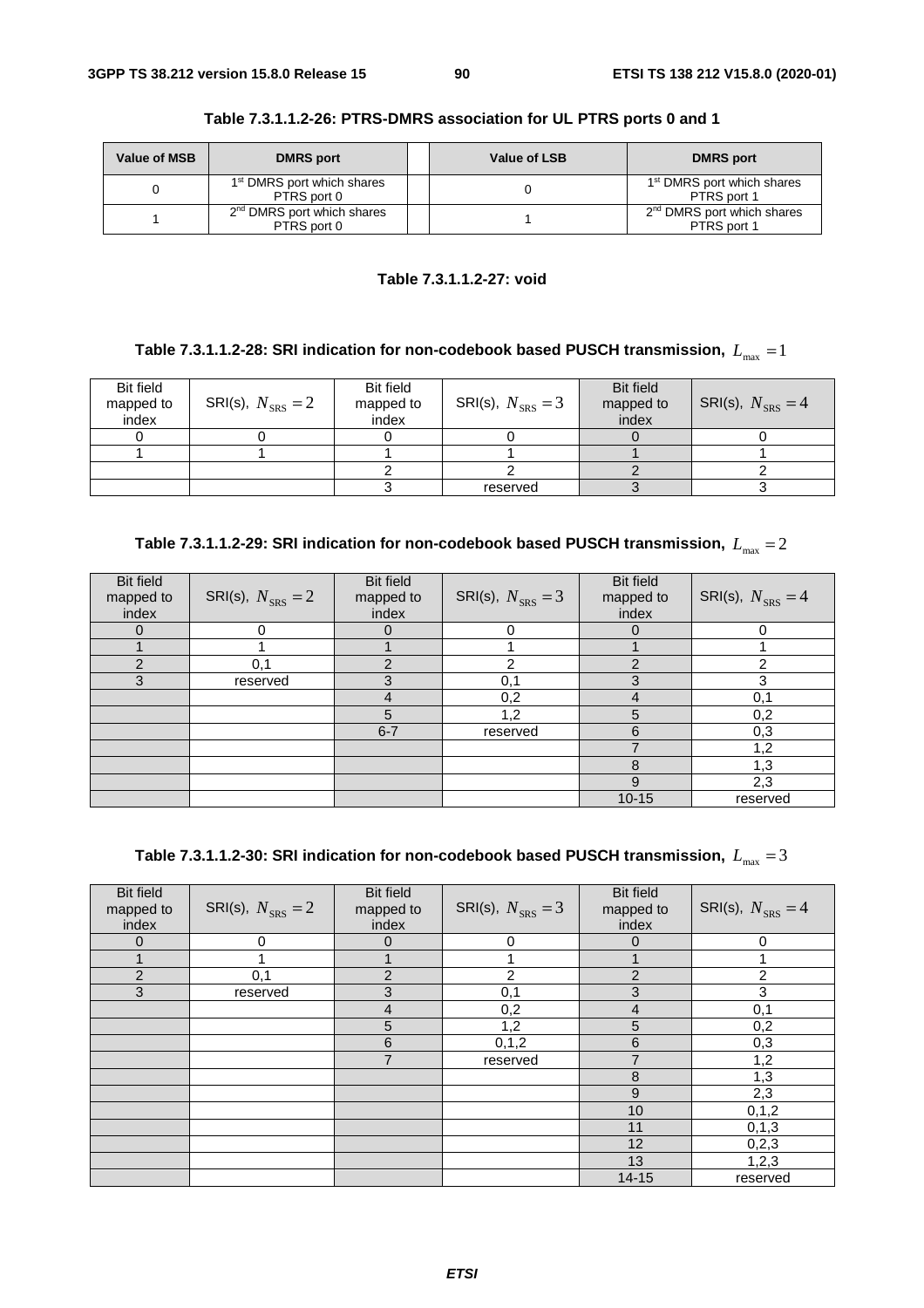| <b>Bit field</b><br>mapped to<br>index | SRI(s), $N_{SRS} = 2$ | <b>Bit field</b><br>mapped to<br>index | SRI(s), $N_{SRS} = 3$ | <b>Bit field</b><br>mapped to<br>index | SRI(s), $N_{SRS} = 4$ |
|----------------------------------------|-----------------------|----------------------------------------|-----------------------|----------------------------------------|-----------------------|
| 0                                      | 0                     | 0                                      | 0                     | $\Omega$                               | 0                     |
|                                        |                       |                                        |                       |                                        |                       |
| $\overline{2}$                         | 0,1                   | $\overline{2}$                         | $\overline{2}$        | $\overline{2}$                         | 2                     |
| 3                                      | reserved              | 3                                      | 0,1                   | 3                                      | 3                     |
|                                        |                       | 4                                      | 0,2                   | 4                                      | 0,1                   |
|                                        |                       | 5                                      | 1,2                   | 5                                      | 0,2                   |
|                                        |                       | 6                                      | 0, 1, 2               | $6\phantom{1}6$                        | 0,3                   |
|                                        |                       | $\overline{7}$                         | reserved              | 7                                      | 1,2                   |
|                                        |                       |                                        |                       | 8                                      | 1,3                   |
|                                        |                       |                                        |                       | $9$                                    | 2,3                   |
|                                        |                       |                                        |                       | 10                                     | 0, 1, 2               |
|                                        |                       |                                        |                       | 11                                     | 0, 1, 3               |
|                                        |                       |                                        |                       | 12                                     | 0,2,3                 |
|                                        |                       |                                        |                       | 13                                     | 1,2,3                 |
|                                        |                       |                                        |                       | 14                                     | 0, 1, 2, 3            |
|                                        |                       |                                        |                       | 15                                     | reserved              |

Table 7.3.1.1.2-31: SRI indication for non-codebook based PUSCH transmission,  $L_{\text{max}} = 4$ 

| Table 7.3.1.1.2-32: SRI indication for codebook based PUSCH transmission |
|--------------------------------------------------------------------------|
|--------------------------------------------------------------------------|

| Bit field mapped to index | SRI(s), $N_{SRS} = 2$ |
|---------------------------|-----------------------|
|                           |                       |
|                           |                       |

**Table 7.3.1.1.2-33: Void** 

# 7.3.1.2 DCI formats for scheduling of PDSCH

### 7.3.1.2.1 Format 1\_0

DCI format 1\_0 is used for the scheduling of PDSCH in one DL cell.

The following information is transmitted by means of the DCI format 1\_0 with CRC scrambled by C-RNTI or CS-RNTI or MCS-C-RNTI:

- Identifier for DCI formats  $-1$  bits
	- The value of this bit field is always set to 1, indicating a DL DCI format
- Frequency domain resource assignment  $\left| \log_2(N_{\text{RB}}^{\text{DL,BWP}}(N_{\text{RB}}^{\text{DL,BWP}} + 1)/2) \right|$  bits where  $N_{\text{RB}}^{\text{DL,BWP}}$  is given by subclause 7.3.1.0

If the CRC of the DCI format 1\_0 is scrambled by C-RNTI and the "Frequency domain resource assignment" field are of all ones, the DCI format 1\_0 is for random access procedure initiated by a PDCCH order, with all remaining fields set as follows:

- Random Access Preamble index 6 bits according to *ra-PreambleIndex* in Subclause 5.1.2 of [8, TS38.321]
- UL/SUL indicator 1 bit. If the value of the "Random Access Preamble index" is not all zeros and if the UE is configured with *supplementaryUplink* in *ServingCellConfig* in the cell, this field indicates which UL carrier in the cell to transmit the PRACH according to Table 7.3.1.1.1-1; otherwise, this field is reserved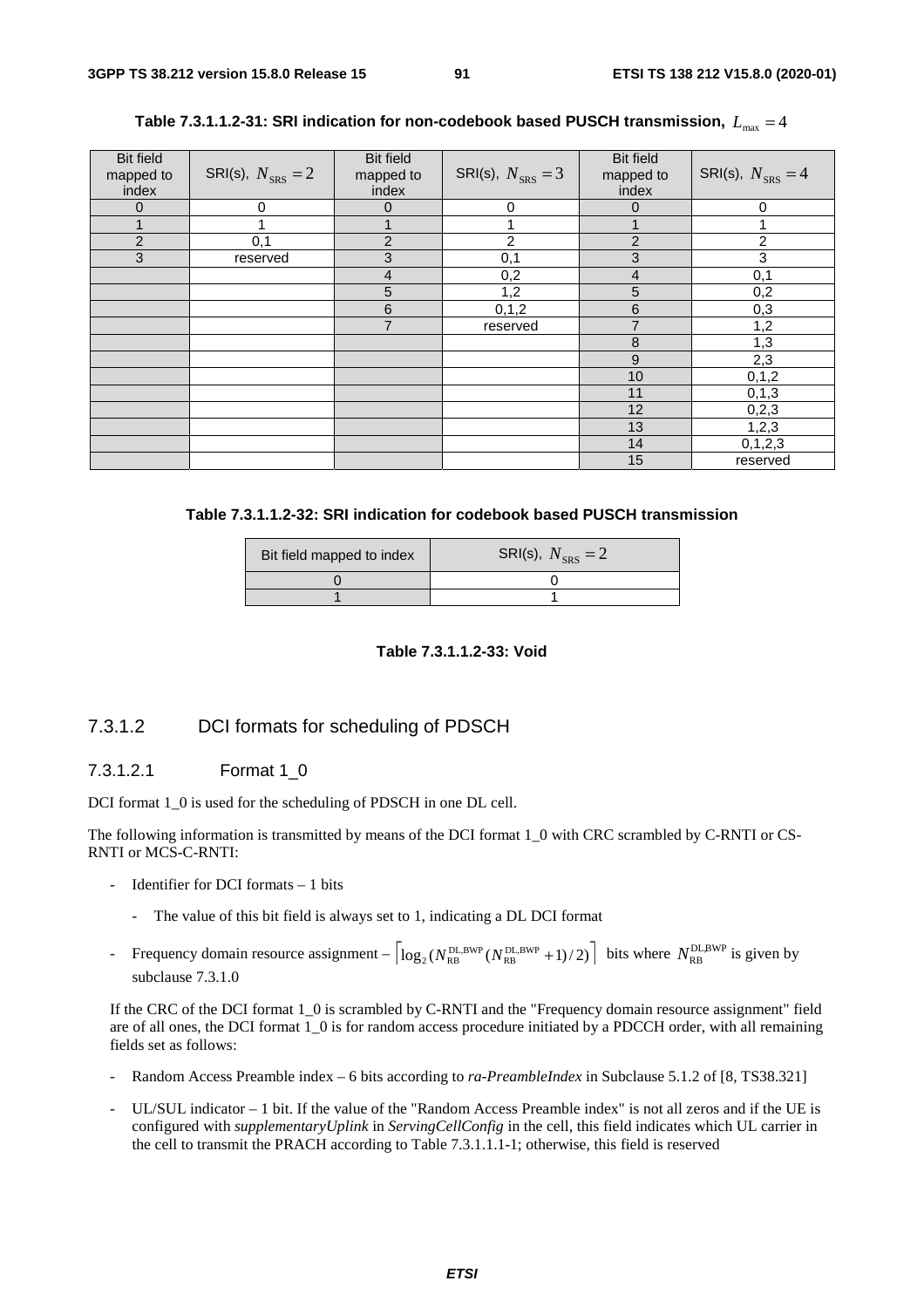- SS/PBCH index 6 bits. If the value of the "Random Access Preamble index" is not all zeros, this field indicates the SS/PBCH that shall be used to determine the RACH occasion for the PRACH transmission; otherwise, this field is reserved.
- PRACH Mask index 4 bits. If the value of the "Random Access Preamble index" is not all zeros, this field indicates the RACH occasion associated with the SS/PBCH indicated by "SS/PBCH index" for the PRACH transmission, according to Subclause 5.1.1 of [8, TS38.321]; otherwise, this field is reserved
- Reserved bits  $-10$  bits

Otherwise, all remaining fields are set as follows:

- Time domain resource assignment  $-4$  bits as defined in Subclause 5.1.2.1 of [6, TS 38.214]
- VRB-to-PRB mapping  $1$  bit according to Table 7.3.1.2.2-5
- Modulation and coding scheme  $5$  bits as defined in Subclause 5.1.3 of [6, TS 38.214]
- New data indicator  $-1$  bit
- Redundancy version  $-2$  bits as defined in Table 7.3.1.1.1-2
- HARQ process number  $-4$  bits
- Downlink assignment index  $-2$  bits as defined in Subclause 9.1.3 of [5, TS 38.213], as counter DAI
- TPC command for scheduled PUCCH  $-2$  bits as defined in Subclause 7.2.1 of [5, TS 38.213]
- PUCCH resource indicator 3 bits as defined in Subclause 9.2.3 of [5, TS 38.213]
- PDSCH-to-HARQ feedback timing indicator 3 bits as defined in Subclause 9.2.3 of [5, TS38.213]

The following information is transmitted by means of the DCI format 1\_0 with CRC scrambled by P-RNTI:

- Short Messages Indicator  $-2$  bits according to Table 7.3.1.2.1-1.
- Short Messages 8 bits, according to Subclause 6.5 of [9, TS38.331]. If only the scheduling information for Paging is carried, this bit field is reserved.
- Frequency domain resource assignment  $-|\log_2(N_{RB}^{DL,BWP}(N_{RB}^{DL,BWP}+1)/2)|$  bits. If only the short message is carried, this bit field is reserved.
	- $N_{\text{PR}}^{\text{DL,BWP}}$  is the size of CORESET 0
- Time domain resource assignment 4 bits as defined in Subclause 5.1.2.1 of [6, TS38.214]. If only the short message is carried, this bit field is reserved.
- VRB-to-PRB mapping 1 bit according to Table 7.3.1.2.2-5. If only the short message is carried, this bit field is reserved.
- Modulation and coding scheme 5 bits as defined in Subclause 5.1.3 of [6, TS38.214], using Table 5.1.3.1-1. If only the short message is carried, this bit field is reserved.
- TB scaling  $-2$  bits as defined in Subclause 5.1.3.2 of [6, TS38.214]. If only the short message is carried, this bit field is reserved.
- Reserved bits  $-6$  bits

The following information is transmitted by means of the DCI format 1\_0 with CRC scrambled by SI-RNTI:

- Frequency domain resource assignment  $-|\log_2(N_{RB}^{DL,BWP}(N_{RB}^{DL,BWP}+1)/2)|$  bits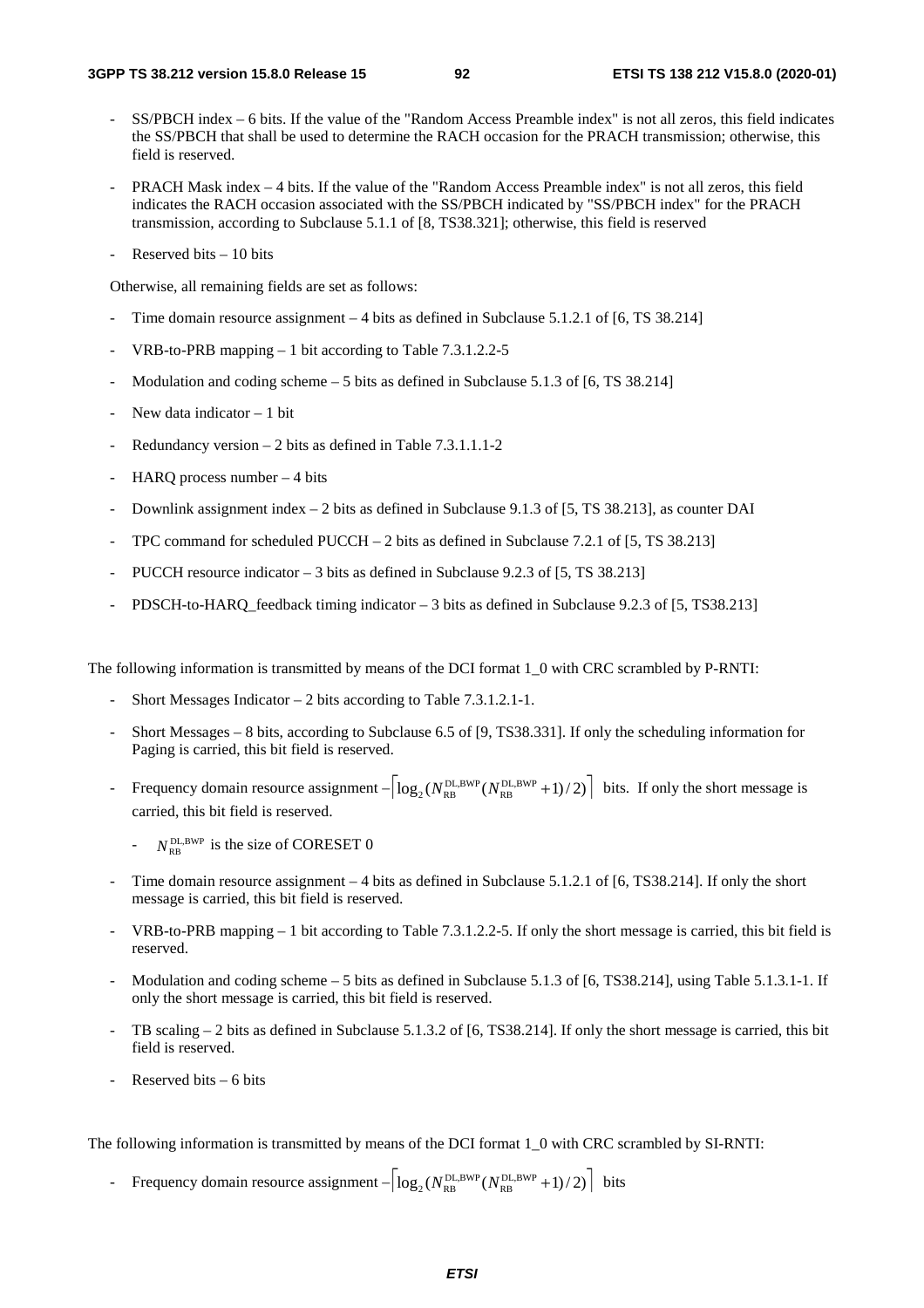- $N_{\text{RR}}^{\text{DL,BWP}}$  is the size of CORESET 0
- Time domain resource assignment  $-4$  bits as defined in Subclause 5.1.2.1 of [6, TS38.214]
- VRB-to-PRB mapping  $1$  bit according to Table 7.3.1.2.2-5
- Modulation and coding scheme 5 bits as defined in Subclause 5.1.3 of [6, TS38.214], using Table 5.1.3.1-1
- Redundancy version  $-2$  bits as defined in Table 7.3.1.1.1-2
- System information indicator  $-1$  bit as defined in Table 7.3.1.2.1-2
- Reserved bits  $15$  bits

The following information is transmitted by means of the DCI format 1\_0 with CRC scrambled by RA-RNTI:

- Frequency domain resource assignment  $-|\log_2(N_{\text{RB}}^{\text{DL,BWP}}(N_{\text{RB}}^{\text{DL,BWP}}+1)/2)|$  bits
	- $N_{\text{RB}}^{\text{DL,BWP}}$  is the size of CORESET 0 if CORESET 0 is configured for the cell and  $N_{\text{RB}}^{\text{DL,BWP}}$  is the size of initial DL bandwidth part if CORESET 0 is not configured for the cell
- Time domain resource assignment  $-4$  bits as defined in Subclause 5.1.2.1 of [6, TS38.214]
- VRB-to-PRB mapping  $1$  bit according to Table 7.3.1.2.2-5
- Modulation and coding scheme 5 bits as defined in Subclause 5.1.3 of [6, TS38.214], using Table 5.1.3.1-1
- TB scaling  $2$  bits as defined in Subclause 5.1.3.2 of [6, TS38.214]
- Reserved bits  $-16$  bits

The following information is transmitted by means of the DCI format 1\_0 with CRC scrambled by TC-RNTI:

- Identifier for DCI formats  $-1$  bit
	- The value of this bit field is always set to 1, indicating a DL DCI format
- Frequency domain resource assignment  $-|\log_2(N_{\text{RB}}^{\text{DL,BWP}}(N_{\text{RB}}^{\text{DL,BWP}}+1)/2)|$  bits
	- $N_{\text{PR}}^{\text{DL,BWP}}$  is the size of CORESET 0
- Time domain resource assignment  $-4$  bits as defined in Subclause 5.1.2.1 of [6, TS38.214]
- VRB-to-PRB mapping  $1$  bit according to Table 7.3.1.2.2-5
- Modulation and coding scheme 5 bits as defined in Subclause 5.1.3 of [6, TS38.214], using Table 5.1.3.1-1
- New data indicator  $-1$  bit
- Redundancy version  $2$  bits as defined in Table 7.3.1.1.1-2
- HARQ process number  $-4$  bits
- Downlink assignment index  $-2$  bits, reserved
- TPC command for scheduled PUCCH 2 bits as defined in Subclause 7.2.1 of  $[5, TS38.213]$
- PUCCH resource indicator 3 bits as defined in Subclause 9.2.3 of [5, TS38.213]
- PDSCH-to-HARQ\_feedback timing indicator 3 bits as defined in Subclause 9.2.3 of [5, TS38.213]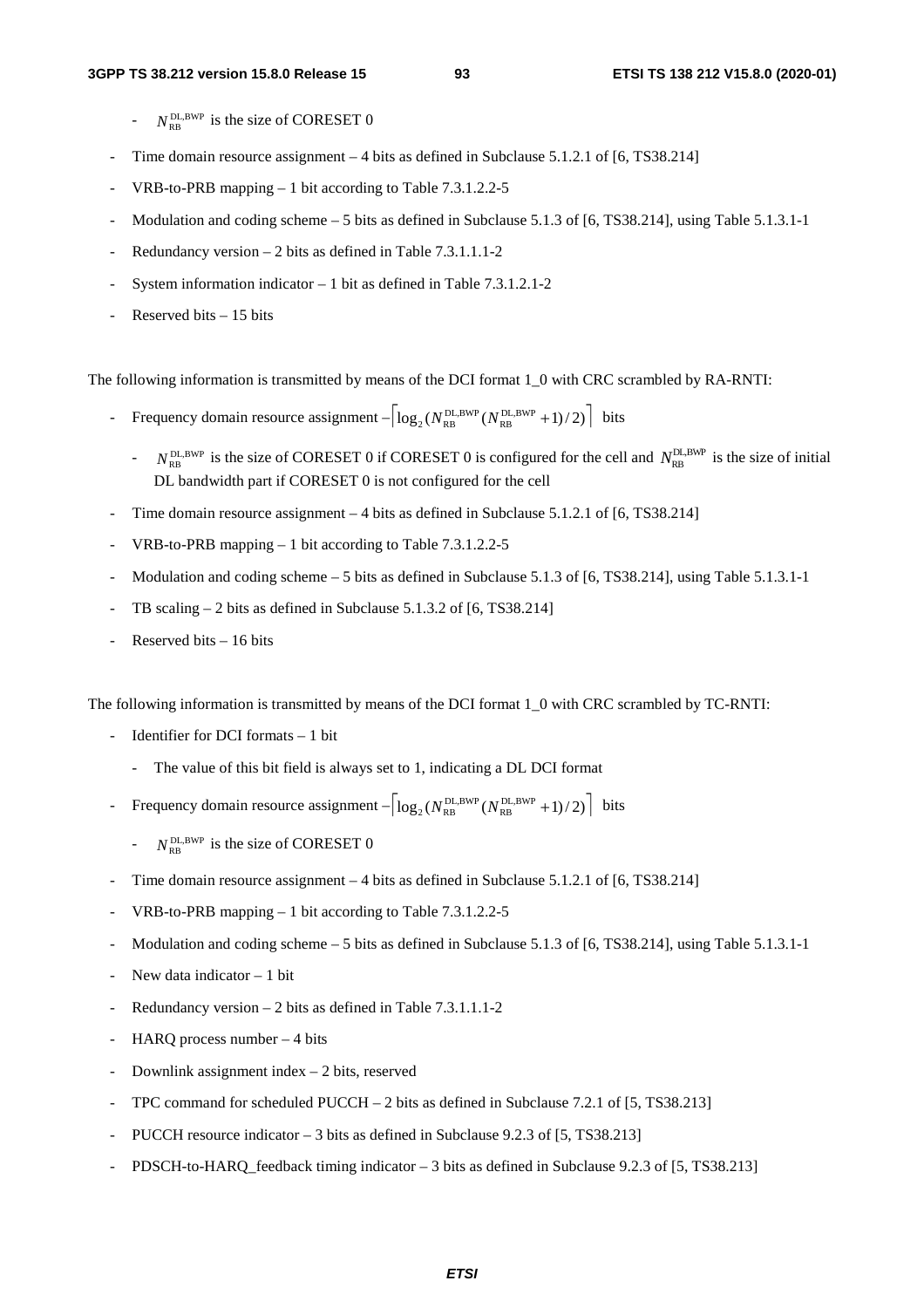| <b>Bit field</b> | <b>Short Message indicator</b>                                                  |
|------------------|---------------------------------------------------------------------------------|
| 00               | Reserved                                                                        |
|                  | Only scheduling information for Paging is present in the DCI                    |
|                  | Only short message is present in the DCI                                        |
|                  | Both scheduling information for Paging and short message are present in the DCI |

#### **Table 7.3.1.2.1-1: Short Message indicator**

#### **Table 7.3.1.2.1-2: System information indicator**

| <b>Bit field</b> | System information indicator              |
|------------------|-------------------------------------------|
|                  | SIB1 [9, TS38.331, Subclause 5.2.1]       |
|                  | SI message [9, TS38.331, Subclause 5.2.1] |

#### 7.3.1.2.2 Format 1\_1

DCI format 1\_1 is used for the scheduling of PDSCH in one cell.

The following information is transmitted by means of the DCI format 1\_1 with CRC scrambled by C-RNTI or CS-RNTI or MCS-C-RNTI:

- Identifier for DCI formats  $-1$  bits
	- The value of this bit field is always set to 1, indicating a DL DCI format
- Carrier indicator  $-0$  or 3 bits as defined in Subclause 10.1 of [5, TS 38.213].
- Bandwidth part indicator 0, 1 or 2 bits as determined by the number of DL BWPs  $n_{\text{BWPRRC}}$  configured by higher layers, excluding the initial DL bandwidth part. The bitwidth for this field is determined as  $\lceil \log_2(n_{\text{RWP}}) \rceil$ bits, where
	- $n_{\text{BWP}} = n_{\text{BWP,RRC}} + 1$  if  $n_{\text{BWP,RRC}} \leq 3$ , in which case the bandwidth part indicator is equivalent to the ascending order of the higher layer parameter *BWP-Id*;
	- otherwise  $n_{BWP} = n_{BWP,RRC}$ , in which case the bandwidth part indicator is defined in Table 7.3.1.1.2-1;

If a UE does not support active BWP change via DCI, the UE ignores this bit field.

- Frequency domain resource assignment number of bits determined by the following, where  $N_{RR}^{\text{DL,BWP}}$  is the size of the active DL bandwidth part:
	- $N_{RBG}$  bits if only resource allocation type 0 is configured, where  $N_{RBG}$  is defined in Subclause 5.1.2.2.1 of [6, TS38.214].
	- $\log_2(N_{\text{RB}}^{\text{DL,BWP}}(N_{\text{RB}}^{\text{DL,BWP}}+1)/2)$  bits if only resource allocation type 1 is configured, or
	- $-\max\left(\left(\log_{2}(N_{\text{RB}}^{\text{DL,BWP}}(N_{\text{RB}}^{\text{DL,BWP}}+1)/2)\right), N_{\text{RBG}}\right)+1$  bits if both resource allocation type 0 and 1 are configured.
	- If both resource allocation type 0 and 1 are configured, the MSB bit is used to indicate resource allocation type 0 or resource allocation type 1, where the bit value of 0 indicates resource allocation type 0 and the bit value of 1 indicates resource allocation type 1.
	- For resource allocation type 0, the  $N_{RBG}$  LSBs provide the resource allocation as defined in Subclause 5.1.2.2.1 of [6, TS 38.214].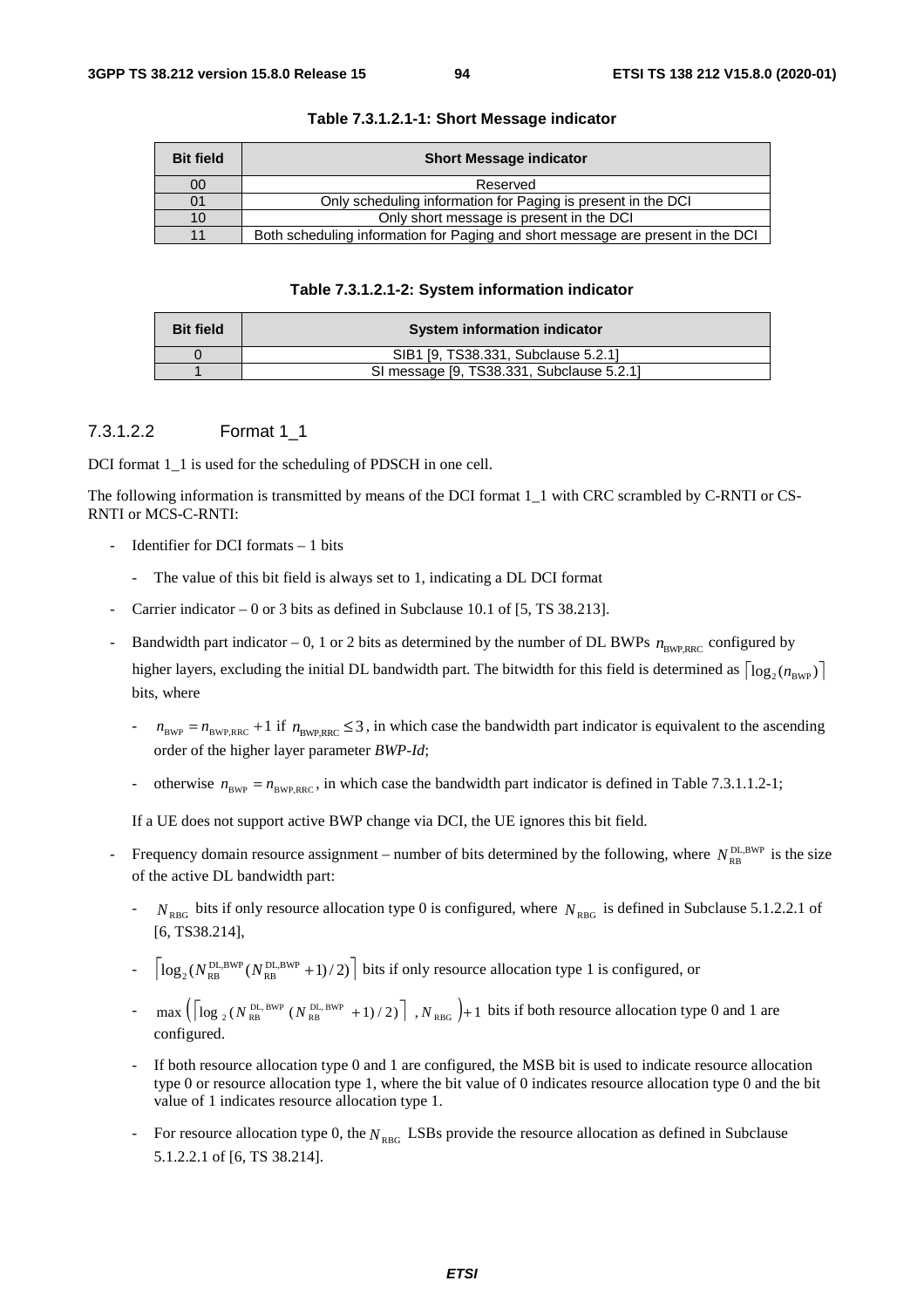For resource allocation type 1, the  $\log_2(N_{RB}^{DL,BWP}(N_{RB}^{DL,BWP}+1)/2)$  LSBs provide the resource allocation as defined in Subclause 5.1.2.2.2 of [6, TS 38.214]

If "Bandwidth part indicator" field indicates a bandwidth part other than the active bandwidth part and if both resource allocation type 0 and 1 are configured for the indicated bandwidth part, the UE assumes resource allocation type 0 for the indicated bandwidth part if the bitwidth of the "Frequency domain resource assignment" field of the active bandwidth part is smaller than the bitwidth of the "Frequency domain resource assignment" field of the indicated bandwidth part.

- Time domain resource assignment  $-0$ , 1, 2, 3, or 4 bits as defined in Subclause 5.1.2.1 of [6, TS 38.214]. The bitwidth for this field is determined as  $\lceil \log_2(I) \rceil$  bits, where *I* is the number of entries in the higher layer parameter *pdsch-TimeDomainAllocationList* if the higher layer parameter is configured; otherwise *I* is the number of entries in the default table.
- VRB-to-PRB mapping  $0$  or 1 bit:
	- 0 bit if only resource allocation type 0 is configured or if interleaved VRB-to-PRB mapping is not configured by high layers;
	- 1 bit according to Table 7.3.1.2.2-5 otherwise, only applicable to resource allocation type 1, as defined in Subclause 7.3.1.6 of [4, TS 38.211].
- PRB bundling size indicator 0 bit if the higher layer parameter *prb-BundlingType* is not configured or is set to 'staticBundling', or 1 bit if the higher layer parameter *prb-BundlingType* is set to 'dynamicBundling' according to Subclause 5.1.2.3 of [6, TS 38.214].
- Rate matching indicator 0, 1, or 2 bits according to higher layer parameters *rateMatchPatternGroup1* and *rateMatchPatternGroup2*, where the MSB is used to indicate *rateMatchPatternGroup1* and the LSB is used to indicate *rateMatchPatternGroup2* when there are two groups.
- ZP CSI-RS trigger 0, 1, or 2 bits as defined in Subclause 5.1.4.2 of [6, TS 38.214]. The bitwidth for this field is determined as  $\lceil \log_2(n_{7p} + 1) \rceil$  bits, where  $n_{7p}$  is the number of aperiodic ZP CSI-RS resource sets configured by higher layer.

For transport block 1:

- Modulation and coding scheme 5 bits as defined in Subclause 5.1.3.1 of [6, TS 38.214]
- New data indicator  $-1$  bit
- Redundancy version  $2$  bits as defined in Table 7.3.1.1.1-2

For transport block 2 (only present if *maxNrofCodeWordsScheduledByDCI* equals 2):

- Modulation and coding scheme 5 bits as defined in Subclause 5.1.3.1 of [6, TS 38.214]
- New data indicator  $-1$  bit
- Redundancy version  $2$  bits as defined in Table 7.3.1.1.1-2

If "Bandwidth part indicator" field indicates a bandwidth part other than the active bandwidth part and the value of *maxNrofCodeWordsScheduledByDCI* for the indicated bandwidth part equals 2 and the value of *maxNrofCodeWordsScheduledByDCI* for the active bandwidth part equals 1, the UE assumes zeros are padded when interpreting the "Modulation and coding scheme", "New data indicator", and "Redundancy version" fields of transport block 2 according to Subclause 12 of [5, TS38.213], and the UE ignores the "Modulation and coding scheme", "New data indicator", and "Redundancy version" fields of transport block 2 for the indicated bandwidth part.

- HARQ process number  $-4$  bits
- Downlink assignment index number of bits as defined in the following
	- 4 bits if more than one serving cell are configured in the DL and the higher layer parameter *pdsch-HARQ-ACK-Codebook=dynamic*, where the 2 MSB bits are the counter DAI and the 2 LSB bits are the total DAI;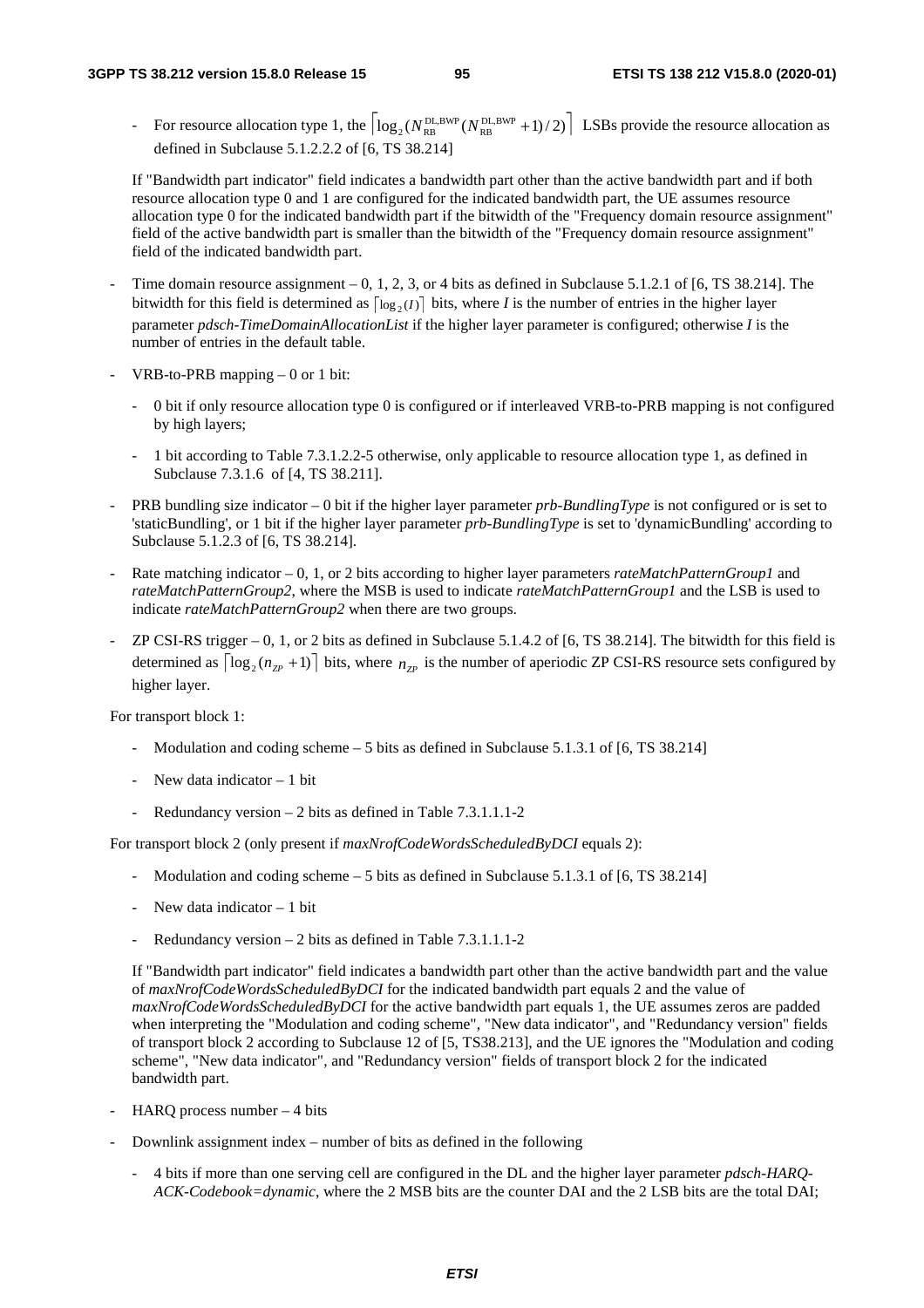- 2 bits if only one serving cell is configured in the DL and the higher layer parameter *pdsch-HARQ-ACK-Codebook=dynamic*, where the 2 bits are the counter DAI;
- 0 bits otherwise.
- TPC command for scheduled PUCCH 2 bits as defined in Subclause 7.2.1 of  $[5, TS 38.213]$
- PUCCH resource indicator  $-3$  bits as defined in Subclause 9.2.3 of [5, TS 38.213]
- PDSCH-to-HARQ\_feedback timing indicator  $-0$ , 1, 2, or 3 bits as defined in Subclause 9.2.3 of [5, TS 38.213]. The bitwidth for this field is determined as  $\lceil \log_2(I) \rceil$  bits, where *I* is the number of entries in the higher layer parameter *dl-DataToUL-ACK.*
- Antenna port(s) 4, 5, or 6 bits as defined by Tables 7.3.1.2.2-1/2/3/4, where the number of CDM groups without data of values 1, 2, and 3 refers to CDM groups  $\{0\}$ ,  $\{0,1\}$ , and  $\{0, 1, 2\}$  respectively. The antenna ports { $p_{0,...,p_{v-1}}$ } shall be determined according to the ordering of DMRS port(s) given by Tables 7.3.1.2.2-1/2/3/4.

If a UE is configured with both *dmrs-DownlinkForPDSCH-MappingTypeA* and *dmrs-DownlinkForPDSCH-MappingTypeB*, the bitwidth of this field equals  $\max\{x_A, x_B\}$ , where  $x_A$  is the "Antenna ports" bitwidth derived according to *dmrs-DownlinkForPDSCH-MappingTypeA* and  $x<sub>B</sub>$  is the "Antenna ports" bitwidth derived according to *dmrs-DownlinkForPDSCH-MappingTypeB*. A number of  $|x_A - x_B|$  zeros are padded in the MSB of this field, if the mapping type of the PDSCH corresponds to the smaller value of  $x_A$  and  $x_B$ .

- Transmission configuration indication – 0 bit if higher layer parameter *tci-PresentInDCI* is not enabled; otherwise 3 bits as defined in Subclause 5.1.5 of [6, TS38.214].

If "Bandwidth part indicator" field indicates a bandwidth part other than the active bandwidth part,

- if the higher layer parameter *tci-PresentInDCI* is not enabled for the CORESET used for the PDCCH carrying the DCI format 1\_1,
	- the UE assumes *tci-PresentInDCI* is not enabled for all CORESETs in the indicated bandwidth part;
- otherwise.
	- the UE assumes *tci-PresentInDCI* is enabled for all CORESETs in the indicated bandwidth part.
- SRS request 2 bits as defined by Table 7.3.1.1.2-24 for UEs not configured with *supplementaryUplink* in *ServingCellConfig* in the cell; 3 bits for UEs configured with *supplementaryUplink* in *ServingCellConfig* in the cell where the first bit is the non-SUL/SUL indicator as defined in Table 7.3.1.1.1-1 and the second and third bits are defined by Table 7.3.1.1.2-24. This bit field may also indicate the associated CSI-RS according to Subclause 6.1.1.2 of [6, TS 38.214].
- CBG transmission information (CBGTI) 0 bit if higher layer parameter *codeBlockGroupTransmission* for PDSCH is not configured, otherwise, 2, 4, 6, or 8 bits as defined in Subclause 5.1.7 of [6, TS38.214], determined by the higher layer parameters *maxCodeBlockGroupsPerTransportBlock* and *maxNrofCodeWordsScheduledByDCI* for the PDSCH.
- CBG flushing out information (CBGFI) 1 bit if higher layer parameter *codeBlockGroupFlushIndicator* is configured as "TRUE", 0 bit otherwise.
- DMRS sequence initialization  $-1$  bit.

If DCI formats 1\_1 are monitored in multiple search spaces associated with multiple CORESETs in a BWP for scheduling the same serving cell, zeros shall be appended until the payload size of the DCI formats 1\_1 monitored in the multiple search spaces equal to the maximum payload size of the DCI format 1\_1 monitored in the multiple search spaces.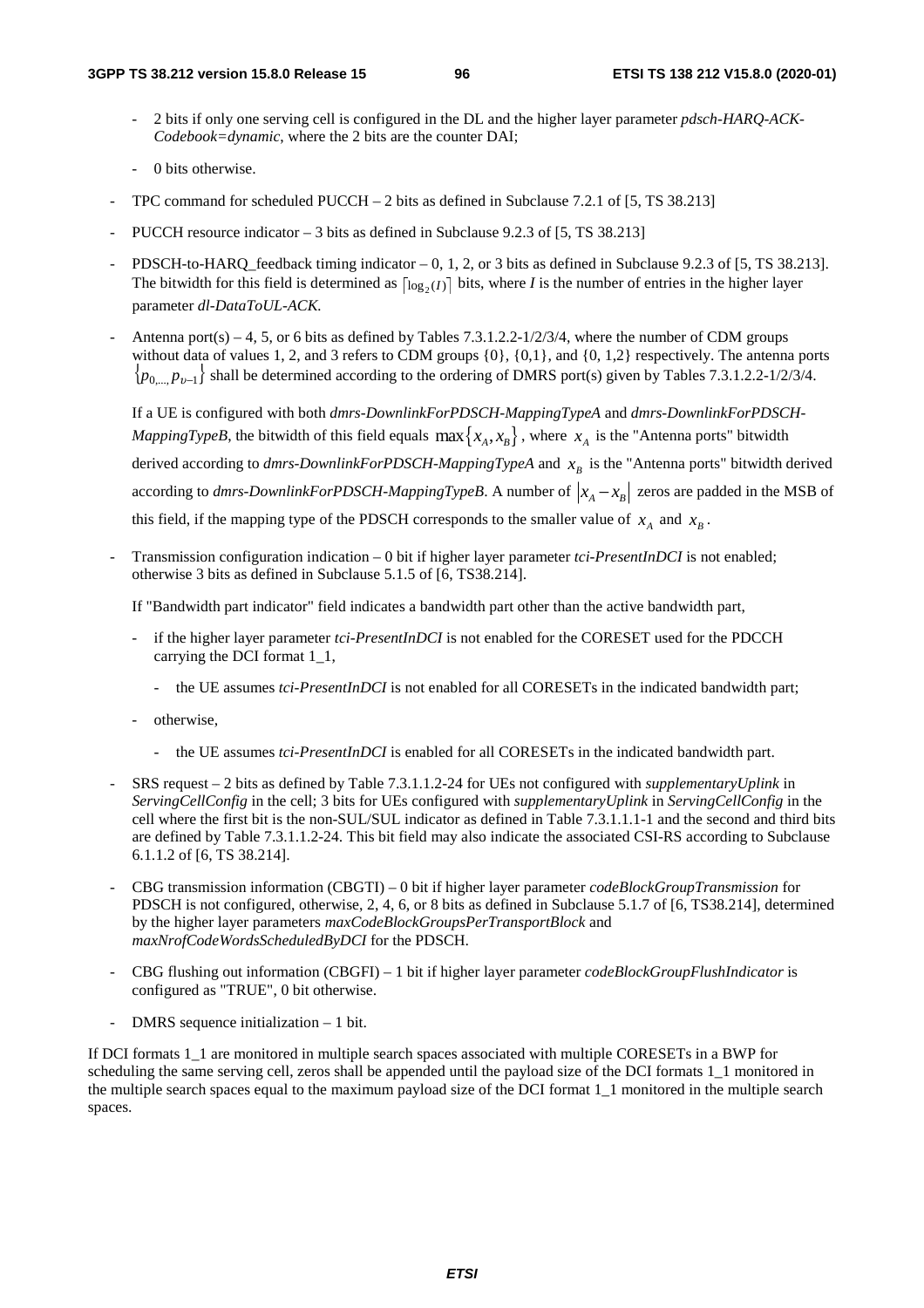## **Table 7.3.1.2.2-1: Antenna port(s) (1000 + DMRS port),** *dmrs-Type***=1,** *maxLength***=1**

| <b>One Codeword:</b><br>Codeword 0 enabled,<br><b>Codeword 1 disabled</b>                |          |          |  |  |  |  |
|------------------------------------------------------------------------------------------|----------|----------|--|--|--|--|
| <b>Number of DMRS</b><br><b>DMRS</b><br>Value<br>CDM group(s)<br>port(s)<br>without data |          |          |  |  |  |  |
| ი                                                                                        |          | 0        |  |  |  |  |
|                                                                                          |          |          |  |  |  |  |
| 2                                                                                        |          | 0,1      |  |  |  |  |
| 3                                                                                        | 2        | 0        |  |  |  |  |
| 4                                                                                        | 2        | 1        |  |  |  |  |
| 5                                                                                        | 2        | 2        |  |  |  |  |
| 6                                                                                        | 2        | 3        |  |  |  |  |
|                                                                                          | 2        | 0,1      |  |  |  |  |
| 8                                                                                        | 2        | 2,3      |  |  |  |  |
| 9                                                                                        | 2        | $0 - 2$  |  |  |  |  |
| 10                                                                                       | 2        | $0 - 3$  |  |  |  |  |
| 11                                                                                       | 2        | 0,2      |  |  |  |  |
| $12 - 15$                                                                                | Reserved | Reserved |  |  |  |  |

# **Table 7.3.1.2.2-2: Antenna port(s) (1000 + DMRS port),** *dmrs-Type***=1,** *maxLength***=2**

| <b>One Codeword:</b><br>Codeword 0 enabled,<br><b>Codeword 1 disabled</b> |                                                                 |                         |                                           |                |                                                                 | <b>Two Codewords:</b><br>Codeword 0 enabled,<br><b>Codeword 1 enabled</b> |                                           |
|---------------------------------------------------------------------------|-----------------------------------------------------------------|-------------------------|-------------------------------------------|----------------|-----------------------------------------------------------------|---------------------------------------------------------------------------|-------------------------------------------|
| Value                                                                     | <b>Number of</b><br><b>DMRS CDM</b><br>group(s)<br>without data | <b>DMRS</b><br>port(s)  | <b>Number of</b><br>front-load<br>symbols | Value          | <b>Number of</b><br><b>DMRS CDM</b><br>group(s)<br>without data | <b>DMRS</b> port(s)                                                       | <b>Number of</b><br>front-load<br>symbols |
| 0                                                                         | 1                                                               | 0                       | $\mathbf{1}$                              | 0              | $\overline{2}$                                                  | $0 - 4$                                                                   | $\overline{c}$                            |
| 1                                                                         | $\mathbf{1}$                                                    | $\mathbf{1}$            | $\mathbf{1}$                              | $\mathbf{1}$   | $\overline{2}$                                                  | 0, 1, 2, 3, 4, 6                                                          | $\overline{c}$                            |
| $\overline{2}$                                                            | $\mathbf{1}$                                                    | 0,1                     | $\mathbf{1}$                              | $\overline{2}$ | $\overline{2}$                                                  | 0, 1, 2, 3, 4, 5, 6                                                       | $\overline{2}$                            |
| 3                                                                         | 2                                                               | 0                       | 1                                         | 3              | 2                                                               | 0, 1, 2, 3, 4, 5, 6, 7                                                    | $\overline{2}$                            |
| 4                                                                         | $\overline{2}$                                                  | $\mathbf{1}$            | $\mathbf{1}$                              | $4 - 31$       | reserved                                                        | reserved                                                                  | reserved                                  |
| 5                                                                         | $\overline{2}$                                                  | 2                       | 1                                         |                |                                                                 |                                                                           |                                           |
| 6                                                                         | $\overline{2}$                                                  | $\mathsf 3$             | 1                                         |                |                                                                 |                                                                           |                                           |
| 7                                                                         | 2                                                               | 0,1                     | $\mathbf{1}$                              |                |                                                                 |                                                                           |                                           |
| 8                                                                         | $\overline{2}$                                                  | 2,3                     | $\mathbf{1}$                              |                |                                                                 |                                                                           |                                           |
| 9                                                                         | 2                                                               | $0 - 2$                 | 1                                         |                |                                                                 |                                                                           |                                           |
| 10                                                                        | $\overline{2}$                                                  | $0 - 3$                 | $\mathbf{1}$                              |                |                                                                 |                                                                           |                                           |
| 11                                                                        | $\overline{2}$                                                  | 0,2                     | 1                                         |                |                                                                 |                                                                           |                                           |
| 12                                                                        | $\overline{c}$                                                  | 0                       | $\overline{2}$                            |                |                                                                 |                                                                           |                                           |
| 13                                                                        | $\overline{c}$                                                  | 1                       | $\overline{2}$                            |                |                                                                 |                                                                           |                                           |
| 14                                                                        | $\overline{2}$                                                  | $\overline{c}$          | $\overline{2}$                            |                |                                                                 |                                                                           |                                           |
| 15                                                                        | $\overline{c}$                                                  | $\mathbf{3}$            | $\overline{2}$                            |                |                                                                 |                                                                           |                                           |
| 16                                                                        | $\overline{2}$                                                  | $\overline{\mathbf{4}}$ | $\overline{2}$                            |                |                                                                 |                                                                           |                                           |
| 17                                                                        | $\overline{2}$                                                  | 5                       | $\overline{2}$                            |                |                                                                 |                                                                           |                                           |
| 18                                                                        | $\overline{2}$                                                  | 6                       | $\overline{2}$                            |                |                                                                 |                                                                           |                                           |
| 19                                                                        | $\overline{2}$                                                  | $\overline{7}$          | $\overline{2}$                            |                |                                                                 |                                                                           |                                           |
| 20                                                                        | $\overline{c}$                                                  | 0,1                     | $\overline{c}$                            |                |                                                                 |                                                                           |                                           |
| 21                                                                        | $\overline{2}$                                                  | 2,3                     | $\overline{2}$                            |                |                                                                 |                                                                           |                                           |
| 22                                                                        | $\overline{2}$                                                  | 4,5                     | $\overline{2}$                            |                |                                                                 |                                                                           |                                           |
| 23                                                                        | $\overline{2}$                                                  | 6,7                     | $\overline{2}$                            |                |                                                                 |                                                                           |                                           |
| 24                                                                        | $\overline{2}$                                                  | 0,4                     | $\overline{2}$                            |                |                                                                 |                                                                           |                                           |
| 25                                                                        | $\overline{2}$                                                  | 2,6                     | $\overline{2}$                            |                |                                                                 |                                                                           |                                           |
| 26                                                                        | $\overline{2}$                                                  | 0, 1, 4                 | $\overline{2}$                            |                |                                                                 |                                                                           |                                           |
| 27                                                                        | 2                                                               | 2,3,6                   | $\overline{2}$                            |                |                                                                 |                                                                           |                                           |
| 28                                                                        | 2                                                               | 0, 1, 4, 5              | $\overline{2}$                            |                |                                                                 |                                                                           |                                           |
| 29                                                                        | 2                                                               | 2,3,6,7                 | $\overline{2}$                            |                |                                                                 |                                                                           |                                           |
| 30                                                                        | $\overline{2}$                                                  | 0,2,4,6                 | $\overline{2}$                            |                |                                                                 |                                                                           |                                           |
| 31                                                                        | Reserved                                                        | Reserved                | Reserved                                  |                |                                                                 |                                                                           |                                           |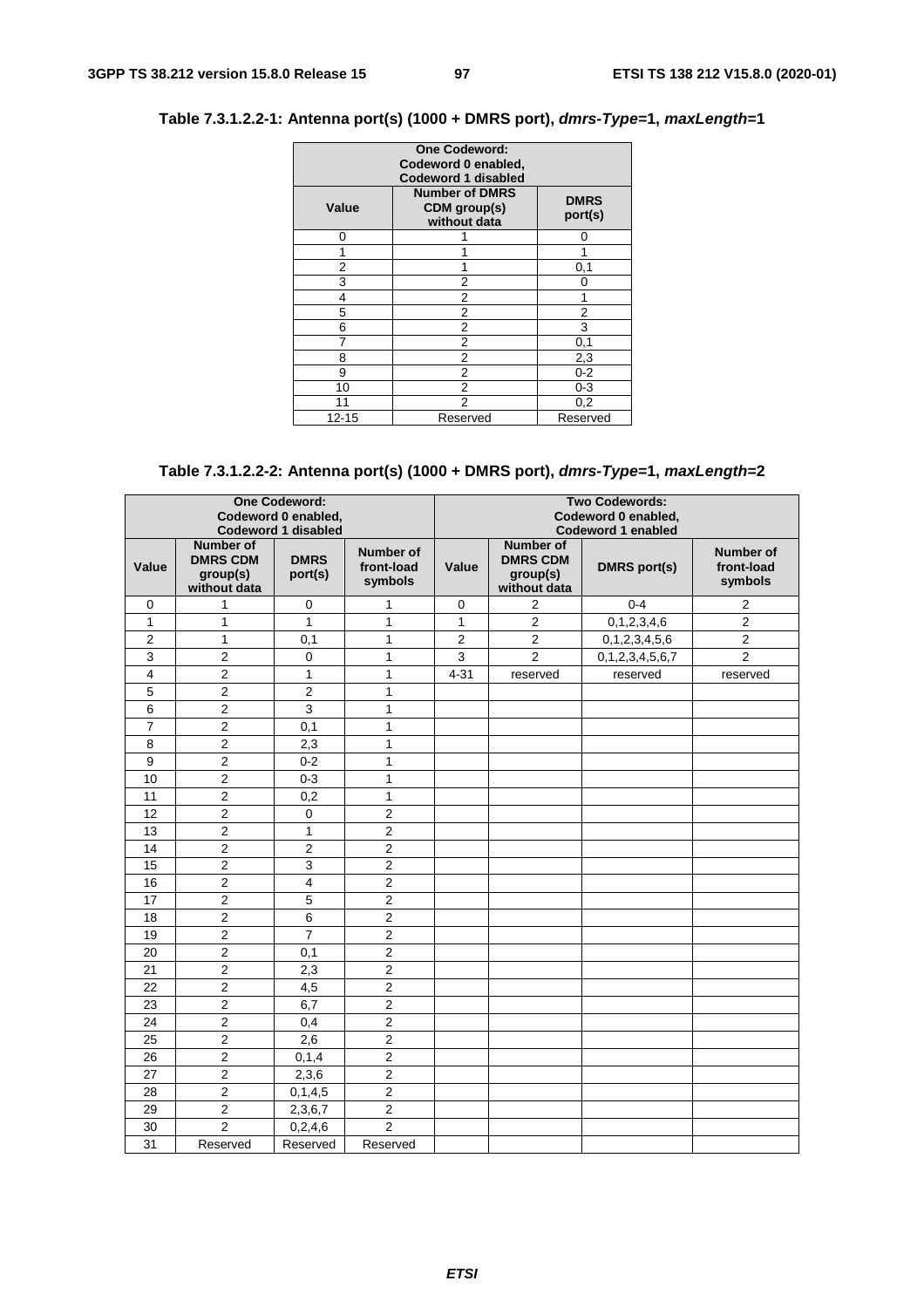|                | One codeword:<br>Codeword 0 enabled,<br><b>Codeword 1 disabled</b> |                        | Two codewords:<br>Codeword 0 enabled,<br><b>Codeword 1 enabled</b> |                                                          |                     |  |
|----------------|--------------------------------------------------------------------|------------------------|--------------------------------------------------------------------|----------------------------------------------------------|---------------------|--|
| Value          | Number of<br><b>DMRS CDM</b><br>group(s)<br>without data           | <b>DMRS</b><br>port(s) | Value                                                              | Number of<br><b>DMRS CDM</b><br>group(s)<br>without data | <b>DMRS</b> port(s) |  |
| $\mathbf 0$    | 1                                                                  | $\mathbf 0$            | $\mathbf 0$                                                        | 3                                                        | $0 - 4$             |  |
| 1              | $\mathbf{1}$                                                       | 1                      | 1                                                                  | $\overline{3}$                                           | $0 - 5$             |  |
| $\overline{2}$ | $\mathbf{1}$                                                       | 0,1                    | $2 - 31$                                                           | reserved                                                 | reserved            |  |
| 3              | $\overline{2}$                                                     | $\mathbf 0$            |                                                                    |                                                          |                     |  |
| 4              | $\overline{2}$                                                     | 1                      |                                                                    |                                                          |                     |  |
| 5              | $\overline{2}$                                                     | 2                      |                                                                    |                                                          |                     |  |
| 6              | $\overline{2}$                                                     | $\mathbf{3}$           |                                                                    |                                                          |                     |  |
| $\overline{7}$ | $\overline{2}$                                                     | 0,1                    |                                                                    |                                                          |                     |  |
| 8              | $\overline{2}$                                                     | 2,3                    |                                                                    |                                                          |                     |  |
| 9              | $\overline{2}$                                                     | $0 - 2$                |                                                                    |                                                          |                     |  |
| 10             | $\overline{2}$                                                     | $0 - 3$                |                                                                    |                                                          |                     |  |
| 11             | $\overline{3}$                                                     | $\mathbf 0$            |                                                                    |                                                          |                     |  |
| 12             | 3                                                                  | 1                      |                                                                    |                                                          |                     |  |
| 13             | 3                                                                  | $\overline{2}$         |                                                                    |                                                          |                     |  |
| 14             | 3                                                                  | $\mathsf 3$            |                                                                    |                                                          |                     |  |
| 15             | $\overline{3}$                                                     | $\overline{4}$         |                                                                    |                                                          |                     |  |
| 16             | $\overline{3}$                                                     | $\overline{5}$         |                                                                    |                                                          |                     |  |
| 17             | $\overline{3}$                                                     | 0,1                    |                                                                    |                                                          |                     |  |
| 18             | 3                                                                  | 2,3                    |                                                                    |                                                          |                     |  |
| 19             | 3                                                                  | 4,5                    |                                                                    |                                                          |                     |  |
| 20             | 3                                                                  | $0 - 2$                |                                                                    |                                                          |                     |  |
| 21             | 3                                                                  | $3-5$                  |                                                                    |                                                          |                     |  |
| 22             | $\overline{3}$                                                     | $0 - 3$                |                                                                    |                                                          |                     |  |
| 23             | $\overline{2}$                                                     | 0,2                    |                                                                    |                                                          |                     |  |
| 24-31          | Reserved                                                           | Reserved               |                                                                    |                                                          |                     |  |

# **Table 7.3.1.2.2-3: Antenna port(s) (1000 + DMRS port),** *dmrs-Type***=2,** *maxLength***=1**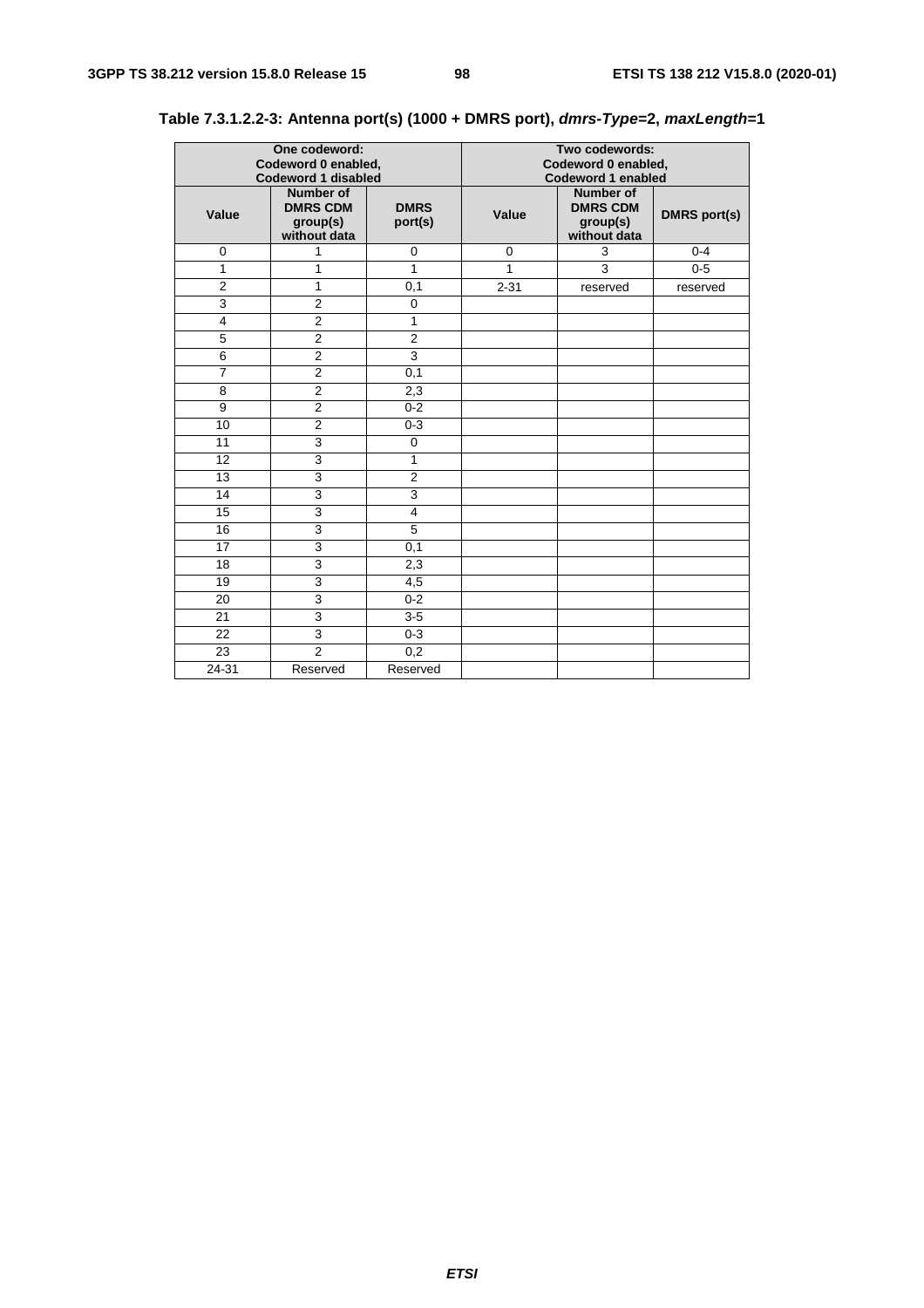**Table 7.3.1.2.2-4: Antenna port(s) (1000 + DMRS port),** *dmrs-Type***=2,** *maxLength***=2**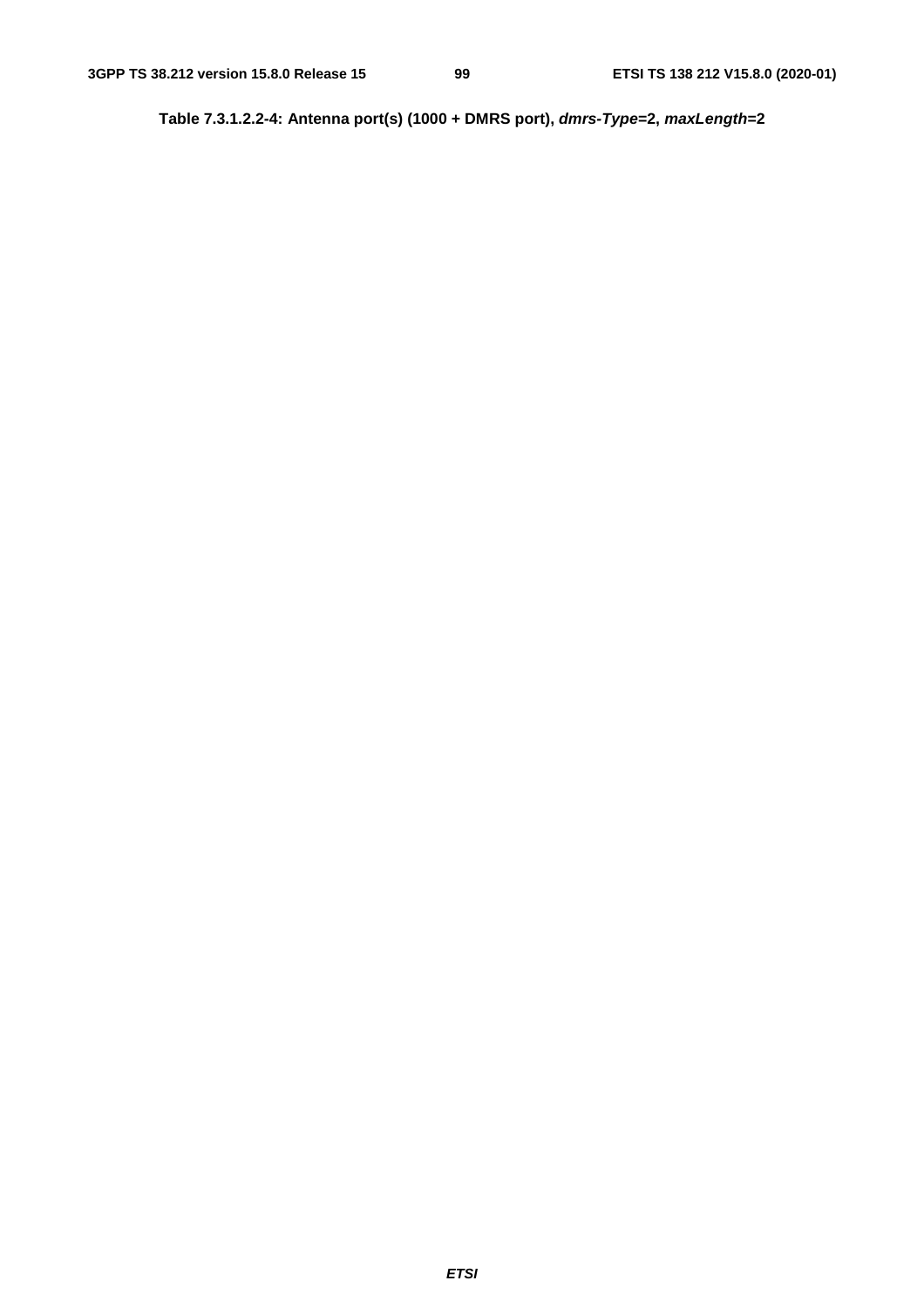| One codeword:<br>Codeword 0 enabled,<br><b>Codeword 1 disabled</b> |                                                                 |                         |                                           | <b>Two Codewords:</b><br>Codeword 0 enabled,<br><b>Codeword 1 enabled</b> |                                                                 |                     |                                           |
|--------------------------------------------------------------------|-----------------------------------------------------------------|-------------------------|-------------------------------------------|---------------------------------------------------------------------------|-----------------------------------------------------------------|---------------------|-------------------------------------------|
| Value                                                              | <b>Number of</b><br><b>DMRS CDM</b><br>group(s)<br>without data | <b>DMRS</b><br>port(s)  | <b>Number of</b><br>front-load<br>symbols | Value                                                                     | <b>Number of</b><br><b>DMRS CDM</b><br>group(s)<br>without data | <b>DMRS</b> port(s) | <b>Number of</b><br>front-load<br>symbols |
| 0                                                                  | 1                                                               | 0                       | 1                                         | 0                                                                         | 3                                                               | $0 - 4$             | 1                                         |
| 1                                                                  | 1                                                               | 1                       | 1                                         | $\mathbf{1}$                                                              | 3                                                               | $0 - 5$             | 1                                         |
| $\boldsymbol{2}$                                                   | 1                                                               | 0,1                     | 1                                         | $\overline{2}$                                                            | $\overline{2}$                                                  | 0, 1, 2, 3, 6       | $\boldsymbol{2}$                          |
| 3                                                                  | $\overline{2}$                                                  | $\pmb{0}$               | $\mathbf{1}$                              | 3                                                                         | $\overline{2}$                                                  | 0, 1, 2, 3, 6, 8    | $\overline{2}$                            |
| $\overline{4}$                                                     | $\overline{c}$                                                  | $\mathbf{1}$            | $\mathbf{1}$                              | $\overline{4}$                                                            | $\overline{c}$                                                  | 0, 1, 2, 3, 6, 7, 8 | $\overline{2}$                            |
| 5                                                                  | $\overline{2}$                                                  | $\overline{2}$          | $\mathbf{1}$                              | 5                                                                         | $\overline{c}$                                                  | 0,1,2,3,6,7,8,9     | $\overline{2}$                            |
| 6                                                                  | $\mathbf 2$                                                     | $\mathbf{3}$            | 1                                         | $6 - 63$                                                                  | Reserved                                                        | Reserved            | Reserved                                  |
| $\overline{7}$                                                     | $\overline{c}$                                                  | 0,1                     | $\mathbf{1}$                              |                                                                           |                                                                 |                     |                                           |
| 8                                                                  | $\mathbf 2$                                                     | 2,3                     | 1                                         |                                                                           |                                                                 |                     |                                           |
| 9                                                                  | $\overline{2}$                                                  | $0 - 2$                 | $\mathbf{1}$                              |                                                                           |                                                                 |                     |                                           |
| 10                                                                 | $\overline{2}$                                                  | $0 - 3$                 | 1                                         |                                                                           |                                                                 |                     |                                           |
| 11                                                                 | $\overline{3}$                                                  | 0                       | $\mathbf{1}$                              |                                                                           |                                                                 |                     |                                           |
| 12                                                                 | $\overline{3}$                                                  | $\mathbf{1}$            | 1                                         |                                                                           |                                                                 |                     |                                           |
| 13                                                                 | $\overline{3}$                                                  | $\overline{2}$          | $\mathbf{1}$                              |                                                                           |                                                                 |                     |                                           |
| 14                                                                 | $\mathsf 3$                                                     | 3                       | 1                                         |                                                                           |                                                                 |                     |                                           |
| 15                                                                 | 3                                                               | $\overline{\mathbf{4}}$ | 1                                         |                                                                           |                                                                 |                     |                                           |
| 16                                                                 | 3                                                               | 5                       | 1                                         |                                                                           |                                                                 |                     |                                           |
| 17                                                                 | $\mathsf 3$                                                     | 0,1                     | 1                                         |                                                                           |                                                                 |                     |                                           |
| 18                                                                 | 3                                                               | 2,3                     | $\mathbf{1}$                              |                                                                           |                                                                 |                     |                                           |
| 19                                                                 | $\overline{3}$                                                  | 4,5                     | 1                                         |                                                                           |                                                                 |                     |                                           |
| 20                                                                 | 3                                                               | $0 - 2$                 | $\mathbf{1}$                              |                                                                           |                                                                 |                     |                                           |
| 21                                                                 | 3                                                               | $3-5$                   | 1                                         |                                                                           |                                                                 |                     |                                           |
| 22                                                                 | 3                                                               | $0 - 3$                 | $\mathbf{1}$                              |                                                                           |                                                                 |                     |                                           |
| 23                                                                 | $\mathbf 2$                                                     | 0,2                     | 1                                         |                                                                           |                                                                 |                     |                                           |
| 24                                                                 | $\mathsf 3$                                                     | 0                       | $\overline{c}$                            |                                                                           |                                                                 |                     |                                           |
| 25                                                                 | $\mathsf 3$                                                     | $\mathbf{1}$            | $\sqrt{2}$                                |                                                                           |                                                                 |                     |                                           |
| 26                                                                 | $\overline{3}$                                                  | $\overline{2}$          | $\overline{2}$                            |                                                                           |                                                                 |                     |                                           |
| 27                                                                 | $\overline{3}$                                                  | 3                       | $\overline{c}$                            |                                                                           |                                                                 |                     |                                           |
| 28                                                                 | $\overline{3}$                                                  | $\overline{\mathbf{4}}$ | $\overline{c}$                            |                                                                           |                                                                 |                     |                                           |
| 29                                                                 | $\overline{3}$                                                  | 5                       | $\overline{c}$                            |                                                                           |                                                                 |                     |                                           |
| 30                                                                 | 3                                                               | 6                       | $\overline{2}$                            |                                                                           |                                                                 |                     |                                           |
| 31                                                                 | 3                                                               | $\overline{7}$          | $\overline{2}$                            |                                                                           |                                                                 |                     |                                           |
| 32                                                                 | $\mathsf 3$                                                     | 8                       | $\overline{c}$                            |                                                                           |                                                                 |                     |                                           |
| 33                                                                 | 3                                                               | 9                       | $\overline{2}$                            |                                                                           |                                                                 |                     |                                           |
| 34                                                                 | 3                                                               | 10                      | $\overline{c}$                            |                                                                           |                                                                 |                     |                                           |
| 35                                                                 | 3                                                               | 11                      | $\overline{c}$                            |                                                                           |                                                                 |                     |                                           |
| 36                                                                 | $\mathbf{3}$                                                    | 0,1                     | $\boldsymbol{2}$                          |                                                                           |                                                                 |                     |                                           |
| 37                                                                 | $\ensuremath{\mathsf{3}}$                                       | 2,3                     | $\overline{c}$                            |                                                                           |                                                                 |                     |                                           |
| 38                                                                 | 3                                                               | 4,5                     | $\overline{2}$                            |                                                                           |                                                                 |                     |                                           |
| 39                                                                 | 3                                                               | 6,7                     | $\mathbf 2$                               |                                                                           |                                                                 |                     |                                           |
| 40                                                                 | $\mathbf{3}$                                                    | 8,9                     | $\mathbf 2$                               |                                                                           |                                                                 |                     |                                           |
| 41                                                                 | $\overline{3}$                                                  | 10, 11                  | $\overline{2}$                            |                                                                           |                                                                 |                     |                                           |
| 42                                                                 | $\overline{3}$                                                  | 0, 1, 6                 | $\overline{2}$                            |                                                                           |                                                                 |                     |                                           |
| 43                                                                 | $\overline{3}$                                                  | 2,3,8                   | $\overline{2}$                            |                                                                           |                                                                 |                     |                                           |
| 44                                                                 | $\overline{3}$                                                  | 4, 5, 10                | $\overline{2}$                            |                                                                           |                                                                 |                     |                                           |
| 45                                                                 | 3                                                               | 0, 1, 6, 7              | $\overline{2}$                            |                                                                           |                                                                 |                     |                                           |
| 46                                                                 | 3                                                               | 2,3,8,9                 | $\boldsymbol{2}$                          |                                                                           |                                                                 |                     |                                           |
| 47                                                                 | $\mathbf 3$                                                     | 4,5,10,11               | $\boldsymbol{2}$                          |                                                                           |                                                                 |                     |                                           |
| 48                                                                 | $\mathbf{1}$                                                    | $\pmb{0}$               | $\mathbf 2$                               |                                                                           |                                                                 |                     |                                           |
| 49                                                                 | $\mathbf{1}$                                                    | $\mathbf{1}$            | $\overline{2}$                            |                                                                           |                                                                 |                     |                                           |
| 50                                                                 | $\mathbf{1}$                                                    | 6                       | $\overline{c}$                            |                                                                           |                                                                 |                     |                                           |
| 51                                                                 | $\mathbf{1}$                                                    | $\overline{7}$          | $\boldsymbol{2}$                          |                                                                           |                                                                 |                     |                                           |
| 52                                                                 |                                                                 |                         |                                           |                                                                           |                                                                 |                     |                                           |
|                                                                    | $\mathbf{1}$                                                    | 0,1                     | $\overline{\mathbf{c}}$                   |                                                                           |                                                                 |                     |                                           |
| 53<br>54                                                           | $\mathbf{1}$                                                    | 6,7                     | $\overline{\mathbf{c}}$                   |                                                                           |                                                                 |                     |                                           |
|                                                                    | $\sqrt{2}$                                                      | 0,1                     | $\boldsymbol{2}$                          |                                                                           |                                                                 |                     |                                           |
| 55                                                                 | $\boldsymbol{2}$<br>$\overline{2}$                              | 2,3                     | $\overline{c}$<br>$\overline{2}$          |                                                                           |                                                                 |                     |                                           |
| 56                                                                 |                                                                 | 6,7                     |                                           |                                                                           |                                                                 |                     |                                           |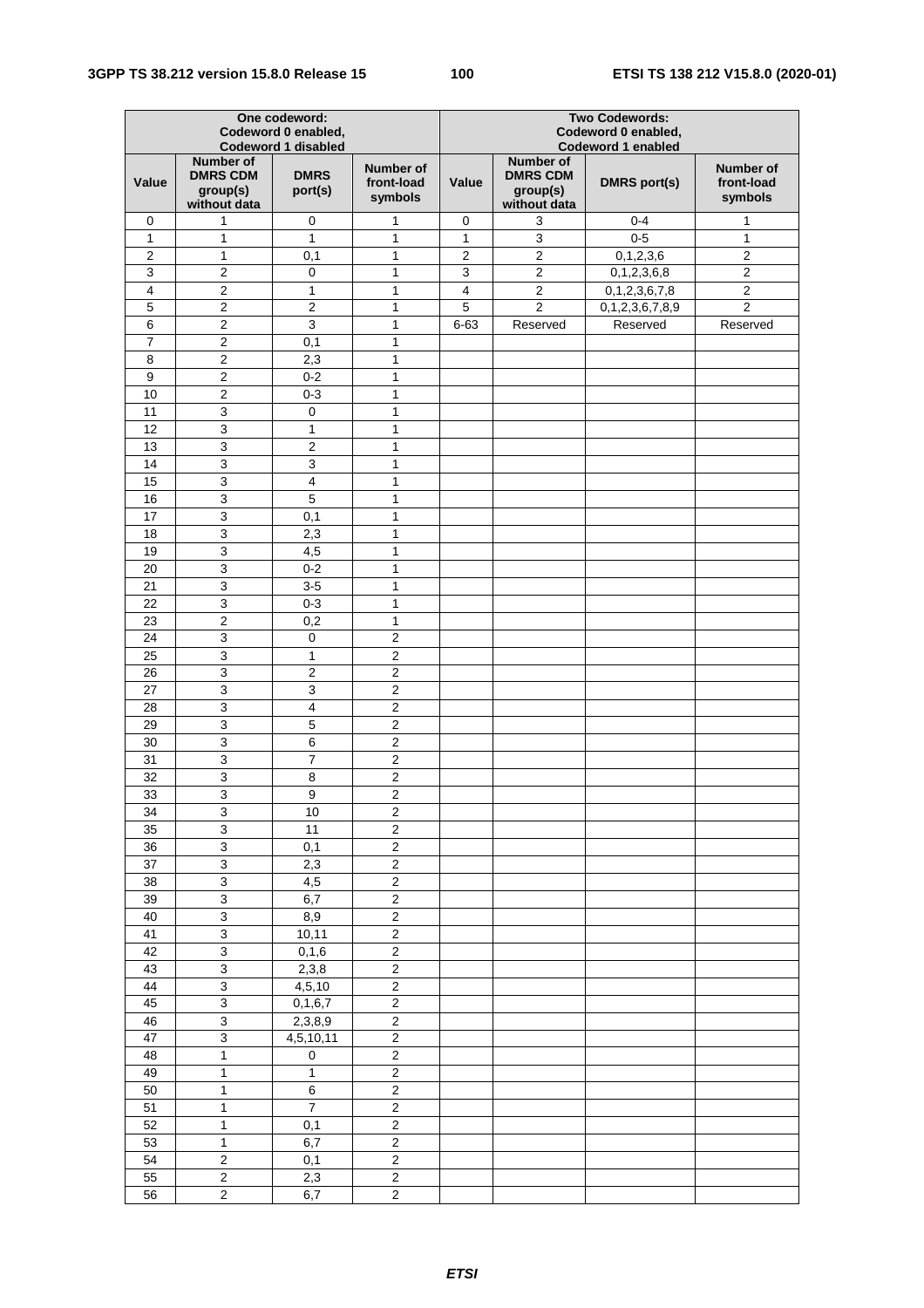| $- -$<br>. ب |               | . .<br>$\cdots$ |         |  |  |
|--------------|---------------|-----------------|---------|--|--|
| 58-63        | eserved<br>ΔC | Reserved        | `serveo |  |  |

#### **Table 7.3.1.2.2-5: VRB-to-PRB mapping**

| Bit field mapped to index | VRB-to-PRB mapping |  |  |
|---------------------------|--------------------|--|--|
|                           | Non-interleaved    |  |  |
|                           | Interleaved        |  |  |

## 7.3.1.3 DCI formats for other purposes

### 7.3.1.3.1 Format 2\_0

DCI format 2<sup>o</sup> is used for notifying the slot format.

The following information is transmitted by means of the DCI format 2\_0 with CRC scrambled by SFI-RNTI:

- Slot format indicator 1, Slot format indicator 2, …, Slot format indicator *N*.

The size of DCI format 2\_0 is configurable by higher layers up to 128 bits, according to Subclause 11.1.1 of [5, TS 38.213].

### 7.3.1.3.2 Format 2\_1

DCI format 2<sub>-1</sub> is used for notifying the PRB(s) and OFDM symbol(s) where UE may assume no transmission is intended for the UE.

The following information is transmitted by means of the DCI format 2\_1 with CRC scrambled by INT-RNTI:

- Pre-emption indication 1, Pre-emption indication 2, …, Pre-emption indication *N*.

The size of DCI format 2\_1 is configurable by higher layers up to 126 bits, according to Subclause 11.2 of [5, TS 38.213]. Each pre-emption indication is 14 bits.

## 7.3.1.3.3 Format 2\_2

DCI format 2\_2 is used for the transmission of TPC commands for PUCCH and PUSCH.

The following information is transmitted by means of the DCI format 2\_2 with CRC scrambled by TPC-PUSCH-RNTI or TPC-PUCCH-RNTI:

- block number 1, block number 2,…, block number *N* 

The parameter *tpc-PUSCH* or *tpc-PUCCH* provided by higher layers determines the index to the block number for an UL of a cell, with the following fields defined for each block:

- Closed loop indicator  $-0$  or 1 bit.
	- For DCI format 2\_2 with TPC-PUSCH-RNTI, 0 bit if the UE is not configured with high layer parameter *twoPUSCH-PC-AdjustmentStates*, in which case UE assumes each block in the DCI format 2\_2 is of 2 bits; 1 bit otherwise, in which case UE assumes each block in the DCI format 2\_2 is of 3 bits;
	- For DCI format 2\_2 with TPC-PUCCH-RNTI, 0 bit if the UE is not configured with high layer parameter *twoPUCCH-PC-AdjustmentStates*, in which case UE assumes each block in the DCI format 2\_2 is of 2 bits; 1 bit otherwise, in which case UE assumes each block in the DCI format 2\_2 is of 3 bits;
- TPC command –2 bits

The number of information bits in format 2\_2 shall be equal to or less than the payload size of format 1\_0 monitored in common search space in the same serving cell. If the number of information bits in format 2\_2 is less than the payload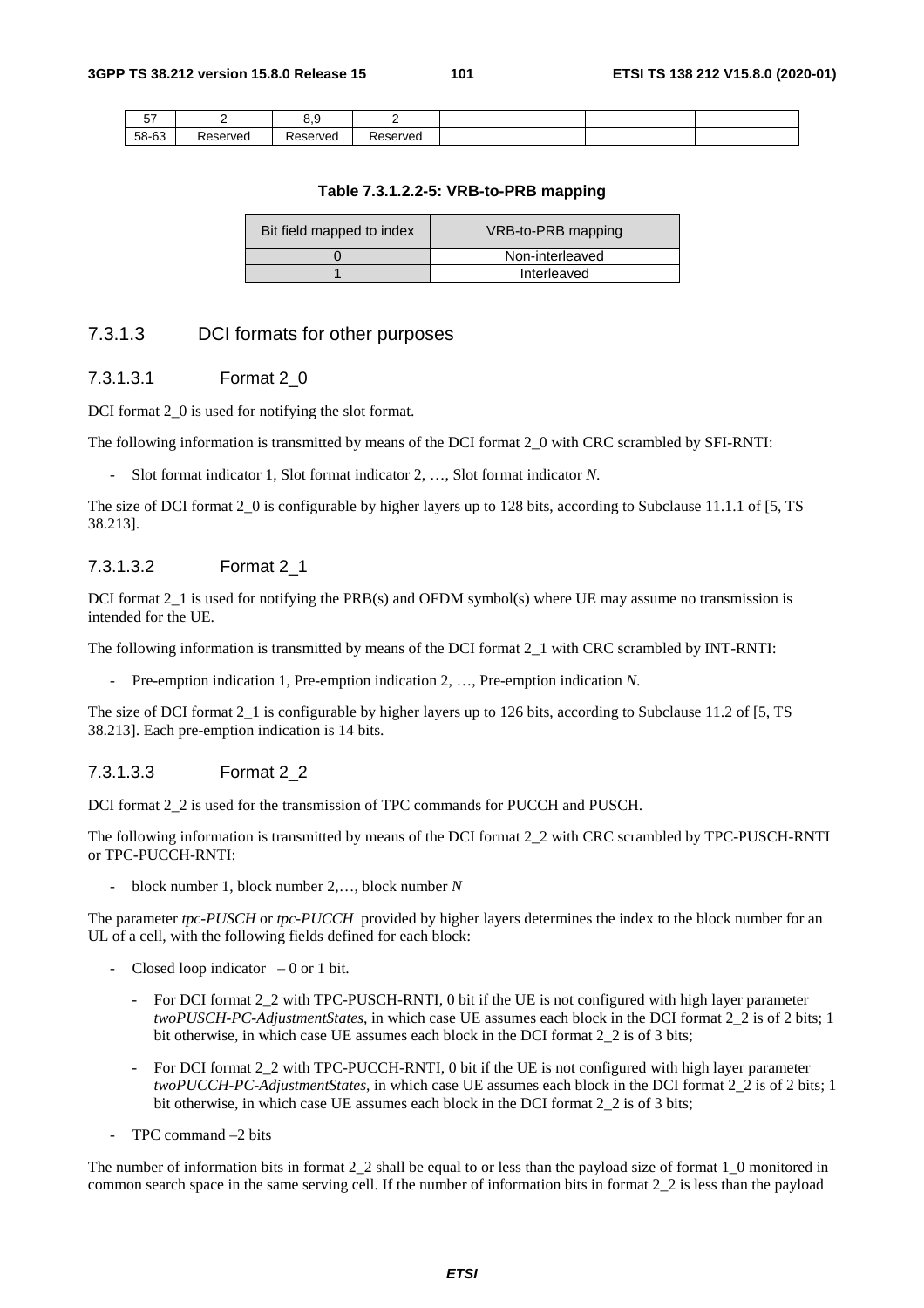size of format 1\_0 monitored in common search space in the same serving cell, zeros shall be appended to format 2\_2 until the payload size equals that of format 1\_0 monitored in common search space in the same serving cell.

## 7.3.1.3.4 Format 2\_3

DCI format 2\_3 is used for the transmission of a group of TPC commands for SRS transmissions by one or more UEs. Along with a TPC command, a SRS request may also be transmitted.

The following information is transmitted by means of the DCI format 2\_3 with CRC scrambled by TPC-SRS-RNTI:

- block number 1, block number 2, …, block number *B*

 where the starting position of a block is determined by the parameter *startingBitOfFormat2-3* or *startingBitOfFormat2-3SUL-v1530* provided by higher layers for the UE configured with the block.

If the UE is configured with higher layer parameter *srs-TPC-PDCCH-Group* = *typeA* for an UL without PUCCH and PUSCH or an UL on which the SRS power control is not tied with PUSCH power control, one block is configured for the UE by higher layers, with the following fields defined for the block:

- SRS request 0 or 2 bits. The presence of this field is according to the definition in Subclause 11.4 of [5, TS38.213]. If present, this field is interpreted as defined by Table 7.3.1.1.2-24.
- TPC command number 1, TPC command number 2, ..., TPC command number *N*, where each TPC command applies to a respective UL carrier provided by higher layer parameter *cc-IndexInOneCC-Set*

If the UE is configured with higher layer parameter *srs-TPC-PDCCH-Group* = *typeB* for an UL without PUCCH and PUSCH or an UL on which the SRS power control is not tied with PUSCH power control, one block or more blocks is configured for the UE by higher layers where each block applies to an UL carrier, with the following fields defined for each block:

- SRS request  $-0$  or 2 bits. The presence of this field is according to the definition in Subclause 11.4 of [5, TS38.213]. If present, this field is interpreted as defined by Table 7.3.1.1.2-24.
- TPC command  $-2$  bits

The number of information bits in format 2\_3 shall be equal to or less than the payload size of format 1\_0 monitored in common search space in the same serving cell. If the number of information bits in format 2\_3 is less than the payload size of format 1\_0 monitored in common search space in the same serving cell, zeros shall be appended to format 2\_3 until the payload size equals that of format 1\_0 monitored in common search space in the same serving cell.

# 7.3.2 CRC attachment

Error detection is provided on DCI transmissions through a Cyclic Redundancy Check (CRC).

The entire payload is used to calculate the CRC parity bits. Denote the bits of the payload by  $a_0, a_1, a_2, a_3, \ldots, a_{A-1}$ , and the parity bits by  $p_0, p_1, p_2, p_3, ..., p_{L-1}$ , where *A* is the payload size and *L* is the number of parity bits. Let  $a'_{0}$ ,  $a'_{1}$ ,  $a'_{2}$ ,  $a'_{3}$ ,...,  $a'_{A+L-1}$  be a bit sequence such that  $a'_{i} = 1$  for  $i = 0,1,...,L-1$  and  $a'_{i} = a_{i-L}$  for

 $i = L, L+1,..., A+L-1$ . The parity bits are computed with input bit sequence  $a'_0, a'_1, a'_2, a'_3, ..., a'_{A+L-1}$  and attached according to Subclause 5.1 by setting *L* to 24 bits and using the generator polynomial  $g_{CRC24C}(D)$ . The output bit  $b_0, b_1, b_2, b_3, \ldots, b_{k-1}$  is

$$
b_k = a_k
$$
 for  $k = 0,1,2,..., A-1$ 

$$
b_k = p_{k-A}
$$
 for  $k = A, A+1, A+2,..., A+L-1$ ,

where  $K = A + L$ .

After attachment, the CRC parity bits are scrambled with the corresponding RNTI  $x_{mit,0}, x_{mit,1}, \ldots, x_{mit,15}$ , where  $x_{mit,0}$ corresponds to the MSB of the RNTI, to form the sequence of bits  $C_0, C_1, C_2, C_3, \ldots, C_{K-1}$ . The relation between  $c_k$  and  $b_k$ is: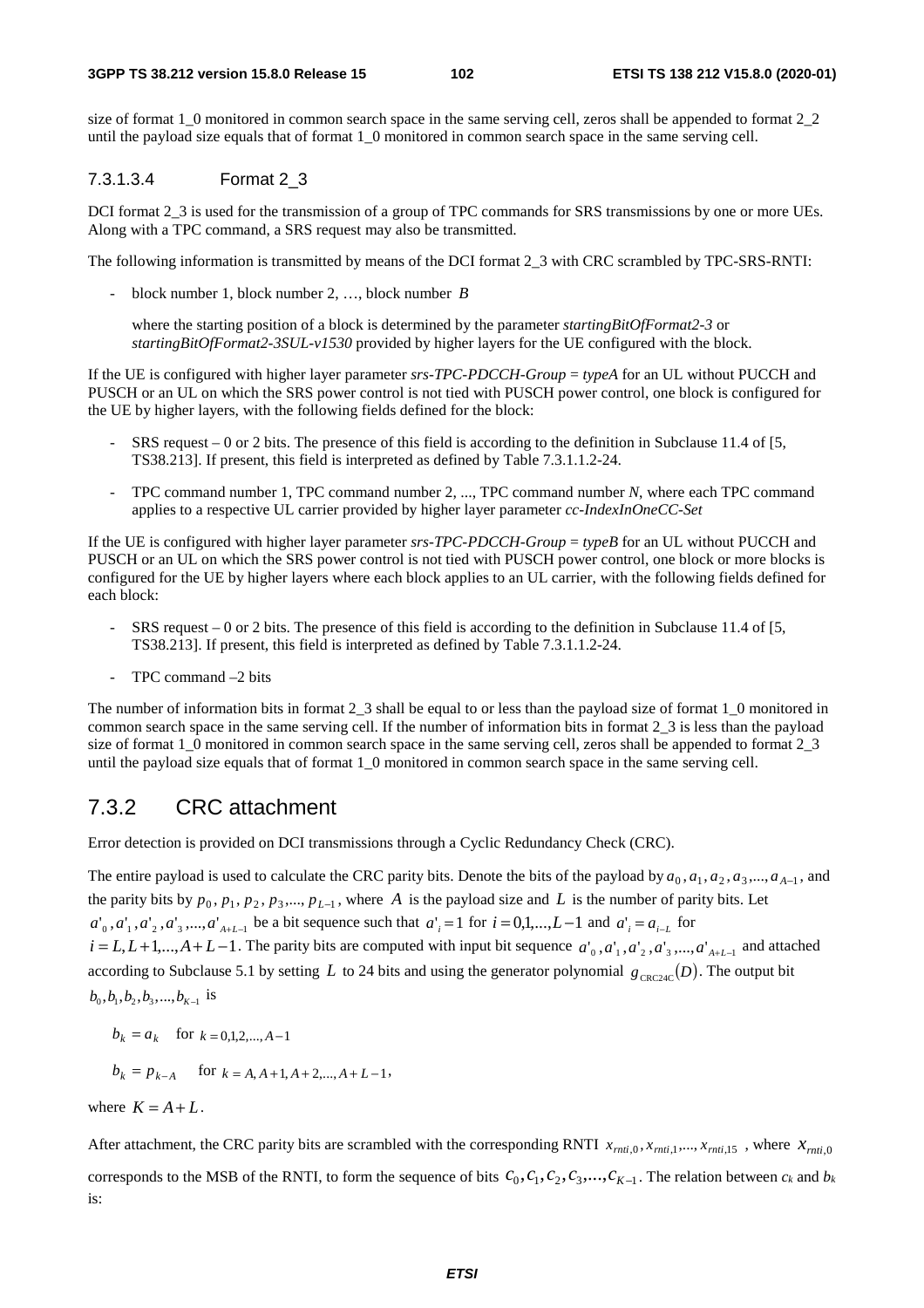$c_k = b_k$  for  $k = 0, 1, 2, ..., A + 7$  $c_k = (b_k + x_{m\text{trik-}A-8}) \text{mod} 2$  for  $k = A+8$ ,  $A+9$ ,  $A+10$ ,...,  $A+23$ .

# 7.3.3 Channel coding

Information bits are delivered to the channel coding block. They are denoted by  $c_0, c_1, c_2, c_3, ..., c_{K-1}$ , where *K* is the number of bits, and they are encoded via Polar coding according to Subclause 5.3.1, by setting  $n_{\text{max}} = 9$ ,  $I_L = 1$ ,  $n_{PC} = 0$ , and  $n_{PC}^{wm} = 0$ .

After encoding the bits are denoted by  $d_0, d_1, d_2, d_3, \ldots, d_{N-1}$ , where *N* is the number of coded bits.

# 7.3.4 Rate matching

The input bit sequence to rate matching is  $d_0, d_1, d_2, ..., d_{N-1}$ .

Rate matching is performed according to Subclause 5.4.1 by setting  $I_{BL} = 0$ .

The output bit sequence after rate matching is denoted as  $f_0, f_1, f_2, ..., f_{E-1}$ .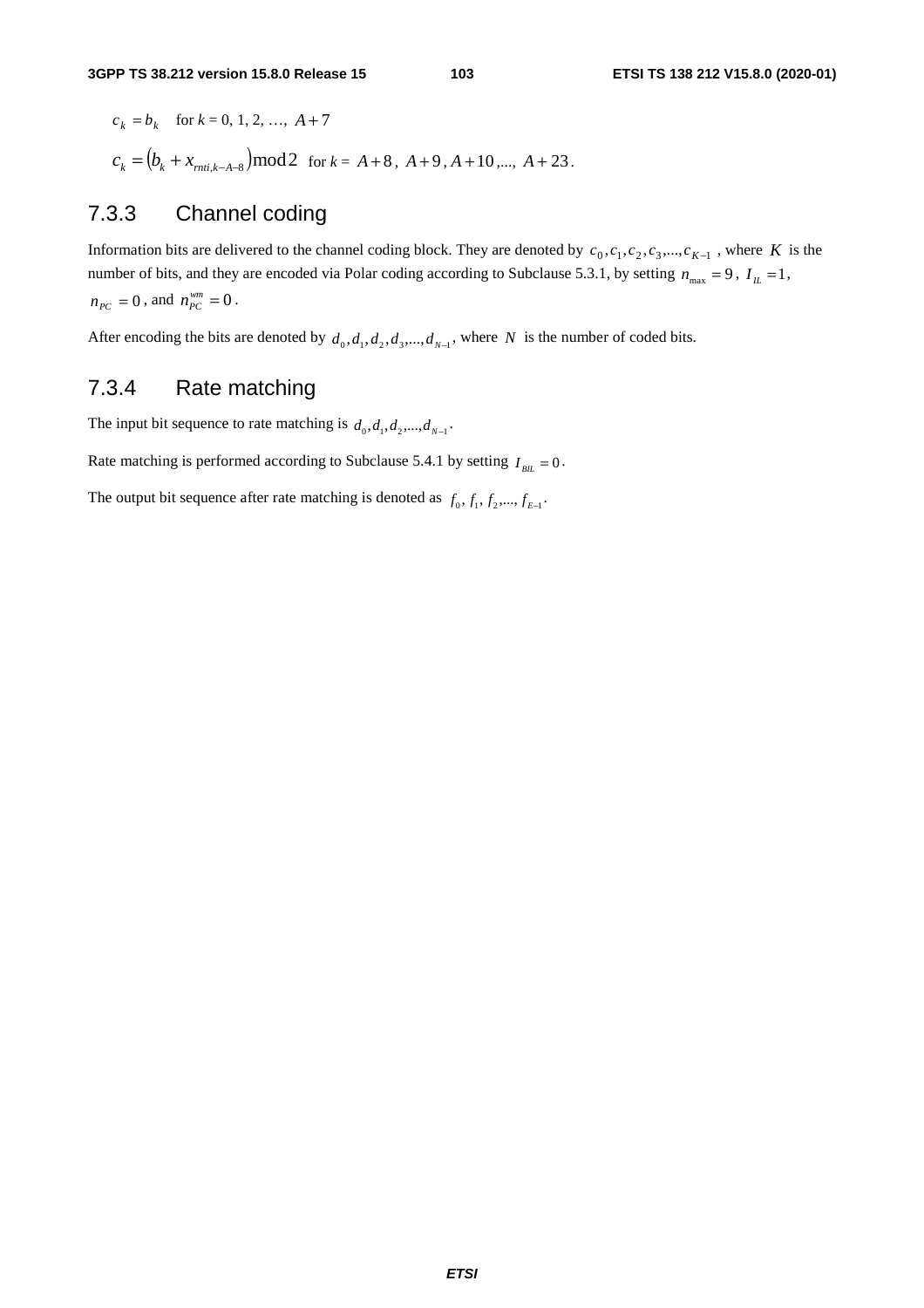# Annex <A> (informative): Change history

| <b>Change history</b> |                    |                     |           |                          |     |                                                                                                                             |                       |
|-----------------------|--------------------|---------------------|-----------|--------------------------|-----|-----------------------------------------------------------------------------------------------------------------------------|-----------------------|
| Date                  | <b>Meeting</b>     | <b>TDoc</b>         | <b>CR</b> | <b>Rev</b>               | Cat | Subject/Comment                                                                                                             | <b>New</b><br>version |
| 2017-05               | RAN1#89            | R1-1707082          |           |                          |     | Draft skeleton                                                                                                              | 0.0.0                 |
| 2017-07               | AH NR <sub>2</sub> | R1-1712014          |           |                          |     | Inclusion of LDPC related agreements                                                                                        |                       |
| 2017-08               | RAN1#90            | R1-1714564          |           |                          |     |                                                                                                                             |                       |
| 2017-08               | RAN1#90            | R1-1714659          |           |                          |     | Inclusion of Polar coding related agreements                                                                                |                       |
| 2017-09               | RAN1#90            | R1-1715322          |           |                          |     | Endorsed version by RAN1#90 as basis for further updates<br>Capturing additional agreements on LDPC and Polar code from     | 0.1.0<br>0.1.1        |
|                       |                    |                     |           |                          |     | RAN1 #90                                                                                                                    |                       |
| 2017-09               | <b>RAN#77</b>      | RP-171991           |           |                          |     | For information to plenary                                                                                                  | 1.0.0                 |
| 2017-09               | RAN1#90b           | R1-1716928          |           |                          |     | Capturing additional agreements on LDPC and Polar code from<br>RAN1 NR AH#3                                                 | 1.0.1                 |
| 2017-10               |                    | RAN1#90b R1-1719106 |           |                          |     | Endorsed as v1.1.0                                                                                                          |                       |
| 2017-11               | RAN1#91            | R1-1719225          |           |                          |     | Capturing additional agreements on channel coding, etc.                                                                     | 1.1.1                 |
| 2017-11               | <b>RAN1#91</b>     | R1-1719245          |           |                          |     | Capturing additional agreements on DCI format, channel coding,<br>etc.                                                      | 1.1.2                 |
| 2017-11               | <b>RAN1#91</b>     | R1-1721049          |           |                          |     | Endorsed as v1.2.0                                                                                                          | 1.2.0                 |
| 2017-12               | <b>RAN1#91</b>     | R1-1721342          |           |                          |     | Capturing additional agreements on UCI, DCI, channel coding, etc.<br>1.2.1                                                  |                       |
| 2017-12               | <b>RAN#78</b>      | RP-172668           |           |                          |     | Endorsed version for approval by plenary.                                                                                   | 2.0.0                 |
| 2017-12               | <b>RAN#78</b>      |                     |           |                          |     | Approved by plenary - Rel-15 spec under change control                                                                      | 15.0.0                |
| 2018-03               | <b>RAN#79</b>      | RP-180200           | 0001      | ä,                       | F   | CR capturing the Jan18 ad-hoc and RAN1#92 meeting<br>agreements                                                             | 15.1.0                |
| 2018-04               | <b>RAN#79</b>      |                     |           |                          |     | MCC: correction of typo in DCI format 0_1 (time domain resource<br>assignment) – higher layer parameter should be pusch-    | 15.1.1                |
|                       |                    |                     |           |                          |     | AllocationList                                                                                                              |                       |
| 2018-06               | <b>RAN#80</b>      | RP-181172 0002      |           | $\mathbf{1}$             | F   | CR to 38.212 capturing the RAN1#92bis and RAN1#93 meeting<br>agreements                                                     | 15.2.0                |
| 2018-06               | <b>RAN#80</b>      | RP-181257           | 0003      | $\frac{1}{2}$            | B   | CR to 38.212 capturing the RAN1#92bis and RAN1#93 meeting<br>agreements related to URLLC                                    | 15.2.0                |
| 2018-09               | <b>RAN#81</b>      | RP-181789           | 0004      |                          | F   | CR to 38.212 capturing the RAN1#94 meeting agreements                                                                       | 15.3.0                |
| 2018-12               | <b>RAN#82</b>      | RP-182523           | 0005      | 3                        | F   | Combined CR of all essential corrections to 38.212 from<br>RAN1#94bis and RAN1#95                                           | 15.4.0                |
| 2019-03               | <b>RAN#83</b>      | RP-190448           | 0006      | ä,                       | F   | Correction of wrong implementation on frequency domain resource<br>assignment bitwidth                                      | 15.5.0                |
| 2019-03               | <b>RAN#83</b>      | RP-190448           | 0008      | $\overline{\phantom{a}}$ | F   | Correction to UCI multiplexing                                                                                              | 15.5.0                |
| 2019-03               | <b>RAN#83</b>      | RP-190448           | 0009      | ä,                       | F   | Correction on DCI format 2_3 for SUL cell in TS 38.212                                                                      | 15.5.0                |
| 2019-03               | <b>RAN#83</b>      | RP-190448           | 0010      | $\overline{a}$           | F   | Corrections to TS38.212                                                                                                     | 15.5.0                |
| 2019-03               | <b>RAN#83</b>      | RP-190448           | 0011      | $\overline{a}$           | F   | On bitwidth calculation for DCI fields using RRC parameter<br>indicating maximum number of MIMO layers per serving cell     | 15.5.0                |
| 2019-03               | <b>RAN#83</b>      | RP-190448 0012      |           | $\overline{\phantom{a}}$ | F   | CR on zero-padding of DCI 1_1 in cross-carrier scheduling case                                                              | 15.5.0                |
| 2019-03               | <b>RAN#83</b>      | RP-190448 0013      |           | ä,                       | F   | Clarification on UL_SUL indicator field and SRS request field                                                               | 15.5.0                |
| 2019-06               | <b>RAN#84</b>      | RP-191282 0014      |           | ä,                       | F   | CR on correction to bitwidth of NNZC indicator                                                                              | 15.6.0                |
| 2019-06               | <b>RAN#84</b>      | RP-191282 0015      |           | ä,                       | F   | Correction on DCI size alignment in TS 38.212                                                                               | 15.6.0                |
| 2019-06               | <b>RAN#84</b>      | RP-191282           | 0016      | $\overline{a}$           | F   | Correction on UL/SUL indicator in DCI format 0_0                                                                            | 15.6.0                |
| 2019-06               | <b>RAN#84</b>      | RP-191282 0017      |           | $\overline{a}$           | F   | Corrections to 38.212 including alignment of terminology across<br>specifications                                           | 15.6.0                |
| 2019-06               | <b>RAN#84</b>      | RP-191282           | 0018      | $\frac{1}{2}$            | F   | CR on maximum modulation order configured for serving cell                                                                  | 15.6.0                |
| 2019-06               | <b>RAN#84</b>      | RP-191282 0019      |           | $\mathbf{1}$             | F   | Corrections to 38.212 including alignment of terminology across                                                             | 15.6.0                |
| 2019-09               | <b>RAN#85</b>      | RP-191941           | 0020      | ä,                       | F   | specifications from RAN1#97<br>Corrections to 38.212 including alignment of terminology across<br>specifications in RAN1#98 | 15.7.0                |
| 2019-12               | <b>RAN#86</b>      | RP-192625           | 0021      | $\blacksquare$           | F   | CR on UL/SUL indicator in DCI format 0_1                                                                                    | 15.8.0                |
| 2019-12               | <b>RAN#86</b>      | RP-192625           | 0022      | $\overline{a}$           | F   | Corrections to 38.212 including alignment of terminology across<br>specifications in RAN1#98bis and RAN1#99                 | 15.8.0                |